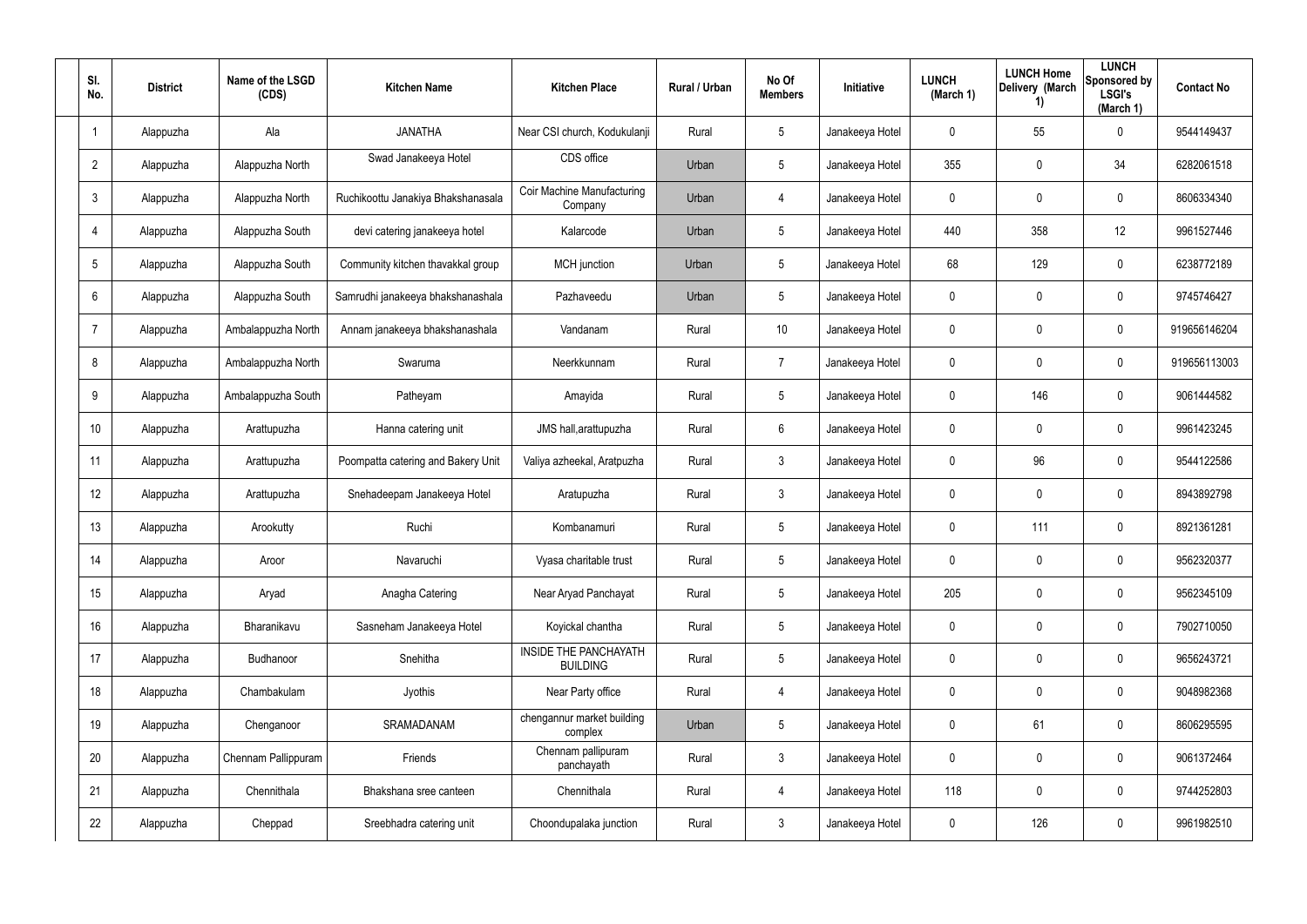|    | SI.<br>No. | <b>District</b> | Name of the LSGD<br>(CDS) | <b>Kitchen Name</b>           | <b>Kitchen Place</b>                    | Rural / Urban | No Of<br><b>Members</b> | Initiative      | <b>LUNCH</b><br>(March 1) | <b>LUNCH Home</b><br>Delivery (March<br>1) | <b>LUNCH</b><br>Sponsored by<br><b>LSGI's</b><br>(March 1) | <b>Contact No</b> |
|----|------------|-----------------|---------------------------|-------------------------------|-----------------------------------------|---------------|-------------------------|-----------------|---------------------------|--------------------------------------------|------------------------------------------------------------|-------------------|
|    | 23         | Alappuzha       | Cheppad                   | Karthika Janakeeya Hotel      | Mambra aalumood, Cheppad                | Rural         | $6\phantom{.}$          | Janakeeya Hotel | 0                         | 142                                        | $\mathbf 0$                                                | 9746575998        |
|    | 24         | Alappuzha       | Cheriyanad                | <b>DARSANA</b>                | Near GOLDEN PALACE<br><b>AUDITORIUM</b> | Rural         | $5\phantom{.0}$         | Janakeeya Hotel | 0                         | 87                                         | $\pmb{0}$                                                  | 9747958424        |
|    | 25         | Alappuzha       | Cherthala Municipality    | Santwanam                     | Ward 10                                 | Urban         | $5\phantom{.0}$         | Janakeeya Hotel | 0                         | $\mathbf 0$                                | $\pmb{0}$                                                  | 8848178001        |
|    | 26         | Alappuzha       | Cherthala Municipality    | NULM canteen                  | Cherthala Municipality                  | Urban         | $5\phantom{.0}$         | Janakeeya Hotel | 0                         | 0                                          | $\pmb{0}$                                                  | 6282870356        |
|    | 27         | Alappuzha       | Cherthala South           | Kashinandana                  | Cherthala S                             | Rural         | 10 <sup>°</sup>         | Janakeeya Hotel | 0                         | $\mathbf 0$                                | $\pmb{0}$                                                  | 9745940057        |
|    | 28         | Alappuzha       | Cheruthana                | Sreedurga janakeeya hotel     | Near govt HSS aayaparambu               | Rural         | $\overline{4}$          | Janakeeya Hotel | 139                       | 0                                          | $\pmb{0}$                                                  | 9961178936        |
|    | 29         | Alappuzha       | Chettikulangara           | SREE VINAYAKA JANAKEEYA HOTEL | KARIPUZHA                               | Rural         | $\mathbf{3}$            | Janakeeya Hotel | 161                       | 0                                          | $\pmb{0}$                                                  | 9656810109        |
|    | 30         | Alappuzha       | Chingoli                  | souhridam unit                | karthikappally I p school               | Rural         | $\mathbf{3}$            | Janakeeya Hotel | 0                         | 169                                        | $\mathbf 0$                                                | 7559808470        |
|    | 31         | Alappuzha       | Chunakkara                | Vanitha Canteen               | Chunakkara                              | Rural         | $\mathbf{3}$            | Janakeeya Hotel | 0                         | 0                                          | $\pmb{0}$                                                  | 9400509985        |
|    | 32         | Alappuzha       | Devikulangara             | Thripthi                      | Buds school, devikulangara              | Rural         | $\overline{4}$          | Janakeeya Hotel | 0                         | 0                                          | $\mathbf 0$                                                | 9746712528        |
|    | 33         | Alappuzha       | Edathua                   | Theertham                     | Edathua market                          | Rural         | $\mathbf{3}$            | Janakeeya Hotel | 0                         | $\mathbf 0$                                | $\pmb{0}$                                                  | 9544351169        |
|    | 34         | Alappuzha       | Ezhupunna                 | Neethipeedam                  | Eramalloor                              | Rural         | 8                       | Janakeeya Hotel | 0                         | 0                                          | $\pmb{0}$                                                  | 9946790986        |
|    | 35         | Alappuzha       | Harippad                  | Swad                          | A private Hotel's Kitchen               | Urban         | $\overline{4}$          | Janakeeya Hotel | 0                         | 0                                          | $\boldsymbol{0}$                                           | 9562373933        |
|    | 36         | Alappuzha       | Kadakkarappally           | Soorya                        | Kandamangalam temple<br>auditorium      | Rural         | $5\,$                   | Janakeeya Hotel | 0                         | $\pmb{0}$                                  | $\pmb{0}$                                                  | 9895266763        |
|    | 37         | Alappuzha       | Kainakary                 | Sivakashi                     | Near Panchayath                         | Rural         | $5\phantom{.0}$         | Janakeeya Hotel | 0                         | $\mathbf 0$                                | $\mathbf 0$                                                | 8111821552        |
|    | 38         | Alappuzha       | Kandalloor                | Annapoorna Hotel              | Near Velanchira junction                | Rural         | $\overline{4}$          | Janakeeya Hotel | 0                         | $\mathbf 0$                                | $\mathbf 0$                                                | -9747600181       |
|    | 39         | Alappuzha       | Kanjikuzhy                | Santhwanam                    | Opposite NSS college                    | Rural         | $5\phantom{.0}$         | Janakeeya Hotel | 0                         | $\mathbf 0$                                | $\mathbf 0$                                                | 9605307328        |
|    | 40         | Alappuzha       | Karthikappally            | Ruchi                         | Community hall                          | Rural         | $6\phantom{.0}$         | Janakeeya Hotel | 0                         | $\mathbf 0$                                | $\mathbf 0$                                                | 9747607478        |
|    | 41         | Alappuzha       | Karuvatta                 | Karunya janakeeya hotel       | Near Aashramam junction                 | Rural         | $6\phantom{.0}$         | Janakeeya Hotel | 0                         | $\mathbf 0$                                | $\mathbf 0$                                                | 916282508791      |
|    | 42         | Alappuzha       | Kavalam                   | Koottukari Janakeeya Hotel    | <b>Near Permanent Outlet</b>            | Rural         | $5\phantom{.0}$         | Janakeeya Hotel | 105                       | $\mathbf 0$                                | $\mathbf 0$                                                | 9744173219        |
|    | 43         | Alappuzha       | Kayamkulam West           | palazhy catering unit         | Kallummood junction                     | Urban         | $5\phantom{.0}$         | Janakeeya Hotel | 0                         | 202                                        | $\mathbf 0$                                                | 9388819110        |
| RΟ | 44         | Alappuzha       | Kodamthurath              | <b>MATRUSAKTHI</b>            | KUTHIYATHODE                            | Rural         | $5\phantom{.0}$         | Janakeeya Hotel | 0                         | 0                                          | $\pmb{0}$                                                  | 8281687439        |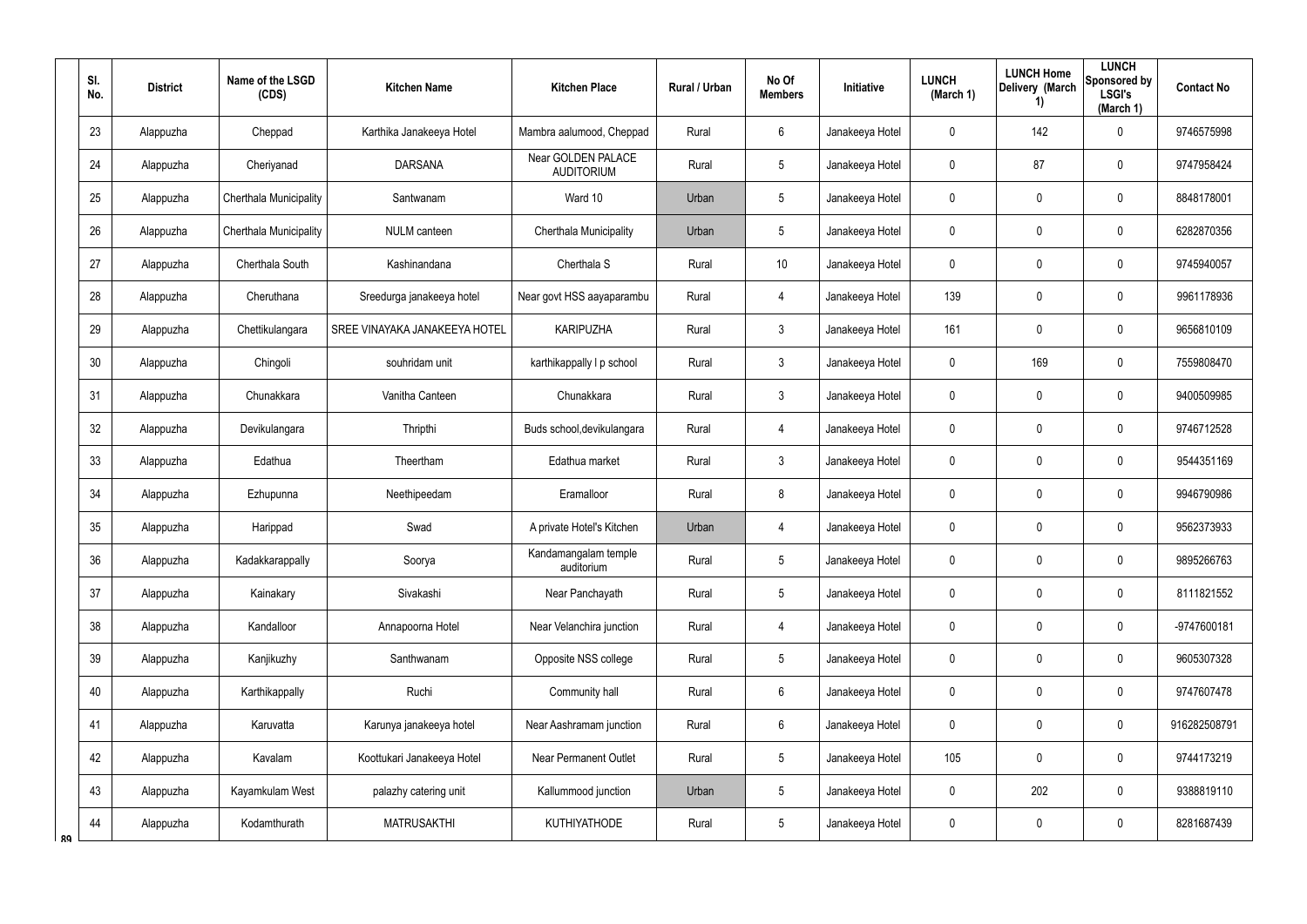|    | SI.<br>No. | <b>District</b> | Name of the LSGD<br>(CDS)   | <b>Kitchen Name</b>             | <b>Kitchen Place</b>                        | Rural / Urban | No Of<br><b>Members</b> | Initiative      | <b>LUNCH</b><br>(March 1) | <b>LUNCH Home</b><br>Delivery (March<br>1) | <b>LUNCH</b><br>Sponsored by<br><b>LSGI's</b><br>(March 1) | <b>Contact No</b> |
|----|------------|-----------------|-----------------------------|---------------------------------|---------------------------------------------|---------------|-------------------------|-----------------|---------------------------|--------------------------------------------|------------------------------------------------------------|-------------------|
| ರು | 45         | Alappuzha       | Krishnapuram                | Kanivu catering unit            | Near SCB, kappil                            | Rural         | 4                       | Janakeeya Hotel | 0                         | 0                                          | $\mathbf 0$                                                | 9544047480        |
|    | 46         | Alappuzha       | Kumarapuram                 | Mahadeva jankeeya hotel         | Near kavarattu temple                       | Rural         | 3                       | Janakeeya Hotel | 326                       | 0                                          | $\mathbf 0$                                                | 918606736168      |
|    | 47         | Alappuzha       | Kumarapuram                 | Navodhaya janakeeya hotel       | Kumarapuram                                 | Rural         | $\mathbf{3}$            | Janakeeya Hotel | 0                         | 0                                          | $\mathbf 0$                                                | 9037499871        |
|    | 48         | Alappuzha       | Kuthiyathode                | Ruchi Janakeeya Hotel           | Near kuthiyathode panchayath<br>office      | Rural         | $5\phantom{.0}$         | Janakeeya Hotel | 0                         | 0                                          | $\mathbf 0$                                                | 9249269374        |
|    | 49         | Alappuzha       | Mannanchery                 | Snehitha                        | Panchayat building                          | Rural         | 4                       | Janakeeya Hotel | 43                        | 40                                         | $\mathbf 0$                                                | 9544461740        |
|    | 50         | Alappuzha       | Mannar                      | Snehadhara                      | Kunnathur devasom                           | Rural         | $5\phantom{.0}$         | Janakeeya Hotel | 0                         | 0                                          | $\mathbf 0$                                                | 9567853570        |
|    | 51         | Alappuzha       | Mararikulam South           | Snehasparsham                   | Kattoor                                     | Rural         | 4                       | Janakeeya Hotel | 0                         | 80                                         | $\overline{2}$                                             | 9747881642        |
|    | 52         | Alappuzha       | Mavelikara<br>Municipality  | Ruchi janakeeya hotel           | Municipality building                       | Urban         | 10 <sup>°</sup>         | Janakeeya Hotel | 0                         | 0                                          | $\pmb{0}$                                                  | 8289996136        |
|    | 53         | Alappuzha       | Mavelikkara<br>Thamarakulam | Thripthi Catering               | Thamarakulam                                | Rural         | $5\phantom{.0}$         | Janakeeya Hotel | 0                         | 0                                          | $\pmb{0}$                                                  | 8281558036        |
|    | 54         | Alappuzha       | Mavelikkara<br>Thekkekara   | Bhai catering                   | Pallarimangalam                             | Rural         | $5\phantom{.0}$         | Janakeeya Hotel | 152                       | 0                                          | $\pmb{0}$                                                  | 9539851155        |
|    | 55         | Alappuzha       | Mavelikkara<br>Thekkekara   | Snehatheeram                    | Kurathikkadu                                | Rural         | $5\phantom{.0}$         | Janakeeya Hotel | 135                       | 0                                          | $\pmb{0}$                                                  | 9656960190        |
|    | 56         | Alappuzha       | Muhamma                     | <b>SNV Catering</b>             | <b>Near Community Health</b><br>Centre      | Rural         | $5\phantom{.0}$         | Janakeeya Hotel | 180                       | 0                                          | $\mathbf 0$                                                | 9605388763        |
|    | 57         | Alappuzha       | Mulakkuzha                  | Snehathanal                     | Mulakkuzha                                  | Rural         | $5\phantom{.0}$         | Janakeeya Hotel | 0                         | 50                                         | 0                                                          | 9037085079        |
|    | 58         | Alappuzha       | Muttar                      | Ruchi Catering Unit             | Panchayat Building                          | Rural         |                         | Janakeeya Hotel | 100                       | $\pmb{0}$                                  | $\pmb{0}$                                                  | 9072276826        |
|    | 59         | Alappuzha       | Nedumudy                    | Oruma                           | Champakulam                                 | Rural         | $5\phantom{.0}$         | Janakeeya Hotel | 0                         | $\mathbf 0$                                | $\mathsf{0}$                                               | 9188536147        |
|    | 60         | Alappuzha       | Neelamperoor                | Amrutha Janakeeya Bhakshanasala | Panchayat Building                          | Rural         | $\mathbf{3}$            | Janakeeya Hotel | 44                        | $\mathbf 0$                                | $\mathsf{0}$                                               | 9656167060        |
|    | 61         | Alappuzha       | Nooranad                    | Amma Canteen                    | Inside market place, Noornad                | Rural         | $5\phantom{.0}$         | Janakeeya Hotel | 0                         | $\mathbf 0$                                | $\mathsf{0}$                                               | 7034377340        |
|    | 62         | Alappuzha       | Palamel                     | Arogya Canteen                  | Panchayat office compound                   | Rural         | 4                       | Janakeeya Hotel | $\mathbf 0$               | $\mathbf 0$                                | $\mathbf 0$                                                | 9497107651        |
|    | 63         | Alappuzha       | Pallippad                   | Annapoorneswari catering unit   | Irattakulangara junction                    | Rural         | $5\phantom{.0}$         | Janakeeya Hotel | 0                         | $\mathbf 0$                                | $\mathbf 0$                                                | 9562318624        |
|    | 64         | Alappuzha       | Panavally                   | Harikrishnan                    | near nalpatheneswaram<br>temple             | Rural         |                         | Janakeeya Hotel | 93                        | 112                                        | $\mathsf{0}$                                               | 9961774363        |
|    | 65         | Alappuzha       | Pandanad                    | Sreebhadra                      | Muthavazhi                                  | Rural         | $5\phantom{.0}$         | Janakeeya Hotel | 0                         | $\mathbf 0$                                | $\mathbf 0$                                                | 9947120239        |
|    | 66         | Alappuzha       | Pathiyoor                   | Dakshina catering unit          | Mahalekshmi auditorium,<br>kareelakulangara | Rural         | $5\phantom{.0}$         | Janakeeya Hotel | 0                         | 171                                        | $\mathsf{0}$                                               | 9048200655        |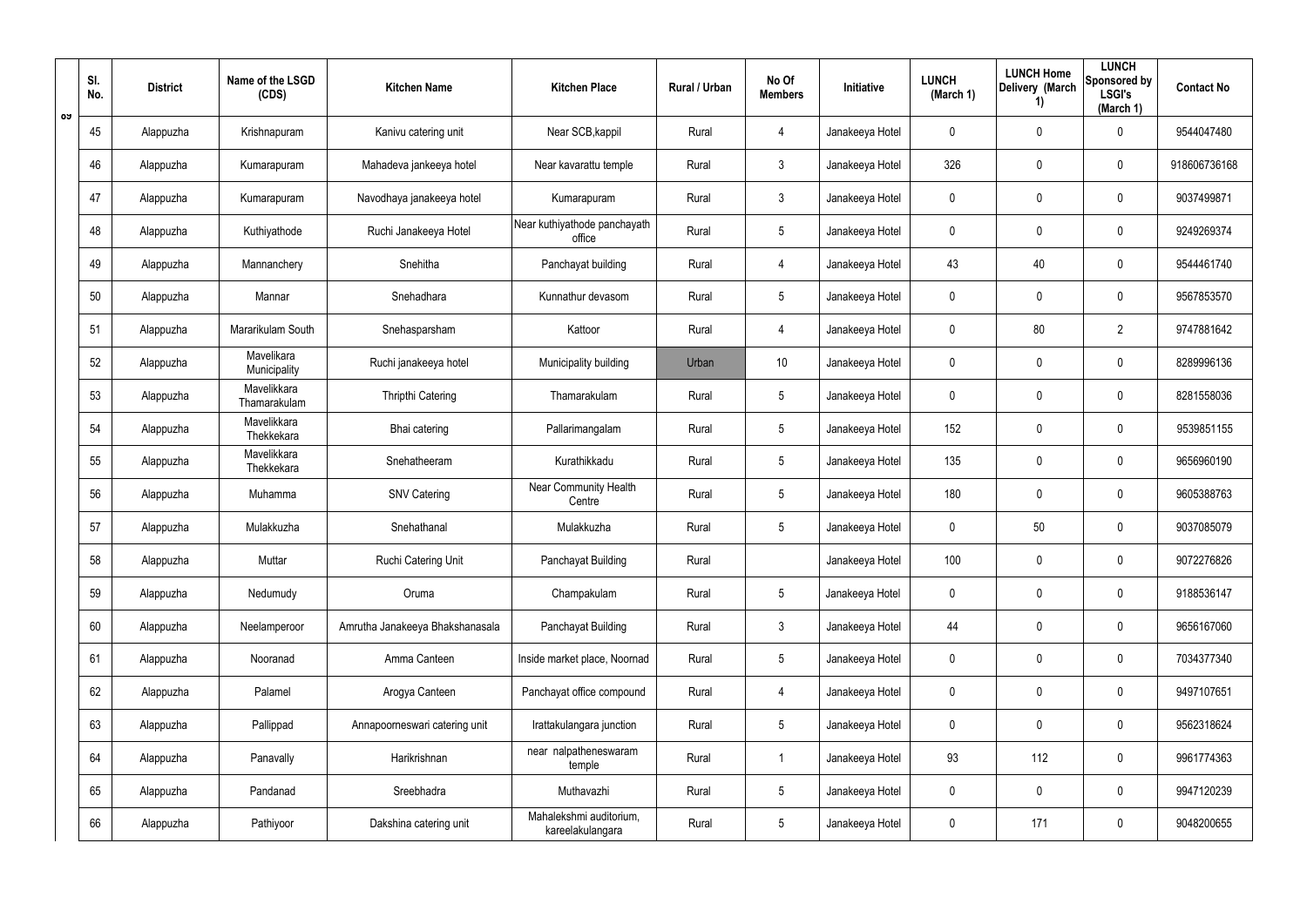| SI.<br>No. | <b>District</b> | Name of the LSGD<br>(CDS) | <b>Kitchen Name</b>         | <b>Kitchen Place</b>                                        | Rural / Urban | No Of<br><b>Members</b> | Initiative      | <b>LUNCH</b><br>(March 1) | <b>LUNCH Home</b><br>Delivery (March<br>1) | <b>LUNCH</b><br>Sponsored by<br><b>LSGI's</b><br>(March 1) | <b>Contact No</b> |
|------------|-----------------|---------------------------|-----------------------------|-------------------------------------------------------------|---------------|-------------------------|-----------------|---------------------------|--------------------------------------------|------------------------------------------------------------|-------------------|
| 67         | Alappuzha       | Pattanakkad               | Aparna                      | Opposite of pattanakkad<br>gramapanchayath                  | Rural         | $5\phantom{.0}$         | Janakeeya Hotel | 0                         | $\mathbf{0}$                               | 0                                                          | 9037450634        |
| 68         | Alappuzha       | Perumbalam                | Amritham                    | Near by govt hospital                                       | Rural         | 4                       | Janakeeya Hotel | 0                         | 0                                          | $\boldsymbol{0}$                                           | 8592809257        |
| 69         | Alappuzha       | Pulincunnu                | Nanma Janakeeya Hotel       | Near Krishi Bhavan                                          | Rural         | $5\phantom{.0}$         | Janakeeya Hotel | 130                       | 0                                          | $\boldsymbol{0}$                                           | 9544752465        |
| 70         | Alappuzha       | Puliyoor                  | <b>UPPUM MULAKUM</b>        | <b>INSIDE PANCHAYATH</b><br><b>COMPOUND</b>                 | Rural         | $5\phantom{.0}$         | Janakeeya Hotel | 0                         | 90                                         | $\boldsymbol{0}$                                           | 6238836314        |
| 71         | Alappuzha       | Punnapra North            | Annapoorneshwary            | Janajagrithi                                                | Rural         | $\overline{4}$          | Janakeeya Hotel | 36                        | 131                                        | $\boldsymbol{0}$                                           | 8129450136        |
| 72         | Alappuzha       | Punnapra South            | Thripthy janakeeya hotel    | Punnapra south                                              | Rural         | 9                       | Janakeeya Hotel | 0                         | 130                                        | $\boldsymbol{0}$                                           | 9846179646        |
| 73         | Alappuzha       | Purakad                   | Pulari                      | Purakkad gp                                                 | Rural         | $5\phantom{.0}$         | Janakeeya Hotel | 0                         | 0                                          | $\mathbf 0$                                                | 7034494313        |
| 74         | Alappuzha       | Purakad                   | Thiruvonam catering service | Thottappally                                                | Rural         | $\overline{4}$          | Janakeeya Hotel | 0                         | 0                                          | $\mathbf 0$                                                |                   |
| 75         | Alappuzha       | Ramankary                 | Kudumbashree Vanitha Hotel  | Ramankary Town, Opposite<br>Judicial First Class Magistrate | Rural         | $\overline{4}$          | Janakeeya Hotel | 91                        | 0                                          | $\boldsymbol{0}$                                           | 8281314746        |
| 76         | Alappuzha       | Thaicattussery            | Unarv                       | Thyakattusheri junction                                     | Rural         | $\overline{4}$          | Janakeeya Hotel | 59                        | 18                                         | $\boldsymbol{0}$                                           | 9605897567        |
| 77         | Alappuzha       | Thakazhy                  | Thripthi Thakazhy           | <b>GBHSS Thakazhy</b>                                       | Rural         | $6\phantom{.}6$         | Janakeeya Hotel | 0                         | 0                                          | 0                                                          | 9747405368        |
| 78         | Alappuzha       | Thannermukkom             | Patheyam                    | Panchayath office                                           | Rural         | $\overline{4}$          | Janakeeya Hotel | 0                         | $\boldsymbol{0}$                           | $\boldsymbol{0}$                                           | 9633933288        |
| 79         | Alappuzha       | Thazhakkara               | Akshaya catering            | Building at glassfactory<br>junction                        | Rural         | $5\phantom{.0}$         | Janakeeya Hotel | 228                       | $\boldsymbol{0}$                           | 0                                                          | 9847177930        |
| 80         | Alappuzha       | Thiruvanvandoor           | <b>SREE KRISHNA</b>         | Near pravinkoodu junction,                                  | Rural         | $5\,$                   | Janakeeya Hotel | $\pmb{0}$                 | $\pmb{0}$                                  | $\pmb{0}$                                                  | 9446627175        |
| 81         | Alappuzha       | Thrikkunnappuzha          | Akshara janakeeya hotel     | KV jetty road                                               | Rural         | $5\phantom{.0}$         | Janakeeya Hotel | 95                        | 0                                          | $\mathbf 0$                                                | 918891921223      |
| 82         | Alappuzha       | Thuravoor                 | RUCHI JANAKEEYA HOTEL       | Near alakkaparambu                                          | Rural         | 5 <sub>5</sub>          | Janakeeya Hotel | 0                         | $\pmb{0}$                                  | $\pmb{0}$                                                  | 8157934346        |
| 83         | Alappuzha       | Vallikunnam               | Samthripthi                 | Padayanivattom temple<br>Auditorium                         | Rural         | $\overline{4}$          | Janakeeya Hotel | $\pmb{0}$                 | 0                                          | $\mathbf 0$                                                | 8078962129        |
| 84         | Alappuzha       | Vayalar                   | Five star                   | Near Nagamkulangara Market                                  | Rural         | $5\phantom{.0}$         | Janakeeya Hotel | 0                         | 0                                          | $\mathbf 0$                                                | 8606081847        |
| 85         | Alappuzha       | Veeyapuram                | Swad 2                      | Veeyapuram jn                                               | Rural         | $5\phantom{.0}$         | Janakeeya Hotel | 315                       | $\mathbf 0$                                | $\pmb{0}$                                                  |                   |
| 86         | Alappuzha       | Veeyapuram                | Karuthal                    | Payippad LPS                                                | Rural         | $5\phantom{.0}$         | Janakeeya Hotel | 180                       | 0                                          | $\mathbf 0$                                                | 8606846513        |
| 87         | Alappuzha       | Veliyanad                 | Manus Janakeeya Hotel       | Kurishmoodu, Near Veliyanadu<br>Grama Panchayat             | Rural         | $\mathbf{3}$            | Janakeeya Hotel | 19                        | 0                                          | $\mathbf 0$                                                | 8086782924        |
| 88         | Alappuzha       | Venmoney                  | Annapoorna                  | Poyka                                                       | Rural         | $5\phantom{.0}$         | Janakeeya Hotel | 0                         | 173                                        | $\pmb{0}$                                                  |                   |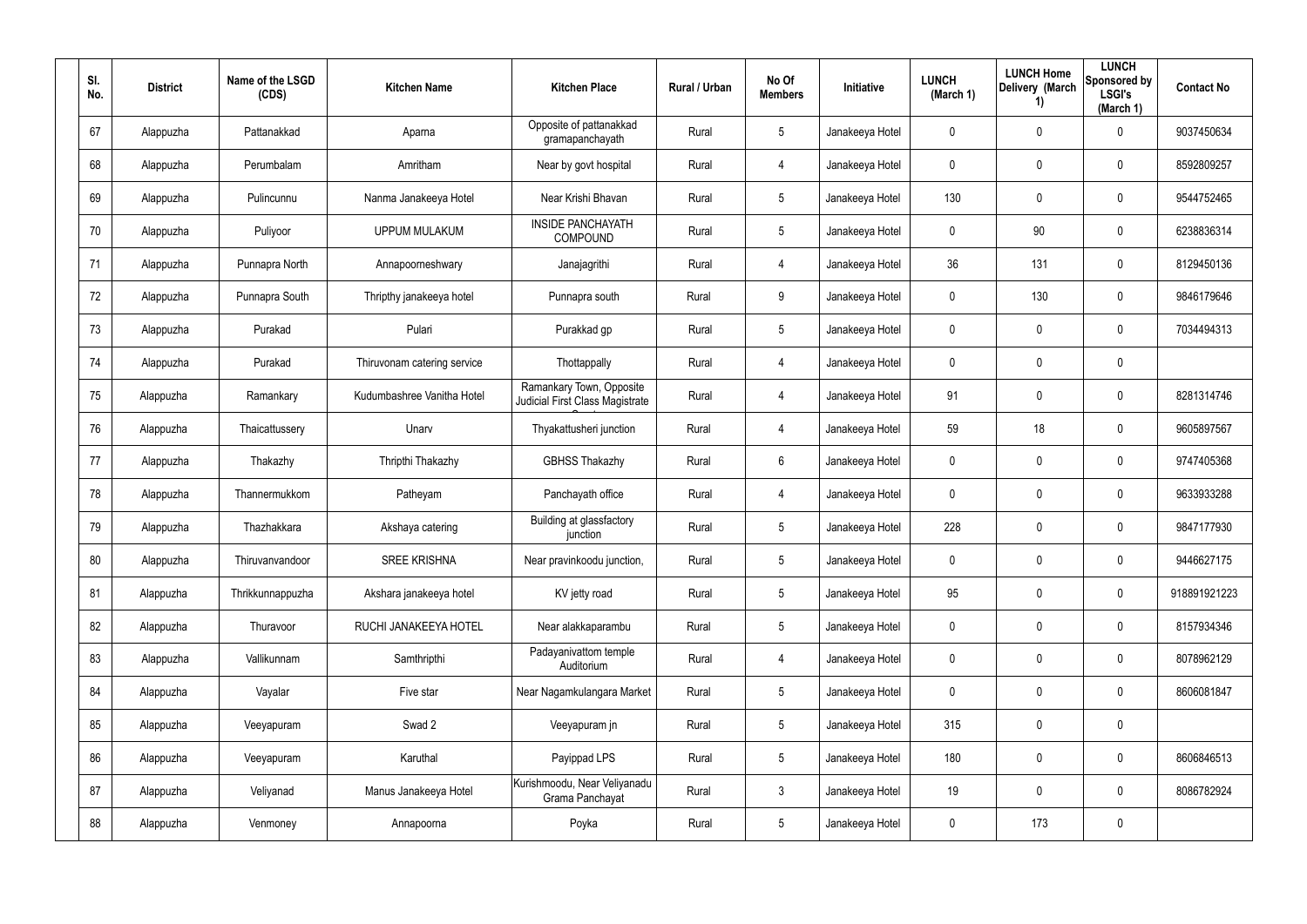|    | SI.<br>No.      | <b>District</b> | Name of the LSGD<br>(CDS) | <b>Kitchen Name</b>              | <b>Kitchen Place</b>         | Rural / Urban | No Of<br><b>Members</b> | <b>Initiative</b> | <b>LUNCH</b><br>(March 1) | <b>LUNCH Home</b><br>Delivery (March<br>1) | <b>LUNCH</b><br>Sponsored by<br><b>LSGI's</b><br>(March 1) | <b>Contact No</b> |
|----|-----------------|-----------------|---------------------------|----------------------------------|------------------------------|---------------|-------------------------|-------------------|---------------------------|--------------------------------------------|------------------------------------------------------------|-------------------|
| 89 |                 |                 |                           |                                  |                              |               | 418                     |                   | 3817                      | 2677                                       | 48                                                         |                   |
|    | $\overline{1}$  | Ernakulam       | Aikkaranad                | Subiksha Janakeeya Hotel         | Kolancherry                  | Rural         | 4                       | Janakeeya Hotel   | 485                       | 0                                          | $\boldsymbol{0}$                                           | 9074033529        |
|    | $\overline{2}$  | Ernakulam       | Alengade                  | Kasthurba kitchen                | Neerikkode                   | Rural         | $\mathbf{3}$            | Janakeeya Hotel   | $\mathbf 0$               | 0                                          | $\boldsymbol{0}$                                           | 9388462558        |
|    | $\mathfrak{Z}$  | Ernakulam       | Alengade                  | Thanima foods                    | Koduvazhanga                 | Rural         | $\mathbf{3}$            | Janakeeya Hotel   | 51                        | 0                                          | $\boldsymbol{0}$                                           | 9349013322        |
|    | $\overline{4}$  | Ernakulam       | Alengade                  | Mr.Bakers                        | Malikam peedika              | Rural         | $\mathbf{3}$            | Janakeeya Hotel   | 24                        | $\mathbf 0$                                | $\mathbf 0$                                                | 9633887779        |
|    | $5\phantom{.0}$ | Ernakulam       | Aluva                     | Ruchi janakeeya hotel            | Aluva                        | Urban         | 4                       | Janakeeya Hotel   | 0                         | $\mathbf 0$                                | $\mathbf 0$                                                | 9947236080        |
|    | 6               | Ernakulam       | Amballoor                 | Dhanshree catering               | St.ignatius schools Amballur | Rural         | $5\phantom{.0}$         | Janakeeya Hotel   | 118                       | $\mathbf 0$                                | $\mathbf 0$                                                | 8330081552        |
|    | $\overline{7}$  | Ernakulam       | Angamaly                  | Cafe Shree Canteen               | <b>Municipality Canteen</b>  | Urban         | $5\phantom{.0}$         | Janakeeya Hotel   | 278                       | 0                                          | $\mathbf 0$                                                | 9656619614        |
|    | 8               | Ernakulam       | Angamaly                  | Cafe Kudumbashree                | T B Junction                 | Urban         | $\mathfrak{Z}$          | Janakeeya Hotel   | 174                       | $\mathbf 0$                                | $\mathbf 0$                                                | 9447924974        |
|    | 9               | Ernakulam       | Arakuzha                  | Ruchi Janakeeya hotel, Arakkuzha | Pandappilly                  | Rural         | $5\phantom{.0}$         | Janakeeya Hotel   | 109                       | 0                                          | $\mathbf 0$                                                | 9744864225        |
|    | 10              | Ernakulam       | Assamannoor               | New Life kudumbasree Hotel       | Cherukunnam                  | Rural         | $\mathfrak{Z}$          | Janakeeya Hotel   | 0                         | $\mathbf 0$                                | $\mathbf 0$                                                | 9656729450        |
|    | 11              | Ernakulam       | Avoly                     | Janakeeya Hotel, Avoli           | Hostel Junction, Avoli       | Rural         | $\mathfrak{Z}$          | Janakeeya Hotel   | 0                         | 0                                          | $\mathbf 0$                                                | 9847983621        |
|    | 12              | Ernakulam       | Ayavana                   | Keralashree Janakeeya hotel      | Ayavana                      | Rural         | $5\phantom{.0}$         | Janakeeya Hotel   | 0                         | 0                                          | 0                                                          | 9744864210        |
|    | 13 <sup>°</sup> | Ernakulam       | Ayyampuzha                | Sneha Janakeeya Hotel            | Ayyamppuzha                  | Rural         | 4                       | Janakeeya Hotel   | 219                       | 0                                          | $\mathbf 0$                                                | 8590753551        |
|    | 14              | Ernakulam       | Ayyampuzha                | Five Star Hotel and Catering     | Panchayat Junction           | Rural         | 4                       | Janakeeya Hotel   | 99                        | 0                                          | $\mathbf 0$                                                | 9744836324        |
|    | 15              | Ernakulam       | Chendamangalam            | Anugraha Kudumbashree hotel      | Vadakkumpuram                | Rural         | $5\phantom{.0}$         | Janakeeya Hotel   | $\mathbf 0$               | 0                                          | $\boldsymbol{0}$                                           | 9061419729        |
|    | 16              | Ernakulam       | Chengamanade              | Mythri janakeeya hotel           | Purayar                      | Rural         | $5\phantom{.0}$         | Janakeeya Hotel   | $\mathbf 0$               | 0                                          | $\mathbf 0$                                                | 9496818865        |
|    | 17              | Ernakulam       | Cheranalloor              | Chaithanya Janakeeya hotel       | Vishnupuram                  | Rural         | $5\phantom{.0}$         | Janakeeya Hotel   | $\mathbf 0$               | 0                                          | $\mathbf 0$                                                | 9747411465        |
|    | 18              | Ernakulam       | Cheranalloor              | Adukkala                         | Chittoor                     | Rural         | $5\phantom{.0}$         | Janakeeya Hotel   | $\mathbf 0$               | 0                                          | $\mathbf 0$                                                | 9846423001        |
|    | 19              | Ernakulam       | Chittattukara             | Swadh Janakeeya Hotel            | Neendoor                     | Rural         | $5\phantom{.0}$         | Janakeeya Hotel   | 195                       | 0                                          | $\mathbf 0$                                                | 9447812788        |
|    | 20              | Ernakulam       | Choornikkara              | Metro hotel                      | Ambattukavu                  | Rural         | $\mathbf{3}$            | Janakeeya Hotel   | 352                       | 0                                          | $\mathbf 0$                                                | 9605319455        |
|    | 21              | Ernakulam       | Chottanikkara             | Ahalya Cafe                      | Kottayatthupara              | Rural         | 6                       | Janakeeya Hotel   | 60                        | $\pmb{0}$                                  | $\bf{0}$                                                   | 9567512337        |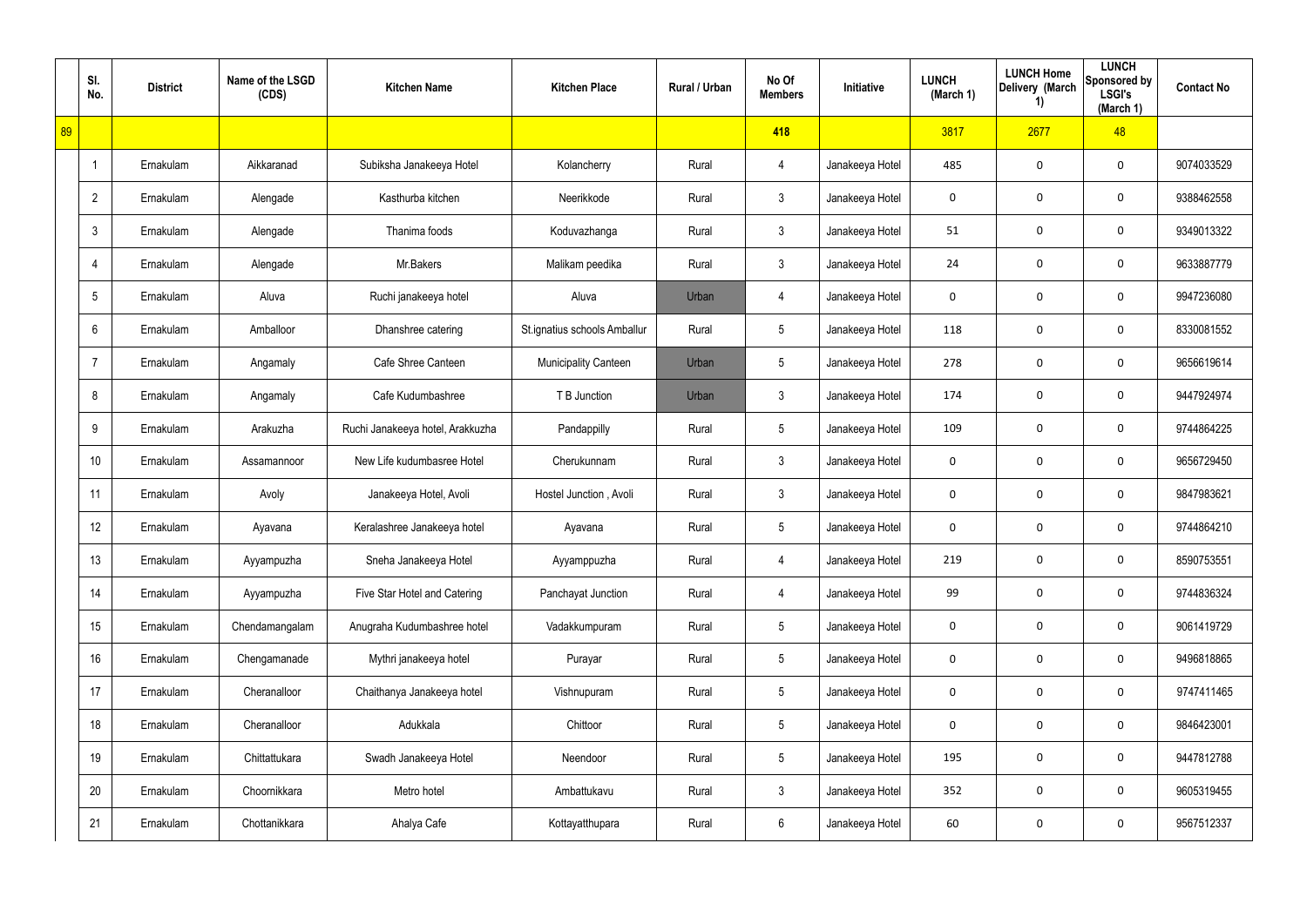| SI.<br>No. | <b>District</b> | Name of the LSGD<br>(CDS) | <b>Kitchen Name</b>                | <b>Kitchen Place</b>                 | Rural / Urban | No Of<br><b>Members</b> | Initiative      | <b>LUNCH</b><br>(March 1) | <b>LUNCH Home</b><br>Delivery (March<br>$\left( \mathbf{1}\right)$ | <b>LUNCH</b><br>Sponsored by<br><b>LSGI's</b><br>(March 1) | <b>Contact No</b> |
|------------|-----------------|---------------------------|------------------------------------|--------------------------------------|---------------|-------------------------|-----------------|---------------------------|--------------------------------------------------------------------|------------------------------------------------------------|-------------------|
| 22         | Ernakulam       | Edakkattuvayal            | SANDHVANAM JANAKEEYA HOTEL         | PEPPATHI                             | Rural         | $\mathbf{3}$            | Janakeeya Hotel | 0                         | 0                                                                  | $\mathbf 0$                                                | 9447047980        |
| 23         | Ernakulam       | Edathala                  | Veetiloru oonne                    | Manalimukke                          | Rural         | $\mathbf{3}$            | Janakeeya Hotel | 234                       | 0                                                                  | $\mathbf 0$                                                |                   |
| 24         | Ernakulam       | Edathala                  | Souhridam Kudumbashree canteen     | Edathala                             | Rural         | $\mathbf{3}$            | Janakeeya Hotel | 0                         | 0                                                                  | $\mathbf 0$                                                | 7593057378        |
| 25         | Ernakulam       | Edavanakkad               | Royal Hotel                        | Edavanakad                           | Rural         | $\mathbf{3}$            | Janakeeya Hotel | 0                         | 0                                                                  | $\mathbf 0$                                                | 9446742863        |
| 26         | Ernakulam       | Elanji                    | janakiya hotel elanji              | elanji punjayathu junction           | Rural         | 5                       | Janakeeya Hotel | 0                         | 0                                                                  | $\mathbf 0$                                                | 8921266850        |
| 27         | Ernakulam       | Eloor                     | Nalanandhana janakeeya hotel       | Eloor                                | Urban         | $\mathbf{3}$            | Janakeeya Hotel | 135                       | 0                                                                  | $\mathbf 0$                                                | 8848524108        |
| 28         | Ernakulam       | Ezhikkara                 | Sree Rajarajeswari Janakeeya Hotel | Ezhikkara                            | Rural         | $5\phantom{.0}$         | Janakeeya Hotel | 87                        | 0                                                                  | $\mathbf 0$                                                | 7558020438        |
| 29         | Ernakulam       | Kadungalloor              | Snehitha janakeeya hotel           | Kadungalloor                         | Rural         | $\mathbf{3}$            | Janakeeya Hotel | 436                       | 0                                                                  | $\mathbf 0$                                                | $9.20E+11$        |
| 30         | Ernakulam       | Kalady                    | Jyothi Vanitha Canteen             | Kalady                               | Rural         | $5\phantom{.0}$         | Janakeeya Hotel | 0                         | 0                                                                  | $\mathbf 0$                                                | 9544624439        |
| 31         | Ernakulam       | Kalamassery East          | Thanima Janakeeya Hotel            | Kangarappady Medical college<br>Road | Urban         | $\mathbf{3}$            | Janakeeya Hotel | 320                       | 0                                                                  | $\mathbf 0$                                                | 9745481742        |
| 32         | Ernakulam       | Kalamassery East          | Nanma janakeeya hotel              | HMT, kalammassery                    | Urban         | $\mathbf{3}$            | Janakeeya Hotel | 320                       | 0                                                                  | $\mathbf 0$                                                | 9061986861        |
| 33         | Ernakulam       | Kalamassery West          | Pulari janakeeya hotel             | Kunamthai                            | Urban         | $\mathbf{3}$            | Janakeeya Hotel | 438                       | 0                                                                  | 0                                                          | 7736594305        |
| 34         | Ernakulam       | Kalamassery West          | Kismath janakeeya hotel            | Vattekkunnam                         | Urban         | $\mathbf{3}$            | Janakeeya Hotel | 148                       | 0                                                                  | 0                                                          | 9895049873        |
| 35         | Ernakulam       | Kalloorkkad               | Puthuma Janakeeya Hotel            | Kallorkkad                           | Rural         | $\mathbf{3}$            | Janakeeya Hotel | $\mathbf 0$               | 0                                                                  | $\mathbf 0$                                                | 7558091353        |
| 36         | Ernakulam       | Kanjoor                   | Ammachiyude Adukkala               | Parappuram                           | Rural         | $\mathbf{3}$            | Janakeeya Hotel | 187                       | 0                                                                  | $\mathbf 0$                                                | 8547064578        |
| 37         | Ernakulam       | Karukutty                 | Anugraha Janakeeya Hotel           | Pallissery                           | Rural         | 5                       | Janakeeya Hotel | 90                        | 0                                                                  | $\mathbf 0$                                                | 8943838295        |
| 38         | Ernakulam       | Karumalloor               | Koottayma janakeeya hotel          | Kariyachira                          | Rural         | 4                       | Janakeeya Hotel | 112                       | 0                                                                  | $\mathbf 0$                                                | 8281548828        |
| 39         | Ernakulam       | Kavalangad                | Five star Janakeeya Hotel          | Nellimattom                          | Rural         | 5                       | Janakeeya Hotel | 0                         | 0                                                                  | $\mathbf 0$                                                | 9744705648        |
| 40         | Ernakulam       | Keerampara                | Abhaya Janakeeya Hotel             | Punnekkad                            | Rural         | $\overline{4}$          | Janakeeya Hotel | 110                       | 0                                                                  | $\mathbf 0$                                                | 9074528135        |
| 41         | Ernakulam       | Keezhmad                  | Sadyalayam janakeeya hotel         | Keezhmad                             | Rural         | 5                       | Janakeeya Hotel | 90                        | 0                                                                  | $\mathbf 0$                                                | 7012778281        |
| 42         | Ernakulam       | Kochi East                | ANNAPOORNA JANAKEEYA HOTEL         | ALINCHUVADU                          | Urban         | 5                       | Janakeeya Hotel | 0                         | 0                                                                  | $\mathbf 0$                                                | 9567529849        |
| 43         | Ernakulam       | Kochi East                | YUMMEES KITCHEN                    | VADUTHALA                            | Urban         | 5                       | Janakeeya Hotel | 72                        | 0                                                                  | 0                                                          | 9497680558        |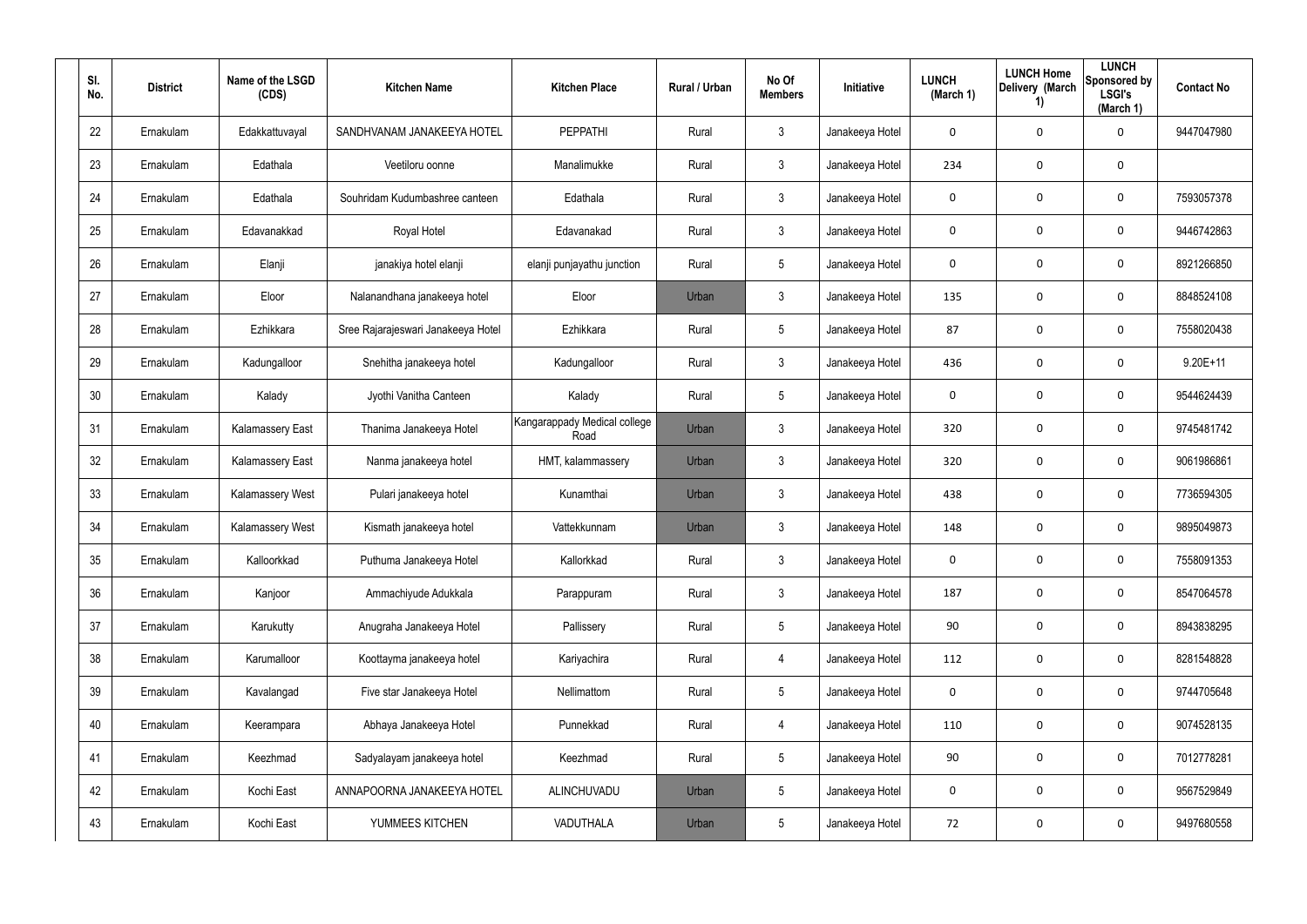|     | SI.<br>No. | <b>District</b> | Name of the LSGD<br>(CDS) | <b>Kitchen Name</b>              | <b>Kitchen Place</b>                      | Rural / Urban | No Of<br><b>Members</b> | <b>Initiative</b> | <b>LUNCH</b><br>(March 1) | <b>LUNCH Home</b><br>Delivery (March<br>1) | <b>LUNCH</b><br>Sponsored by<br><b>LSGI's</b><br>(March 1) | <b>Contact No</b> |
|-----|------------|-----------------|---------------------------|----------------------------------|-------------------------------------------|---------------|-------------------------|-------------------|---------------------------|--------------------------------------------|------------------------------------------------------------|-------------------|
|     | 44         | Ernakulam       | Kochi East                | <b>ORUMA KITCHEN</b>             | <b>PACHALAM</b>                           | Urban         | $\mathbf{3}$            | Janakeeya Hotel   | 258                       | 0                                          | $\mathbf 0$                                                | 9497680558        |
|     | 45         | Ernakulam       | Kochi East                | <b>PONPULARI</b>                 | <b>KEERHI NAGAR,</b><br><b>ELAMAKKARA</b> | Urban         | $\mathbf{3}$            | Janakeeya Hotel   | 299                       | 0                                          | $\mathbf 0$                                                | 9446607548        |
|     | 46         | Ernakulam       | Kochi East                | <b>RUCHI CATERING</b>            | PUNNACKAL                                 | Urban         | $5\phantom{.0}$         | Janakeeya Hotel   | 303                       | 0                                          | $\mathbf 0$                                                | 9947080022        |
|     | 47         | Ernakulam       | Kochi East                | Samrudhi @ Kochi                 | Ernakulam North                           | Urban         | 14                      | Janakeeya Hotel   | 1516                      | 964                                        | $\mathbf 0$                                                | 9048609615        |
|     | 48         | Ernakulam       | Kochi South               | NEW AKSHAYA HOTEL                | PONNURUNNI                                | Urban         | $5\phantom{.0}$         | Janakeeya Hotel   | $\mathbf 0$               | 0                                          | $\mathbf 0$                                                | 8547855284        |
|     | 49         | Ernakulam       | Kochi South               | <b>AMMAS KITCHEN</b>             | <b>THEVARA</b>                            | Urban         | 4                       | Janakeeya Hotel   | $\mathbf 0$               | 0                                          | $\mathbf 0$                                                | 8547855284        |
|     | 50         | Ernakulam       | Kochi South               | <b>FRIENDS</b>                   | <b>MINI PARK</b>                          | Urban         | $5\phantom{.0}$         | Janakeeya Hotel   | 149                       | 0                                          | $\mathbf 0$                                                | 9567127064        |
|     | 51         | Ernakulam       | Kochi West                | NAMMUDE ADUKKALA                 | ERAVELI COLONY                            | Urban         | $5\phantom{.0}$         | Janakeeya Hotel   | 513                       | 0                                          | $\mathbf 0$                                                | 9496025576        |
|     | 52         | Ernakulam       | Kochi West                | PUTHUMA KUDUMBASHREE HOTEL       | PALLURUTHY NADA                           | Urban         | $5\phantom{.0}$         | Janakeeya Hotel   | 158                       | 0                                          | $\mathbf 0$                                                | 9496025576        |
|     | 53         | Ernakulam       | Kochi West                | USHUS KUDUMBASHREE HOTEL         | <b>FORT KOCHI</b>                         | Urban         | 4                       | Janakeeya Hotel   | 346                       | 0                                          | $\mathbf 0$                                                | 9847866090        |
|     | 54         | Ernakulam       | Koothattukulam            | Niravu janakeeya hotel           | Near ksrtc bus stand<br>koothattukulam    | Urban         | $\mathbf{3}$            | Janakeeya Hotel   | 205                       | 0                                          | $\mathbf 0$                                                | 9656619614        |
|     | 55         | Ernakulam       | Koovappady                | Kaipunyam Janakeeya hotel        | Koovappady                                | Rural         | $5\phantom{.0}$         | Janakeeya Hotel   | 65                        | 0                                          | $\mathbf 0$                                                | 9526628158        |
|     | 56         | Ernakulam       | Kothamangalam             | P.K Janakeeya hotel              | Kothamangalam                             | Urban         | $\mathfrak{Z}$          | Janakeeya Hotel   | $\mathbf 0$               | 0                                          | 0                                                          | 8156869114        |
|     | 57         | Ernakulam       | Kothamangalam             | Thanima catering unit            | Kothamangalam                             | Urban         | $\mathbf{3}$            | Janakeeya Hotel   | 0                         | 0                                          | $\mathbf 0$                                                | 9846664377        |
| 114 | 58         | Ernakulam       | Kottapady                 | Janakeeya Hotel                  | Kottappady junction                       | Rural         | $\mathfrak{Z}$          | Janakeeya Hotel   | 164                       | 0                                          | $\mathbf 0$                                                | 9497406993        |
|     | 59         | Ernakulam       | Kottuvally                | Amritha Janakeeya Hotel          | kottuvally                                | Rural         | $5\overline{)}$         | Janakeeya Hotel   | 0                         | 0                                          | $\mathbf 0$                                                | 8590034196        |
|     | 60         | Ernakulam       | Kumbalam                  | JANAKEEYA HOTEL KUMBALAM         | MADAVANA                                  | Rural         | $5\phantom{.0}$         | Janakeeya Hotel   | 349                       | 0                                          | $\mathbf 0$                                                | 9746652717        |
|     | 61         | Ernakulam       | Kumbalangy                | St Antoneys kudumbashree         | OLD POST OFFICE                           | Rural         | $\mathfrak{Z}$          | Janakeeya Hotel   | 0                         | 0                                          | $\mathbf 0$                                                | 8138860764        |
|     | 62         | Ernakulam       | Kunnathunad               | Thripthi Janakeeya Hotel         | Pallikkara                                | Rural         | 6                       | Janakeeya Hotel   | 75                        | 0                                          | $\mathbf 0$                                                | 9744561425        |
|     | 63         | Ernakulam       | Kunnukara                 | Greenchilly cafe                 | Kunnukara                                 | Rural         | $\mathfrak{Z}$          | Janakeeya Hotel   | 27                        | 0                                          | $\mathbf 0$                                                | 9496852989        |
|     | 64         | Ernakulam       | Kunnukara                 | Thanima canteen                  | North aduvassery                          | Rural         | $5\phantom{.0}$         | Janakeeya Hotel   | 91                        | 0                                          | $\mathbf 0$                                                | 9744200583        |
|     | 65         | Ernakulam       | Kuttampuzha               | Nila kudumbashree janakiya hotel | Mini stadium, vadattupara                 | Rural         | 6                       | Janakeeya Hotel   | 16                        | 0                                          | $\bf{0}$                                                   | 9496754018        |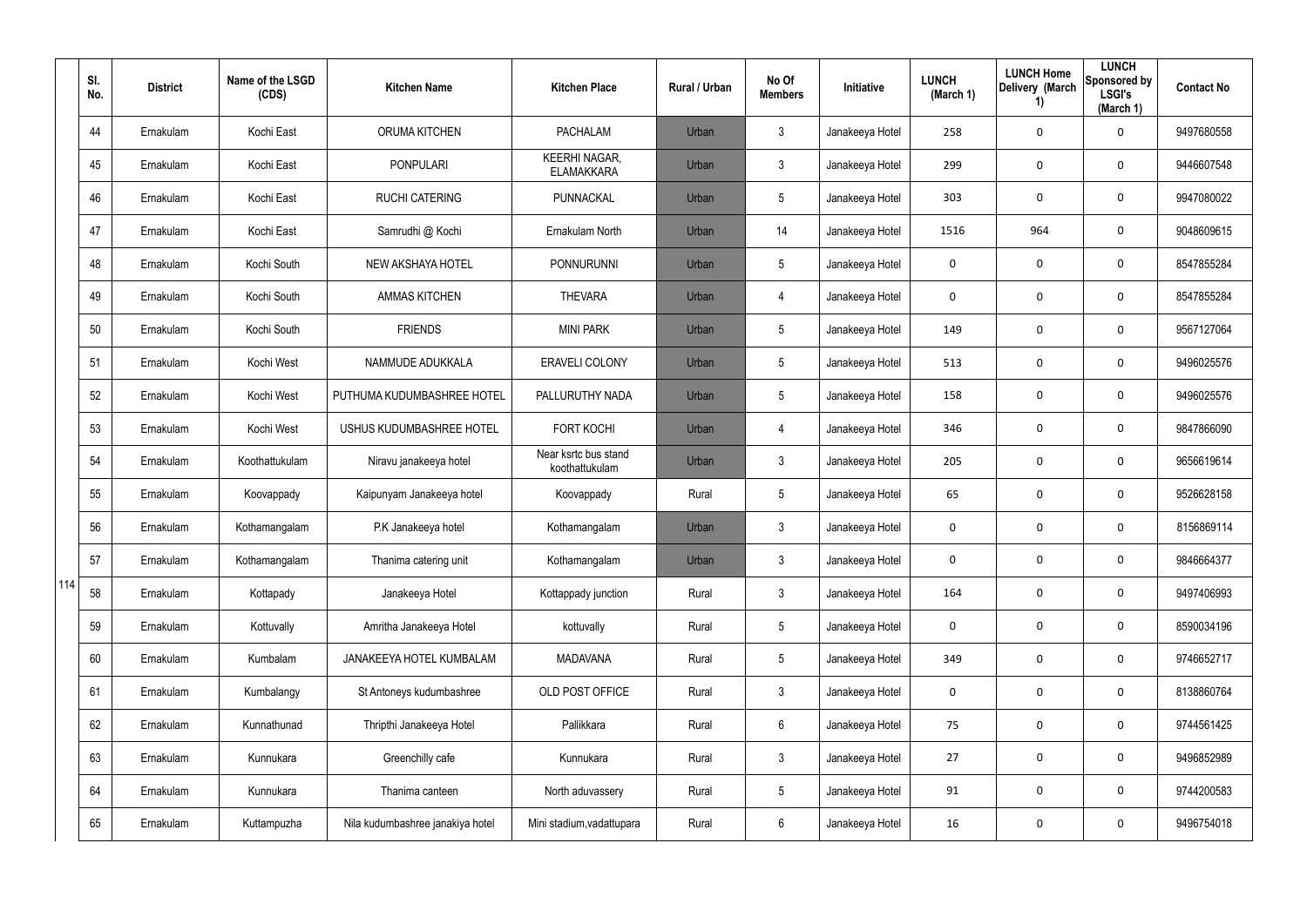| SI.<br>No. | <b>District</b> | Name of the LSGD<br>(CDS) | <b>Kitchen Name</b>            | <b>Kitchen Place</b>        | <b>Rural / Urban</b> | No Of<br><b>Members</b> | <b>Initiative</b> | <b>LUNCH</b><br>(March 1) | <b>LUNCH Home</b><br>Delivery (March<br>1) | <b>LUNCH</b><br>Sponsored by<br><b>LSGI's</b><br>(March 1) | <b>Contact No</b> |
|------------|-----------------|---------------------------|--------------------------------|-----------------------------|----------------------|-------------------------|-------------------|---------------------------|--------------------------------------------|------------------------------------------------------------|-------------------|
| 66         | Ernakulam       | Kuzhippilly               | Janakeeya hotel                | Kuzhupilli                  | Rural                | $\mathbf 0$             | Janakeeya Hotel   | 0                         | 0                                          | 0                                                          | 9744631998        |
| 67         | Ernakulam       | Malayattoor               | Whats app Janakeeya Hotel      | Thottuva                    | Rural                | 3                       | Janakeeya Hotel   | 293                       | 0                                          | $\mathbf 0$                                                | 9.19E+11          |
| 68         | Ernakulam       | Malayattoor               | Natturuchi Janakeeya Hotel     | Ettakkadavu                 | Rural                | $\mathbf{3}$            | Janakeeya Hotel   | 298                       | 0                                          | $\mathbf 0$                                                | 9745470234        |
| 69         | Ernakulam       | Maneed                    | Coral Island                   | Maneed                      | Rural                | 4                       | Janakeeya Hotel   | 110                       | 0                                          | $\mathbf 0$                                                | 7012652495        |
| 70         | Ernakulam       | Manjalloor                | Thanima Kudumbashree hotel     | Vazhakkulam                 | Rural                | $5\overline{)}$         | Janakeeya Hotel   | 289                       | $\bf{0}$                                   | $\mathbf 0$                                                | 7306907918        |
| 71         | Ernakulam       | Manjapra                  | Sara's Kitchen                 | Puthenpalli                 | Rural                | 3                       | Janakeeya Hotel   | 275                       | 0                                          | $\mathbf 0$                                                | 8547392730        |
| 72         | Ernakulam       | Maradu                    | <b>VANITHA HOTEL</b>           | <b>KUNDANNOR JN</b>         | Urban                | $\overline{4}$          | Janakeeya Hotel   | 0                         | $\mathbf 0$                                | $\mathbf 0$                                                | 9349505008        |
| 73         | Ernakulam       | Marady                    | Janakeeya hotel, Marady        | Unnakkuppa                  | Rural                | 4                       | Janakeeya Hotel   | 0                         | 0                                          | 0                                                          | 9947943177        |
| 74         | Ernakulam       | Mazhuvannoor              | Sruthi Janakeeya Hotel         | Valayanchirangara           | Rural                | $\mathbf{3}$            | Janakeeya Hotel   | 163                       | $\bf{0}$                                   | 0                                                          | 9747924485        |
| 75         | Ernakulam       | Mookkannoor               | Mammaks Kitchen                | Mookkannoor                 | Rural                | 3                       | Janakeeya Hotel   | 205                       | 0                                          | 0                                                          | $9.19E + 11$      |
| 76         | Ernakulam       | Mudakkuzha                | Janakeeya Hotel                | Mudakkuzha                  | Rural                | $\mathbf{3}$            | Janakeeya Hotel   | 0                         | $\bf{0}$                                   | 0                                                          | $9.19E + 11$      |
| 77         | Ernakulam       | Mulanthuruthy             | Sulabha                        | karikode, mulanthuruthy     | Rural                | $\mathbf 0$             | Janakeeya Hotel   | 193                       | $\boldsymbol{0}$                           | 0                                                          | 9633427553        |
| 78         | Ernakulam       | Mulavukad                 | Kudumbashree Veetile bakshanam | Mulavukad                   | Rural                | $5\overline{)}$         | Janakeeya Hotel   | 98                        | 24                                         | 0                                                          | 9061339557        |
| 79         | Ernakulam       | Muvattupuzha              | Oottupura                      | Muvattupuzha                | Urban                | $\mathfrak{Z}$          | Janakeeya Hotel   | 0                         | $\mathbf 0$                                | $\mathbf 0$                                                |                   |
| 80         | Ernakulam       | Nayarambalam              | Four star cafe                 | Nayarambalam                | Rural                | $\mathfrak{Z}$          | Janakeeya Hotel   | 65                        | $\mathbf 0$                                | 0                                                          | 8891755948        |
| 81         | Ernakulam       | Nedumbassery              | Thani Nadan                    | Athani                      | Rural                | $5\phantom{.0}$         | Janakeeya Hotel   | 152                       | $\mathbf 0$                                | 0                                                          | 8138917514        |
| 82         | Ernakulam       | Nellikuzhy                | Janakeeya Hotel                | Nellikkuzhi                 | Rural                | $\mathbf{3}$            | Janakeeya Hotel   | 332                       | $\pmb{0}$                                  | 0                                                          | 9562713076        |
| 83         | Ernakulam       | Njarakkal                 | Kripa Catering Unit            | Njarakkal                   | Rural                | $\mathfrak{Z}$          | Janakeeya Hotel   | 32                        | $\mathbf 0$                                | 0                                                          | 9567534006        |
| 84         | Ernakulam       | Okkal                     | Manna Janakeeya Hotel          | Edavoor                     | Rural                | 4                       | Janakeeya Hotel   | 70                        | $\pmb{0}$                                  | 0                                                          | 9539507674        |
| 85         | Ernakulam       | Paingottoor               | Janakeeya hotel                | Paingottoor                 | Rural                | $\overline{7}$          | Janakeeya Hotel   | 55                        | $\mathbf 0$                                | 0                                                          | 9656855730        |
| 86         | Ernakulam       | Paipra                    | Nanma Janakeeya Hotel          | Pezhakkappilly              | Rural                | $\mathbf{3}$            | Janakeeya Hotel   | 0                         | $\pmb{0}$                                  | 0                                                          | 9567747725        |
| 87         | Ernakulam       | Pallarimangalam           | Janakeeya Hotel                | Janakeeya Hotel, Koovalloor | Rural                | 4                       | Janakeeya Hotel   | 0                         | 0                                          | 0                                                          | 7025992310        |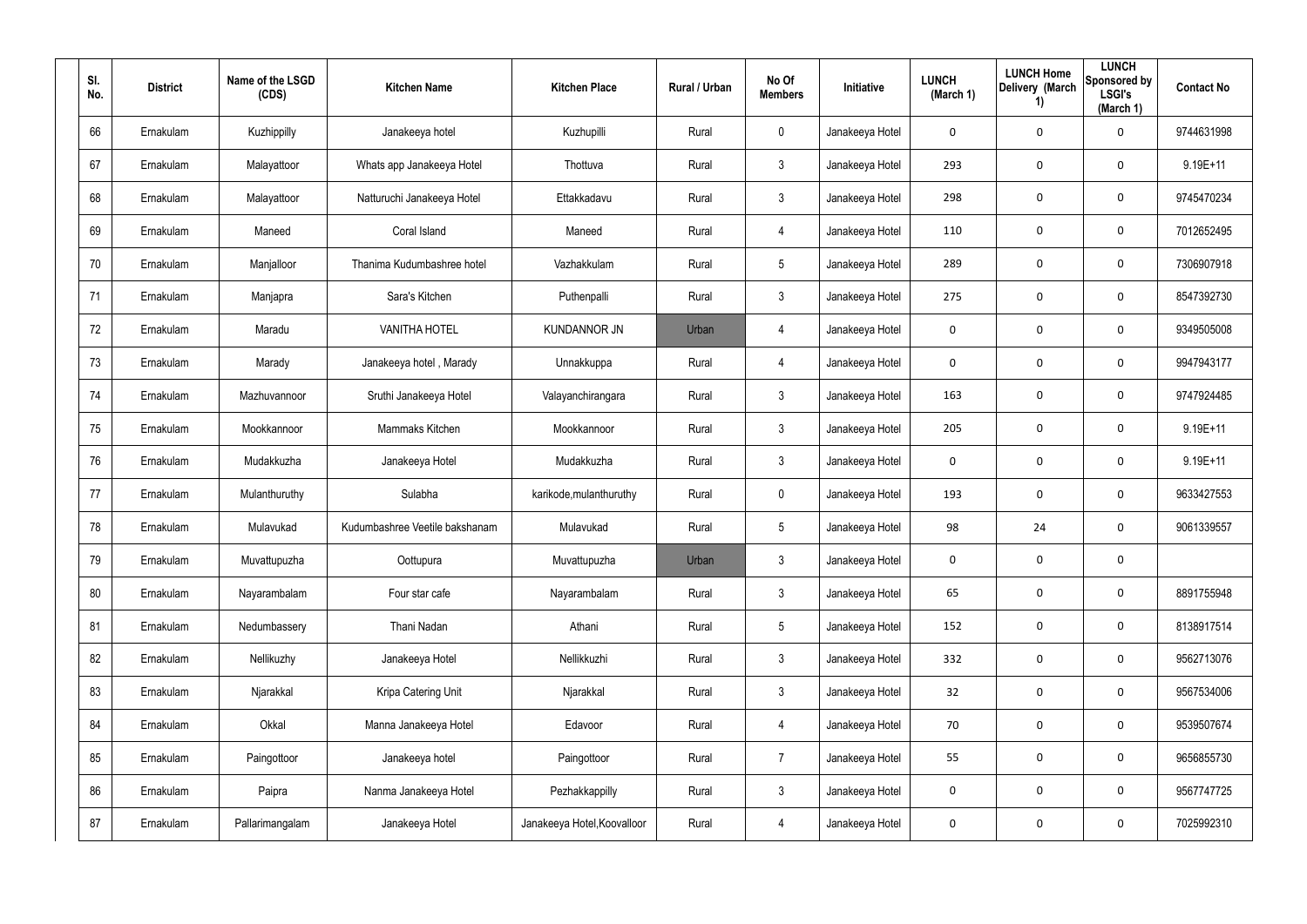| SI.<br>No. | <b>District</b> | Name of the LSGD<br>(CDS) | <b>Kitchen Name</b>                                             | <b>Kitchen Place</b>                        | <b>Rural / Urban</b> | No Of<br><b>Members</b> | <b>Initiative</b> | <b>LUNCH</b><br>(March 1) | <b>LUNCH Home</b><br>Delivery (March<br>$\left( \mathbf{1}\right)$ | <b>LUNCH</b><br>Sponsored by<br><b>LSGI's</b><br>(March 1) | <b>Contact No</b> |
|------------|-----------------|---------------------------|-----------------------------------------------------------------|---------------------------------------------|----------------------|-------------------------|-------------------|---------------------------|--------------------------------------------------------------------|------------------------------------------------------------|-------------------|
| 88         | Ernakulam       | Pallipuram                | SANTHWANAM Janakeeyahotel                                       | Pothen valav                                | Rural                | 5                       | Janakeeya Hotel   | 225                       | 0                                                                  | $\mathbf 0$                                                | 9747525176        |
| 89         | Ernakulam       | Pambakkuda                | viswastha catering unit                                         | pambakkuda block punjayathu<br>building     | Rural                | 4                       | Janakeeya Hotel   | 0                         | 0                                                                  | $\mathbf 0$                                                | 9946404045        |
| 90         | Ernakulam       | Parakkadave               | Thejus catering unit                                            | Moozhikkulam                                | Rural                | 10 <sup>°</sup>         | Janakeeya Hotel   | 84                        | 0                                                                  | $\mathbf 0$                                                | 9847936303        |
| 91         | Ernakulam       | Paravoor                  | sree vigneswara sc cafe                                         | Govt.boys' HSS, N.Paravur                   | Urban                | 4                       | Janakeeya Hotel   | 85                        | 0                                                                  | $\mathbf 0$                                                |                   |
| 92         | Ernakulam       | Perumbavoor               | <b>JANAKEEYA HOTEL MINI CIVIL</b><br><b>STATION PERUMBAVOOR</b> | <b>CIVIL STATION</b>                        | Urban                | $\mathfrak{Z}$          | Janakeeya Hotel   | 245                       | 0                                                                  | $\mathbf 0$                                                | 9847008734        |
| 93         | Ernakulam       | Perumbavoor               | Swath kudumbashree canteen                                      | Perumbavoor                                 | Urban                | $\mathfrak{Z}$          | Janakeeya Hotel   | 0                         | 0                                                                  | $\mathbf 0$                                                | 9847015470        |
| 94         | Ernakulam       | Perumbavoor               | Janakeeya Hotel                                                 | Kanjirakkad pallippady                      | Urban                | $\mathbf{3}$            | Janakeeya Hotel   | 279                       | 0                                                                  | $\mathbf 0$                                                | 9847015470        |
| 95         | Ernakulam       | Pindimana                 | Janakeeya hotel                                                 | Muthamkuzhi                                 | Rural                | 4                       | Janakeeya Hotel   | 0                         | 0                                                                  | $\mathbf 0$                                                | 9656297799        |
| 96         | Ernakulam       | Piravam                   | sneha canteen                                                   | municipality building base floor<br>piravom | Urban                | 4                       | Janakeeya Hotel   | 190                       | 0                                                                  | $\mathbf 0$                                                | 8075376906        |
| 97         | Ernakulam       | Pootrikka                 | <b>GRANDMA JANAKEEYA HOTEL</b>                                  | <b>CHOONDI</b>                              | Rural                | $\mathbf{3}$            | Janakeeya Hotel   | 0                         | 0                                                                  | $\mathbf 0$                                                | 9400550287        |
| 98         | Ernakulam       | Pothanikkad               | Taj hotel                                                       | Pothanikkad                                 | Rural                | $\mathbf{3}$            | Janakeeya Hotel   | 75                        | 0                                                                  | $\mathbf 0$                                                | 9645079573        |
| 99         | Ernakulam       | Puthanvelikkara           | Panjami cafe kudumbashree                                       | Near panjayath office                       | Rural                | $5\phantom{.0}$         | Janakeeya Hotel   | 98                        | 0                                                                  | $\mathbf 0$                                                | 9645530669        |
| 100        | Ernakulam       | Ramamangalam              | Kalavara janakeeya hotel                                        | ramamngalam                                 | Rural                | 4                       | Janakeeya Hotel   | 189                       | 0                                                                  | $\mathbf 0$                                                | 9961344346        |
| 101        | Ernakulam       | Rayamangalam              | Arya canteen                                                    | Kuruppampady                                | Rural                | $\mathfrak{Z}$          | Janakeeya Hotel   | $\mathbf 0$               | 0                                                                  | $\boldsymbol{0}$                                           | 8281825730        |
| 102        | Ernakulam       | Thirumarady               | janakiya hotel thirumarady                                      | edappara jn.                                | Rural                | $\mathfrak{Z}$          | Janakeeya Hotel   | $\mathbf 0$               | 0                                                                  | $\mathbf 0$                                                | 7594811868        |
| 103        | Ernakulam       | Thiruvaniyoor             | Thanima                                                         | Thiruvaniyoor                               | Rural                | $\pmb{0}$               | Janakeeya Hotel   | 90                        | 0                                                                  | $\mathbf 0$                                                | 9061239698        |
| 104        | Ernakulam       | Thrikkakkara East         | Thanima Janakeeya Hotel                                         | Kakkanad                                    | Urban                | 8                       | Janakeeya Hotel   | 0                         | 0                                                                  | $\mathbf 0$                                                | 9207134763        |
| 105        | Ernakulam       | Thrikkakkara west         | Janakeeya hotel                                                 | Chembumukku                                 | Urban                | $5\phantom{.0}$         | Janakeeya Hotel   | $\mathbf 0$               | 0                                                                  | $\mathbf 0$                                                | 9496530576        |
| 106        | Ernakulam       | Thuravoor                 | e-grill Janakeeya Hotel                                         | Yudapuram                                   | Rural                | 4                       | Janakeeya Hotel   | 480                       | $\mathbf 0$                                                        | $\mathbf 0$                                                | 9526845935        |
| 107        | Ernakulam       | Tripunithura              | Janakeeya Hotel Tripunithura                                    | Eroor                                       | Urban                | $\mathbf{3}$            | Janakeeya Hotel   | 117                       | 0                                                                  | $\mathbf 0$                                                | 8137977644        |
| 108        | Ernakulam       | Vadakkekkara              | vadakkekkara kudumbasree janakeeya<br>hotel                     | Madaplathuruth                              | Rural                | $\overline{4}$          | Janakeeya Hotel   | 140                       | 0                                                                  | $\mathbf 0$                                                | 8301806778        |
| 109        | Ernakulam       | Vadavukode<br>Puthancruz  | <b>JANAKEEYA HOTEL</b>                                          | Puthencruz                                  | Rural                | $\mathfrak{Z}$          | Janakeeya Hotel   | 0                         | 0                                                                  | 0                                                          | $9.19E + 11$      |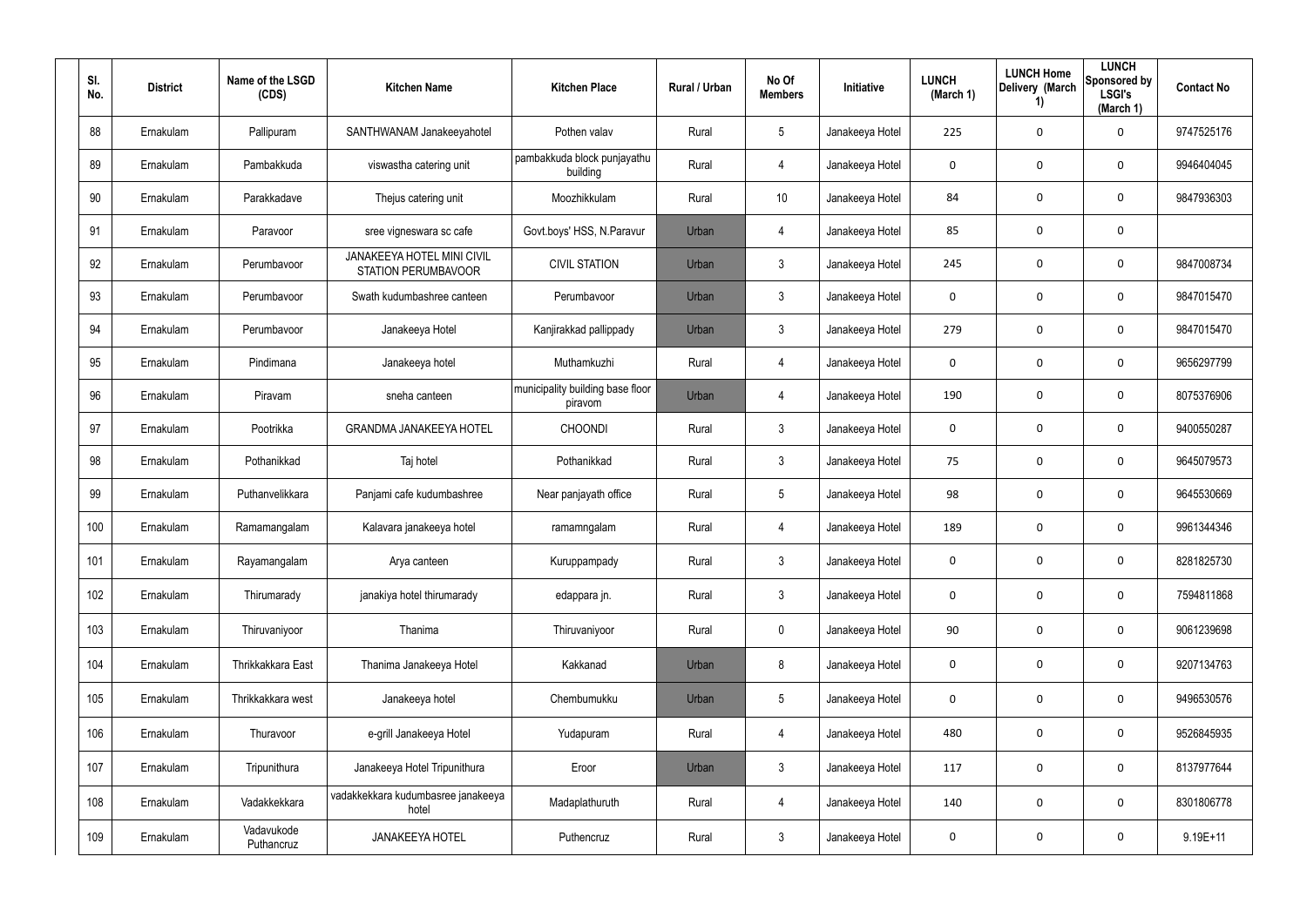|     | SI.<br>No.       | <b>District</b> | Name of the LSGD<br>(CDS) | <b>Kitchen Name</b>          | <b>Kitchen Place</b>                              | Rural / Urban | No Of<br><b>Members</b> | Initiative      | <b>LUNCH</b><br>(March 1) | <b>LUNCH Home</b><br>Delivery (March<br>1) | <b>LUNCH</b><br>Sponsored by<br><b>LSGI's</b><br>(March 1) | <b>Contact No</b> |
|-----|------------------|-----------------|---------------------------|------------------------------|---------------------------------------------------|---------------|-------------------------|-----------------|---------------------------|--------------------------------------------|------------------------------------------------------------|-------------------|
|     | 110              | Ernakulam       | Valakom                   | Ruchi                        | Valakom                                           | Rural         | $\sqrt{5}$              | Janakeeya Hotel | 0                         | $\mathbf 0$                                | $\mathbf 0$                                                | 9074232700        |
|     | 111              | Ernakulam       | Varapuzha                 | DURGA ACTIVITY               | CHETTIBHAGAM                                      | Rural         | 8                       | Janakeeya Hotel | 118                       | $\mathbf 0$                                | 5                                                          | 9496160074        |
|     | 112              | Ernakulam       | Vazhakulam                | Three Star Hotel             | Marampally                                        | Rural         | $\mathfrak{Z}$          | Janakeeya Hotel | 281                       | $\mathbf 0$                                | $\mathbf 0$                                                | 6282644893        |
|     | 113              | Ernakulam       | Vengola                   | Janakeeya Hotel              | Pathipalam                                        | Rural         | $5\phantom{.0}$         | Janakeeya Hotel | 112                       | 0                                          | $\mathbf 0$                                                | 8137887455        |
|     | 114              | Ernakulam       | Vengoor                   | <b>JANAKEEYA HOTEL</b>       | Choorathod                                        | Rural         | $\overline{4}$          | Janakeeya Hotel | 117                       | $\mathbf 0$                                | $\boldsymbol{0}$                                           | 9656904682        |
| 114 |                  |                 |                           |                              |                                                   |               | 449                     |                 | 15032                     | 988                                        | 5 <sup>5</sup>                                             |                   |
|     |                  | Idukki          | Adimaly                   | Friends Janakeeya Hotel      | Adimaly                                           | Rural         | 4                       | Janakeeya Hotel | 0                         | 0                                          | $\mathbf 0$                                                | 9961635779        |
|     | $\overline{2}$   | Idukki          | Alackode                  | Five Star Canteen            | Elamdesham Block<br>Panchayath Building, Alakode  | Rural         | $5\phantom{.0}$         | Janakeeya Hotel | 23                        | 0                                          | $\mathbf 0$                                                | 9961482164        |
|     | $\mathbf{3}$     | Idukki          | Arakkulam                 | Sabhalyam                    | Moolamattom                                       | Rural         | $\overline{4}$          | Janakeeya Hotel | 192                       | $\mathbf 0$                                | $\pmb{0}$                                                  | 8848124921        |
|     | $\overline{4}$   | Idukki          | Ayyappancovil             | Maria Janakeeya Hotel        | Parappu                                           | Rural         | $\mathbf{3}$            | Janakeeya Hotel | 58                        | 0                                          | $\mathbf 0$                                                | 9544622096        |
|     | $5\phantom{.0}$  | Idukki          | Bysonvalley               | Famous Janakiya Hotel        | Pottankad                                         | Rural         | $\overline{4}$          | Janakeeya Hotel | 0                         | $\mathbf 0$                                | $\pmb{0}$                                                  | 9744566398        |
|     | 6                | Idukki          | Chakkupallam              | Vanithasree Janakeeya Hotel  | Anakkara                                          | Rural         | $\mathbf{3}$            | Janakeeya Hotel | 245                       | 0                                          | $\mathbf 0$                                                | 8075143547        |
|     | 7                | Idukki          | Devikulam                 | Kudumbashree Janakeeya Hotel | Echo point                                        | Rural         | $\mathbf{3}$            | Janakeeya Hotel | 97                        | 0                                          | $\mathbf 0$                                                | 8281640208        |
|     | 8                | Idukki          | Edavetty                  | Kudumbashree Janakeeya Hotel | Edavetty                                          | Rural         | $\mathbf{3}$            | Janakeeya Hotel | 0                         | 0                                          | $\pmb{0}$                                                  | 6238694173        |
|     | 9                | Idukki          | Erattayar                 | Vanitha Janakeeya Hotel      | Erattayar                                         | Rural         | $\overline{4}$          | Janakeeya Hotel | 103                       | $\mathbf 0$                                | $\mathbf 0$                                                | 9188166929        |
|     | 10 <sup>°</sup>  | Idukki          | Kamakshi                  | Kripa Catering               | Thankamani                                        | Rural         | $5\phantom{.0}$         | Janakeeya Hotel | 210                       | 0                                          | $\pmb{0}$                                                  | 9544021398        |
|     | 11               | Idukki          | Kanchiyar                 | Swadh Janakeeya Hotel        | Kanchiyar                                         | Rural         | $5\phantom{.0}$         | Janakeeya Hotel | 108                       | $\pmb{0}$                                  | $\pmb{0}$                                                  | 8606856496        |
|     | 12               | Idukki          | Kanjikkuzhi               | Samarppanam                  | Kanjikkuzhi                                       | Rural         | $\overline{4}$          | Janakeeya Hotel | 82                        | 0                                          | $\pmb{0}$                                                  | 9447169262        |
|     | 13               | Idukki          | Kanthaloor                | Morningstar Janakeeya Hotel  | Sahayagiri complex, near<br>Kanthalloor Bus stand | Rural         | $\overline{4}$          | Janakeeya Hotel | 0                         | $\pmb{0}$                                  | $\pmb{0}$                                                  | 9447941632        |
|     | 14               | Idukki          | Karimannoor               | Rujiya Catering Unit         | Karimannoor                                       | Rural         | $5\phantom{.0}$         | Janakeeya Hotel | 144                       | 0                                          | $\pmb{0}$                                                  | 9497454952        |
|     | 15 <sup>15</sup> | Idukki          | Karunapuram               | Karuna Hotel                 | Panchayathu complex                               | Rural         | $\overline{4}$          | Janakeeya Hotel | 0                         | $\mathbf 0$                                | $\mathbf 0$                                                | 9961152820        |
|     | 16               | Idukki          | Kattappana                | Karunya Janakeeya Hotel      | Kattappana                                        | Urban         | $5\,$                   | Janakeeya Hotel | 270                       | $\pmb{0}$                                  | $\pmb{0}$                                                  | 9497684477        |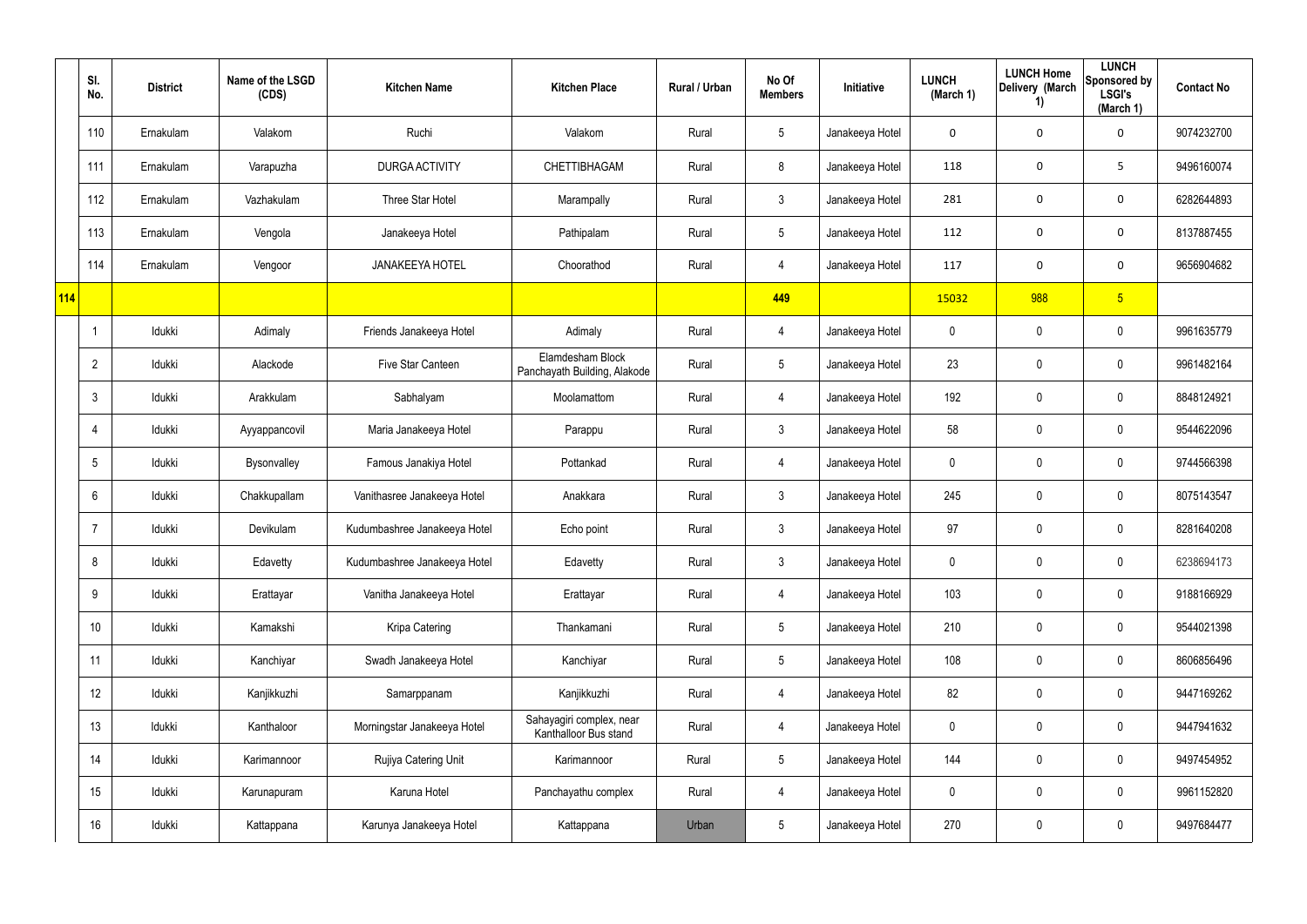|    | SI.<br>No. | <b>District</b> | Name of the LSGD<br>(CDS) | <b>Kitchen Name</b>                | <b>Kitchen Place</b>          | Rural / Urban | No Of<br><b>Members</b> | Initiative      | <b>LUNCH</b><br>(March 1) | <b>LUNCH Home</b><br>Delivery (March<br>1) | <b>LUNCH</b><br>Sponsored by<br><b>LSGI's</b><br>(March 1) | <b>Contact No</b> |
|----|------------|-----------------|---------------------------|------------------------------------|-------------------------------|---------------|-------------------------|-----------------|---------------------------|--------------------------------------------|------------------------------------------------------------|-------------------|
|    | 17         | Idukki          | Kodikkulam                | Kulirma Janakiya Hotel             | Kodikkulam                    | Rural         | $6\phantom{.}$          | Janakeeya Hotel | 42                        | $\mathbf 0$                                | $\mathbf 0$                                                | 9605111852        |
|    | 18         | Idukki          | Kokkayar                  | Sevana Janakeeya hotel             | 35th Mile                     | Rural         | $\mathbf{3}$            | Janakeeya Hotel | 22                        | $\mathbf 0$                                | $\pmb{0}$                                                  | 9562067674        |
|    | 19         | Idukki          | Konnathadi                | Friends Janakeeya Hotel            | Panickankudi                  | Rural         | $6\phantom{.}6$         | Janakeeya Hotel | 0                         | 0                                          | $\mathbf 0$                                                | 9544048878        |
|    | 20         | Idukki          | Konnathadi                | Janapriya Janakeeya Hotel          | Konnathadi                    | Rural         | $\mathbf{3}$            | Janakeeya Hotel | 70                        | 0                                          | $\boldsymbol{0}$                                           | 9895147074        |
|    | 21         | Idukki          | Kudayathoor               | Kudumbashree Janakeeya Hotel       | Kanjar                        | Rural         | 3 <sup>1</sup>          | Janakeeya Hotel | 65                        | 0                                          | $\mathbf 0$                                                | 9526762560        |
|    | 22         | Idukki          | Kumaramangalam            | Kumaramangalam Janakeeya Hotel     | Kumaramangalam                | Rural         | $\overline{4}$          | Janakeeya Hotel | 120                       | 0                                          | $\mathbf 0$                                                | 9745633509        |
|    | 23         | Idukki          | Kumili                    | Ruchi Hotel                        | Kumili                        | Rural         | $\overline{4}$          | Janakeeya Hotel | 104                       | 0                                          | $\mathbf 0$                                                | 9447980637        |
|    | 24         | Idukki          | Manakkadu                 | Vanitha Hotel                      | Chittoor                      | Rural         | $\mathbf{3}$            | Janakeeya Hotel | 0                         | 0                                          | $\mathbf 0$                                                | 8330097933        |
| 50 | 25         | Idukki          | Mankulam                  | Jeevanam Catering Janakeeya Hotel  | Panchayathu Building          | Rural         | $\overline{4}$          | Janakeeya Hotel | 0                         | 0                                          | $\mathbf 0$                                                | 9495060505        |
|    | 26         | Idukki          | Mankulam                  | Happy Janakéeya Hotel              | Aanakkulam                    | Rural         | $\mathbf{3}$            | Janakeeya Hotel | 60                        | 0                                          | $\mathbf 0$                                                | 9496251027        |
|    | 27         | Idukki          | Marayoor                  | Malabar food court Janakeeya Hotel | Marayoor Near IDCB bank       | Rural         | $\overline{4}$          | Janakeeya Hotel | 162                       | 0                                          | $\mathbf 0$                                                | 9446925610        |
|    | 28         | Idukki          | Mariyapuram               | Anaswara Hotel & Catering          | Idukki                        | Rural         | 4                       | Janakeeya Hotel | 140                       | 0                                          | 3                                                          | 9526329438        |
|    | 29         | Idukki          | Munnar                    | Annapoorna catering                | Lorry stand, old munnar       | Rural         | $5\overline{)}$         | Janakeeya Hotel | 245                       | 0                                          | $\mathbf 0$                                                | 8281009478        |
|    | 30         | Idukki          | Muttom                    | Nila Janakeeya Hotel               | Muttom                        | Rural         | $\mathbf{3}$            | Janakeeya hotel | 255                       | $\mathbf 0$                                | $\mathbf 0$                                                | 9961104818        |
|    | 31         | Idukki          | Nedumkandam               | Annus catering                     | Nedumkandam<br>Kizhakkekavala | Rural         | $\overline{4}$          | Janakeeya Hotel | 0                         | $\mathbf 0$                                | $\mathbf 0$                                                | 9747458576        |
|    | 32         | Idukki          | Pallivasal                | <b>Blessing Janakeeya Hotel</b>    | Pallivasal                    | Rural         | $\overline{4}$          | Janakeeya Hotel | 140                       | $\mathbf 0$                                | $\mathbf 0$                                                | 9947981574        |
|    | 33         | Idukki          | Pampadumpara              | Thripthy Janakeeya Hotel           | Pampadumpara                  | Rural         | $\mathbf{3}$            | Janakeeya Hotel | 162                       | $\mathbf 0$                                | $\mathbf 0$                                                | 9207150558        |
|    | 34         | Idukki          | Peermedu                  | Thripthy Janakeeya Hotel           | Peermedu                      | Rural         | 3 <sup>1</sup>          | Janakeeya Hotel | 0                         | $\mathbf 0$                                | $\mathbf 0$                                                | 9633311267        |
|    | 35         | Idukki          | Peruvanthanam             | Janakeeya Hotel                    | Peruvanthanam                 | Rural         | $5\phantom{.0}$         | Janakeeya Hotel | 14                        | $\mathbf 0$                                | $\mathbf 0$                                                | 9562274720        |
|    | 36         | Idukki          | Purappuzha                | Ammas Janakeeya Hotel              | Purappuzha                    | Rural         | 3 <sup>1</sup>          | Janakeeya Hotel | 45                        | 0                                          | $\mathbf 0$                                                | 9744954032        |
|    | 37         | Idukki          | Rajakkadu                 | Janakeeya Hotel                    | Rajakkadu Town                | Rural         | $\mathbf{3}$            | Janakeeya Hotel | 443                       | 0                                          | $\mathbf 0$                                                | 9446766999        |
|    | 38         | Idukki          | Rajakumari                | Aiswarya Vanitha Restaurent        | Rajakumari South              | Rural         | 4                       | Janakeeya Hotel | 365                       | 0                                          | $\mathbf 0$                                                | 9526570410        |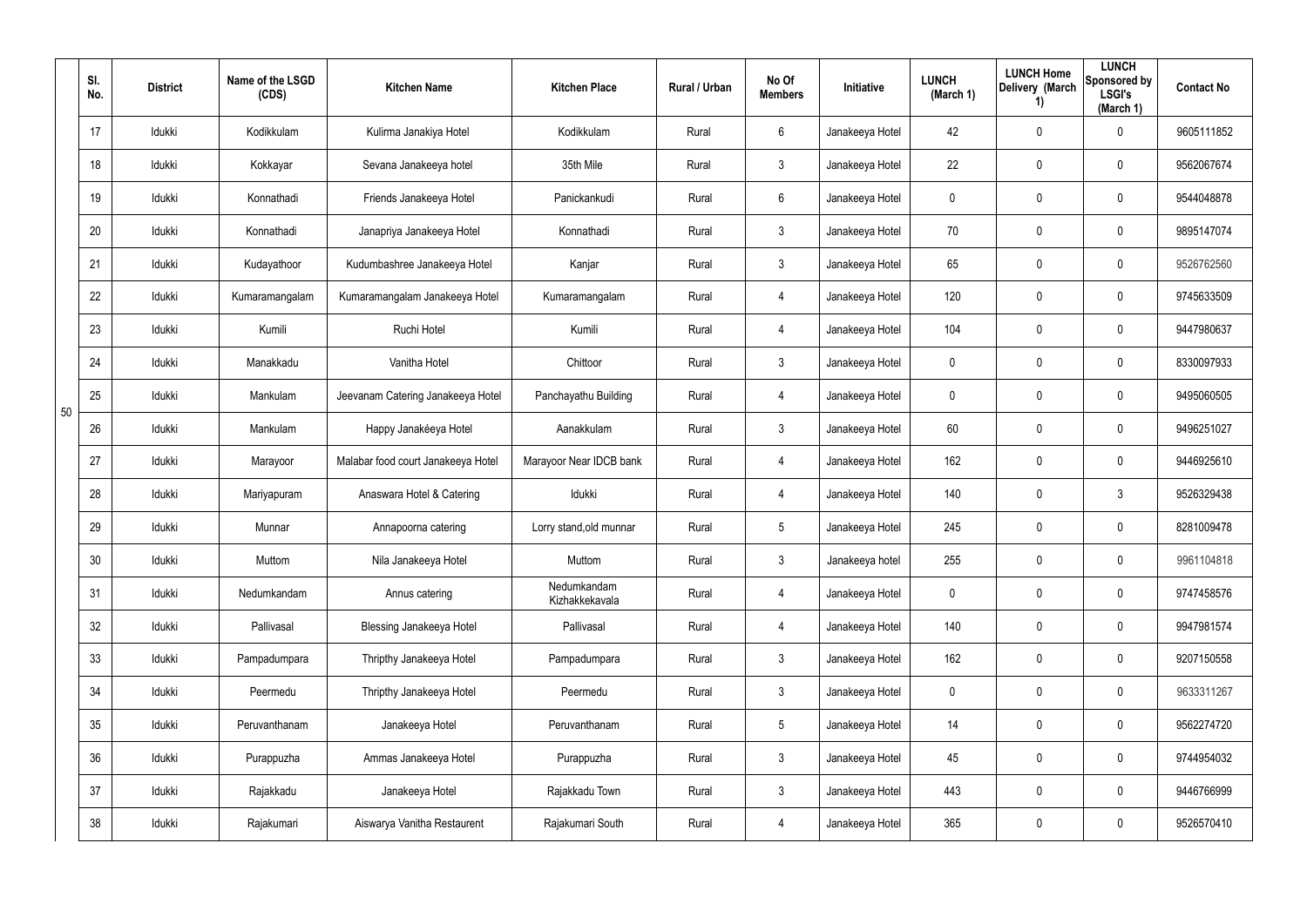|    | SI.<br>No.      | <b>District</b> | Name of the LSGD<br>(CDS)   | <b>Kitchen Name</b>                       | <b>Kitchen Place</b>                      | Rural / Urban | No Of<br><b>Members</b> | Initiative      | <b>LUNCH</b><br>(March 1) | <b>LUNCH Home</b><br>Delivery (March<br>1) | <b>LUNCH</b><br>Sponsored by<br><b>LSGI's</b><br>(March 1) | <b>Contact No</b> |
|----|-----------------|-----------------|-----------------------------|-------------------------------------------|-------------------------------------------|---------------|-------------------------|-----------------|---------------------------|--------------------------------------------|------------------------------------------------------------|-------------------|
|    | 39              | Idukki          | Santhanpara                 | Janakeeya Hotel                           | Santhanpara                               | Rural         | 4                       | Janakeeya Hotel | 190                       | 0                                          | $\mathbf 0$                                                | 9526174553        |
|    | 40              | Idukki          | Senapathy                   | Ammoose Hotel                             | Mangathotty                               | Rural         | $\mathbf{3}$            | Janakeeya Hotel | $\mathbf 0$               | 0                                          | $\pmb{0}$                                                  | 9539396626        |
|    | 41              | Idukki          | Udumbannoor                 | Kudumbashree Janakeeya Hotel              | Udumbannor                                | Rural         | $3\phantom{.0}$         | Janakeeya Hotel | 190                       | 0                                          | $\mathbf 0$                                                | 9633678438        |
|    | 42              | Idukki          | Upputhara                   | Samarppitha Janakeeya hotel               | Upputhara                                 | Rural         | $5\phantom{.0}$         | Janakeeya Hotel | $\mathbf 0$               | 0                                          | $\pmb{0}$                                                  | 9526590710        |
|    | 43              | Idukki          | Vandanmedu                  | Dharshana Janakeeya Hotel                 | Vandanmedu                                | Rural         | $\overline{4}$          | Janakeeya Hotel | 0                         | 0                                          | $\mathbf 0$                                                | 9744038737        |
|    | 44              | Idukki          | Vandiperiyar                | Vandiperiyar Janakeeya Hotel              | Vandiperiyar                              | Rural         | $5\phantom{.0}$         | Janakeeya Hotel | 143                       | 0                                          | $\pmb{0}$                                                  | 8086863254        |
|    | 45              | Idukki          | Vannappuram                 | Souhrudham Janakeeya Hotel                | Vannappuram                               | Rural         | $5\overline{)}$         | Janakeeya Hotel | 90                        | 0                                          | $\mathbf 0$                                                | 8113054492        |
|    | 46              | Idukki          | Vathikudy                   | Mahima                                    | Murickassery                              | Rural         | $\mathbf{3}$            | Janakeeya Hotel | 160                       | 0                                          | $\mathbf 0$                                                | 8289945652        |
|    | 47              | Idukki          | Vattavada                   | Vattavada Kudumbashree Janakeeya<br>Hotel | Keekkara, Kovilur                         | Rural         | $\overline{4}$          | Janakeeya Hotel | 0                         | 0                                          | $\pmb{0}$                                                  | 9497790469        |
|    | 48              | Idukki          | Vazhathoppu                 | Grahalakshmi Hotel & Catering             | Cheruthoni                                | Rural         | 4                       | Janakeeya Hotel | 158                       | 0                                          | 3                                                          | 9496178884        |
|    | 49              | Idukki          | Vellathooval                | Flowers Janakeeya Hotel                   | Vellathooval                              | Rural         | $\overline{4}$          | Janakeeya Hotel | 0                         | 0                                          | $\pmb{0}$                                                  | 9961419892        |
|    | 50              | Idukki          | Velliyamattam               | Padhayam Kudumbashree Janakeeya<br>Hotel  | Velliyamattam                             | Rural         | 4                       | Janakeeya Hotel | 45                        | 0                                          | $\mathbf 0$                                                | 7902854627        |
| 50 |                 |                 |                             |                                           |                                           |               | <b>197</b>              |                 | 4962                      | $\overline{\mathbf{0}}$                    | $6 \overline{6}$                                           |                   |
|    |                 | Kannur          | Maloor                      | Maloor Janakeeya Hotel                    | Thrikandaripoyil, PO-<br>Thrikandaripoyil | Rural         | $\mathbf{3}$            | Janakeeya Hotel | 165                       | 0                                          | $\pmb{0}$                                                  | 9656132294        |
|    | $\overline{2}$  | Kannur          | Kolachery                   | Janakeeya Hotel                           | Kolachery Paramba, PO-<br>Kolacheri       | Rural         | $5\overline{)}$         | Janakeeya Hotel | 220                       | 0                                          | $\overline{2}$                                             | 9895324699        |
|    | $\mathbf{3}$    | Kannur          | Pinarayi                    | Janakeeya hotel, Pinarayi                 | Pinarayi                                  | Rural         | $6\overline{6}$         | Janakeeya Hotel | 161                       | 0                                          | $\mathbf 0$                                                | 9447215211        |
|    | -4              | Kannur          | Muzhakunnu                  | Thripthy Janakeeya Hotel                  | Kakkayangad, Muzhakkunnu                  | Rural         | $5\overline{)}$         | Janakeeya Hotel | 347                       | 0                                          | $\overline{2}$                                             | 9526047538        |
|    | $5\overline{)}$ | Kannur          | Chapparappadavu             | Kudumbasree janakeeya hotel               | Near village office,<br>Chapparappadav    | Rural         | $3\phantom{.0}$         | Janakeeya Hotel | 168                       | 0                                          | $\mathbf 0$                                                | 9605413324        |
|    | 6               | Kannur          | Iritty                      | Roopasree Kudumbashree hotel              | Koolichembra                              | Urban         | 8                       | Janakeeya Hotel | 292                       | $\mathbf 0$                                | $\mathbf 0$                                                | 8589921533        |
|    | $\overline{7}$  | Kannur          | Dharmadam                   | Dharmadam Janakeeya hotel                 | Near Andalloor kav,<br>Dharmadam          | Rural         | $3\phantom{.0}$         | Janakeeya Hotel | 103                       | 0                                          | $\pmb{0}$                                                  | 9526975778        |
|    | 8               | Kannur          | Peralassery                 | Janakeeya Hotel                           | Peralassery Town, PO -<br>Mundallur       | Rural         | 9                       | Janakeeya Hotel | 389                       | 0                                          | $\mathbf 0$                                                | 70256213909       |
|    | 9               | Kannur          | Kadannappalli<br>Panappuzha | Kudumbasree janakeeya hotel               | Chanthappura                              | Rural         | $\overline{4}$          | Janakeeya Hotel | 104                       | 0                                          | $\pmb{0}$                                                  | 9961089935        |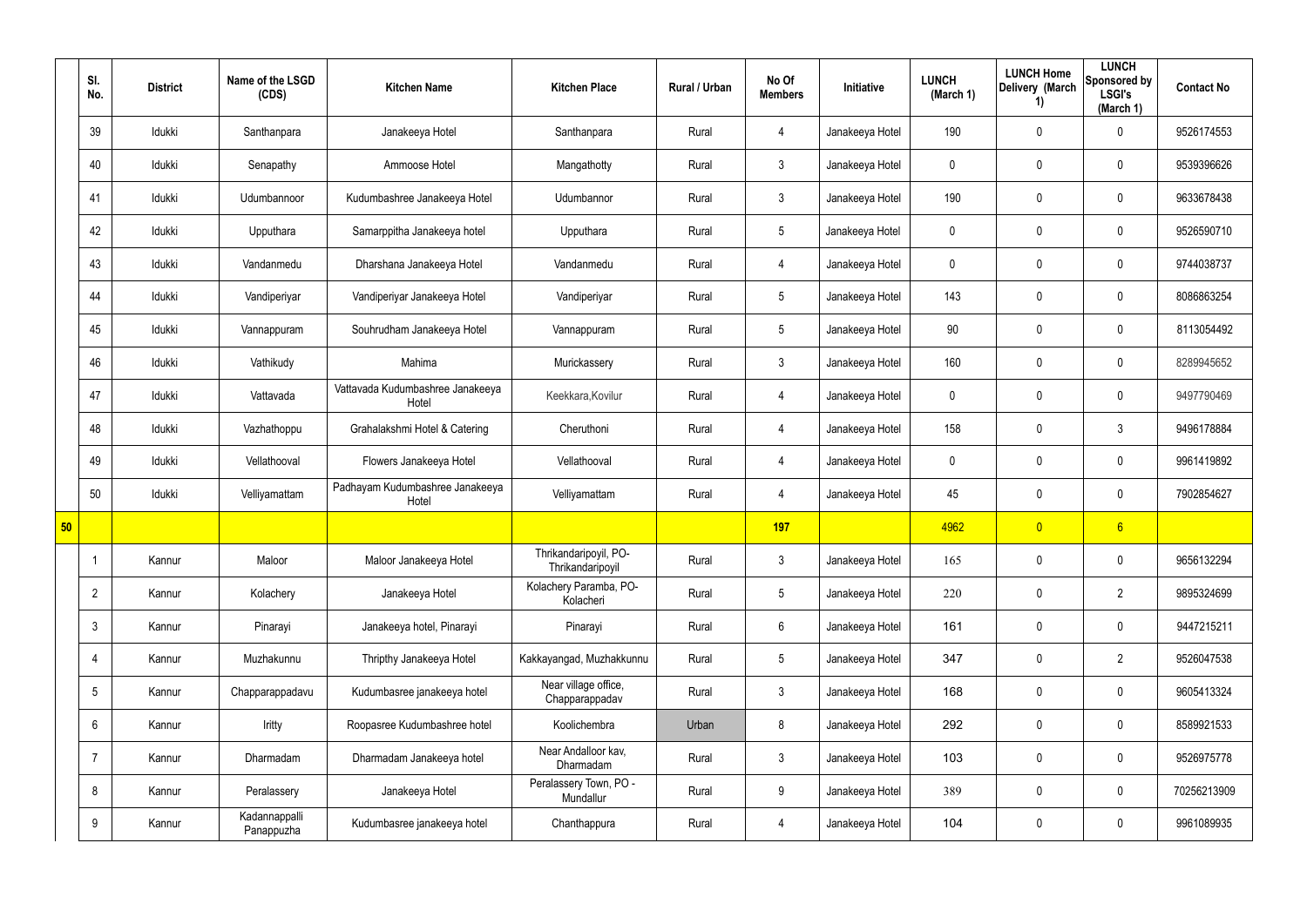| SI.<br>No.      | <b>District</b> | Name of the LSGD<br>(CDS) | <b>Kitchen Name</b>                                | <b>Kitchen Place</b>                           | Rural / Urban | No Of<br><b>Members</b> | <b>Initiative</b> | <b>LUNCH</b><br>(March 1) | <b>LUNCH Home</b><br>Delivery (March<br>1) | <b>LUNCH</b><br>Sponsored by<br><b>LSGI's</b><br>(March 1) | <b>Contact No</b> |
|-----------------|-----------------|---------------------------|----------------------------------------------------|------------------------------------------------|---------------|-------------------------|-------------------|---------------------------|--------------------------------------------|------------------------------------------------------------|-------------------|
| 10 <sup>°</sup> | Kannur          | Anthur                    | Janakeeya hotel                                    | <b>Dharmasala</b>                              | Urban         | $5\phantom{.0}$         | Janakeeya Hotel   | $\mathbf 0$               | 0                                          | $\mathbf 0$                                                | 9544138650        |
| 11              | Kannur          | Cheruthazham              | Janakeeya Hotel (Thripthi<br>Kudumbashree Canteen) | Pilathara                                      | Rural         | $\mathbf{3}$            | Janakeeya Hotel   | 152                       | 0                                          | $\mathbf 0$                                                | 9947540361        |
| 12              | Kannur          | Peravoor                  | Kudumbashree Janakeeya Hotel                       | Peravoor Bus stand, Peravoor<br>P <sub>O</sub> | Rural         | $\mathbf{3}$            | Janakeeya Hotel   | 172                       | 0                                          | $\mathbf 0$                                                | 9947567857        |
| 13              | Kannur          | Kalliassery               | Janakeeya Hotel                                    | Irinav Road, Payyattam, PO-<br>Irinav          | Rural         | 4                       | Janakeeya Hotel   | 220                       | 0                                          | $\mathbf 0$                                                | 8848330570        |
| 14              | Kannur          | Panniyannur               | Janakeeya Hotel                                    | Panoor Block office compound                   | Rural         | $6\phantom{.}$          | Janakeeya Hotel   | 260                       | 0                                          | $\mathbf 0$                                                | 9447449875        |
| 15              | Kannur          | Kannapuram                | Janakeeya Hotel                                    | Chynaclay road, Kannapuram                     | Rural         | $5\phantom{.0}$         | Janakeeya Hotel   | 155                       | 0                                          | 4                                                          | 8089127045        |
| 16              | Kannur          | Sreekandapuram            | Janakeeya Hotel                                    | Sreekandapuram, near bus<br>stand              | Urban         | $5\phantom{.0}$         | Janakeeya Hotel   | $\mathbf 0$               | 0                                          | $\pmb{0}$                                                  | 7591948757        |
| 17              | Kannur          | Thalasseri                | Janakeeya Hotel                                    | New bus stand, Thalasseri                      | Urban         | $6\phantom{.}$          | Janakeeya Hotel   | 715                       | 0                                          | $\pmb{0}$                                                  | 9446263864        |
| 18              | Kannur          | Chokli                    | Janakeeya Hotel                                    | Olavilam, Chokli                               | Rural         | $5\phantom{.0}$         | Janakeeya Hotel   | 100                       | 0                                          | $\pmb{0}$                                                  | 9846892821        |
| 19              | Kannur          | Udayagiri                 | Janakeeya Hotel                                    | Karthikapuram                                  | Rural         | 4                       | Janakeeya Hotel   | 249                       | 0                                          | $\pmb{0}$                                                  | 9562375342        |
| 20              | Kannur          | Karivellur Peralam        | Janakeeya Hotel                                    | Panchayah building,<br>Onakkunnu               | Rural         | 4                       | Janakeeya Hotel   | $\mathbf 0$               | 0                                          | $\pmb{0}$                                                  | 7025519714        |
| 21              | Kannur          | Muzhappilangad            | Janakeeya Hotel                                    | Near FCI godown,<br>Muzhappilangad             | Rural         | $5\phantom{.0}$         | Janakeeya Hotel   | 189                       | 0                                          | $\pmb{0}$                                                  | 7306005267        |
| 22              | Kannur          | Narath                    | Janakeeya Hotel                                    | Janakeeya Hotel, Kambil,<br>Narath             | Rural         | $\overline{7}$          | Janakeeya Hotel   | 246                       | 0                                          | 3                                                          | 9747441162        |
| 23              | Kannur          | Payyannur                 | Janakeeya Hotel                                    | Municipality compoud,<br>Payyannur             | Urban         | 3                       | Janakeeya Hotel   | 302                       | 0                                          | $\pmb{0}$                                                  | 9526620805        |
| 24              | Kannur          | Kangol Alappadamba        | Janakeeya Hotel                                    | Mathil, Near Kangol<br>Alappadamba Panchayath  | Rural         | 4                       | Janakeeya Hotel   | $\mathbf 0$               | 0                                          | $\mathsf{0}$                                               | 9495296142        |
| 25              | Kannur          | Naduvil                   | Janakeeya Hotel                                    | Panchayath compound,<br>Naduvil town           | Rural         | 4                       | Janakeeya Hotel   | $\mathbf 0$               | 0                                          | $\mathsf{0}$                                               | 7902902490        |
| 26              | Kannur          | Koothuparamba             | Janakeeya Hotel                                    | Manghad Vayal, Near HSS<br>Koothuparamba, PO-  | Urban         | 8                       | Janakeeya Hotel   | 342                       | 0                                          | $\mathsf{0}$                                               | 9645608253        |
| 27              | Kannur          | Kuttiatoor                | Janakeeya Hotel                                    | Near Panchayath office,<br>Chattukappara       | Rural         | $\overline{5}$          | Janakeeya Hotel   | $\mathbf 0$               | 0                                          | $\mathbf 0$                                                | 9544644195        |
| 28              | Kannur          | Kathirur                  | Janakeeya Hotel                                    | Panchayath office building,<br>Kathirur        | Rural         | $5\phantom{.0}$         | Janakeeya Hotel   | 152                       | 0                                          | $\mathbf{1}$                                               | 8129404833        |
| 29              | Kannur          | Panoor                    | Janakeeya Hotel                                    | Elangode, Panoor                               | Urban         | $5\phantom{.0}$         | Janakeeya Hotel   | 184                       | 0                                          | $\mathbf 0$                                                | 9605852157        |
| 30              | Kannur          | Chirakkal                 | Janakeeya Hotel                                    | Chirakkal weavers,<br>Puthiyatheru             | Rural         | $5\phantom{.0}$         | Janakeeya Hotel   | 301                       | 0                                          | $\mathbf 0$                                                | 9895854873        |
| 31              | Kannur          | Eranjoli                  | Janakeeya Hotel                                    | Near Thalassery RTO office,<br>Chungam         | Rural         | $5\phantom{.0}$         | Janakeeya Hotel   | 148                       | 0                                          | $\mathsf{0}$                                               | 9656368808        |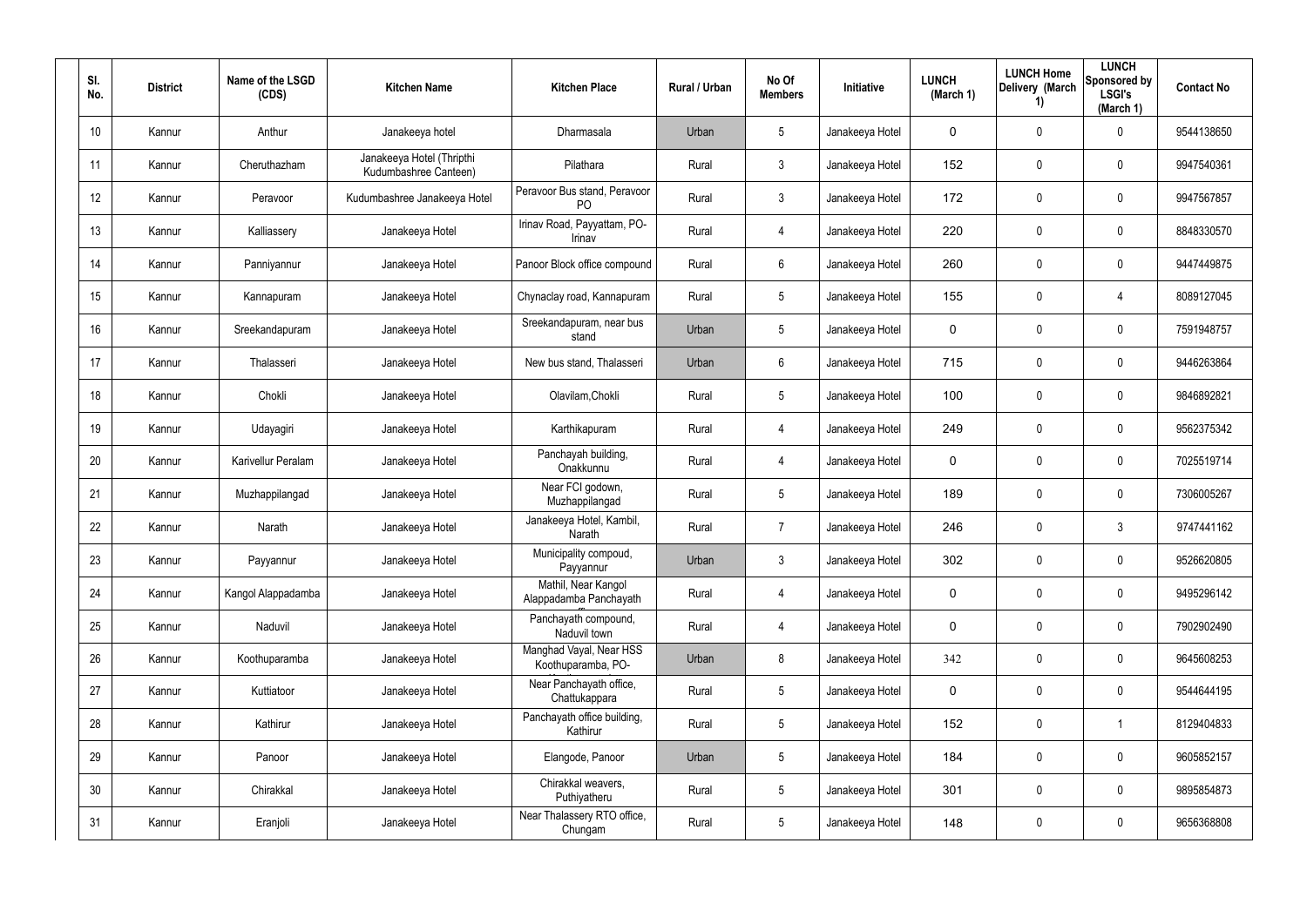|    | SI.<br>No. | <b>District</b> | Name of the LSGD<br>(CDS) | <b>Kitchen Name</b> | <b>Kitchen Place</b>                                           | Rural / Urban | No Of<br><b>Members</b> | Initiative      | <b>LUNCH</b><br>(March 1) | <b>LUNCH Home</b><br>Delivery (March<br>1) | <b>LUNCH</b><br>Sponsored by<br><b>LSGI's</b><br>(March 1) | <b>Contact No</b> |
|----|------------|-----------------|---------------------------|---------------------|----------------------------------------------------------------|---------------|-------------------------|-----------------|---------------------------|--------------------------------------------|------------------------------------------------------------|-------------------|
|    | 32         | Kannur          | Payam                     | Janakeeya Hotel     | Near Panchayath office,<br>Madathil                            | Rural         | 4                       | Janakeeya Hotel | 0                         | 0                                          | $\mathbf 0$                                                | 9496554678        |
|    | 33         | Kannur          | Eramam Kuttoor            | Janakeeya Hotel     | Mathamangalam, Near CDS<br>office                              | Rural         | 4                       | Janakeeya Hotel | 149                       | $\mathbf 0$                                | $\pmb{0}$                                                  | 9562473576        |
|    | 34         | Kannur          | Ramanthally               | Janakeeya hotel     | Ramanthally                                                    | Rural         | 4                       | Janakeeya Hotel | 209                       | $\mathbf 0$                                | $\pmb{0}$                                                  | 9496705429        |
|    | 35         | Kannur          | Thripangottur             | Janakeeya Hotel     | Kallikkandy, Thripangottur                                     | Rural         | 3                       | Janakeeya Hotel | 0                         | 0                                          | $\pmb{0}$                                                  | 9495191659        |
|    | 36         | Kannur          | Madayi                    | Janakeeya Hotel     | Eripuram, Near Vrindhavan<br>Residency, PO Pazhayangadi        | Rural         | 3                       | Janakeeya Hotel | 110                       | 0                                          | 1                                                          | 7561006271        |
|    | 37         | Kannur          | Kelakam                   | Janakeeya Hotel     | Kelakam PO                                                     | Rural         | $\mathfrak{Z}$          | Janakeeya Hotel | 102                       | 0                                          | $\mathbf 0$                                                | 8113866296        |
|    | 38         | Kannur          | Kurumathoor               | Janakeeya Hotel     | Near GVHSS, Kurumathoor                                        | Rural         | 3                       | Janakeeya Hotel | 109                       | 0                                          | $\mathbf 0$                                                | 9633816470        |
|    | 39         | Kannur          | Peringome Vayakkara       | Janakeeya Hotel     | Peringome, Near Police station                                 | Rural         | 5                       | Janakeeya Hotel | 70                        | 0                                          | $\mathbf 0$                                                | 9961413726        |
|    | 40         | Kannur          | Munderi                   | Janakeeya Hotel     | Kanjirode Karakkadu, Munderi                                   | Rural         | 4                       | Janakeeya Hotel | 373                       | 0                                          | $\mathbf 0$                                                | 8547609196        |
|    | 41         | Kannur          | Anjarakandy               | Janakeeya Hotel     | Panayatham Paramba,<br>Anjarankandy                            | Rural         | 4                       | Janakeeya Hotel | 195                       | 0                                          | $\mathbf 0$                                                | 9496900755        |
| 89 | 42         | Kannur          | Ayyankkunnu               | Janakeeya Hotel     | Ayyankunnu Panchayth<br>Anghadikkadavu                         | Rural         | 4                       | Janakeeya Hotel | 118                       | 0                                          | $\mathbf 0$                                                | 9946734976        |
|    | 43         | Kannur          | Padiyoor                  | Janakeeya Hotel     | Padiyoor PO                                                    | Rural         | 4                       | Janakeeya Hotel | 45                        | 0                                          | 0                                                          | 9539028498        |
|    | 44         | Kannur          | Ezhome                    | Janakeeya Hotel     | Pazhayangadi bus stand,<br>Ezhom                               | Rural         | 5                       | Janakeeya Hotel | 250                       | 0                                          | $\mathbf 0$                                                | 8086910862        |
|    | 45         | Kannur          | Koodali                   | Janakeeya Hotel     | Near Koodali Panchayath<br>Office, Kololam, PO -<br>Edayannoor | Rural         | 4                       | Janakeeya Hotel | 110                       | $\mathbf 0$                                | $\pmb{0}$                                                  | 9526524230        |
|    | 46         | Kannur          | Pappinisseri              | Janakeeya Hotel     | Near EMS Smaraka Govt.<br>Higher secondary school,             | Rural         | 4                       | Janakeeya Hotel | 197                       | $\mathbf 0$                                | $\mathsf{0}$                                               | 9605727307        |
|    | 47         | Kannur          | Mattannur                 | Janakeeya Hotel     | Near Municipality office,<br>Mattannur                         | Urban         | $\overline{5}$          | Janakeeya Hotel | 101                       | $\mathbf 0$                                | $\mathsf{0}$                                               | 7510706897        |
|    | 48         | Kannur          | Chenghalayi               | Janakeeya Hotel     | Valakai, Chenghalayi                                           | Rural         | $\mathbf{3}$            | Janakeeya Hotel | 126                       | $\mathbf 0$                                | $\mathsf{0}$                                               | 8547696233        |
|    | 49         | Kannur          | Pattiam                   | Janakeeya Hotel     | Cheruvancheri PO,<br>Cheruvancheri                             | Rural         | $\overline{4}$          | Janakeeya Hotel | 0                         | $\mathbf 0$                                | $\pmb{0}$                                                  | 7025025275        |
|    | 50         | Kannur          | Thaliparamba              | Janakeeya Hotel     | Municipality compoud,<br>Thaliparamba                          | Urban         | 4                       | Janakeeya Hotel | 92                        | $\mathbf 0$                                | $\mathsf{0}$                                               | 8547849019        |
|    | 51         | Kannur          | Payyavoor                 | Janakeeya Hotel     | Payyavoor - PO, Payyavoor                                      | Rural         | $5\,$                   | Janakeeya Hotel | 0                         | $\mathbf 0$                                | $\pmb{0}$                                                  | 9495311608        |
|    | 52         | Kannur          | Kottiyoor                 | Janakeeya Hotel     | Neendunokki, Kottiyoor - PO                                    | Rural         | $\overline{5}$          | Janakeeya Hotel | 0                         | $\mathbf 0$                                | $\mathsf{0}$                                               | 6282565854        |
|    | 53         | Kannur          | Kunnothparamba            | Janakeeya Hotel     | Kunnothparamba PO,<br>Kunnothparamba                           | Rural         | $\mathfrak{Z}$          | Janakeeya Hotel | 0                         | $\pmb{0}$                                  | $\mathsf{0}$                                               | 8156840487        |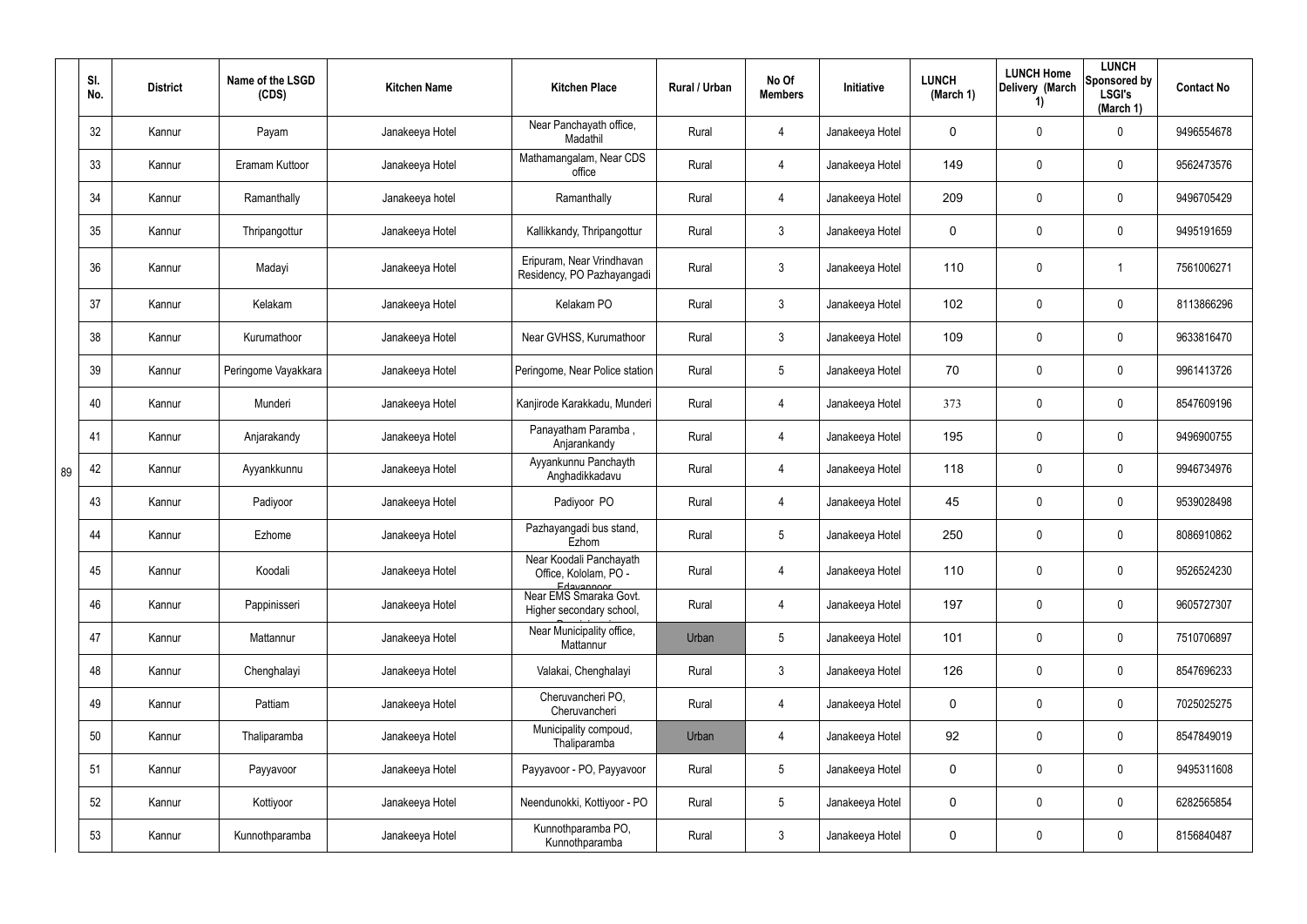| SI.<br>No. | <b>District</b> | Name of the LSGD<br>(CDS) | <b>Kitchen Name</b>                          | <b>Kitchen Place</b>                                    | Rural / Urban | No Of<br><b>Members</b> | Initiative      | <b>LUNCH</b><br>(March 1) | <b>LUNCH Home</b><br>Delivery (March<br>1) | <b>LUNCH</b><br>Sponsored by<br><b>LSGI's</b><br>(March 1) | <b>Contact No</b> |
|------------|-----------------|---------------------------|----------------------------------------------|---------------------------------------------------------|---------------|-------------------------|-----------------|---------------------------|--------------------------------------------|------------------------------------------------------------|-------------------|
| 54         | Kannur          | Pariyaram                 | Janakeeya Hotel                              | Near Panchayath Office,<br>Chithappile poyil, Pariyaram | Rural         | 4                       | Janakeeya Hotel | $\mathbf 0$               | 0                                          | $\boldsymbol{0}$                                           | 9744385083        |
| 55         | Kannur          | Kunjimangalam             | Janakeeya Hotel                              | Old Post office building,<br>Andamkovil, Kunjimangalam  | Rural         | $\overline{4}$          | Janakeeya Hotel | 129                       | $\mathsf{0}$                               | $\mathbf 0$                                                | 9526981326        |
| 56         | Kannur          | Thillenkeri               | Janakeeya Hotel                              | Thekkam poyil, Near Uliyil<br>Town                      | Rural         | $\mathbf{3}$            | Janakeeya Hotel | 301                       | $\mathbf 0$                                | $\mathbf 0$                                                | 9745059451        |
| 57         | Kannur          | Chittariparamba           | Janakeeya Hotel                              | Poovathinkeezhil, PO-<br>Chittariparamba                | Rural         | $6\phantom{.}$          | Janakeeya Hotel | 168                       | $\mathsf{0}$                               | $\pmb{0}$                                                  | 8943506825        |
| 58         | Kannur          | Mayyil                    | Janakeeya Hotel                              | Near Mayyil Panchayath office,<br>Mayyil                | Rural         | $\overline{4}$          | Janakeeya Hotel | $\mathbf 0$               | 0                                          | $\mathbf 0$                                                | 9526072638        |
| 59         | Kannur          | Cherukunnu                | Janakeeya Hotel                              | Pallichal, PO - Cherukunnu,<br>Pin-670301               | Rural         | $\overline{4}$          | Janakeeya Hotel | 192                       | 0                                          | $\pmb{0}$                                                  | 8547361298        |
| 60         | Kannur          | Aaralam                   | Janakeeya Hotel                              | Athikkal, PO - Keezhpally                               | Rural         | $5\phantom{.0}$         | Janakeeya Hotel | 180                       | $\boldsymbol{0}$                           | $\mathbf 0$                                                | 9961285762        |
| 61         | Kannur          | Alakkode                  | Janakeeya Hotel                              | Therthally, Therthally PO,<br>Alakkode                  | Rural         | $5\phantom{.0}$         | Janakeeya Hotel | 207                       | $\mathbf 0$                                | $\pmb{0}$                                                  | 8547045070        |
| 62         | Kannur          | Malappattam               | Janakeeya Hotel                              | Near Malappattam<br>panchayath, Malappattam             | Rural         | $\mathfrak{Z}$          | Janakeeya Hotel | $\mathbf 0$               | 0                                          | $\mathbf 0$                                                | 9400571842        |
| 63         | Kannur          | Kanichar                  | Janakeeya Hotel                              | Kanichar PO, Kanichar                                   | Rural         | $\mathfrak{Z}$          | Janakeeya Hotel | 166                       | $\mathbf 0$                                | $\pmb{0}$                                                  | 9526167667        |
| 64         | Kannur          | Mokeri                    | Kudumbashree Janakeeya Hotel,<br>Mokeri      | Vallangad, Mokeri                                       | Rural         | $5\phantom{.0}$         | Janakeeya Hotel | 289                       | $\boldsymbol{0}$                           | $\mathbf 0$                                                | 9947037223        |
| 65         | Kannur          | Anjarakandy 2             | Kudumbashree Janakeeya Hotel,<br>Anjarakandy | Kavinmoola, Anjarakandy                                 | Rural         | $5\phantom{.0}$         | Janakeeya Hotel | 181                       | $\mathbf 0$                                | $\pmb{0}$                                                  | 9446657510        |
| 66         | Kannur          | Newmahi                   | Kudumbashree Janakeeya Hotel                 | Newmahi bridge, Newmahi                                 | Rural         | $\mathfrak{Z}$          | Janakeeya Hotel | 189\$                     | 0\$                                        | 0\$                                                        | 9946056862        |
| 67         | Kannur          | Keezhallur                | Janakeeya Hotel                              | Kummanam, Elambara                                      | Rural         | $\mathfrak{Z}$          | Janakeeya Hotel | 227                       | 0                                          | $\pmb{0}$                                                  | 9947648580        |
| 68         | Kannur          | Chembilode                | Janakeeya hotel                              | Chakkarakal bus stand,<br>mowanchery                    | Rural         | $5\phantom{.0}$         | Janakeeya Hotel | 565                       | 0                                          | $\pmb{0}$                                                  | 9847951631        |
| 69         | Kannur          | vengad                    | Janakeeya hotel                              | mambaram                                                | Rural         | $6\,$                   | Janakeeya Hotel | 164                       | $\mathbf 0$                                | $\pmb{0}$                                                  | 7902970902        |
| 70         | Kannur          | Azhikode                  | Janakeeya hotel                              | vankulathvayayal                                        | Rural         | $\overline{4}$          | Janakeeya Hotel | 145                       | 0                                          | $\pmb{0}$                                                  | 9895910633        |
| 71         | Kannur          | Kolayad                   | Janakeeya hotel                              | kolayad                                                 | rural         | $\mathbf{3}$            | janakeeya hotel | 130                       | 0                                          | $\pmb{0}$                                                  | 8592065431        |
| 72         | Kannur          | valapattanam              | janakeeya hotel                              | mill road, valapattanam                                 | rural         | $\mathfrak{Z}$          | janakeeya hotel | $\pmb{0}$                 | 0                                          | $\mathbf 0$                                                | 9061345312        |
| 73         | Kannur          | Anthur 2                  | annapoorna janakeeya hotel                   | paliyath valapp, po morazha                             | urban         | $\mathbf{3}$            | janakeeya hotel | 136                       | 0                                          | $\mathbf 0$                                                | 9526183004        |
| 74         | Kannur          | payyannur 2               | janakeeya hotel                              | kaniyeri, po vellur                                     | urban         | $\mathbf{3}$            | janakeeya hotel | 46                        | 0                                          | $\mathbf 0$                                                | 8301817232        |
| 75         | Kannur          | cherupuzha                | janakeeya hotel                              | near panjayath office,<br>cherupuzha, 670511            | rural         | 4                       | janakeeya hotel | 254                       | 0                                          | $\pmb{0}$                                                  | 8547114024        |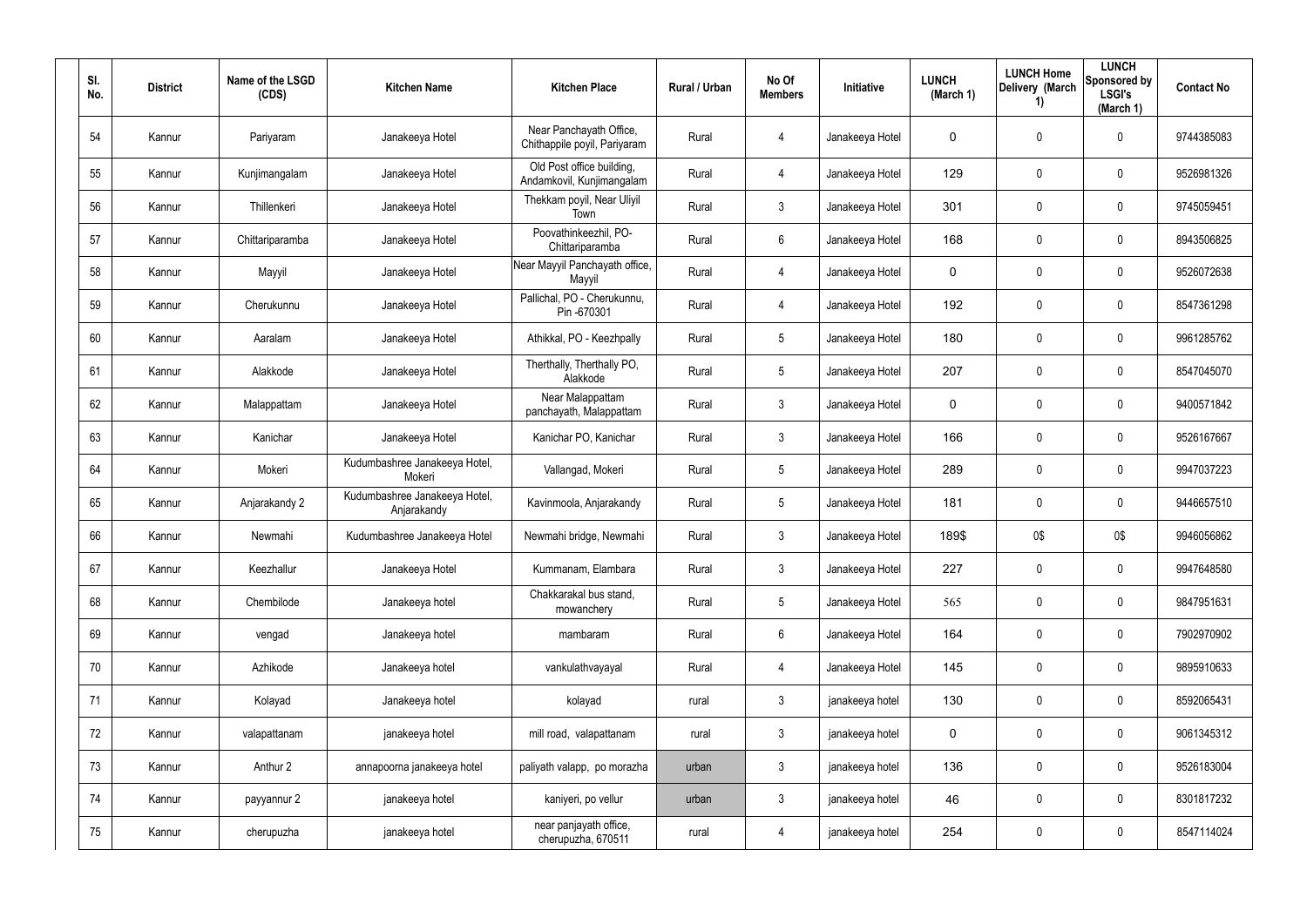|    | SI.<br>No.     | <b>District</b> | Name of the LSGD<br>(CDS) | <b>Kitchen Name</b>             | <b>Kitchen Place</b>                                        | Rural / Urban | No Of<br><b>Members</b> | Initiative      | <b>LUNCH</b><br>(March 1) | <b>LUNCH Home</b><br>Delivery (March<br>1) | <b>LUNCH</b><br>Sponsored by<br><b>LSGI's</b><br>(March 1) | <b>Contact No</b> |
|----|----------------|-----------------|---------------------------|---------------------------------|-------------------------------------------------------------|---------------|-------------------------|-----------------|---------------------------|--------------------------------------------|------------------------------------------------------------|-------------------|
|    | 76             | Kannur          | Eruvessy                  | Janakeeya hotel                 | Panchayath office road,<br>Chemberi                         | Rural         | $\overline{4}$          | Janakeeya hotel | 243                       | $\pmb{0}$                                  | 0                                                          | 9544893463        |
|    | 77             | Kannur          | Pattuvam                  | Janakeeya Hotel                 | Near Pattuvam panchayath<br>office, Pattuvam                | Rural         | $5\phantom{.0}$         | Janakeeya hotel | 159                       | 0                                          | $\pmb{0}$                                                  | 9539731430        |
|    | 78             | Kannur          | Mangattidom               | Janakeeya Hotel                 | Kaitheri idam, Nirmalagiri PO,<br>Mangattidom               | Rural         | $\overline{7}$          | Janakeeya hotel | 200                       | 0                                          | $\mathbf 0$                                                | 9207253934        |
|    | 79             | Kannur          | Panoor                    | Janakeeya Hotel                 | Thundayi peedika, Pukkom,<br>Panoor PO                      | Urban         | $\sqrt{5}$              | Janakeeya hotel | 208                       | $\mathbf 0$                                | $\mathbf 0$                                                | 9605852157        |
|    | 80             | Kannur          | Kottayam                  | Janakeeya hotel                 | Kottayam malabar, Kottayam<br>panchayath building, Kottayam | Rural         | $5\phantom{.0}$         | Janakeeya hotel | $\mathbf 0$               | $\mathbf 0$                                | $\mathbf 0$                                                | 9656672187        |
|    | 81             | Kannur          | Ulikkal                   | Janakeeya hotel                 | Vattiyam thodu (po) Mattara,<br><b>Ulikkal, 670705</b>      | Rural         | $5\overline{)}$         | Janakeeya hotel | 78                        | $\mathbf 0$                                | $\mathbf 0$                                                | 8086777517        |
|    | 82             | Kannur          | Kadambur                  | Janakeeya hotel                 | Kadachira, Kadambur                                         | Rural         | $5\phantom{.0}$         | Janakeeya hotel | 135                       | $\mathbf 0$                                | $\mathbf 0$                                                | 9847178332        |
|    | 83             | Kannur          | Irikkoor                  | Janakeeya hotel                 | Peruvalathuparambu, PO -<br>Irikkoor                        | Rural         | 4                       | Janakeeya hotel | 183                       | $\mathbf 0$                                | $\mathbf 0$                                                | 9746864255        |
|    | 84             | Kannur          | Mattool                   | Janakeeya hotel                 | Mattool central, Mattool                                    | Rural         | $5\phantom{.0}$         | Janakeeya hotel | $\mathbf 0$               | $\mathbf 0$                                | $\mathbf 0$                                                | 9895321842        |
|    | 85             | Kannur          | Thalasseri -2             | Janakeeya hotel                 | Thalayi harbour, Thalasseri                                 | Urban         | $5\overline{)}$         | Janakeeya hotel | 161                       | $\mathbf 0$                                | $\mathbf 0$                                                | 9605745402        |
|    | 86             | Kannur          | Kannur                    | Janakeeya hotel                 | Pallipoyil division, Kannur<br>corporation                  | Urban         | $\mathbf{3}$            | Janakeeya hotel | 139                       | 0                                          | $\mathbf 0$                                                | 9745243643        |
|    | 87             | Kannur          | Ulikkal                   | Janakeeya hotel                 | Manikkadavu PO,<br>Manikkadadavu - 670705                   | Rural         | $5\phantom{.0}$         | Janakeeya hotel | 118                       | 0                                          | $\mathbf 0$                                                | 8547972988        |
|    | 88             | Kannur          | payam                     | Janakeeya hotel                 | vallithod, Kiliyanthara po<br>670706                        | Rural         | $5\phantom{.0}$         | Janakeeya Hotel | 286                       | 0                                          | $\mathbf 0$                                                | 8848760234        |
|    | 89             | Kannur          | Naduvil                   | Janakeeya Hotel                 | karuvanchal                                                 | Rural         | 6                       | janakeeya hotel | 139                       | $\pmb{0}$                                  | $\pmb{0}$                                                  | 9495191934        |
|    | 90             | Kannur          | Mattanur-2                | Janakeeya Hotel                 | Uruvachal                                                   | Urban         |                         | Janakeeya Hotel | 181                       | $\pmb{0}$                                  | $\mathbf 0$                                                | 9400477400        |
| 89 |                |                 |                           |                                 |                                                             |               | 396                     |                 | 13910                     | $\pmb{0}$                                  | 13                                                         |                   |
|    | $\overline{1}$ | kasaragod       | kayyur cheemeni           | janakeeya hotel cheemeni        | cheemeni                                                    | Rural         | $\overline{4}$          | janakeeya hotel | 200                       |                                            |                                                            |                   |
|    | $\overline{2}$ | Kasaragod       | Pilicode                  | Janakeeya Hotel, Pilicode       | Kalikkadavu                                                 | Rural         | $\overline{4}$          | Janakeeya Hotel | 190                       | $\pmb{0}$                                  | $\mathbf 0$                                                | 9944087661        |
|    | $\mathbf{3}$   | Kasaragod       | Kodom belur               | janakeeya hotel kalichanadukkam | Kalichanadukkam                                             | Rural         | $\overline{4}$          | Janakeeya Hotel | 104                       | $\mathbf 0$                                | $\mathbf 0$                                                | 9562820280        |
|    | 4              | Kasaragod       | Chemnad                   | Oruma janakeeya hotel           | Koliyadkam                                                  | Rural         | $5\overline{)}$         | Janakeeya Hotel | $\mathbf 0$               | $\pmb{0}$                                  | $\mathbf 0$                                                | 9567660603        |
|    | $\sqrt{5}$     | Kasaragod       | Trikarpur                 | Janakeeya Hotel                 | Trikaripur                                                  | Rural         | $5\overline{)}$         | Janakeeya Hotel | 278                       | $\pmb{0}$                                  | $\mathbf 0$                                                | 8086392698        |
|    | 6              | Kasaragod       | Panathady                 | janakeeya hotel panthoor        | Panathoor                                                   | Rural         | $\overline{4}$          | Janakeeya Hotel | 109                       | 0                                          | $\mathbf 0$                                                | 8943109804        |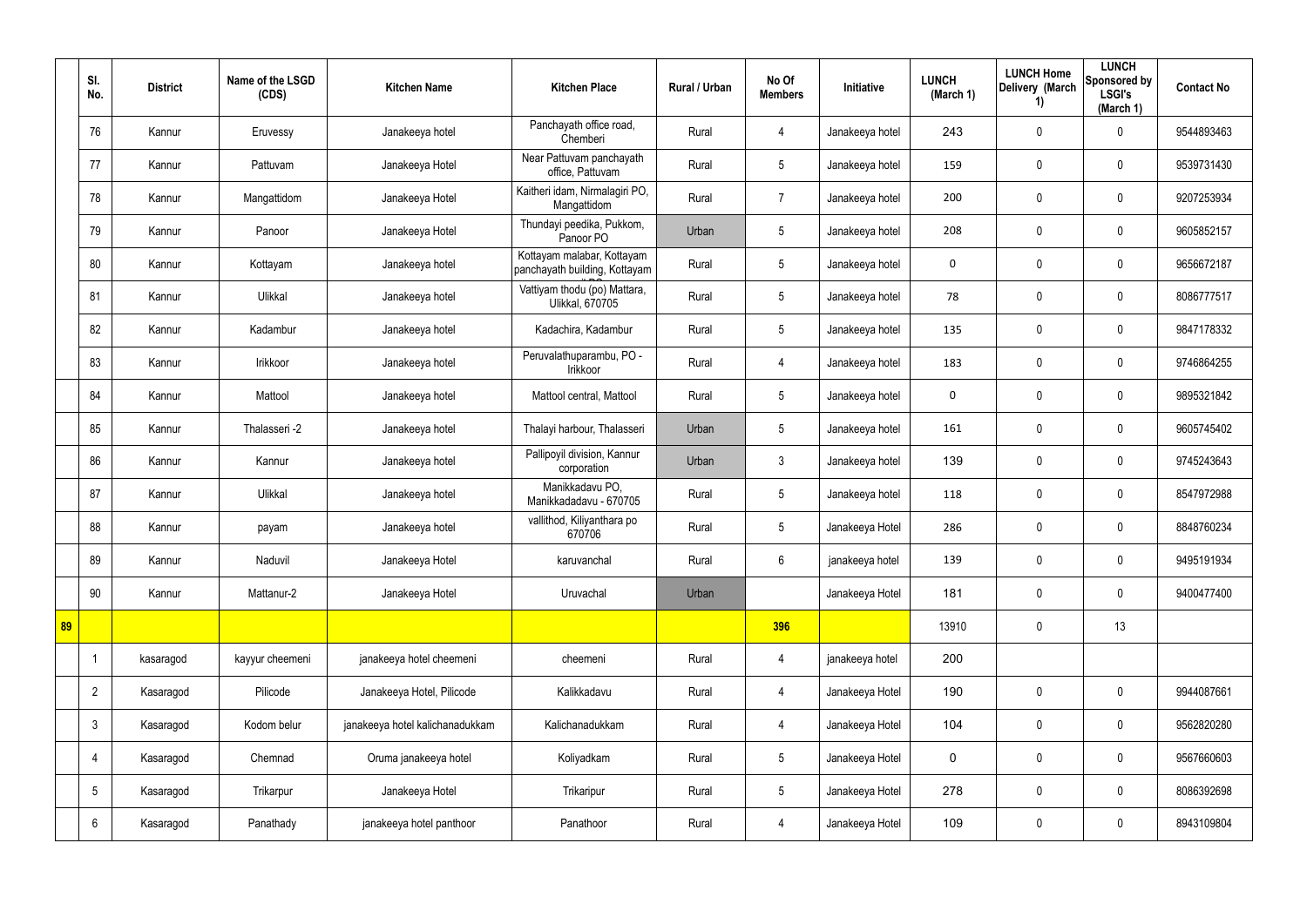| SI.<br>No.      | <b>District</b> | Name of the LSGD<br>(CDS) | <b>Kitchen Name</b>      | <b>Kitchen Place</b>  | Rural / Urban | No Of<br><b>Members</b> | Initiative      | <b>LUNCH</b><br>(March 1) | <b>LUNCH Home</b><br>Delivery (March<br>1) | <b>LUNCH</b><br>Sponsored by<br><b>LSGI's</b><br>(March 1) | <b>Contact No</b> |
|-----------------|-----------------|---------------------------|--------------------------|-----------------------|---------------|-------------------------|-----------------|---------------------------|--------------------------------------------|------------------------------------------------------------|-------------------|
| -7              | Kasaragod       | West eleri                | Thripthi Janakeeya hotel | Bheemanadi            | Rural         | $\overline{4}$          | Janakeeya Hotel | 278                       | $\pmb{0}$                                  | $\boldsymbol{0}$                                           | 9497847040        |
| 8               | Kasaragod       | Madikai                   | Salkara Janakeeya hotel  | Madikai               | Rural         | $\mathbf{3}$            | Janakeeya Hotel | $\pmb{0}$                 | 0                                          | $\mathbf 0$                                                | 8281850733        |
| 9               | Kasaragod       | Valiyaparamba             | Janakeeya hotel          | Valiyaparamba         | Rural         | $\mathbf{3}$            | Janakeeya Hotel | 30                        | 0                                          | $\pmb{0}$                                                  | 9745962447        |
| 10 <sup>°</sup> | Kasaragod       | Ajanur                    | Janakeeya hotel          | Vellikkoth            | Rural         | $\mathbf{3}$            | Janakeeya Hotel | $\pmb{0}$                 | 0                                          | $\boldsymbol{0}$                                           | 7558068272        |
| 11              | Kasaragod       | Badiadka                  | Janakeeya hotel          | Badiadka              | Rural         | $\overline{4}$          | Janakeeya Hotel | $\pmb{0}$                 | 0                                          | $\boldsymbol{0}$                                           | 9539359291        |
| 12              | Kasaragod       | Kuttikkol                 | Janakeeya hotel          | Kuttikkol             | Rural         | $\overline{4}$          | Janakeeya Hotel | $\pmb{0}$                 | 0                                          | $\mathbf 0$                                                | 8547062480        |
| 13              | Kasaragod       | Delampadi                 | Janakeeya hotel          | Delampadi             | Rural         | $\overline{4}$          | Janakeeya hotel | 60                        | 0                                          | $\pmb{0}$                                                  | 9496702505        |
| 14              | Kasaragod       | Meenja                    | Janakeeya hotel          | Miyapadav             | Rural         | $\overline{4}$          | Janakeeya Hotel | 95                        | 0                                          | $\mathbf 0$                                                | 9497161960        |
| 15              | Kasaragod       | Puthige                   | Janakeeya hotel          | Puthige               | Rural         | $\mathbf{3}$            | Janakeeya hotel | 45                        | 0                                          | $\boldsymbol{0}$                                           | 8592071686        |
| 16              | Kasaragod       | Bedaduka                  | Janakeeya hotel          | Kundamkuzhi           | Rural         | $\mathbf{3}$            | Janakeeya hotel | $\mathbf 0$               | 0                                          | $\mathbf 0$                                                | 8281092860        |
| 17              | Kasaragod       | muliyar                   | Janakeeya Hotel          | Bovikanam             | Rural         | 9                       | Janakeeya Hotel | 173                       | 0                                          | $\pmb{0}$                                                  | 7034632654        |
| 18              | Kasaragod       | Pallikara                 | Janakeeya Hotel          | Pallikara             | Rural         | $\overline{4}$          | Janakeeya Hotel | $\mathbf 0$               | 0                                          | $\pmb{0}$                                                  | 7034016505        |
| 19              | Kasaragod       | Kinanoor karinthalam      | Janakeeya Hotel          | Parappa               | Rural         | $5\phantom{.0}$         | Janakeeya hotel | 186                       | 0                                          | $\boldsymbol{0}$                                           | 9526063885        |
| 20              | Kasaragod       | Nileswaram                | Janakeeya Hotel          | Nileswaram market     | Urban         | $5\phantom{.0}$         | Janakeeya hotel | 226                       | $\pmb{0}$                                  | $\pmb{0}$                                                  | 6235177323        |
| 21              | Kasaragod       | Kanhangad 1               | Janakeeya hotel          | Kanhangad town        | Urban         | $5\phantom{.0}$         | Janakeeya hotel | \$297                     | $\pmb{0}$                                  | $\mathbf 0$                                                | 8111858204        |
| 22              | Kasaragod       | Kanhangad 1               | Janakeeya hotel          | Nr.Mini civil station | Urban         | $\mathbf{3}$            | Janakeeya hotel | $\mathbf 0$               | 125                                        | $\mathbf 0$                                                | 9495561250        |
| 23              | Kasaragod       | Paivalige                 | Janakeeya hotel          | Paivalige             | Rural         | $\overline{4}$          | Janakeeya hotel | $\mathbf 0$               | 0                                          | $\mathbf 0$                                                | 7356491447        |
| 24              | Kasaragod       | Manjeswaram               | Janakeeya Hotel          | Manjeswaram           | Rural         | $\overline{4}$          | Janakeeya Hotel | $\mathbf 0$               | $\pmb{0}$                                  | $\mathbf 0$                                                | 9562867549        |
| 25              | Kasaragod       | Kanhangad 2               | Janakeeya Hotel          | Kottrachal            | Urban         | $\mathbf{3}$            | Janakeeya Hotel | $\mathbf 0$               | $\pmb{0}$                                  | $\mathbf 0$                                                | 7025961094        |
| 26              | Kasaragod       | Cheruvathur               | Janakeeya hotel          | Kavumchira            | Rural         | $5\overline{)}$         | Janakeeya Hotel | 188                       | $\pmb{0}$                                  | $\mathbf 0$                                                | 9562358039        |
| 27              | Kasaragod       | Padne                     | Janakeeya Hotel          | Nadakkavu             | Rural         | $\mathbf{3}$            | Janakeeya Hotel | 203                       | $\pmb{0}$                                  | $\mathbf 0$                                                | 9744087661        |
| 28              | Kasaragod       | Kasaragod                 | Janakeeya Hotel          | Kasaragod             | Urban         | 4                       | Janakeeya Hotel | 165                       | $\pmb{0}$                                  | $\boldsymbol{0}$                                           | 9633400269        |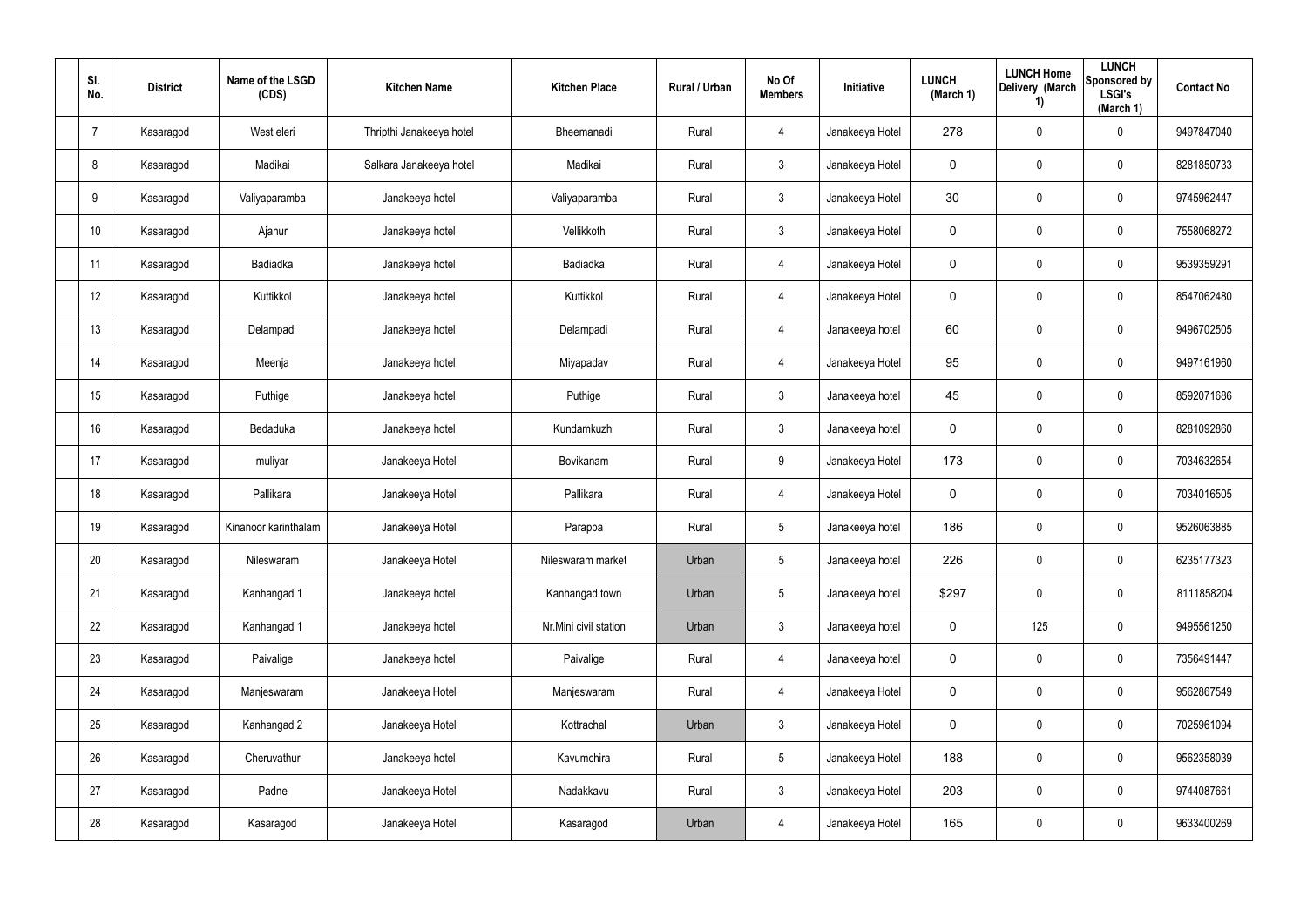|    | SI.<br>No.      | <b>District</b> | Name of the LSGD<br>(CDS) | <b>Kitchen Name</b>          | <b>Kitchen Place</b>                 | Rural / Urban | No Of<br><b>Members</b> | Initiative      | <b>LUNCH</b><br>(March 1) | <b>LUNCH Home</b><br>Delivery (March<br>1) | <b>LUNCH</b><br>Sponsored by<br><b>LSGI's</b><br>(March 1) | <b>Contact No</b> |
|----|-----------------|-----------------|---------------------------|------------------------------|--------------------------------------|---------------|-------------------------|-----------------|---------------------------|--------------------------------------------|------------------------------------------------------------|-------------------|
|    | 29              | Kasarkode       | Pallikkara                | Janakeeya Hotel              | Perladukkam                          | Rural         | $\overline{4}$          | Janakeeya Hotel | 242                       | $\pmb{0}$                                  | $\pmb{0}$                                                  | 9544582935        |
|    | 30              | Kasargode       | Kumbala                   | Janakeeya Hotel              | Kumbala                              | Rural         | 3 <sup>5</sup>          | Janakeeya Hotel | $\pmb{0}$                 | 0                                          | $\mathbf 0$                                                | 7012142329        |
|    | 31              | Kasargode       | Karadka                   | Janakeeya Hotel              | Mulleria                             | Rural         | $\overline{7}$          | Janakeeya Hotel | 100                       | $\pmb{0}$                                  | $\pmb{0}$                                                  | 8281395910        |
|    | 32              | Kasaragode      | Vorkady                   | Janakeeya Hotel              | Vorkady                              | Rural         | 3 <sup>5</sup>          | Janakeeya Hotel | $\pmb{0}$                 | 0                                          | $\mathbf 0$                                                | 8547223339        |
|    | 33              | Kasaragode      | Balal                     | Janakeeya hotel              | Balal                                | Rural         | 3 <sup>5</sup>          | Janakeeya hotel | 72                        | 0                                          | $\pmb{0}$                                                  | 7510839676        |
|    | 34              | Kasaragod       | Nileswaram                | mahima janakeeya hotel       | kanichira                            | urban         | 4                       | janakeeya hotel | 144                       | 0                                          | $\mathbf 0$                                                | 8590121681        |
|    | 35              | Kasaragode      | Kallar                    | janakeeya hotel              | kallar                               | rural         | $\overline{4}$          | janakeeya hotel | 147                       | $\pmb{0}$                                  | $\pmb{0}$                                                  | 9562820280        |
|    | 36              | Kasaragode      | Mangalpady                | janakeeya hotel              | mangalpady                           | rural         | 4                       | janakeeya hotel | $\mathbf 0$               | 0                                          | $\mathbf 0$                                                | 9633488309        |
|    | 37              | kasaragod       | Uduma                     | granma janakeeya hotel       | palakkunnu                           | Rural         | $\overline{4}$          | janakeeya hotel | 371                       | 0                                          | $\pmb{0}$                                                  | 8129957159        |
|    | 38              | Kasaragod       | pullur periya             | Salkara Janakeeya hotel      | periya                               | Rural         | $5\phantom{.0}$         | janakeeya hotel | $\mathbf 0$               | 0                                          | $\mathbf 0$                                                | 8547309266        |
|    | 39              | kasaragod       | kumbadaje                 | janakeeya hotel              | kumbadaje                            | Rural         | 3 <sup>5</sup>          | janakeeya hotel | $\mathbf 0$               | $\pmb{0}$                                  | $\mathbf 0$                                                | 8593848698        |
|    | 40              | Kasaragod       | Chengala                  | Janakeeya Hotel              | Cherkkala                            | Rural         | 3 <sup>5</sup>          | Janakeeya Hotel | $\mathbf 0$               | 0                                          | $\pmb{0}$                                                  |                   |
|    | 41              | kasaragod       | East eleri                | janakeeya hotel              | east eleri                           | Rural         | $\mathbf{3}$            | janakeeya hotel | 128                       | $\pmb{0}$                                  | $\pmb{0}$                                                  |                   |
|    | 42              | kasaragod       | karadka                   | janakeeya hotel              | karmam thody                         | Rural         | 10                      | janakeeya hotel | 70                        | $\pmb{0}$                                  | $\pmb{0}$                                                  |                   |
|    | 43              | kasargod        | madhur                    | janakeeya hotel              | madhur                               | Rural         |                         | janakeeya hotel | 188                       |                                            |                                                            |                   |
| 43 |                 |                 |                           |                              |                                      |               | 175                     |                 | 4289                      | 0                                          | $\mathbf 0$                                                |                   |
|    | -1              | Kollam          | Chathannur                | Memsahib                     | Sheemaaty junction                   | Rural         | $5\overline{)}$         | Janakeeya Hotel | 237                       | 0                                          | $\mathbf 0$                                                | 9446246685        |
|    | $\overline{2}$  | Kollam          | Melila                    | <b>Atham Unit</b>            | Melila                               | Rural         | $\overline{7}$          | Janakeeya Hotel | 172                       | 0                                          | $\mathbf 0$                                                | 9961178040        |
|    | $\mathbf{3}$    | Kollam          | Kulakkada                 | Ruchi Snacks & Catering Unit | Poovattoor                           | Rural         | $\overline{4}$          | Janakeeya Hotel | 145                       | 0                                          | $\mathbf 0$                                                | 7907941183        |
|    | 4               | Kollam          | Ittiva                    | Nanma Janakeeya hotel        | Kattampally                          | Rural         | $5\overline{)}$         | Janakeeya Hotel | $\mathbf 0$               | 0                                          | $\mathbf 0$                                                | 9809171887        |
|    | $5\phantom{.0}$ | Kollam          | Sooranad North            | Nanma catering unit          | Sooranadu higher secondary<br>school | Rural         | $5\overline{)}$         | Janakeeya Hotel | 292                       | 0                                          | $\mathbf 0$                                                | 9846082469        |
|    | 6               | Kollam          | Clappana                  | Bismi catering               | Palakulangara                        | Rural         | $5\overline{)}$         | Janakeeya Hotel | 92                        | $\pmb{0}$                                  | $\pmb{0}$                                                  | 9847901413        |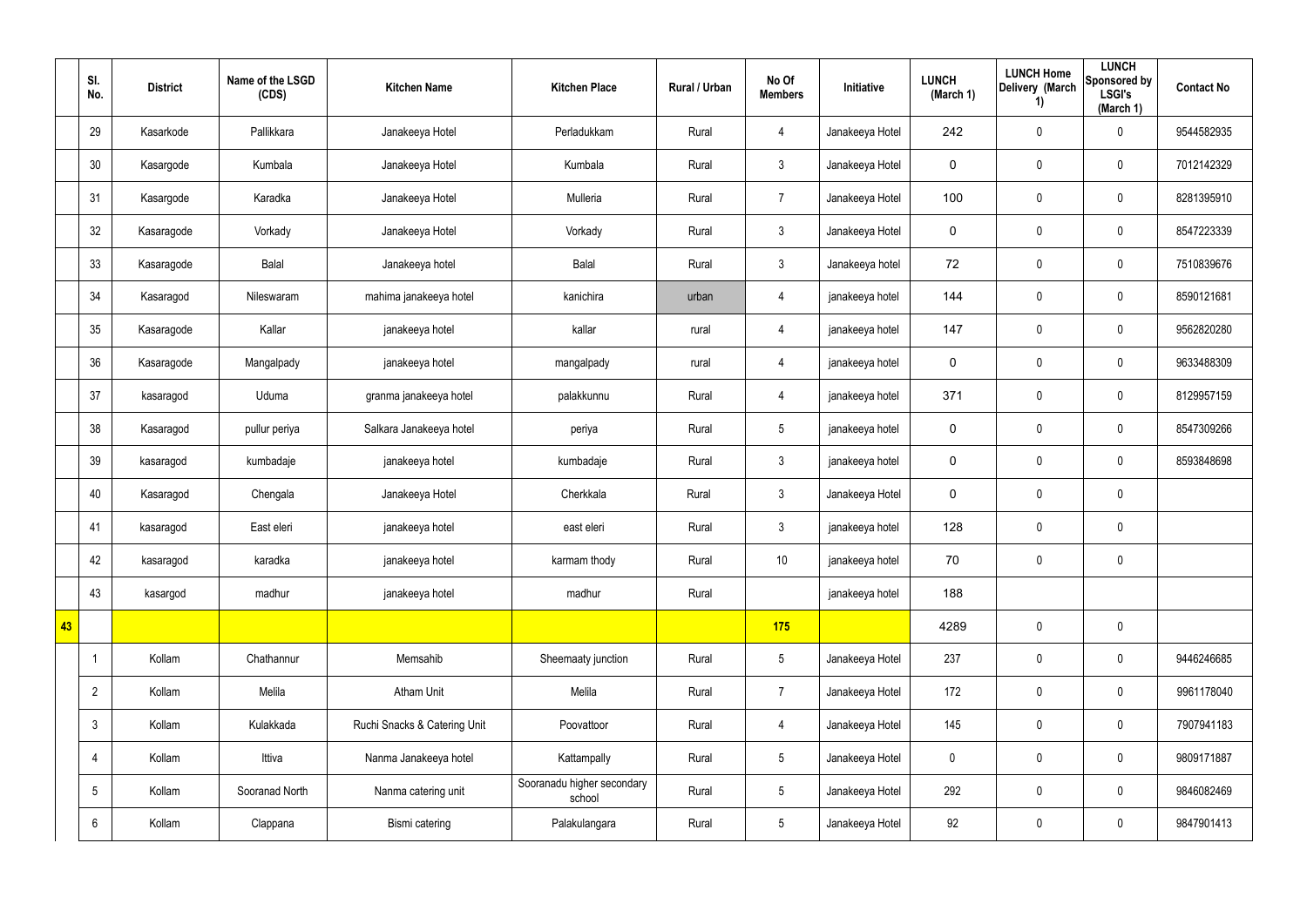| SI.<br>No.      | <b>District</b> | Name of the LSGD<br>(CDS) | <b>Kitchen Name</b>              | <b>Kitchen Place</b>         | Rural / Urban | No Of<br><b>Members</b> | Initiative      | <b>LUNCH</b><br>(March 1) | <b>LUNCH Home</b><br>Delivery (March<br>1) | <b>LUNCH</b><br>Sponsored by<br><b>LSGI's</b><br>(March 1) | <b>Contact No</b> |
|-----------------|-----------------|---------------------------|----------------------------------|------------------------------|---------------|-------------------------|-----------------|---------------------------|--------------------------------------------|------------------------------------------------------------|-------------------|
| $\overline{7}$  | Kollam          | Mayyanad                  | Krishnas Janakeeya hotel         | Eravipuram                   | Rural         | $\mathfrak{Z}$          | Janakeeya Hotel | 96                        | 0                                          | $\mathbf 0$                                                | 9656477455        |
| 8               | Kollam          | Mayyanad                  | Souhridha Janakeeya hotel        | Pattarumukku,                | Rural         | 9                       | Janakeeya Hotel | 180                       | 0                                          | $\pmb{0}$                                                  | 7902645448        |
| 9               | Kollam          | Kulasekharapuram          | adi sakthi                       | Puthentheruvu.               | Rural         | $5\phantom{.0}$         | Janakeeya Hotel | 0                         | 0                                          | $\pmb{0}$                                                  | 9656890790        |
| 10 <sup>°</sup> | Kollam          | Thekkumbhagam             | Krishna hotel                    | Nadakavu junction            | Rural         | 4                       | Janakeeya Hotel | 53                        | 0                                          | $\pmb{0}$                                                  | 9961070031        |
| 11              | Kollam          | Oachira                   | Parabhramam catering             | near oachira , ITI canteen,  | Rural         | 4                       | Janakeeya Hotel | 0                         | 0                                          | $\pmb{0}$                                                  | 9562283927        |
| 12              | Kollam          | Thodiyoor                 | Samridhi activity group          | Lpschool thodiyoor           | Rural         | $5\phantom{.0}$         | Janakeeya Hotel | 0                         | $\mathbf{0}$                               | $\pmb{0}$                                                  | 9895703572        |
| 13              | Kollam          | Thrikkovilvattom          | Murari catering, janakeeya hotel | Mukhathala                   | Rural         | 4                       | Janakeeya Hotel | 186                       | 0                                          | $\mathbf 0$                                                | 9847072544        |
| 14              | Kollam          | Sasthamcotta              | Sreedurgha catering              | Jemini hotel sasthamcotta    | Rural         | $\overline{7}$          | Janakeeya Hotel | 414                       | 0                                          | $\mathbf 0$                                                | 9744368496        |
| 15              | Kollam          | Kollam                    | Athulya catering                 | Thirumullavaram              | Urban         | 4                       | Janakeeya Hotel | 195                       | 0                                          | $\mathbf 0$                                                | 9048646080        |
| 16              | Kollam          | West Kallada              | Keerthi catering                 | Karalimukku                  | Rural         | $5\overline{)}$         | Janakeeya Hotel | 194                       | 0                                          | $\mathbf 0$                                                | 9605206907        |
| 17              | Kollam          | Thazhava                  | Pavizham                         | Karutheri junction           | Rural         | $5\phantom{.0}$         | Janakeeya Hotel | $\mathbf 0$               | 0                                          | $\mathbf 0$                                                | 8086704216        |
| 18              | Kollam          | Kollam                    | Niravu catering                  | Chinnakkada                  | Urban         | $5\overline{)}$         | Janakeeya Hotel | 208                       | 0                                          | $\mathbf 0$                                                | 9633073613        |
| 19              | Kollam          | Kundara                   | Ammu Catering unit               | Mulavana LP school           | Rural         | 4                       | Janakeeya Hotel | 137                       | 0                                          | $\mathbf 0$                                                | 9633518572        |
| 20              | Kollam          | Neduvathur                | Pooja hotel                      | Thevalappuram                | Rural         | 3                       | Janakeeya Hotel | 42                        | 0                                          | $\pmb{0}$                                                  | 9745376675        |
| 21              | Kollam          | Punalur                   | Jyothi Catering                  | Punalur                      | Urban         | 4                       | Janakeeya Hotel | 240                       | 0                                          | $\mathbf 0$                                                | 9961249345        |
| 22              | Kollam          | Punalur                   | Mahima Catering                  | Punalur                      | Urban         | $5\phantom{.0}$         | Janakeeya Hotel | 157                       | 0                                          | $\mathbf 0$                                                | 9496112957        |
| 23              | Kollam          | Punalur                   | Safalyam Catering                | Punalur                      | Urban         | $5\phantom{.0}$         | Janakeeya Hotel | 298                       | 0                                          | $\mathbf 0$                                                | 9495476197        |
| 24              | Kollam          | Thrikkaruva               | Janakeeya Bhakshanashala         | Thinavila Junction Kanjaveli | Rural         | 4                       | Janakeeya Hotel | 85                        | 0                                          | $\mathsf{0}$                                               | 9645069880        |
| 25              | Kollam          | Chithara                  | AKG Janakeeya Hotel              | Kizhakkumbagom               | Rural         | $5\phantom{.0}$         | Janakeeya Hotel | $\mathbf 0$               | 0                                          | $\mathsf{0}$                                               | 9495701987        |
| 26              | Kollam          | South Paravur             | Kshree janakeeya hotel           | Busstand , paravur           | Urban         | $5\phantom{.0}$         | Janakeeya Hotel | 128                       | 0                                          | $5\phantom{.0}$                                            | 8606179380        |
| 27              | Kollam          | Mynagappally              | Anugraha hotel                   | Kadappa                      | Rural         | $5\phantom{.0}$         | Janakeeya Hotel | 405                       | 0                                          | $\mathsf{0}$                                               | 9995085705        |
| 28              | Kollam          | Mandrothuruthu            | Janakeeya Bhakshanashala         | Thoombummukham               | 121           | 4                       | Janakeeya Hotel | 52                        | 0                                          | $\pmb{0}$                                                  | 9526648057        |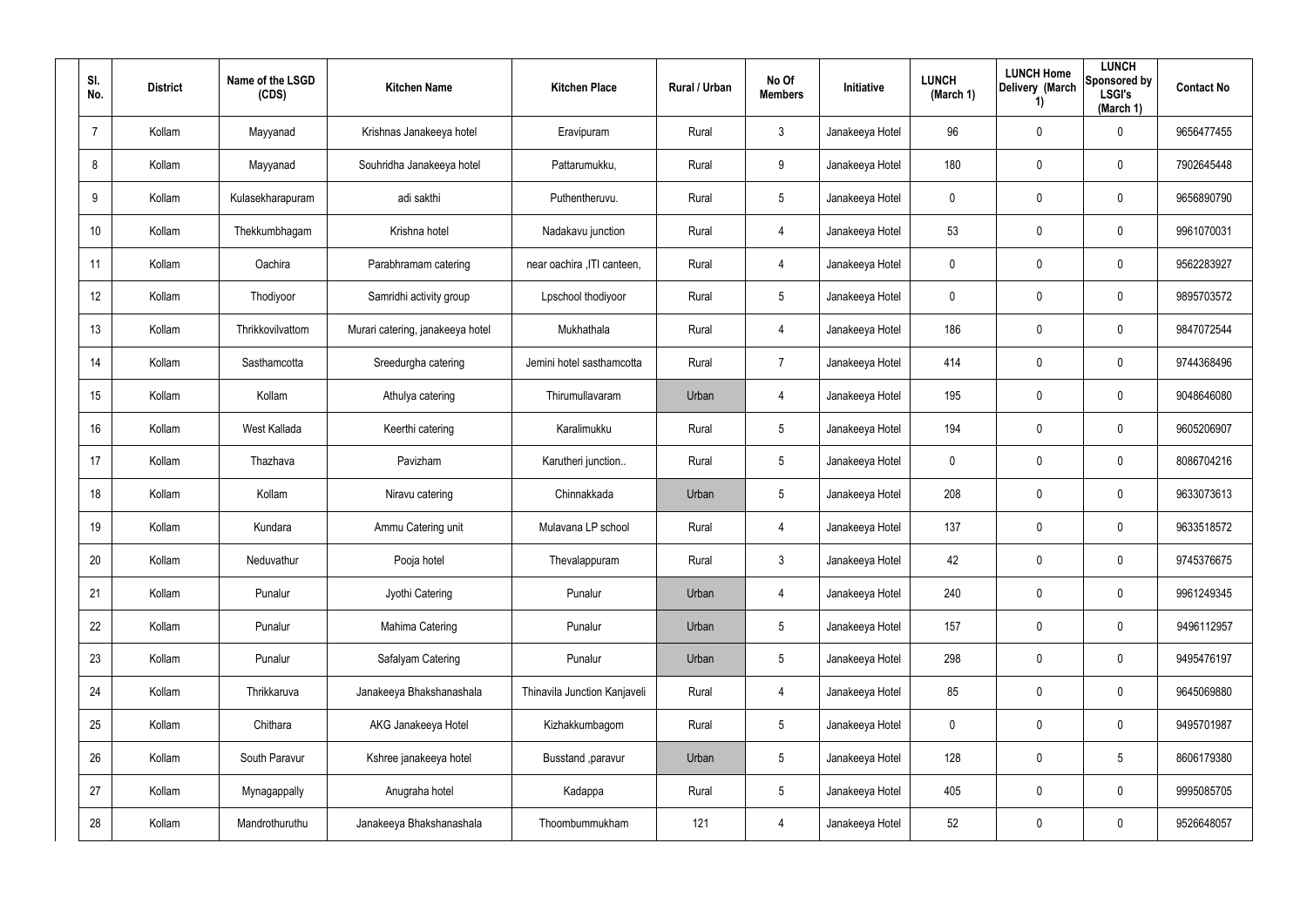|    | SI.<br>No. | <b>District</b> | Name of the LSGD<br>(CDS) | <b>Kitchen Name</b>         | <b>Kitchen Place</b>                                 | Rural / Urban | No Of<br><b>Members</b> | Initiative      | <b>LUNCH</b><br>(March 1) | <b>LUNCH Home</b><br>Delivery (March<br>1) | <b>LUNCH</b><br>Sponsored by<br><b>LSGI's</b><br>(March 1) | <b>Contact No</b> |
|----|------------|-----------------|---------------------------|-----------------------------|------------------------------------------------------|---------------|-------------------------|-----------------|---------------------------|--------------------------------------------|------------------------------------------------------------|-------------------|
|    | 29         | Kollam          | Karungappally             | Bagya catering              | Muncipality                                          | Urban         | 4                       | Janakeeya Hotel | 0                         | 0                                          | $\mathbf 0$                                                | 9947702130        |
|    | 30         | Kollam          | Kollam East               | Bharathlekshmi              | Vadakkevila                                          | Urban         | $\mathfrak{Z}$          | Janakeeya Hotel | 0                         | $\mathbf{0}$                               | $\pmb{0}$                                                  | 9744300901        |
|    | 31         | Kollam          | Chavara                   | Harisree janakeya hotel     | Panchayath                                           | Rural         | $\mathfrak{Z}$          | Janakeeya Hotel | 0                         | 0                                          | $\pmb{0}$                                                  | 9995166343        |
|    | 32         | Kollam          | Pavithreswaram            | Kairali                     | Pavithreswaram                                       | Rural         | 4                       | Janakeeya Hotel | 187                       | $\mathbf{0}$                               | $\pmb{0}$                                                  | 9605836414        |
|    | 33         | Kollam          | Veliyam                   | Kantharees                  | Panchayathu building                                 | Rural         | $5\phantom{.0}$         | Janakeeya Hotel | 94                        | 0                                          | $\pmb{0}$                                                  | 9562111715        |
|    | 34         | Kollam          | Velinalloor               | Quality Janakeeya hotel     | Alummod, Velinalloor                                 | Rural         | 4                       | Janakeeya Hotel | 118                       | $\mathbf{0}$                               | $\pmb{0}$                                                  | 9605896303        |
|    | 35         | Kollam          | Elamadu                   | Swaruma janakeeya hotel     | Near cooperative bank,<br>Elamadu                    | Rural         | $\mathfrak{Z}$          | Janakeeya Hotel | 141                       | 0                                          | $\mathbf 0$                                                | 8129611321        |
|    | 36         | Kollam          | Kadakkal                  | Nanma janakeeya hotel       | Kadakkal                                             | Rural         | 4                       | Janakeeya Hotel | 250                       | 0                                          | $\mathbf 0$                                                | 9847936390        |
|    | 37         | Kollam          | Perayam                   | Janakeeya hotel             | Onambalam                                            | Rural         | 4                       | Janakeeya Hotel | $\mathbf 0$               | 0                                          | $\mathbf 0$                                                | 9446855866        |
|    | 38         | Kollam          | Ezhukone                  | Ezhukone janakeeya hotel    | Near panchayathu office                              | Rural         | $5\phantom{.0}$         | Janakeeya Hotel | 160                       | 0                                          | $\mathbf 0$                                                | 8086757275        |
| 80 | 39         | Kollam          | Adichanalloor             | Ruchikkoottu                | Mylakkaadu                                           | Rural         | 4                       | Janakeeya Hotel | $\mathbf 0$               | 0                                          | $\mathbf 0$                                                | 8136954461        |
|    | 40         | Kollam          | Poruvazhi                 | Amma janakeeya hotel        | Poruvaxhy                                            | Rural         | $5\overline{)}$         | Janakeeya Hotel | 336                       | 0                                          | $\mathbf 0$                                                | 9656421272        |
|    | 41         | Kollam          | Nilamel                   | Vanitha Janakeeya Hotel     | Nilamel                                              | Rural         | 4                       | Janakeeya Hotel | 90                        | 0                                          | $\mathbf 0$                                                | 9447407264        |
|    | 42         | Kollam          | Panmana                   | SV janakeeya hotel          | Kollaka CN junction                                  | Rural         | $\mathbf{3}$            | Janakeeya Hotel | $\mathbf 0$               | 0                                          | $\pmb{0}$                                                  | 8113020216        |
|    | 43         | Kollam          | Ummannoor                 | Thanal                      | Nellikunnam                                          | Rural         | 4                       | Janakeeya Hotel | 158                       | 0                                          | $\mathbf 0$                                                | 9656194614        |
|    | 44         | Kollam          | Kulathupuzha              | Karunya Janakeeya Hotel     | Thinkal karikkam                                     | Rural         | 4                       | Janakeeya Hotel | 194                       | 0                                          | $\mathbf 0$                                                | 9048034267        |
|    | 45         | Kollam          | Kareepra                  | Kareepra janakeeya hotel    | Panchayathu office junction                          | Rural         | $5\phantom{.0}$         | Janakeeya Hotel | $\mathbf 0$               | 0                                          | $\mathbf 0$                                                | 9656783244        |
|    | 46         | Kollam          | Piravanthur               | Thanima catering unit       | Piravanthoor                                         | Rural         | $5\phantom{.0}$         | Janakeeya Hotel | 111                       | 0                                          | $\mathsf{0}$                                               | 9207907284        |
|    | 47         | Kollam          | Karavaloor                | Sreelekshmi Janakeeya Hotel | Karavalur                                            | Rural         | $5\phantom{.0}$         | Janakeeya Hotel | $\mathbf 0$               | 0                                          | $\mathsf{0}$                                               | 9745719860        |
|    | 48         | Kollam          | Kunnathur                 | Sneha janakeeya hotel       | Bhoothakuzhi                                         | Rural         | $\mathfrak{Z}$          | Janakeeya Hotel | 250                       | 0                                          | $\mathsf{0}$                                               | 9061504141        |
|    | 49         | Kollam          | Alayaman                  | Sreelakam Janakeeya Hotel   | Karukone                                             | Rural         | 4                       | Janakeeya Hotel | 187                       | 0                                          | $\mathsf{0}$                                               | 8592858448        |
|    | 50         | Kollam          | Kottarakkara              | Ruchi                       | Kottarakkara christuraj hospital<br>hospital canteen | Urban         | $5\phantom{.0}$         | Janakeeya Hotel | 154                       | 0                                          | $\mathsf{0}$                                               | 9447997809        |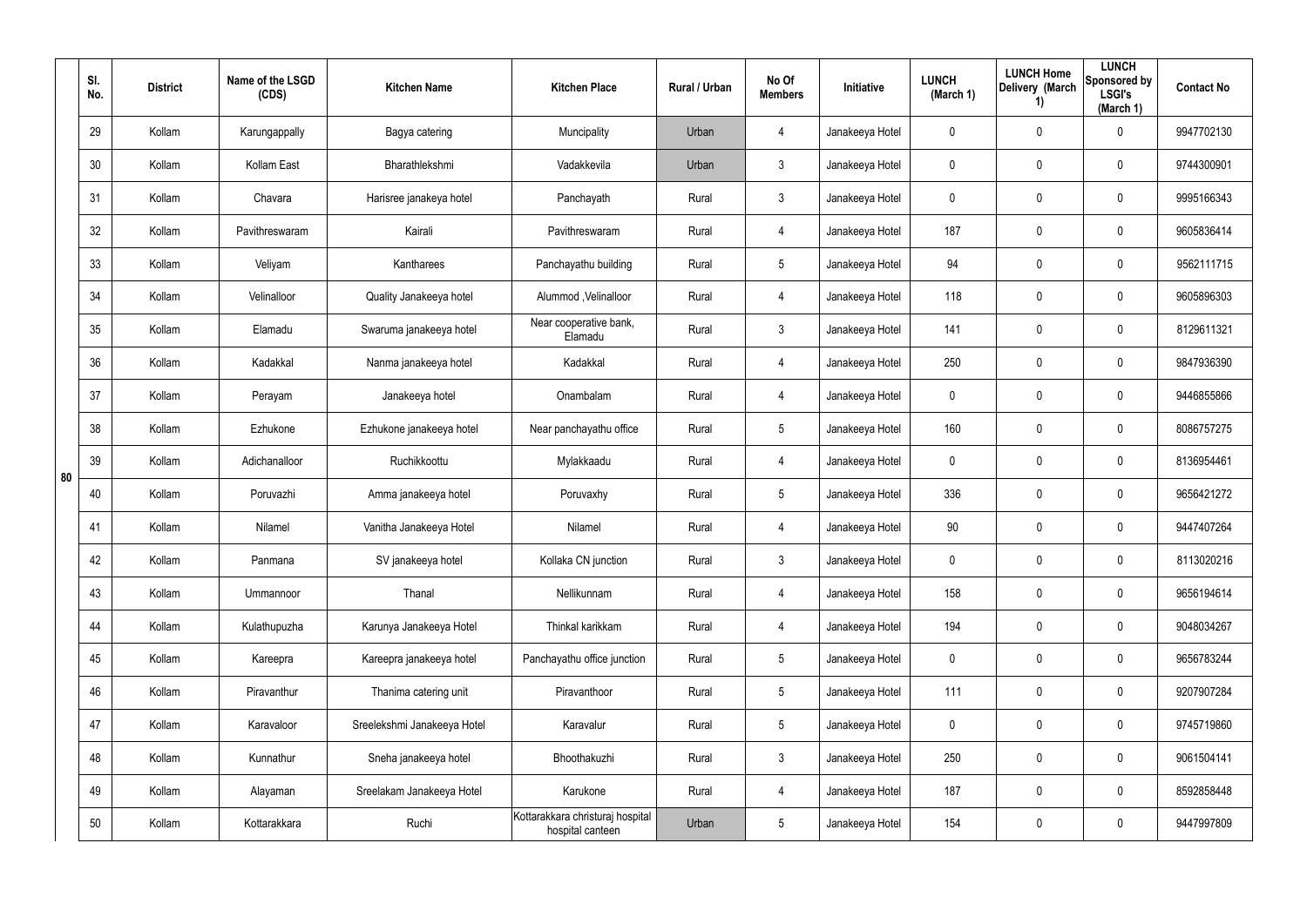| SI.<br>No. | <b>District</b> | Name of the LSGD<br>(CDS) | <b>Kitchen Name</b>                              | <b>Kitchen Place</b>                    | <b>Rural / Urban</b> | No Of<br><b>Members</b> | <b>Initiative</b> | <b>LUNCH</b><br>(March 1) | <b>LUNCH Home</b><br>Delivery (March<br>1) | <b>LUNCH</b><br>Sponsored by<br><b>LSGI's</b><br>(March 1) | <b>Contact No</b> |
|------------|-----------------|---------------------------|--------------------------------------------------|-----------------------------------------|----------------------|-------------------------|-------------------|---------------------------|--------------------------------------------|------------------------------------------------------------|-------------------|
| 51         | Kollam          | Chirakkara                | Bhoomika Jh                                      | Bhajanamadam mukku                      | Rural                | $5\overline{)}$         | Janakeeya Hotel   | 138                       | 0                                          | $\mathbf 0$                                                | 9567024263        |
| 52         | Kollam          | Kalluvathukkal            | Deepam Jh                                        | Parippally                              | Rural                | 4                       | Janakeeya Hotel   | $\mathbf 0$               | 0                                          | $\mathbf 0$                                                | 8593984144        |
| 53         | Kollam          | Chirakkara                | Niram Jh                                         | Vadakkemukku ,chirakkara                | Rural                | 4                       | Janakeeya Hotel   | 189                       | 0                                          | $\mathbf 0$                                                | 9847286593        |
| 54         | Kollam          | Velinalloor               | Mathrika janakeeya hotel                         | Govt PHC canteen                        | Rural                | 4                       | Janakeeya Hotel   | 127                       | 0                                          | $\mathbf 0$                                                | 7592859804        |
| 55         | Kollam          | East Kallada              | kudumbashree janakeeya hotel                     | marthandapuram                          | Rural                | $5\phantom{.0}$         | Janakeeya Hotel   | 188                       | 0                                          | $\mathbf 0$                                                | 9746964557        |
| 56         | Kollam          | Anchal                    | Malu janakeeya hotel                             | Anchal, Town ward                       | Rural                | 3                       | Janakeeya Hotel   | 0                         | 0                                          | $\mathbf 0$                                                | 9656920091        |
| 57         | Kollam          | Kummil                    | Sreebhadra janakeeya hotel                       | Thachonam                               | Rural                | $\mathbf{3}$            | Janakeeya Hotel   | 45                        | 0                                          | $\pmb{0}$                                                  | 9846327312        |
| 58         | Kollam          | Yeroor                    | Oottupura janakeeya hotel                        | yeroor                                  | Rural                | 6                       | Janakeeya Hotel   | 167                       | 0                                          | $\mathbf 0$                                                | 9526031467        |
| 59         | Kollam          | Nedumpana                 | Samthripthy janakeeya hotel                      | Pallimon                                | Rural                | 4                       | Janakeeya Hotel   | 48                        | 0                                          | $\mathbf 0$                                                | 9539780119        |
| 60         | Kollam          | Kollam                    | Ishwarya janakeeya hotel                         | Near collectorate, Thevally<br>division | Urban                | $\mathbf{3}$            | Janakeeya Hotel   | 0                         | 0                                          | $\mathbf 0$                                                | 8848893882        |
| 61         | Kollam          | Edamulakkal               | Sahya janakeeya hotel                            | Edamulackal                             | Rural                | 4                       | Janakeeya Hotel   | 122                       | 0                                          | $\mathbf 0$                                                | 7025532998        |
| 62         | Kollam          | Mylom                     | Amrutha                                          | Inchakkadu                              | Rural                | 5                       | Janakeeya Hotel   | 165                       | 0                                          | $\mathbf 0$                                                | 9539780965        |
| 63         | Kollam          | Thevalakkara              | Kerala Janakeeya Hotel                           | Thevalakkara                            | Rural                | $\mathbf{3}$            | Janakeeya Hotel   | 89                        | 0                                          | $\mathbf 0$                                                | 9847291089        |
| 64         | Kollam          | Thalavoor                 | Kudumbasheree Nadan<br>Bhakshanashala            | Pidavoor                                | Rural                | 4                       | Janakeeya Hotel   | 105                       | 8                                          | $\pmb{0}$                                                  | 9747324839        |
| 65         | Kollam          | Vilakkudy                 | vadhanam                                         | KUNNICODU                               | Rural                | $5\phantom{.0}$         | Janakeeya Hotel   | 165                       | 0                                          | $\mathsf{0}$                                               | 9526354689        |
| 66         | Kollam          | Poothakkulam              | Avani catering                                   | Poothakkulam gp                         | Rural                | 4                       | Janakeeya Hotel   | $\mathbf 0$               | 0                                          | $\mathsf{0}$                                               | 9562782082        |
| 67         | Kollam          | Pathanapuram              | Pathanapuram Grama Panchayath<br>Janakeeya Hotel | Pathanapuram                            | Rural                | 4                       | Janakeeya Hotel   | 98                        | 0                                          | $\mathsf{0}$                                               | 9061291033        |
| 68         | Kollam          | Chadayamangalam           | Real janakeeya hotel                             | Chadayamangalam                         | Rural                | $\mathbf{3}$            | Janakeeya Hotel   | 50                        | 0                                          | $\mathbf 0$                                                | 9562123039        |
| 69         | Kollam          | Elampalloor               | Kalavara janakeeya hotel                         | Ashupathri mukku, Kundara               | Rural                | $5\phantom{.0}$         | Janakeeya Hotel   | 203                       | 0                                          | $\mathbf 0$                                                | 8943182967        |
| 70         | Kollam          | Kottamkara                | Ishwarya janakeeya hotel                         | Keralapuram                             | Rural                | $5\phantom{.0}$         | Janakeeya Hotel   | $\mathbf 0$               | 0                                          | $\mathsf{0}$                                               | 9747765979        |
| 71         | Kollam          | Vettikavala               | Nanma                                            | Vettikkavala                            | Rural                | $\mathbf{3}$            | Janakeeya Hotel   | $\mathbf 0$               | 0                                          | $\mathbf 0$                                                | 9645070430        |
| 72         | Kollam          | Pooyappally               | Anaswara janakeeya hotel                         | Maruthamanpally                         | Rural                | $5\phantom{.0}$         | Janakeeya Hotel   | 158                       | 0                                          | $\mathsf{0}$                                               | 9947289476        |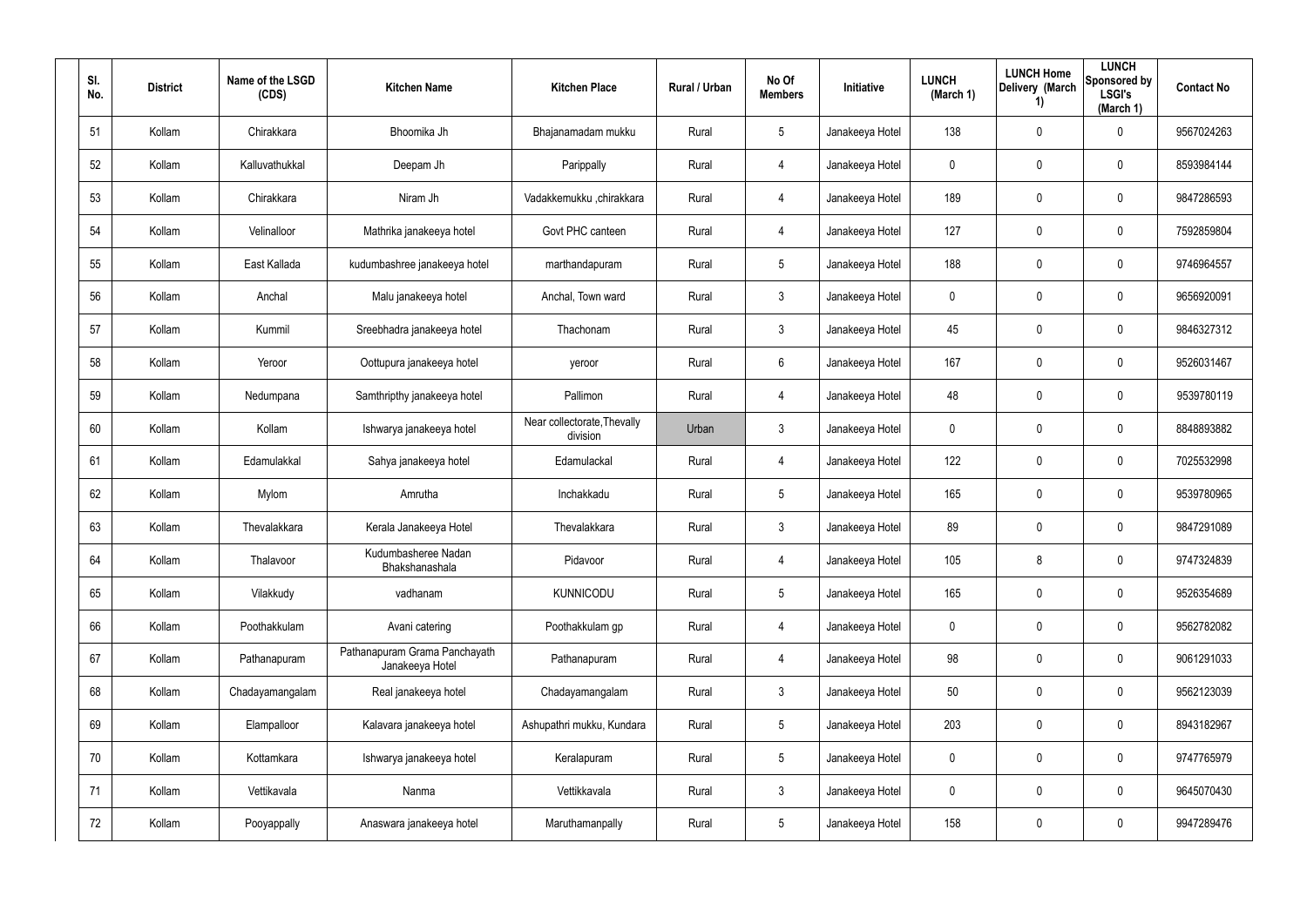|    | SI.<br>No.      | <b>District</b> | Name of the LSGD<br>(CDS) | <b>Kitchen Name</b>             | <b>Kitchen Place</b>                   | Rural / Urban | No Of<br><b>Members</b> | Initiative      | <b>LUNCH</b><br>(March 1) | <b>LUNCH Home</b><br>Delivery (March<br>1) | <b>LUNCH</b><br>Sponsored by<br><b>LSGI's</b><br>(March 1) | <b>Contact No</b> |
|----|-----------------|-----------------|---------------------------|---------------------------------|----------------------------------------|---------------|-------------------------|-----------------|---------------------------|--------------------------------------------|------------------------------------------------------------|-------------------|
|    | 73              | Kollam          | Thenmala                  | Nanma janakeeya hotel           | Thennala                               | Rural         | $\overline{4}$          | Janakeeya Hotel | 156                       | $\mathbf 0$                                | $\mathbf 0$                                                | 9446274943        |
|    | 74              | Kollam          | Pattazhi                  | Suprabhatham Catering Unit      | pattazhy                               | Rural         | $\overline{4}$          | Janakeeya Hotel | 0                         | $\mathbf 0$                                | $\pmb{0}$                                                  | 9495195796        |
|    | 75              | Kollam          | Neendakara                | Darshana Janakeeya Hotel        | Puthenthura Junction                   | Rural         | $\mathbf{3}$            | Janakeeya Hotel | 0                         | 0                                          | $\pmb{0}$                                                  | 9633106463        |
|    | 76              | Kollam          | Panayam                   | snehadeepam activity group      | Thanikkamukku                          | Rural         | $\overline{4}$          | Janakeeya Hotel | 0                         | 0                                          | $\pmb{0}$                                                  | 8606117577        |
|    | 77              | Kollam          | Clappana                  | Vijayasree                      | Near alumpeedika junction              | Rural         | $5\phantom{.0}$         | Janakeeya Hotel | 92                        | 0                                          | $\mathbf 0$                                                | 9567797660        |
|    | 78              | Kollam          | Sooranad South            | Akshaya janakeeya hotel         | Patharam                               | Rural         | $\overline{4}$          | Janakeeya Hotel | 292                       | 0                                          | $\boldsymbol{0}$                                           | 9746919825        |
|    | 79              | Kollam          | Edamulakkal               | Deepam janakeeya hotel          | Edamulackal                            | Rural         | $\mathbf{3}$            | Janakeeya Hotel | 310                       | 0                                          | $\mathbf 0$                                                | 9400684494        |
|    | 80              | Kollam          | Aryankavu                 | Sevana janakeeya hotel          | Kazhuthurutty                          | Rural         | $\mathbf{3}$            | Janakeeya Hotel | 158                       | 0                                          | $\mathbf 0$                                                | 8921381398        |
|    | 81              | Kollam          | Pattazhi Vadakkekara      | Annapoorna                      | Kaduvathode                            | Rural         | $\overline{4}$          | Janakeeya Hotel | 0                         | 0                                          | $\mathbf 0$                                                | 7561013776        |
|    | 82              | Kollam          | Kulasekharapuram          | Vinayaka                        | Puthiykavu                             | Rural         | 4                       | Janakeeya Hotel | 0                         | 0                                          | $\mathbf 0$                                                | 9947499053        |
| 82 |                 |                 |                           |                                 |                                        |               | 354                     |                 | 9503                      | 8                                          | 5 <sub>5</sub>                                             |                   |
|    |                 | Kottayam        | Akalakkunnam              | Navaruchi                       | Chengalam                              | Rural         | $5\phantom{.0}$         | Janakeeya Hotel | 160                       | 0                                          | $\mathbf 0$                                                | 9188362235        |
|    | $\overline{2}$  | Kottayam        | Arpookkara                | Niravu                          | <b>Medical College</b>                 | Rural         | 8                       | Janakeeya Hotel | 140                       | 0                                          | $\mathbf 0$                                                | 9744719092        |
|    | $\mathbf{3}$    | Kottayam        | Arpookkara                | Ruchi Janakeeya Hotel           | Kaippuzha mutt                         | Rural         | $\overline{4}$          | Janakeeya Hotel | 105                       | 0                                          | $\mathbf 0$                                                | 9847147156        |
|    | 4               | Kottayam        | Athirampuzha              | Hannas                          | Mannanam                               | Rural         | $\overline{4}$          | Janakeeya Hotel | 60                        | $\mathbf 0$                                | $\pmb{0}$                                                  | 9496136682        |
|    | $5\overline{)}$ | Kottayam        | Ayarkunnam                | Panchami Unit                   | Near PHC Ayarkunnam                    | Rural         | $5\phantom{.0}$         | Janakeeya Hotel | 0                         | 0                                          | $\mathbf 0$                                                | 9744560994        |
|    | $6\overline{6}$ | Kottayam        | Aymanam                   | Bisiya                          | Aymanam panchayath hall                | Rural         | $\mathfrak{Z}$          | Janakeeya Hotel | 0                         | $\mathbf 0$                                | $\pmb{0}$                                                  | 9544560606        |
|    | $\overline{7}$  | Kottayam        | Bharananganam             | Kudumbshree nadan bhakshanasala | Bharananganam                          | Rural         | $\mathbf{3}$            | Janakeeya Hotel | 110                       | 0                                          | $\mathbf 0$                                                | 8113827680        |
|    | 8               | Kottayam        | Changanassery             | Janakeeya Hotel                 | Near Railway station                   | Urban         | $\mathbf{3}$            | Janakeeya Hotel | 45                        | $\mathbf 0$                                | $\mathbf 0$                                                | 7560866821        |
|    | 9               | Kottayam        | Chemp                     | Thanima                         | Chemp                                  | Rural         | $\overline{4}$          | Janakeeya Hotel | 0                         | 0                                          | $\pmb{0}$                                                  | 9809940907        |
|    | 10              | Kottayam        | Chirakkadav               | <b>Udaya Catering Unit</b>      | Mahatma Gandhi Town Hall,<br>Ponkunnam | Rural         | $5\phantom{.0}$         | Janakeeya Hotel | 116                       | $\mathbf 0$                                | $\mathbf 0$                                                | 6282479410        |
|    | 11              | Kottayam        | Chirakkadav               | Sargam                          | Thekkethu Kavala                       | Rural         | $\mathbf{3}$            | Janakeeya Hotel | 52                        | 0                                          | $\pmb{0}$                                                  | 9656087110        |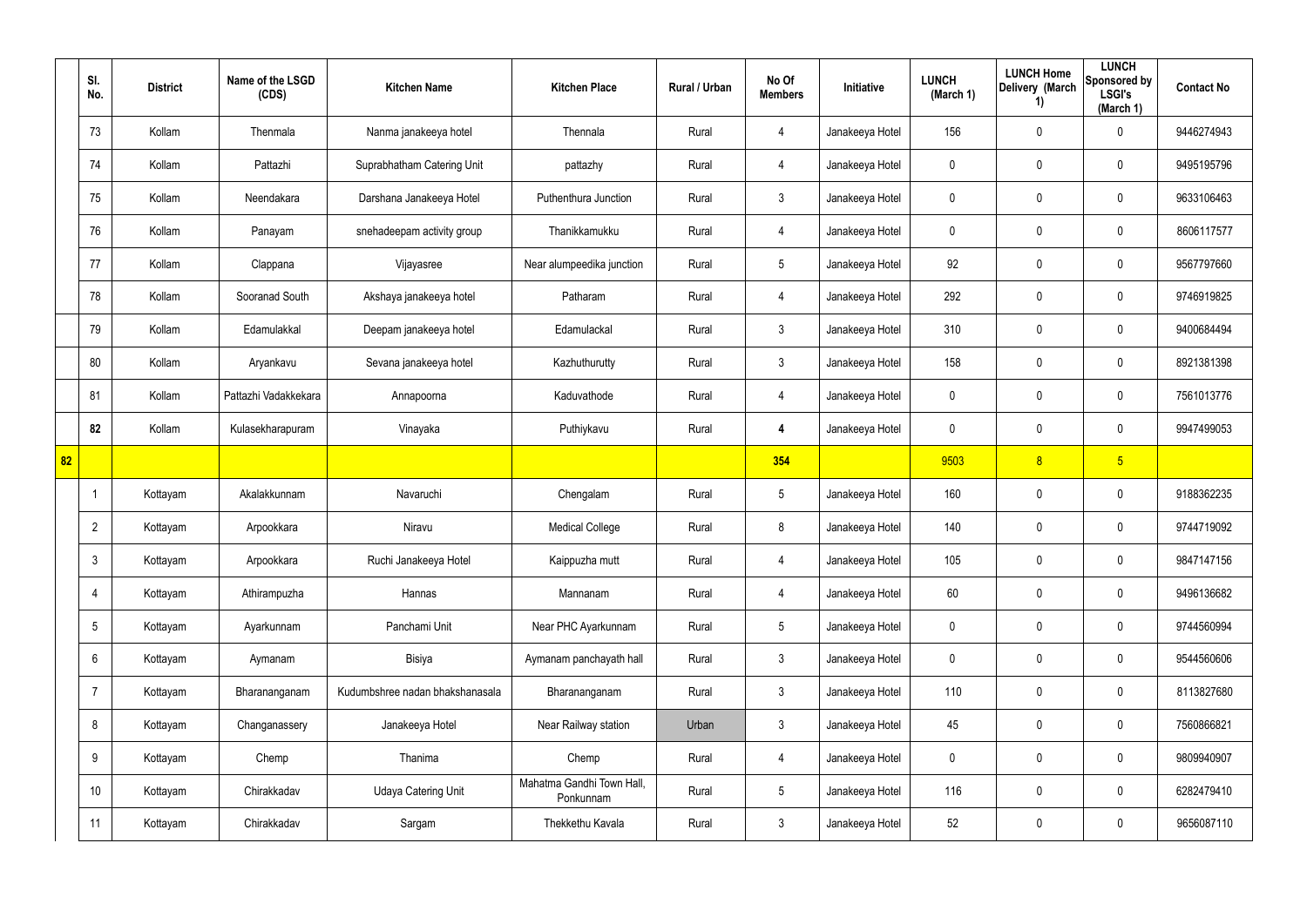| SI.<br>No. | <b>District</b> | Name of the LSGD<br>(CDS) | <b>Kitchen Name</b>            | <b>Kitchen Place</b>               | Rural / Urban | No Of<br><b>Members</b> | <b>Initiative</b> | <b>LUNCH</b><br>(March 1) | <b>LUNCH Home</b><br>Delivery (March<br>$\left( \mathbf{1}\right)$ | <b>LUNCH</b><br>Sponsored by<br><b>LSGI's</b><br>(March 1) | <b>Contact No</b> |
|------------|-----------------|---------------------------|--------------------------------|------------------------------------|---------------|-------------------------|-------------------|---------------------------|--------------------------------------------------------------------|------------------------------------------------------------|-------------------|
| 12         | Kottayam        | Elikulam                  | Janakeeya Hotel Elikkulam      | Manchakuzhy                        | Rural         | 3                       | Janakeeya Hotel   | 86                        | $\mathbf 0$                                                        | $\mathbf 0$                                                | 9074768314        |
| 13         | Kottayam        | Erumeli                   | Janakeeya Hotel Erumeli        | Erumeli                            | Rural         | 4                       | Janakeeya Hotel   | 77                        | 0                                                                  | $\mathbf 0$                                                | 8078201554        |
| 14         | Kottayam        | Ettumanoor                | Gramashree cafe kudumbasree    | Nandanam auditorium,<br>Ettumanoor | Urban         | 5                       | Janakeeya Hotel   | 132                       | $\mathbf 0$                                                        | $\mathbf 0$                                                | 9847334071        |
| 15         | Kottayam        | Kadanad                   | Thanal catering                | Kadanad                            | Rural         | 5                       | Janakeeya Hotel   | 120                       | $\mathbf 0$                                                        | $\mathbf 0$                                                | 9048099040        |
| 16         | Kottayam        | Kadaplamattam             | Salt &pepper                   | Near Kadaplamattom CDS             | Rural         | $\overline{4}$          | Janakeeya Hotel   | 78                        | 24                                                                 | $\mathbf 0$                                                | 9645400860        |
| 17         | Kottayam        | Kadaplamattam             | Kadaplamattam Janakeeya Hotel  | Vayala                             | Rural         | 4                       | Janakeeya Hotel   | 96                        | 55                                                                 | $\mathbf 0$                                                | 9446804954        |
| 18         | Kottayam        | Kaduthuruthy              | Janakeeya Hotel                | Panchayath premise                 | Rural         | $6\phantom{.}6$         | Janakeeya Hotel   | 0                         | 0                                                                  | $\pmb{0}$                                                  | 9847166464        |
| 19         | Kottayam        | Kallara                   | Vasuki Janakeeya hotel         | Kallara                            | Rural         | $\mathbf{3}$            | Janakeeya Hotel   | 75                        | 0                                                                  | $\mathbf 0$                                                | 9846103478        |
| 20         | Kottayam        | Kanakkari                 | Jesus                          | Pattithanam                        | Rural         | 5                       | Janakeeya Hotel   | 77                        | 0                                                                  | $\mathbf 0$                                                | 9447192439        |
| 21         | Kottayam        | Kangazha                  | Sulabha                        | Pathanadu                          | Rural         | 5                       | Janakeeya Hotel   | 150                       | 0                                                                  | $\mathbf 0$                                                | 9847438293        |
| 22         | Kottayam        | Kanjirapally              | Vanitha canteen                | Panchayath premise                 | Rural         | $\mathbf{3}$            | Janakeeya Hotel   | 103                       | 0                                                                  | $\mathbf 0$                                                | 9605391868        |
| 23         | Kottayam        | Karoor                    | Unarvu janakeeya hotel         | Valavoor                           | Rural         | 5                       | Janakeeya Hotel   | 158                       | 0                                                                  | $\mathbf 0$                                                | 8304903250        |
| 24         | Kottayam        | Karukachal                | <b>Sukrutham Catering Unit</b> | Karukachal                         | Rural         | 5                       | Janakeeya Hotel   | 25                        | $\mathbf 0$                                                        | $\mathbf 0$                                                | 9847766843        |
| 25         | Kottayam        | Kidangoor                 | Janakeeya hotel                | Kidangoor Panchayath               | Rural         | 3                       | Janakeeya Hotel   | 0                         | 0                                                                  | $\pmb{0}$                                                  | 9048080292        |
| 26         | Kottayam        | Kooroppada                | Achus Janakeeya Hotel          | Panchayath                         | Rural         | $\mathfrak{Z}$          | Janakeeya Hotel   | 0                         | 0                                                                  | $\mathsf{0}$                                               | 9778121989        |
| 27         | Kottayam        | Koottickal                | Janakeeya hotel                | Koottickal                         | Rural         | 5                       | Janakeeya Hotel   | 66                        | 0                                                                  | $\mathsf{0}$                                               | 9645219929        |
| 28         | Kottayam        | Koruthodu                 | Koruthodu Janakeeya Hotel      | Koruthodu                          | Rural         | $6\phantom{.}6$         | Janakeeya Hotel   | 44                        | 0                                                                  | $\mathsf{0}$                                               | 7510770418        |
| 29         | Kottayam        | KottayamNorth             | Alfa Canteen                   | Municipality Kottayam              | Urban         | $5\phantom{.0}$         | Janakeeya Hotel   | 0                         | $\mathbf 0$                                                        | $\mathsf{0}$                                               | 9846571923        |
| 30         | Kottayam        | KottayamNorth             | Kerala cafe janakeeya hotel    | Choottuveli                        | Urban         | $\mathbf{3}$            | Janakeeya Hotel   | 378                       | $\mathbf 0$                                                        | $\mathsf{0}$                                               | 8129337294        |
| 31         | Kottayam        | KottayamNorth             | Maria Janakeeya Hotel          | Chungam                            | Urban         | $5\phantom{.0}$         | Janakeeya Hotel   | 0                         | $\mathbf 0$                                                        | $\mathsf{0}$                                               | 9744843928        |
| 32         | Kottayam        | Kuravilangadu             | kudumbashree janakeeya hotel   | kuravilangady by pass junction     | Rural         | $5\phantom{.0}$         | Janakeeya Hotel   | 77                        | $\mathbf 0$                                                        | $\pmb{0}$                                                  | 7559022364        |
| 33         | Kottayam        | Kurichi                   | Swad Catering                  | Cheruvelippadi                     | Rural         | $\overline{4}$          | Janakeeya Hotel   | 284                       | 0                                                                  | $\pmb{0}$                                                  | 9847891917        |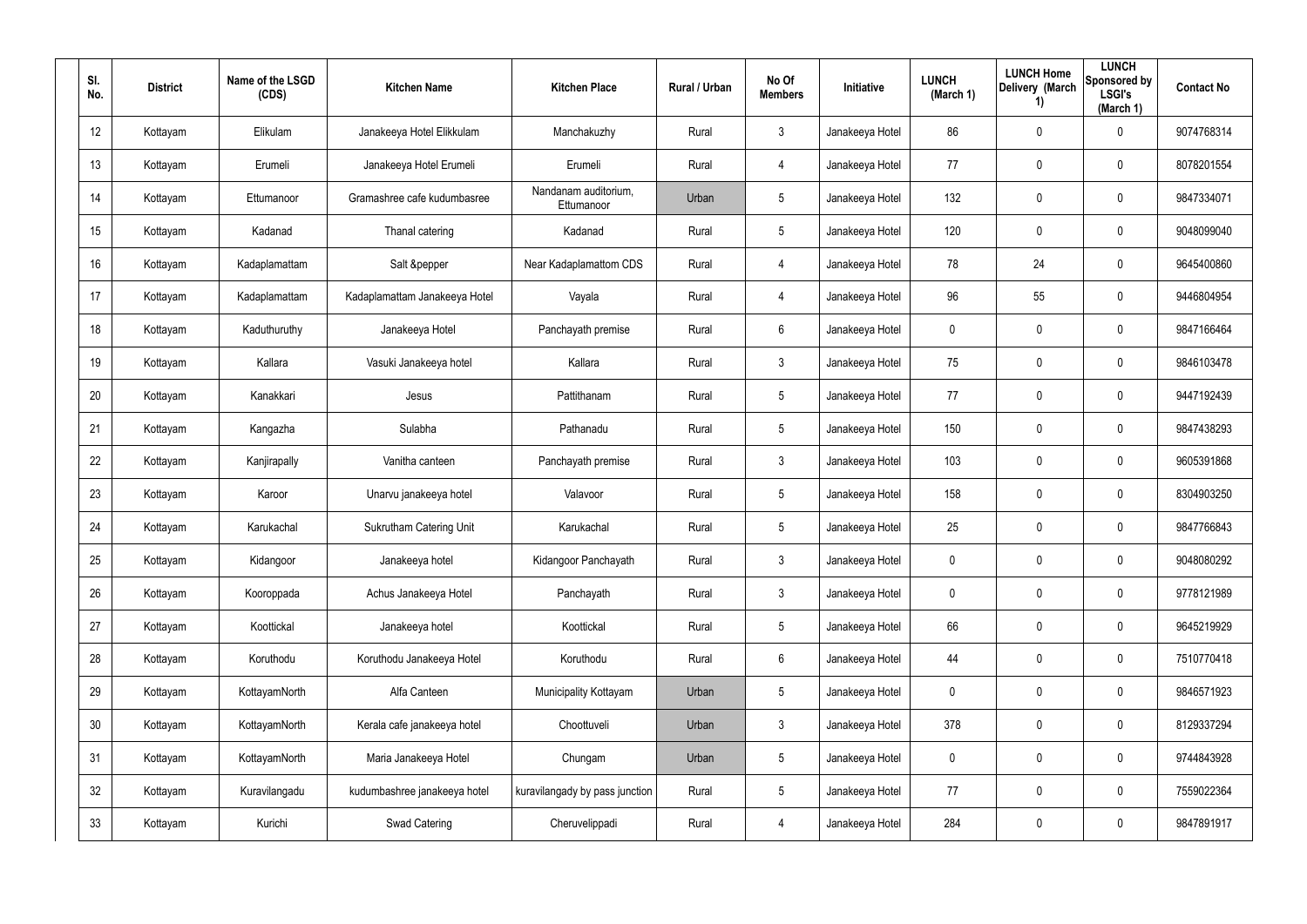|    | SI.<br>No. | <b>District</b> | Name of the LSGD<br>(CDS) | <b>Kitchen Name</b>             | <b>Kitchen Place</b>    | Rural / Urban | No Of<br><b>Members</b> | Initiative      | <b>LUNCH</b><br>(March 1) | <b>LUNCH Home</b><br>Delivery (March<br>1) | <b>LUNCH</b><br>Sponsored by<br><b>LSGI's</b><br>(March 1) | <b>Contact No</b> |
|----|------------|-----------------|---------------------------|---------------------------------|-------------------------|---------------|-------------------------|-----------------|---------------------------|--------------------------------------------|------------------------------------------------------------|-------------------|
|    | 34         | Kottayam        | Madappally                | SR catering                     | Mammoodu                | Rural         | $\mathfrak{Z}$          | Janakeeya Hotel | 77                        | $\mathbf 0$                                | 0                                                          | 9747702203        |
|    | 35         | Kottayam        | Manimala                  | Vanitha canteen                 | Manimala                | Rural         | $\mathfrak{Z}$          | Janakeeya Hotel | 65                        | $\mathbf 0$                                | $\pmb{0}$                                                  | 9946318069        |
|    | 36         | Kottayam        | Manjoor                   | Oruma catering unit             | Kuruppanthara           | Rural         | $5\phantom{.0}$         | Janakeeya Hotel | 45                        | $\mathbf 0$                                | $\pmb{0}$                                                  | 9349189590        |
|    | 37         | Kottayam        | Marangattupilly           | Marangattupilly Janakeeya Hotel | Marangattupilly         | Rural         | 4                       | Janakeeya Hotel | 68                        | $\mathbf 0$                                | $\pmb{0}$                                                  | 9544416772        |
|    | 38         | Kottayam        | Maravanthuruth            | Changathi                       | Maravanthuruth          | Rural         | 4                       | Janakeeya Hotel | 58                        | $\mathbf 0$                                | $\pmb{0}$                                                  | 9744598169        |
|    | 39         | Kottayam        | Meenachil                 | Akshaya Janakeeya hotel         | Idamattam               | Rural         | 4                       | Janakeeya Hotel | 98                        | $\mathbf 0$                                | $\pmb{0}$                                                  | 9747190979        |
|    | 40         | Kottayam        | Meenachil                 | Archana janakeeya Hotel         | Paika                   | Rural         | $5\overline{)}$         | Janakeeya Hotel | 181                       | 0                                          | $\mathbf 0$                                                | 9048759539        |
| 82 | 41         | Kottayam        | Meenadom                  | Nainus                          | Meenadom                | Rural         | 3                       | Janakeeya Hotel | 55                        | 0                                          | $\mathbf 0$                                                | 9539752801        |
|    | 42         | Kottayam        | Melukavu                  | Seenayi Cafe centre             | Melukavumattam          | Rural         | $5\overline{)}$         | Janakeeya Hotel | $\mathbf 0$               | 0                                          | $\mathbf 0$                                                | 9744546703        |
|    | 43         | Kottayam        | Moonnilav                 | Aiswarya                        | Moonnilav               | Rural         | 3                       | Janakeeya Hotel | 75                        | 0                                          | $\mathbf 0$                                                | 8281227689        |
|    | 44         | Kottayam        | Mulakkulam                | Janakeeya Hotel                 | Moorkkattilpadi         | Rural         | 4                       | Janakeeya Hotel | 52                        | 0                                          | $\mathbf 0$                                                | 9747856382        |
|    | 45         | Kottayam        | Mundakkayam               | Janakeeya Hotel Mundakkayam     | Mundakkayam             | Rural         | 6                       | Janakeeya Hotel | 102                       | 0                                          | $\mathbf 0$                                                | 9495314979        |
|    | 46         | Kottayam        | Nedumkunnam               | Nanma Kudumbashree Unit         | Nedumkunnam             | Rural         | $5\phantom{.0}$         | Janakeeya Hotel | 0                         | 0                                          | $\mathbf 0$                                                | 7306791612        |
|    | 47         | Kottayam        | Neendoor                  | Gruhasree ME Unit               | Panchayath              | Rural         | $\mathfrak{Z}$          | Janakeeya Hotel | 51                        | $\mathbf 0$                                | $\pmb{0}$                                                  | 9847756958        |
|    | 48         | Kottayam        | Njeezhoor                 | Annapoorna Janakeeya Hotel      | Panchayath              | Rural         | 4                       | Janakeeya Hotel | 68                        | $\mathbf 0$                                | $\mathsf{0}$                                               | 9745246839        |
|    | 49         | Kottayam        | Pala                      | Angel Janakeeya Hotel           | Pala Municipality       | Urban         | 4                       | Janakeeya Hotel | 188                       | 0                                          | $\mathbf 0$                                                | 9745963125        |
|    | 50         | Kottayam        | Pala                      | Harithasree catering            | Chethimattam            | Urban         | $5\phantom{.0}$         | Janakeeya Hotel | 212                       | $\mathbf 0$                                | $\mathbf 0$                                                | 9895154240        |
|    | 51         | Kottayam        | Pallickathodu             | Sangeetha                       | Pallickathodu Bus stand | Rural         | $\mathfrak{Z}$          | Janakeeya Hotel | 45                        | $\pmb{0}$                                  | $\mathsf{0}$                                               | 9633814381        |
|    | 52         | Kottayam        | Pampady                   | Thrupthi                        | Pampady Town            | Rural         | $5\phantom{.0}$         | Janakeeya Hotel | $\mathbf 0$               | $\pmb{0}$                                  | $\mathsf{0}$                                               | 9633013622        |
|    | 53         | Kottayam        | Panachikkadu              | Ruchi Canteen                   | Paruthumpara            | Rural         | $5\phantom{.0}$         | Janakeeya Hotel | 98                        | $\pmb{0}$                                  | $\mathsf{0}$                                               | 9656411494        |
|    | 54         | Kottayam        | Parathodu                 | Janakeeya Hotel Parathodu       | Panchayath              | Rural         | 4                       | Janakeeya Hotel | 66                        | $\pmb{0}$                                  | $\mathsf{0}$                                               | 7907455541        |
|    | 55         | Kottayam        | Paippadu                  | Thejus                          | Paippadu                | Rural         | $5\phantom{.0}$         | Janakeeya Hotel | 145                       | $\pmb{0}$                                  | $\pmb{0}$                                                  | 7034621426        |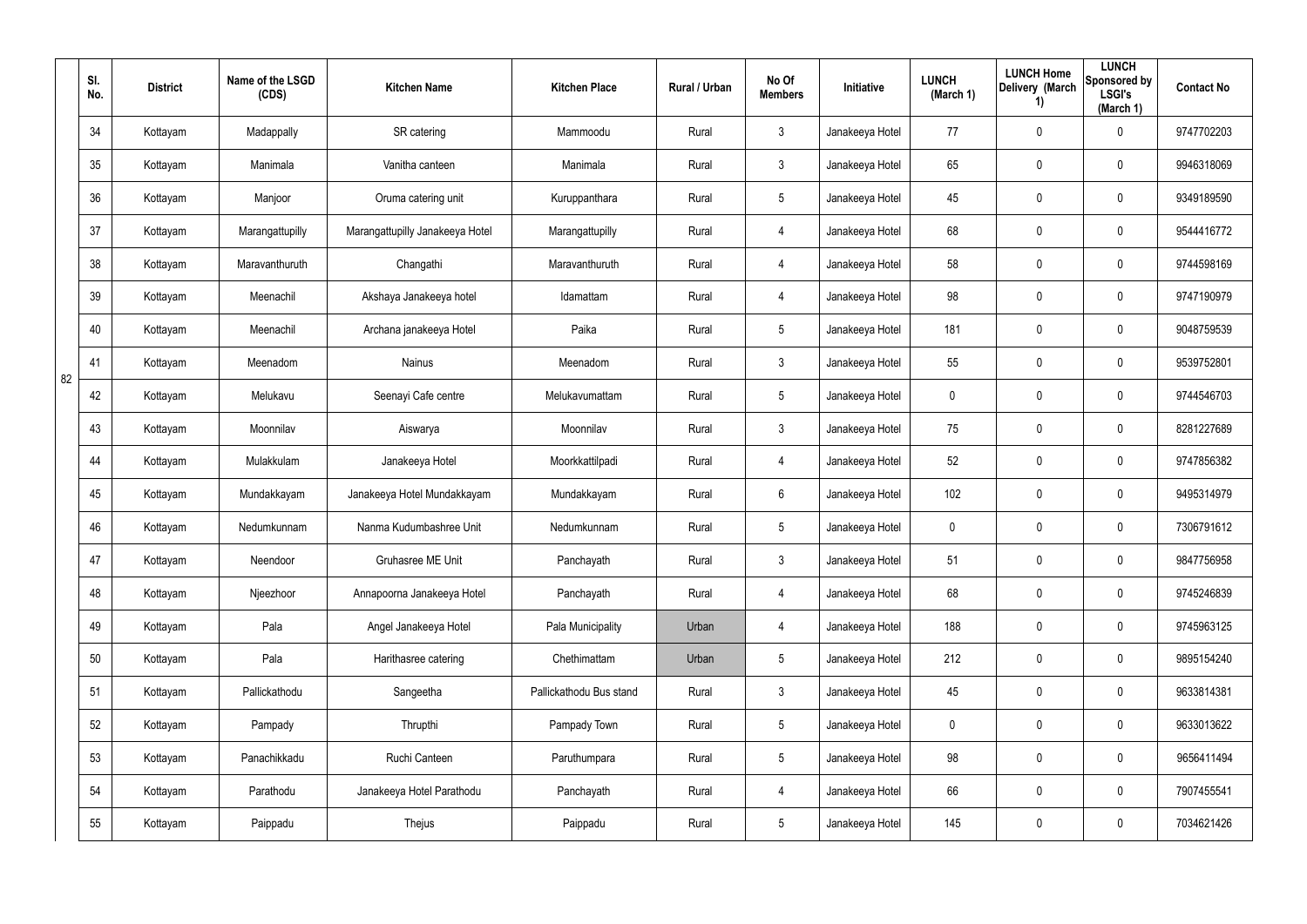| SI.<br>No. | <b>District</b> | Name of the LSGD<br>(CDS) | <b>Kitchen Name</b>                                      | <b>Kitchen Place</b>                        | Rural / Urban | No Of<br><b>Members</b> | Initiative      | <b>LUNCH</b><br>(March 1) | <b>LUNCH Home</b><br>Delivery (March<br>1) | <b>LUNCH</b><br>Sponsored by<br><b>LSGI's</b><br>(March 1) | <b>Contact No</b> |
|------------|-----------------|---------------------------|----------------------------------------------------------|---------------------------------------------|---------------|-------------------------|-----------------|---------------------------|--------------------------------------------|------------------------------------------------------------|-------------------|
| 56         | Kottayam        | Poonjar                   | Haritham                                                 | Poonjar                                     | Rural         | $5\phantom{.0}$         | Janakeeya Hotel | 93                        | 0                                          | $\mathbf 0$                                                | 9495235348        |
| 57         | Kottayam        | poonjar south             | Sowbhagya Janakeeya Hotel                                | poonjar south                               | Rural         | 4                       | Janakeeya Hotel | 180                       | 0                                          | $\pmb{0}$                                                  | 9495151799        |
| 58         | Kottayam        | Puthuppalli               | Ammaveedu                                                | Puthuppally bus stand                       | Rural         | $5\phantom{.0}$         | Janakeeya Hotel | 0                         | 0                                          | $\pmb{0}$                                                  | 9947156548        |
| 59         | Kottayam        | Ramapuram                 | Ruchi                                                    | Ramapuram                                   | Rural         | 4                       | Janakeeya Hotel | 69                        | 0                                          | $\pmb{0}$                                                  | 9495107277        |
| 60         | Kottayam        | T.V.Puram                 | Vijaya Janakeeya Hotel                                   | TV Puram                                    | Rural         | 3                       | Janakeeya Hotel | 0                         | 0                                          | $\pmb{0}$                                                  | 9847614136        |
| 61         | Kottayam        | Teekkoy                   | Kairali                                                  | Vagamattom, Kallambhagam                    | Rural         | 3                       | Janakeeya Hotel | 72                        | 0                                          | $\pmb{0}$                                                  | 7025702768        |
| 62         | Kottayam        | Thalanad                  | Nanma                                                    | Muttambhagam Kavala                         | Rural         | 3                       | Janakeeya Hotel | 45                        | 0                                          | $\mathbf 0$                                                | 9961289547        |
| 63         | Kottayam        | Thalappalam               | Ameya                                                    | Thalappalam                                 | Rural         | 4                       | Janakeeya Hotel | 112                       | 0                                          | $\mathbf 0$                                                | 7025932626        |
| 64         | Kottayam        | Thalayolaparambu          | kudumbashree janakeeya hotel                             | Thalayolaparambu                            | Rural         | 3                       | Janakeeya Hotel | 77                        | 0                                          | $\mathbf 0$                                                | 7994830570        |
| 65         | Kottayam        | Thidanadu                 | Janani                                                   | Chemmlamattam                               | Rural         | 6                       | Janakeeya Hotel | 78                        | 0                                          | 0\$                                                        | 9562695545        |
| 66         | Kottayam        | Thidanadu                 | Krishna                                                  | Near Panchayath                             | Rural         | 4                       | Janakeeya Hotel | 111                       | 0                                          | $\mathbf 0$                                                | 9605565960        |
| 67         | Kottayam        | Thiruvarppu               | Sreeparvathy food products                               | Illickal                                    | Rural         | 3                       | Janakeeya Hotel | 138                       | 0                                          | $\mathbf 0$                                                | 9747289846        |
| 68         | Kottayam        | Thrikkodithanam           | Swanthanam                                               | Thrikkodithanam                             | Rural         | 5                       | Janakeeya Hotel | 69                        | 0                                          | $\mathbf 0$                                                | 7902729237        |
| 69         | Kottayam        | Udayanapuram              | Uppum Mulakum                                            | Nerekadavu                                  | Rural         | $\mathfrak{Z}$          | Janakeeya Hotel | 56                        | 0                                          | $\mathbf 0$                                                | 8111850728        |
| 70         | Kottayam        | Udayanapuram              | Aiswarya Activity Group                                  | Vaikom Block Panchayath                     | Rural         | $5\phantom{.0}$         | Janakeeya Hotel | $\mathbf 0$               | 0                                          | $\mathbf 0$                                                | 9847437286        |
| 71         | Kottayam        | Uzhavoor                  | Uzhavoor Janakeeya Hotel                                 | Uzhavoor Town                               | Rural         | 8                       | Janakeeya Hotel | 123                       | 0                                          | $\mathbf 0$                                                | 9746074266        |
| 72         | Kottayam        | Vaikom                    | <b>Chanees Eats</b>                                      | Chalapparambu                               | Urban         | 4                       | Janakeeya Hotel | 84                        | 0                                          | $\mathbf 0$                                                | 9446467389        |
| 73         | Kottayam        | Vakathanam                | Padheyam                                                 | Njaliakuzhi                                 | Rural         | $6\,$                   | Janakeeya Hotel | 36                        | 0                                          | $\mathsf{0}$                                               | 9495010073        |
| 74         | Kottayam        | Vazhappally               | Udayam                                                   | Vazhappally                                 | Rural         | 4                       | Janakeeya Hotel | 66                        | 0                                          | $\mathsf{0}$                                               | 9562267564        |
| 75         | Kottayam        | Vazhoor                   | Kudumbashree Canteen Unit At<br>Vazhoor Grama Panchayath | Vazhoor Grama Panchayath<br><b>Building</b> | Rural         | $5\phantom{.0}$         | Janakeeya Hotel | $\pmb{0}$                 | 0                                          | $\mathsf{0}$                                               | 9544717796        |
| 76         | Kottayam        | Vazhoor                   | New India                                                | Nedumavu                                    | Rural         | $\mathbf{3}$            | Janakeeya Hotel | 27                        | 0                                          | $\mathsf{0}$                                               | 9744581242        |
| 77         | Kottayam        | Vechoor                   | Treeland Annapoorna                                      | <b>Bund Road</b>                            | Rural         | $\mathfrak{Z}$          | Janakeeya Hotel | 95                        | 0                                          | $\pmb{0}$                                                  | 8606814487        |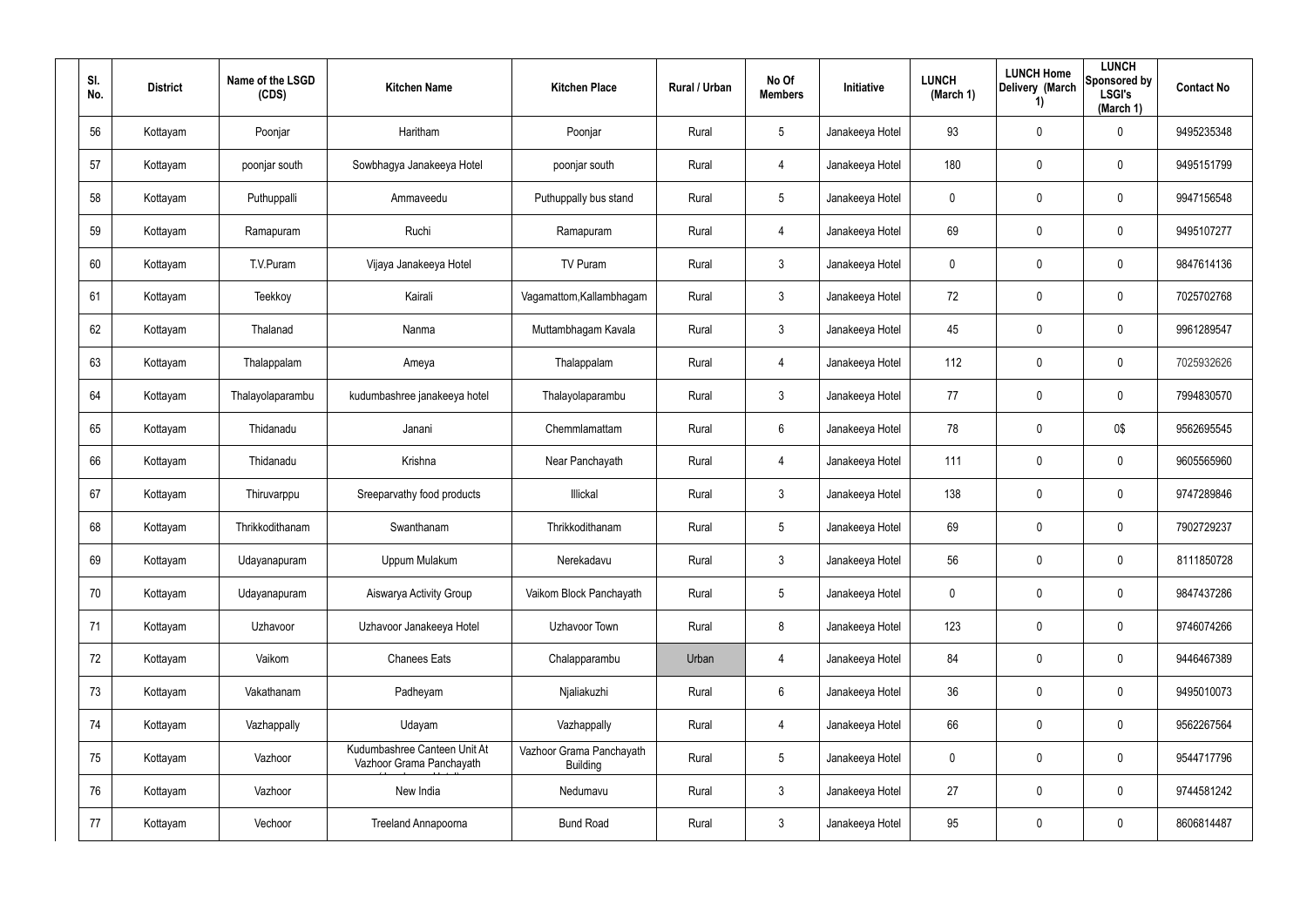|    | SI.<br>No.      | <b>District</b> | Name of the LSGD<br>(CDS) | <b>Kitchen Name</b>            | <b>Kitchen Place</b>                  | Rural / Urban | No Of<br><b>Members</b> | Initiative      | <b>LUNCH</b><br>(March 1) | <b>LUNCH Home</b><br>Delivery (March<br>1) | <b>LUNCH</b><br>Sponsored by<br><b>LSGI's</b><br>(March 1) | <b>Contact No</b> |
|----|-----------------|-----------------|---------------------------|--------------------------------|---------------------------------------|---------------|-------------------------|-----------------|---------------------------|--------------------------------------------|------------------------------------------------------------|-------------------|
|    | 78              | Kottayam        | Veliyannoor               | Thanima foods                  | Veliyannoor                           | Rural         | $\mathfrak{Z}$          | Janakeeya Hotel | 145                       | $\mathbf 0$                                | $\mathbf 0$                                                | 9744392147        |
|    | 79              | Kottayam        | Vellavoor                 | Uppum Mulakum Janakeeya Hotel  | Panchayath premise                    | Rural         | 5                       | Janakeeya Hotel | 106                       | $\mathbf 0$                                | $\pmb{0}$                                                  | 9188317288        |
|    | 80              | Kottayam        | Velloor                   | Puzhayoram catering            | Near Velloor cds office               | Rural         | 4                       | Janakeeya Hotel | 88                        | $\mathbf 0$                                | $\pmb{0}$                                                  | 9895522286        |
|    | 81              | Kottayam        | Vijayapuram               | Niravu                         | Iranjal                               | Rural         | 3                       | Janakeeya Hotel | 0                         | 0                                          | $\pmb{0}$                                                  | 9495245895        |
|    | 82              | Kottayam        | Vijayapuram               | Renown Janakeeya Hotel         | Vadavathoor                           | Rural         | $5\overline{)}$         | Janakeeya Hotel | 135                       | $\mathbf 0$                                | $\pmb{0}$                                                  | 8606536302        |
| 82 |                 |                 |                           |                                |                                       |               | 336                     |                 | 6568                      | 79                                         | $\overline{0}$                                             |                   |
|    |                 | Kozhikode       | Balussery                 | Unarvu Janakeeya Hotel         | Balussery                             | Rural         | $5\overline{)}$         | Janakeeya Hotel | 128                       | $\mathbf 0$                                | $\pmb{0}$                                                  | 95440 03929       |
|    | $\overline{2}$  | Kozhikode       | Panangad                  | Kairali Janakeeya Hotel        | Balussery mukku at KK<br>hospital     | Rural         | 3                       | Janakeeya Hotel | 384                       | 0                                          | $\mathbf 0$                                                | 97450 85782       |
|    | 3               | Kozhikode       | Koorachundu               | Koorachundu Janakeeya hotel    | Koorachundu                           | Rural         | 4                       | Janakeeya Hotel | 260                       | 0                                          | $\mathbf 0$                                                | 94967 07886       |
|    | 4               | Kozhikode       | Koorachundu               | Koottayma Janakeeya Hotel      | Kallanode                             | Rural         | $5\overline{)}$         | Janakeeya Hotel | 340                       | 0                                          | $\mathbf 0$                                                | 94967 26850       |
|    | 5               | Kozhikode       | Kottur                    | Sneha Janakeeya Hotel          | Kottur                                | Rural         | $5\overline{)}$         | Janakeeya Hotel | 116                       | 0                                          | $\mathbf 0$                                                | 97456 72101       |
|    | 6               | Kozhikode       | Naduvannur                | Naduvannur Janakeeya Hotel     | Naduvannur                            | Rural         | $\overline{7}$          | Janakeeya Hotel | 229                       | 0                                          | $\mathbf 0$                                                | 8592-031802       |
|    | -7              | Kozhikode       | Naduvannur                | Kudumbashree Janakeeya Hotel   | Anjolimukku                           | Rural         | $\mathbf{3}$            | Janakeeya Hotel | 339                       | 0                                          | $\mathbf 0$                                                | 9995947043        |
|    | 8               | Kozhikode       | Ulliyeri                  | Ulliyeri Janakeeya Hotel       | Ulliyeri                              | Rural         | 4                       | Janakeeya Hotel | 404                       | $\mathbf 0$                                | $\pmb{0}$                                                  | 89434 06681       |
|    | 9               | Kozhikode       | Unnikulam                 | Swad Janakeeya Hotel           | Ekarool Kaappil Road                  | Rural         | $\mathbf{3}$            | Janakeeya Hotel | 790                       | 0                                          | $\mathsf{0}$                                               | 85475 75474       |
|    | 10 <sup>°</sup> | Kozhikode       | Unnikulam                 | Chaithanya Janakeeya Hotel     | Opposite unnikulam<br>gramapanchayath | Rural         | $\mathbf{3}$            | Janakeeya Hotel | 748                       | 0                                          | $\mathbf 0$                                                | 87141 31460       |
|    | 11              | Kozhikode       | Nanminda                  | Akshaya vanitha hotel          | Nanminda panchayath building          | Rural         | $\mathfrak{Z}$          | Janakeeya Hotel | 0                         | $\mathbf 0$                                | $\mathbf 0$                                                | 9961184212        |
|    | 12              | Kozhikode       | Thalakkulathur            | Thalakkulathur Janakeeya Hotel | Parambath                             | Rural         | $\overline{4}$          | Janakeeya Hotel | 206                       | 0                                          | $\mathbf 0$                                                | 7593067511        |
|    | 13              | Kozhikode       | Kakkodi                   | Kakkodi Janakeeya Hotel        | Kakkodi Bazar                         | Rural         | $\overline{7}$          | Janakeeya Hotel | 339                       | 0                                          | $\mathbf 0$                                                | 8943123615        |
|    | 14              | Kozhikode       | Chelannur                 | Oottupura Janakeeya Hotel      | Ambalathukulangara                    | Rural         | $\overline{7}$          | Janakeeya Hotel | 157                       | $\mathbf 0$                                | $\mathbf{1}$                                               | 9846010528        |
|    | 15              | Kozhikode       | Narikkuni                 | Amma Janakeeya Hotel           | Narikkuni                             | Rural         | $\mathbf{3}$            | Janakeeya Hotel | 145                       | 0                                          | $\mathbf 0$                                                | 9645606562        |
|    | 16              | Kozhikode       | Kakkoor                   | Janakeeya Hotel Kakkoor        | Kakkoor                               | Rural         | $5\phantom{.0}$         | Janakeeya Hotel | 127                       | 0                                          | $\pmb{0}$                                                  | 8592050112        |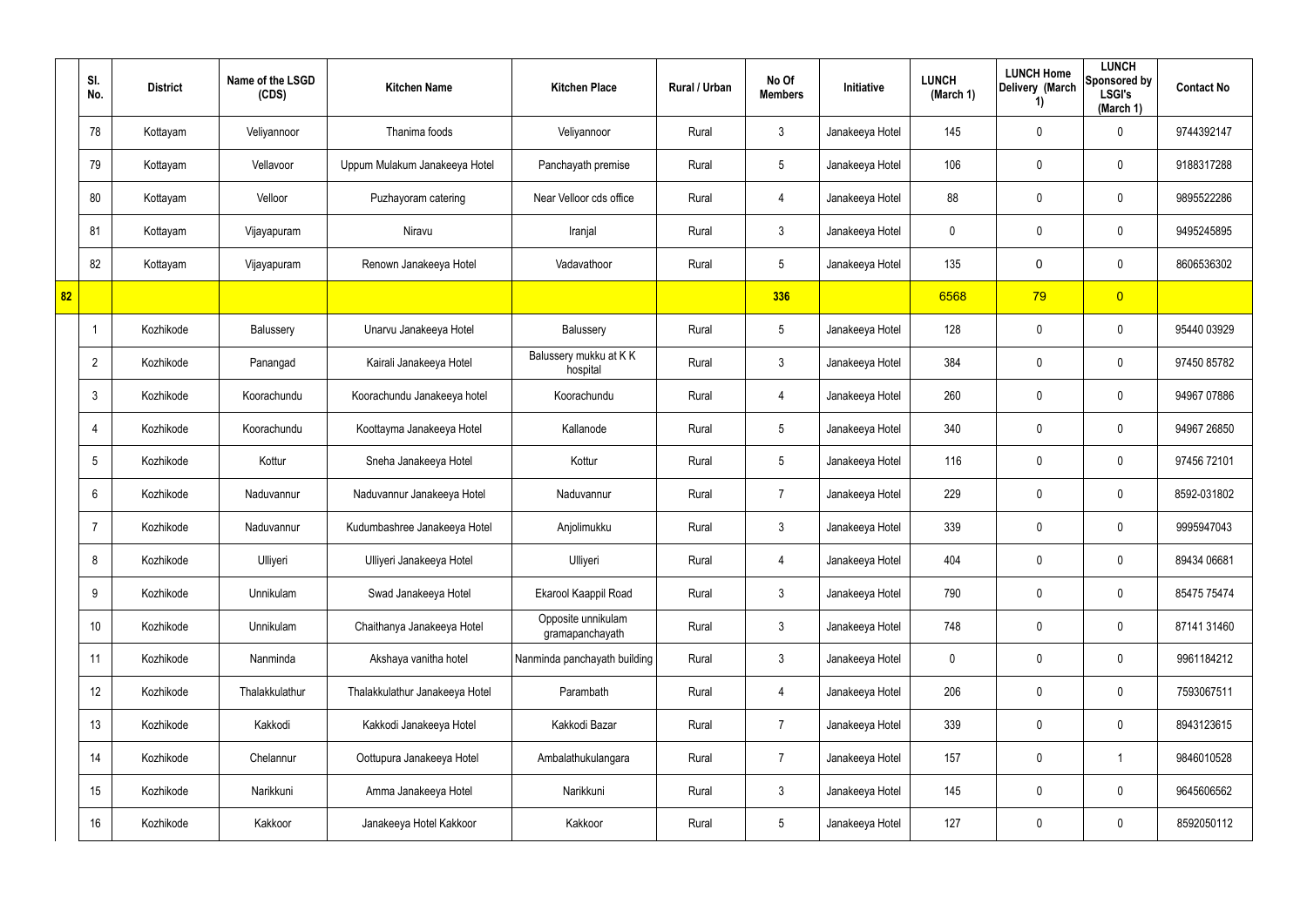| SI.<br>No.      | <b>District</b> | Name of the LSGD<br>(CDS) | <b>Kitchen Name</b>                      | <b>Kitchen Place</b>      | <b>Rural / Urban</b> | No Of<br><b>Members</b> | <b>Initiative</b> | <b>LUNCH</b><br>(March 1) | <b>LUNCH Home</b><br>Delivery (March<br>$\left( \mathbf{1}\right)$ | <b>LUNCH</b><br>Sponsored by<br><b>LSGI's</b><br>(March 1) | <b>Contact No</b> |
|-----------------|-----------------|---------------------------|------------------------------------------|---------------------------|----------------------|-------------------------|-------------------|---------------------------|--------------------------------------------------------------------|------------------------------------------------------------|-------------------|
| 17              | Kozhikode       | Koduvally                 | Sadhya Janakeeya Hotel                   | G M L P School, Koduvally | Urban                | $5\overline{)}$         | Janakeeya Hotel   | 467                       | 0                                                                  | $\mathbf 0$                                                | 8593898831        |
| 18              | Kozhikode       | Koduvally                 | KKN Janakeeya Hotel Koduvally            | Nellamkandi               | Urban                | $\mathbf{3}$            | Janakeeya Hotel   | 165                       | 0                                                                  | $\mathbf 0$                                                | 9847650894        |
| 19              | Kozhikode       | Koduvally                 | Swad Janakeeya Hotel                     | Manipuram                 | Urban                | $5\phantom{.0}$         | Janakeeya Hotel   | 241                       | 0                                                                  | $\mathbf 0$                                                | 9946991995        |
| 20              | Kozhikode       | Madavoor                  | Madavoor Janakeeya Hotel                 | Near madavoor panchayath  | Rural                | $5\overline{)}$         | Janakeeya Hotel   | 0                         | 0                                                                  | $\mathbf 0$                                                | 8547590842        |
| 21              | Kozhikode       | Omasseri                  | Annapoornna Janakeeya Hotel              | Omasseri                  | Rural                | 4                       | Janakeeya Hotel   | 0                         | 0                                                                  | $\mathbf 0$                                                | 9605102599        |
| 22              | Kozhikode       | Puthuppadi                | Ruchi Janakeeya Hotel                    | Puthupadi                 | Rural                | $5\overline{)}$         | Janakeeya Hotel   | 180                       | 0                                                                  | $\mathbf 0$                                                | 7909113114        |
| 23              | Kozhikode       | Kizhakkoth                | Swad Janakeeya Hotel                     | Mariveettilthazham        | Rural                | 4                       | Janakeeya Hotel   | 100                       | 0                                                                  | $\mathbf 0$                                                | 9847086665        |
| 24              | Kozhikode       | Thamarassery              | Pavithram Janakeeya hotel                | Thamarassery old stand    | Rural                | 6                       | Janakeeya Hotel   | 0                         | 0                                                                  | $\mathbf 0$                                                | 9048389661        |
| 25              | Kozhikode       | Kodenchery                | Kairali Janakeeya Hotel                  | Kodenchery                | Rural                | 4                       | Janakeeya Hotel   | 179                       | 0                                                                  | $\mathbf 0$                                                | 9446037829        |
| 26              | Kozhikode       | Koodaranji                | Ruchikkoot Janakeeya Hotel               | Koodaranji                | Rural                | 6                       | Janakeeya Hotel   | 277                       | 0                                                                  | $\mathbf 0$                                                | 9496439278        |
| 27              | Kozhikode       | Thiruvambadi              | Pulari Janakeeya Hotel                   | Thondimmal                | Rural                | $5\phantom{.0}$         | Janakeeya Hotel   | 138                       | 0                                                                  | $\mathbf 0$                                                | 7034264232        |
| 28              | Kozhikode       | Kattippara                | Ruchi Janakeeya Hotel                    | Chamal                    | Rural                | 6                       | Janakeeya Hotel   | 125                       | 0                                                                  | $\mathbf 0$                                                | 7591974045        |
| 29              | Kozhikode       | <b>Koyilandy North</b>    | Naveena canteen                          | Near new bus stand        | Urban                | $\overline{7}$          | Janakeeya Hotel   | 608                       | 0                                                                  | $\mathbf 0$                                                | 9544185262        |
| 30 <sup>°</sup> | Kozhikode       | Koyilandy North           | Koyilandi Nagarasabha Janakeeya<br>Hotel | Near Kollamchira          | Urban                | 10 <sup>°</sup>         | Janakeeya Hotel   | 425                       | 0                                                                  | $\pmb{0}$                                                  | 8943191728        |
| 31              | Kozhikode       | Koyilandi South           | Snehadeepam Janakeeya Hotel              | Muthambi                  | Urban                | $6\phantom{.}6$         | Janakeeya Hotel   | 0                         | 0                                                                  | $\mathsf{0}$                                               | 9188198658        |
| 32              | Kozhikode       | Koyilandi South           | Kudumbashree Janakeeya Hotel             | Koyilandi Market          | Urban                | $\mathfrak{Z}$          | Janakeeya Hotel   | 252                       | 0                                                                  | $\mathsf{0}$                                               | 9544185262        |
| 33              | Kozhikode       | Chengottukavu             | Amma Janakeeya Hotel                     | Edakkulam                 | Rural                | $5\phantom{.0}$         | Janakeeya Hotel   | 0                         | 0                                                                  | $\mathsf{0}$                                               | 9048235785        |
| 34              | Kozhikode       | Atholi                    | Atholi Janakeeya Hotel                   | Kodassery                 | Rural                | 4                       | Janakeeya Hotel   | 0                         | 0                                                                  | $\mathsf{0}$                                               | 9072499251        |
| 35              | Kozhikode       | Moodadi                   | Ruchi Janakeeya Hotel                    | Moodadi                   | Rural                | $5\phantom{.0}$         | Janakeeya Hotel   | 0                         | 0                                                                  | $\mathbf 0$                                                | 8281226403        |
| 36              | Kozhikode       | Chemancheri               | Annapoornna Janakeeya Hotel              | Pookkad                   | Rural                | $5\phantom{.0}$         | Janakeeya Hotel   | $\mathbf 0$               | 0                                                                  | $\mathsf{0}$                                               | 9048235785        |
| 37              | Kozhikode       | Arikkulam                 | Thanima Janakeeya Hotel                  | Kurudimukku               | Rural                | 4                       | Janakeeya Hotel   | 177                       | 0                                                                  | $\mathbf 1$                                                | 9645137125        |
| 38              | Kozhikode       | Arikkulam                 | Ruchiyidam Janakeeya Hotel               | Arikkulam                 | Rural                | 4                       | Janakeeya Hotel   | 60                        | 0                                                                  | $\mathbf 0$                                                | 9048410803        |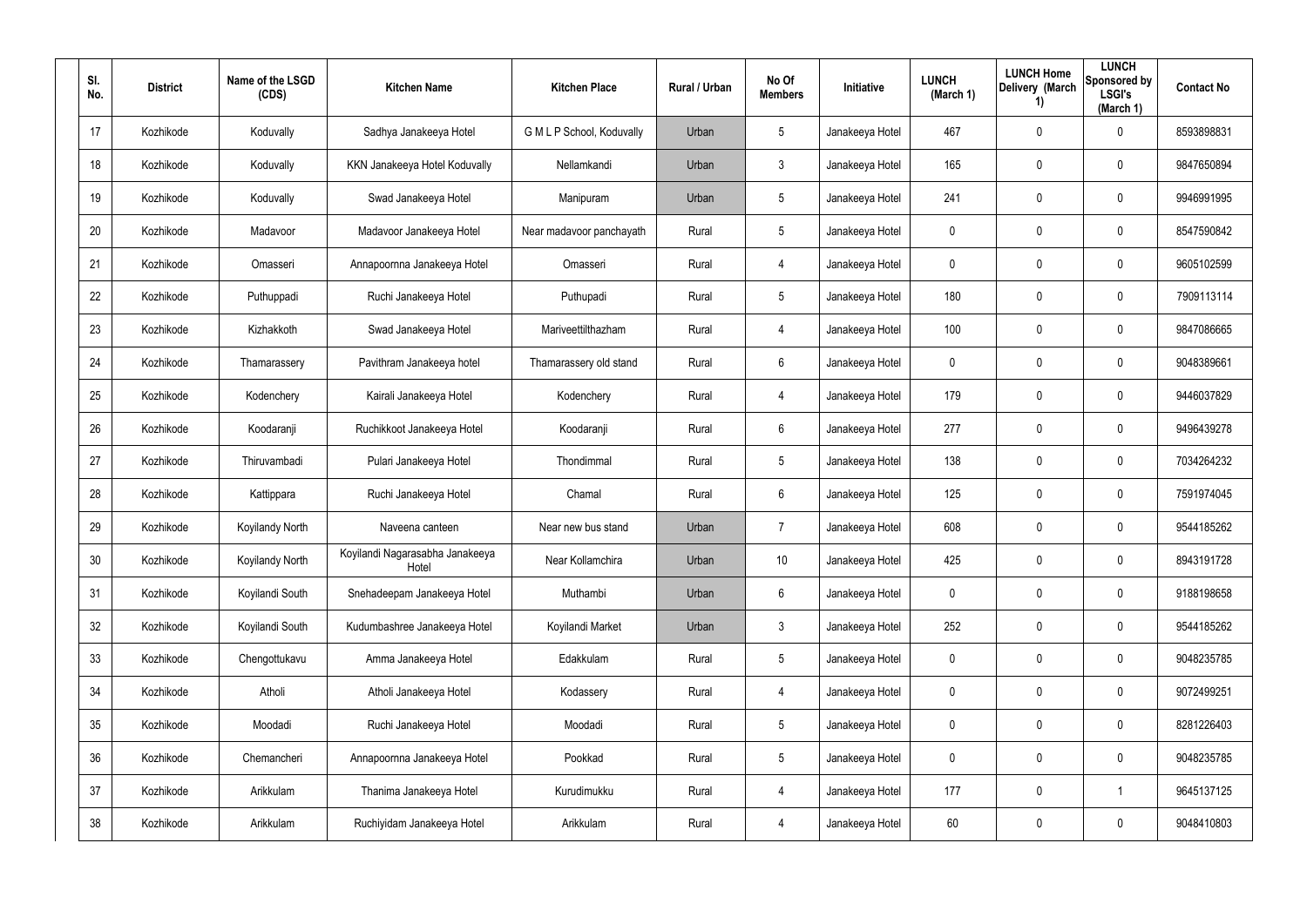|     | SI.<br>No. | <b>District</b> | Name of the LSGD<br>(CDS) | <b>Kitchen Name</b>            | <b>Kitchen Place</b>                        | Rural / Urban | No Of<br><b>Members</b> | Initiative      | <b>LUNCH</b><br>(March 1) | <b>LUNCH Home</b><br>Delivery (March<br>1) | <b>LUNCH</b><br>Sponsored by<br><b>LSGI's</b><br>(March 1) | <b>Contact No</b> |
|-----|------------|-----------------|---------------------------|--------------------------------|---------------------------------------------|---------------|-------------------------|-----------------|---------------------------|--------------------------------------------|------------------------------------------------------------|-------------------|
|     | 39         | Kozhikode       | Kozhikode Central.        | Ruchikkoott                    | <b>District Veterinary Hospital</b>         | Urban         | 3                       | Janakeeya Hotel | 0                         | 0                                          | $\mathbf 0$                                                | 7025774213        |
|     | 40         | Kozhikode       | Kozhikode Central         | Sneha Ruchikkoott              | Mankavu                                     | Urban         | 4                       | Janakeeya Hotel | 306                       | 50                                         | 0                                                          | 8921995031        |
|     | 41         | Kozhikode       | Kozhikode Central         | Tripthi Janakeeya Hotel        | Near AMLP School,<br>Moozhikkal             | Urban         | $\mathbf{3}$            | Janakeeya Hotel | 748                       | 105                                        | $\pmb{0}$                                                  | 8129200288        |
|     | 42         | Kozhikode       | Kozhikode Central         | New Ganesh                     | Kovoor, near library                        | Urban         | 5                       | Janakeeya Hotel | 880                       | 80                                         | $\pmb{0}$                                                  | 9349123701        |
|     | 43         | Kozhikode       | Kozhikode Central         | Ruchippura Janakeeya Hotel     | Near Focus mall, New bus<br>stand Kozhikode | Urban         | $\mathfrak{Z}$          | Janakeeya Hotel | 987                       | $\mathbf 0$                                | $\pmb{0}$                                                  | 9605602806        |
|     | 44         | Kozhikode       | Kozhikode Central         | Souparnika Janakeeya Hotel     | Medical college near chest<br>hospital      | Urban         | 6                       | Janakeeya Hotel | 483                       | 0                                          | $\pmb{0}$                                                  | 8281709784        |
|     | 45         | Kozhikode       | Kozhikode North           | Udayam kudumbasree canteen     | Thadambattuthazham                          | Urban         | $5\overline{)}$         | Janakeeya Hotel | 400                       | 72                                         | $\mathbf 0$                                                | 7736850096        |
|     | 46         | Kozhikode       | Kozhikode North           | Ruchi                          | Elathoor, Chettikulam                       | Urban         | 4                       | Janakeeya Hotel | 0                         | 0                                          | $\mathbf 0$                                                | 9947743713        |
|     | 47         | Kozhikode       | Kozhikode North           | Tasty Janakeeya Hotel          | <b>Butt road</b>                            | Urban         | $\sqrt{5}$              | Janakeeya Hotel | 494                       | 35                                         | $\pmb{0}$                                                  | 9074462795        |
|     | 48         | Kozhikode       | Kozhikode North           | Oruma                          | Eranjikkal                                  | Urban         | 4                       | Janakeeya Hotel | 384                       | 24                                         | $\pmb{0}$                                                  |                   |
|     | 49         | Kozhikode       | Feroke                    | Ruchi vanitha mess             | <b>Feroke Muncipality</b>                   | Urban         | $\overline{7}$          | Janakeeya Hotel | 156                       | $\mathbf 0$                                | $\pmb{0}$                                                  | 9544468026        |
|     | 50         | Kozhikode       | Feroke                    | Mithra Janakeeya Hotel         | Ambalangadi                                 | Urban         | 5                       | Janakeeya Hotel | 189                       | 0                                          | $\pmb{0}$                                                  | 9847657229        |
|     | 51         | Kozhikode       | Feroke                    | Chemmeen Janakeeya Hotel       | Karuvanthuruthi                             | Urban         | 4                       | Janakeeya Hotel | 288                       | 0                                          | $\mathbf 0$                                                | 9747265293        |
|     | 52         | Kozhikode       | Ramanattukara             | Tasty catering unit            | Ramanattukara                               | Urban         | 6                       | Janakeeya Hotel | 383                       | $\pmb{0}$                                  | $\pmb{0}$                                                  | 9961004004        |
| 106 | 53         | Kozhikode       | KozhikodeSouth            | Ushass cattering               | Meenchantha school                          | Urban         | 5                       | Janakeeya Hotel | 550                       | $\mathbf 0$                                | $\mathbf 0$                                                | 9645629224        |
|     | 54         | Kozhikode       | Kozhikode South           | Oruma                          | Naduvattam                                  | Urban         | $\overline{4}$          | Janakeeya Hotel | 310                       | $\mathbf 0$                                | $\mathbf 0$                                                | 9747405960        |
|     | 55         | Kozhikode       | Kozhikode South           | Ruchi Janakeeya Hotel          | Kundayithode                                | Urban         | 5                       | Janakeeya Hotel | 0                         | 0                                          | $\mathbf 0$                                                | 9526521036        |
|     | 56         | Kozhikode       | Kozhikode South           | Five star                      | Palayam                                     | Urban         | $\overline{4}$          | Janakeeya Hotel | 0                         | $\mathbf 0$                                | $\mathsf{0}$                                               | 9744307041        |
|     | 57         | Kozhikode       | Olavanna                  | Kailamadam Janakeeya Hotel     | Pantheerankavu bypass                       | Rural         | 6                       | Janakeeya Hotel | 334                       | 145                                        | $\mathsf{0}$                                               | 9526123535        |
|     | 58         | Kozhikode       | Olavanna                  | Snehitha Janakeeya Hotel       | Kunnathupalam                               | Rural         | $6\phantom{.0}$         | Janakeeya Hotel | 311                       | 164                                        | $\mathsf{0}$                                               | 9072771905        |
|     | 59         | Kozhikode       | Kadalundi                 | Kadambhari Janakeeya Hotel     | Mannoor valavil                             | Rural         | 6                       | Janakeeya Hotel | 0                         | 0                                          | $\mathbf 0$                                                | 9349923675        |
|     | 60         | Kozhikode       | Mukkam                    | Mukkam Friends Janakeeya hotel | Mukkam                                      | Urban         | 4                       | Janakeeya Hotel | 499                       | 0                                          | $\pmb{0}$                                                  | 9497215604        |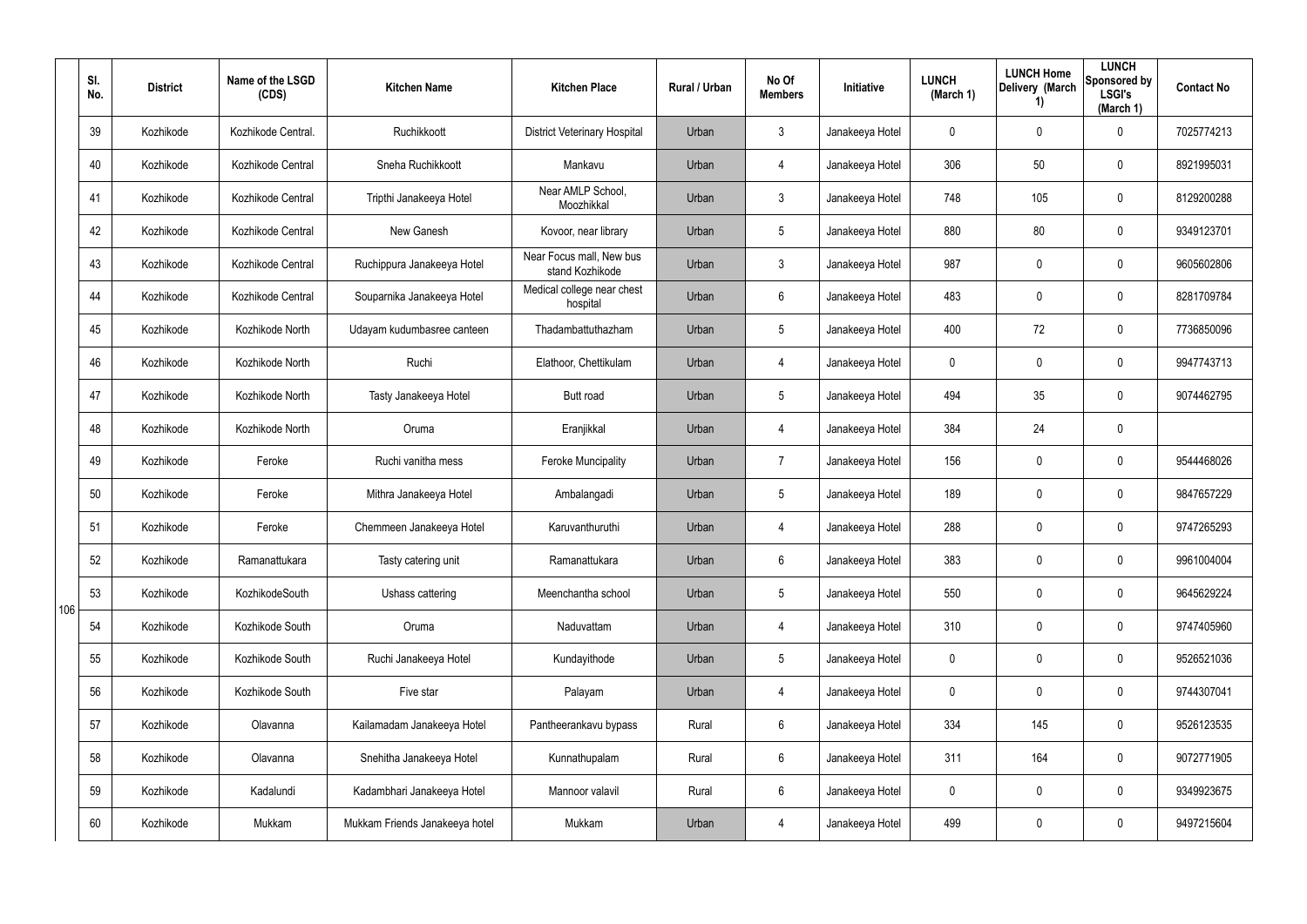| SI.<br>No. | <b>District</b> | Name of the LSGD<br>(CDS) | <b>Kitchen Name</b>                       | <b>Kitchen Place</b>               | Rural / Urban | No Of<br><b>Members</b> | Initiative      | <b>LUNCH</b><br>(March 1) | <b>LUNCH Home</b><br>Delivery (March<br>$\left( \mathbf{1}\right)$ | <b>LUNCH</b><br>Sponsored by<br><b>LSGI's</b><br>(March 1) | <b>Contact No</b> |
|------------|-----------------|---------------------------|-------------------------------------------|------------------------------------|---------------|-------------------------|-----------------|---------------------------|--------------------------------------------------------------------|------------------------------------------------------------|-------------------|
| 61         | Kozhikode       | Mukkam                    | Oottupura Janakeeya Hotel                 | Manassery                          | Urban         | 4                       | Janakeeya Hotel | 233                       | 0                                                                  | $\mathbf 0$                                                | 9645563417        |
| 62         | Kozhikode       | Chathamangalam            | Prakruthi                                 | Chathamangalam vipanana<br>kendram | Rural         | $5\phantom{.0}$         | Janakeeya Hotel | 30 <sub>o</sub>           | 0                                                                  | $\pmb{0}$                                                  | 9745828787        |
| 63         | Kozhikode       | Chathamangalam            | Oruma                                     | Milk society                       | Rural         | $5\phantom{.0}$         | Janakeeya Hotel | 65                        | 0                                                                  | $\pmb{0}$                                                  | 9847872378        |
| 64         | Kozhikode       | Perumanna                 | Thushara Janakeeya Hotel                  | Vallikkunnu                        | Rural         | $5\phantom{.0}$         | Janakeeya Hotel | 0                         | 0                                                                  | $\pmb{0}$                                                  | 8113873612        |
| 65         | Kozhikode       | Kodiyathur                | Kanivu                                    | Eranjimavu                         | Rural         | 4                       | Janakeeya Hotel | 0                         | 0                                                                  | $\pmb{0}$                                                  | 9048094053        |
| 66         | Kozhikode       | Karassery                 | Karassery CDS Janakeeya Hotel             | Near karassery panchayath          | Rural         | 4                       | Janakeeya Hotel | 180                       | 0                                                                  | $\pmb{0}$                                                  | 9645120636        |
| 67         | Kozhikode       | Kuruvattoor               | Nanma Janakeeya Hotel                     | Payambra                           | Rural         | $\overline{4}$          | Janakeeya Hotel | 0                         | 0                                                                  | $\mathbf 0$                                                | 8547413299        |
| 68         | Kozhikode       | Mavoor                    | Koottayma Janakeeya Hotel                 | Mavoor                             | Rural         | 4                       | Janakeeya Hotel | 332                       | 0                                                                  | $\mathbf 0$                                                | 9961856227        |
| 69         | Kozhikode       | Peruvayal                 | Tripthi Janakeeya Hotel                   | Velliparambu                       | Rural         | $5\phantom{.0}$         | Janakeeya Hotel | 125                       | 0                                                                  | $\mathbf 0$                                                | 6238723687        |
| 70         | Kozhikode       | Kuttiadi                  | Janakeeya Hotel                           | Kuttiadi Town                      | Rural         | 9                       | Janakeeya Hotel | 227                       | 0                                                                  | $\mathbf 0$                                                | 8606099575        |
| 71         | Kozhikode       | Kavilumpara               | Kavilumpara panchayath Janakeeya<br>Hotel | Thottilpalam                       | Rural         | $\overline{4}$          | Janakeeya Hotel | 306                       | 0                                                                  | $\mathbf 0$                                                | 8157900256        |
| 72         | Kozhikode       | Maruthonkara              | Thanima Janakeeya Hotel                   | Adukkath                           | Rural         | $5\overline{)}$         | Janakeeya Hotel | 286                       | 0                                                                  | $\mathbf 0$                                                | 9846974198        |
| 73         | Kozhikode       | Velom                     | Samridhi                                  | Kallumpuram - Theekkuni            | Rural         | $5\phantom{.0}$         | Janakeeya Hotel | 201                       | 0                                                                  | $\mathbf{3}$                                               | 9846813401        |
| 74         | Kozhikode       | Kunnummal                 | Ruchi Janakeeya Hotel                     | Kakkattil                          | Rural         | $5\phantom{.0}$         | Janakeeya Hotel | 248                       | 0                                                                  | $\pmb{0}$                                                  | 9605800608        |
| 75         | Kozhikode       | Naripatta                 | Sthree sakthi Janakeeya Hotel             | Kaiveli                            | Rural         | $5\phantom{.0}$         | Janakeeya Hotel | 100                       | 0                                                                  | $\mathbf 0$                                                | 9645339232        |
| 76         | Kozhikode       | Kayakkodi                 | Samridhi Janakeeya Hotel                  | Kayakkodi                          | Rural         | $5\phantom{.0}$         | Janakeeya Hotel | 200                       | 0                                                                  | $\mathbf 0$                                                | 9495587551        |
| 77         | Kozhikode       | Thurayur                  | Cds coffee house                          | Thurayur                           | Rural         | $5\phantom{.0}$         | Janakeeya Hotel | 175                       | 0                                                                  | $\mathbf 0$                                                | 9048028293        |
| 78         | Kozhikode       | Payyoli                   | Mithra                                    | Payyoli Municipality               | Urban         | $5\phantom{.0}$         | Janakeeya Hotel | 150                       | 0                                                                  | $\mathsf{0}$                                               | 8606505900        |
| 79         | Kozhikode       | Meppayur                  | Ruchi canteen                             | Meppayur                           | Rural         | $5\phantom{.0}$         | Janakeeya Hotel | 281                       | 0                                                                  | $\mathsf{0}$                                               | 9447469729        |
| 80         | Kozhikode       | Thikkodi                  | Kaippunnyam Janakeeya Hotel               | Thikkodi                           | Rural         | $5\phantom{.0}$         | Janakeeya Hotel | 0                         | 0                                                                  | $\mathsf{0}$                                               | 9526071250        |
| 81         | Kozhikode       | Keezhariyur               | Tripthi Janakeeya Hotel                   | Arayanattu para                    | Rural         | 8                       | Janakeeya Hotel | 0                         | 0                                                                  | $\mathsf{0}$                                               | 8592834034        |
| 82         | Kozhikode       | Chakkittappara            | Chakkittapara cds Hotel                   | Chakkittapara CDS                  | Rural         | $\mathfrak{Z}$          | Janakeeya Hotel | 253                       | 0                                                                  | $\pmb{0}$                                                  | 9526881089        |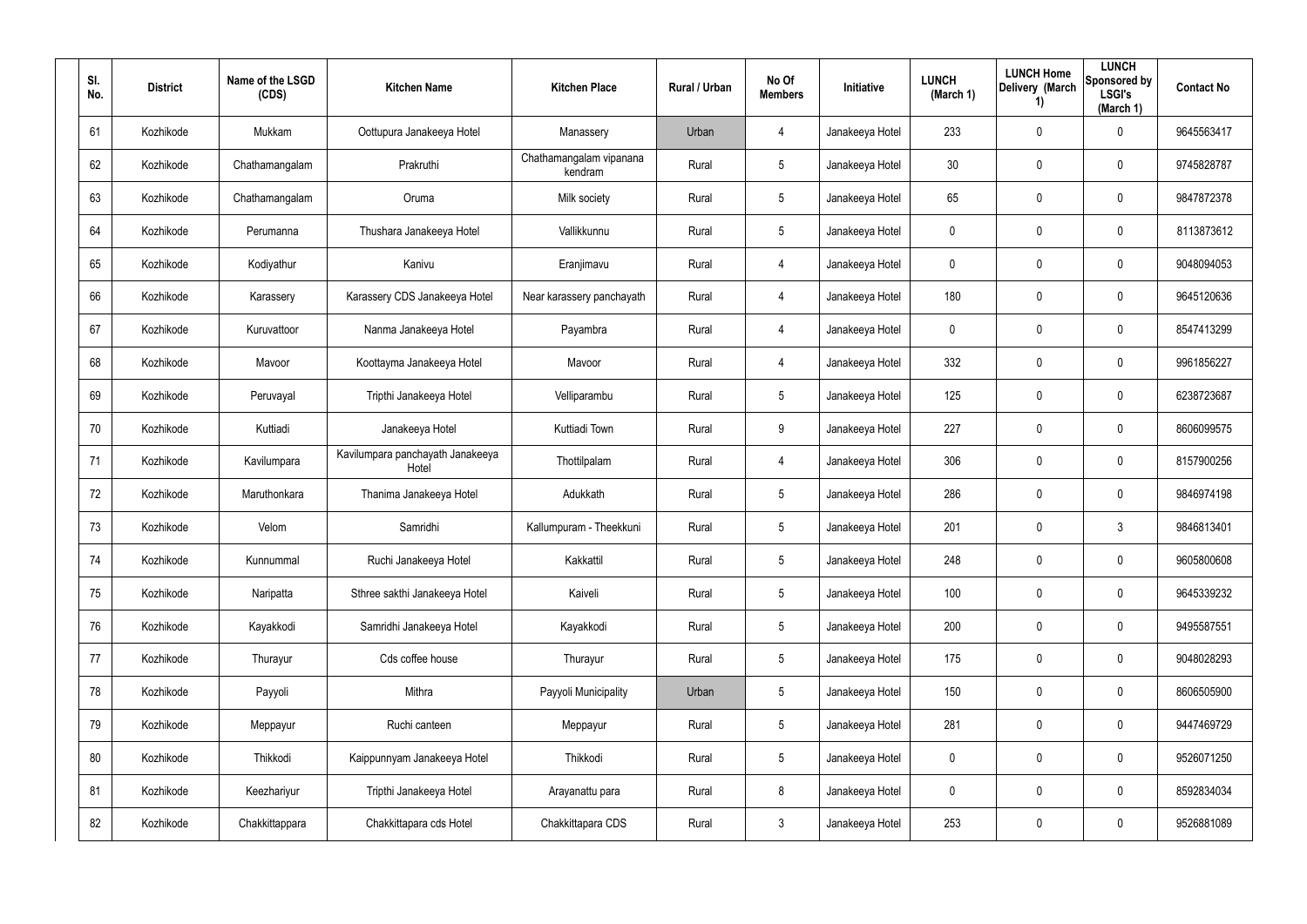| SI.<br>No. | <b>District</b> | Name of the LSGD<br>(CDS) | <b>Kitchen Name</b>                                  | <b>Kitchen Place</b>                               | Rural / Urban | No Of<br><b>Members</b> | Initiative      | <b>LUNCH</b><br>(March 1) | <b>LUNCH Home</b><br>Delivery (March<br>$\left( \mathbf{1}\right)$ | <b>LUNCH</b><br>Sponsored by<br><b>LSGI's</b><br>(March 1) | <b>Contact No</b> |
|------------|-----------------|---------------------------|------------------------------------------------------|----------------------------------------------------|---------------|-------------------------|-----------------|---------------------------|--------------------------------------------------------------------|------------------------------------------------------------|-------------------|
| 83         | Kozhikode       | Cheruvannur               | Vanitha canteen                                      | near cheruvannur panchayath<br>office, Cheruvannur | Rural         | $5\phantom{.0}$         | Janakeeya Hotel | 124                       | 0                                                                  | $\mathbf 0$                                                | 9400676505        |
| 84         | Kozhikode       | Koothali                  | Salkara stationary cum Coffee house<br>and photostat | Near Koothali panchayath<br>office                 | Rural         | 6                       | Janakeeya Hotel | 122                       | 0                                                                  | $\pmb{0}$                                                  | 9847642496        |
| 85         | Kozhikode       | Changaroth                | Changorath Janakeeya Hotel                           | Near Vadakkumbad HSS                               | Rural         | $5\phantom{.0}$         | Janakeeya Hotel | 22                        | 0                                                                  | $\pmb{0}$                                                  | 9747353283        |
| 86         | Kozhikode       | Perambra                  | Perambra Janakeeya Hotel                             | Perambra                                           | Rural         | 4                       | Janakeeya Hotel | 257                       | 0                                                                  | $\pmb{0}$                                                  | 6238677483        |
| 87         | Kozhikode       | Kayanna                   | Kudumbashree Janakeeya Hotel<br>Kayanna              | Kayanna Bazar                                      | Rural         | $\mathfrak{Z}$          | Janakeeya Hotel | 50                        | 0                                                                  | $\pmb{0}$                                                  | 9496130121        |
| 88         | Kozhikode       | Nochad                    | Kudumbashree Janakeeya Hotel                         | Muliyangal                                         | Rural         | $5\phantom{.0}$         | Janakeeya Hotel | 100                       | 0                                                                  | $\pmb{0}$                                                  | 7034944936        |
| 89         | Kozhikode       | Nochad                    | Kudumbashree Janakeeya Hotel                         | Kalpathur                                          | Rural         | $5\phantom{.0}$         | Janakeeya Hotel | 196                       | 0                                                                  | $\mathbf 0$                                                | 9946006742        |
| 90         | Kozhikode       | Ayenchery                 | Janakeeya Hotel Ayanchery                            | Ayanchery                                          | Rural         | 4                       | Janakeeya Hotel | 197                       | 0                                                                  | $\mathbf 0$                                                | 8078369520        |
| 91         | Kozhikode       | Maniyur                   | Ruchikoott Vanitha Hotel                             | Near maniyur panchayath<br>office, Navodaya stop   | Rural         | 4                       | Janakeeya Hotel | 105                       | 0                                                                  | $\mathbf 0$                                                | 9400097895        |
| 92         | Kozhikode       | Villiappally              | Janakeeya Hotel Villiappally                         | Keezhal Mukku                                      | Rural         | 4                       | Janakeeya Hotel | 150                       | 0                                                                  | $\mathbf 0$                                                | 8086472039        |
| 93         | Kozhikode       | Thiruvallur               | Ruchi Janakeeya Hotel                                | Thiruvallur                                        | Rural         | $5\phantom{.0}$         | Janakeeya Hotel | 175                       | 0                                                                  | $\mathbf 0$                                                | 9400723619        |
| 94         | Kozhikode       | Edachery                  | Kudumbasree cafe and helpdesk                        | Edachery                                           | Rural         | 4                       | Janakeeya Hotel | 137                       | 0                                                                  | $\mathbf 0$                                                | 7736287974        |
| 95         | Kozhikode       | Nadapuram                 | Uttupura canteen and catering                        | Kallachi                                           | Rural         | 6                       | Janakeeya Hotel | 325                       | 0                                                                  | $\mathbf 0$                                                | 9946448011        |
| 96         | Kozhikode       | Chekkyad                  | Ruchi vanitha hotel                                  | Puliyav                                            | Rural         | 4                       | Janakeeya Hotel | 231                       | 0                                                                  | $\mathbf 0$                                                | 9048541152        |
| 97         | Kozhikode       | Valayam                   | Nanma Janakeeya Hotel                                | Valayam                                            | Rural         | $5\phantom{.0}$         | Janakeeya Hotel | 95                        | 0                                                                  | $\mathbf 0$                                                | 9207821783        |
| 98         | Kozhikode       | Purameri                  | Nanma Janakeeya Hotel                                | Purameri                                           | Rural         | $6\phantom{.}$          | Janakeeya Hotel | 200                       | 0                                                                  | $\mathbf 0$                                                | 9745393164        |
| 99         | Kozhikode       | Vanimel                   | Vanimel Janakeeya Hotel                              | Bhoomivathukkal                                    | Rural         | $5\phantom{.0}$         | Janakeeya Hotel | 175                       | $\mathbf 0$                                                        | $\mathbf 0$                                                | 9048163049        |
| 100        | Kozhikode       | Tuneri                    | Menma Oottupura Janakeeya Hotel                      | Tuneri                                             | Rural         | $\mathfrak{Z}$          | Janakeeya Hotel | 160                       | 0                                                                  | $\mathsf{0}$                                               | 9745251928        |
| 101        | Kozhikode       | Onchiyam                  | Adukkala                                             | Kannookkara                                        | Rural         | $\mathfrak{Z}$          | Janakeeya Hotel | 149                       | 0                                                                  | $\mathsf{0}$                                               | 8606115054        |
| 102        | Kozhikode       | Chorode                   | Janani Hotel and Catering Unit                       | Chorode                                            | Rural         | 4                       | Janakeeya Hotel | 241                       | 0                                                                  | $\mathsf{0}$                                               | 9645426343        |
| 103        | Kozhikode       | Eramala                   | Janakeeya Hotel - Eramala                            | Orkkatteri                                         | Rural         | 8                       | Janakeeya Hotel | 91                        | 0                                                                  | $\mathsf{0}$                                               | 9645239675        |
| 104        | Kozhikode       | Vadakara West             | Chithra Janakeeya Hotel                              | Vadakara New bus stand                             | Urban         | $\mathfrak{Z}$          | Janakeeya Hotel | 327                       | 0                                                                  | $\pmb{0}$                                                  | 9387762939        |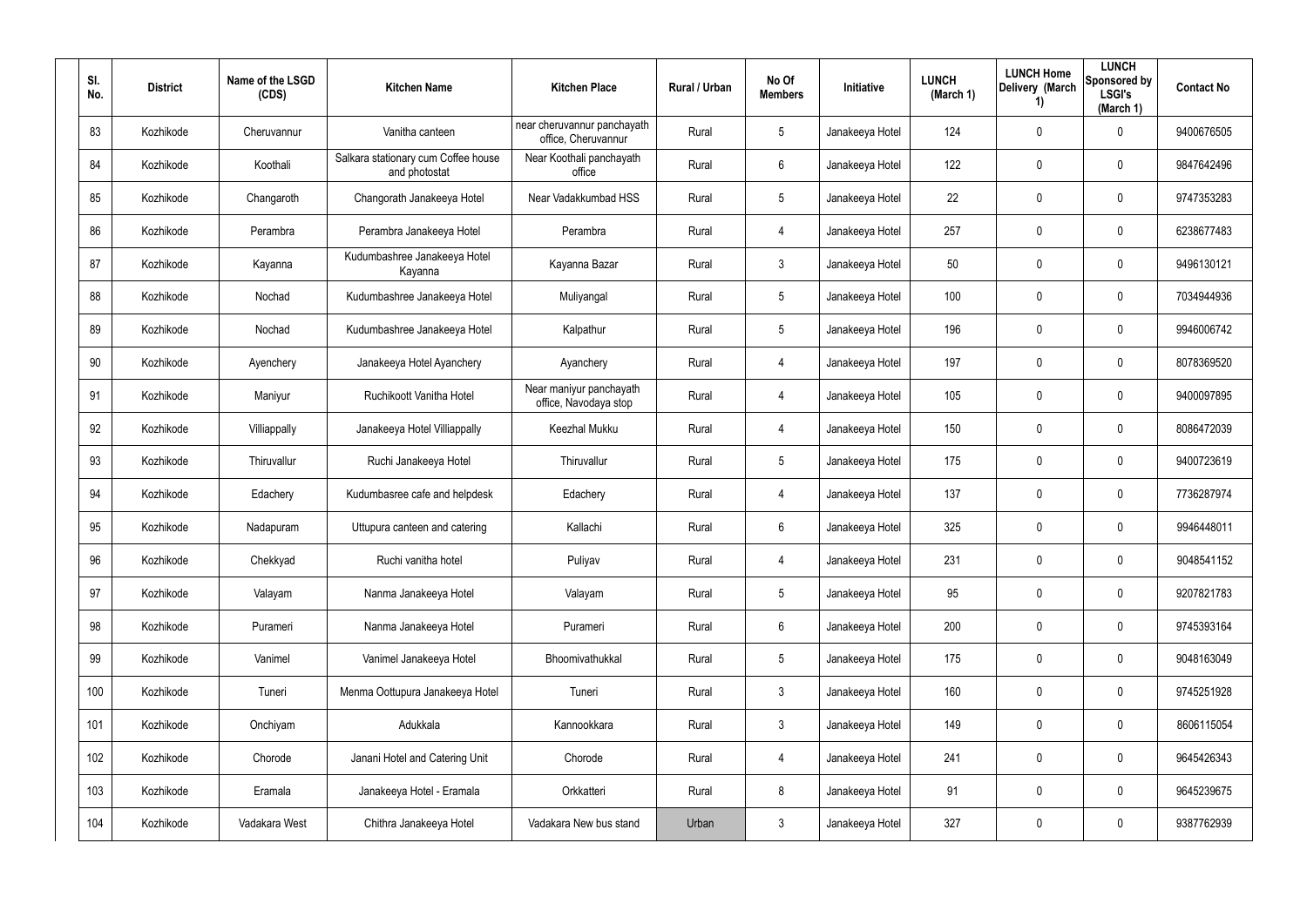|     | SI.<br>No.      | <b>District</b> | Name of the LSGD<br>(CDS) | <b>Kitchen Name</b>                   | <b>Kitchen Place</b>                     | Rural / Urban | No Of<br><b>Members</b> | Initiative      | <b>LUNCH</b><br>(March 1) | <b>LUNCH Home</b><br>Delivery (March<br>1) | <b>LUNCH</b><br>Sponsored by<br><b>LSGI's</b><br>(March 1) | <b>Contact No</b> |
|-----|-----------------|-----------------|---------------------------|---------------------------------------|------------------------------------------|---------------|-------------------------|-----------------|---------------------------|--------------------------------------------|------------------------------------------------------------|-------------------|
|     | 105             | Kozhikode       | Vadakara East             | Janakeeya Hotel Vadakara Municipality | Edodi                                    | Urban         | 6                       | Janakeeya Hotel | 378                       | 0                                          | $\mathbf 0$                                                | 9207604876        |
|     | 106             | Kozhikode       | Azhiyoor                  | Janakeeya Hotel Azhiyoor              | Chombala near Block Office               | Rural         | $\mathbf{3}$            | Janakeeya Hotel | 159                       | 0                                          | $\mathbf 0$                                                | 8086159250        |
| 106 |                 |                 |                           |                                       |                                          |               | 505                     |                 | 23366                     | 675                                        | 5 <sub>5</sub>                                             |                   |
|     |                 | Malappuram      | Triprangode               | Vishista Vanitha Canteen              | Ottumpuram                               | Rural         | $5\overline{)}$         | Janakeeya Hotel | 180                       | 24                                         | $\mathbf 0$                                                | 9526951352        |
|     | $\overline{2}$  | Malappuram      | Kondotty-2                | Amrutham Janakeeya Hotel              | Kondotty busstand                        | Urban         | $\overline{4}$          | Janakeeya Hotel | 580                       | 0                                          | 4                                                          | 7356582539        |
|     | $\mathbf{3}$    | Malappuram      | Ponmundam                 | Janakeeya hotel                       | Athanikkal                               | Rural         | 4                       | Janakeeya Hotel | 171                       | 0                                          | $\mathbf 0$                                                |                   |
|     | 4               | Malappuram      | Ponnani-1                 | Samridhi                              | Ponnani                                  | Urban         | $5\phantom{.0}$         | Janakeeya Hotel | 83                        | 0                                          | $\pmb{0}$                                                  |                   |
|     | $5\overline{)}$ | Malappuram      | Parappanangadi            | Thathoos janakeeya hotel              | Parappanangadi                           | Urban         | $\mathbf{3}$            | Janakeeya Hotel | 198                       | 115                                        | $\mathbf 0$                                                |                   |
|     | 6               | Malappuram      | Edayur                    | mathuraka vanita hotel                | vattaparamb                              | Rural         | $\mathbf{3}$            | Janakeeya Hotel | 0                         | 0                                          | $\mathbf 0$                                                |                   |
|     | 7               | Malappuram      | Kaladi                    | Thripthi Janakeeya Hotel              | Naripparamb                              | Rural         | 4                       | Janakeeya Hotel | 129                       | 0                                          | $\mathbf 0$                                                |                   |
|     | 8               | Malappuram      | Tavanur                   | Snehitha                              | Ayankalam                                | Rural         | $5\phantom{.0}$         | Janakeeya Hotel | 0                         | 0                                          | $\pmb{0}$                                                  |                   |
|     | 9               | Malappuram      | Karulai                   | Janakeeya Hotel                       | Karulayi Town                            | Rural         | 4                       | Janakeeya Hotel | 85                        | 17                                         | $\mathbf 0$                                                | 9388070564        |
|     | 10              | Malappuram      | Melattur                  | Melattur Janakeeya Hotel              | Melattur                                 | Rural         | $5\phantom{.0}$         | Janakeeya Hotel | 243                       | 0                                          | $\mathbf 0$                                                | 9497644650        |
|     | 11              | Malappuram      | Vallikkunnu               | Ruchikootu                            | Anangadi                                 | Rural         | 4                       | Janakeeya Hotel | 193                       | 103                                        | $\pmb{0}$                                                  | 9846828029        |
|     | 12              | Malappuram      | Parappanangadi            | Sobhika Janakeeya hotel               | Parappanangadi                           | Urban         | $5\phantom{.0}$         | Janakeeya Hotel | 322                       | 280                                        | $\mathbf 0$                                                | 9048220552        |
|     | 13              | Malappuram      | Vazhakkad                 | Ruchi hotel vazhakkad                 | Gup school vazhakkad                     | Rural         | $5\overline{)}$         | Janakeeya Hotel | 154                       | 200                                        | $\mathbf 0$                                                | 9656316072        |
|     | 14              | Malappuram      | Amarambalam               | Janakeeya Hotel                       | Opposite Federal Bank<br>Pookkottumpadam | Rural         | $\overline{4}$          | Janakeeya Hotel | 57                        | 12                                         | $\mathfrak{Z}$                                             | 8157060589        |
|     | 15              | Malappuram      | Marakkara                 | Famous Hotel                          | marakkara                                | Rural         | 3 <sup>1</sup>          | Janakeeya Hotel | 98                        | 0                                          | $\mathbf 0$                                                | 6238909658        |
|     | 16              | Malappuram      | Ozhur                     | Archana Vanitha Canteen               | Pulparambu                               | Rural         | $2\overline{ }$         | Janakeeya Hotel | 145                       | 0                                          | $\mathbf 0$                                                | 9645906084        |
|     | 17              | Malappuram      | Keezhuparambu             | Sisiram hotel keezhuparambu           | New bazar kuniyil                        | Rural         | $5\overline{)}$         | Janakeeya Hotel | 75                        | 51                                         | $\pmb{0}$                                                  | 8086830582        |
|     | 18              | Malappuram      | Irimbiliyam               | nandanam vanita hotel                 | kotappuram                               | Rural         | $5\phantom{.0}$         | janakeeya Hotel | 0                         | 0                                          | $\mathbf 0$                                                | 7306302029        |
|     | 19              | Malappuram      | Porur                     | Kudumbasree vanitha canteen           | Cherukod                                 | Rural         | 4                       | Janakeeya Hotel | 0                         | 0                                          | $\pmb{0}$                                                  | 9745425647        |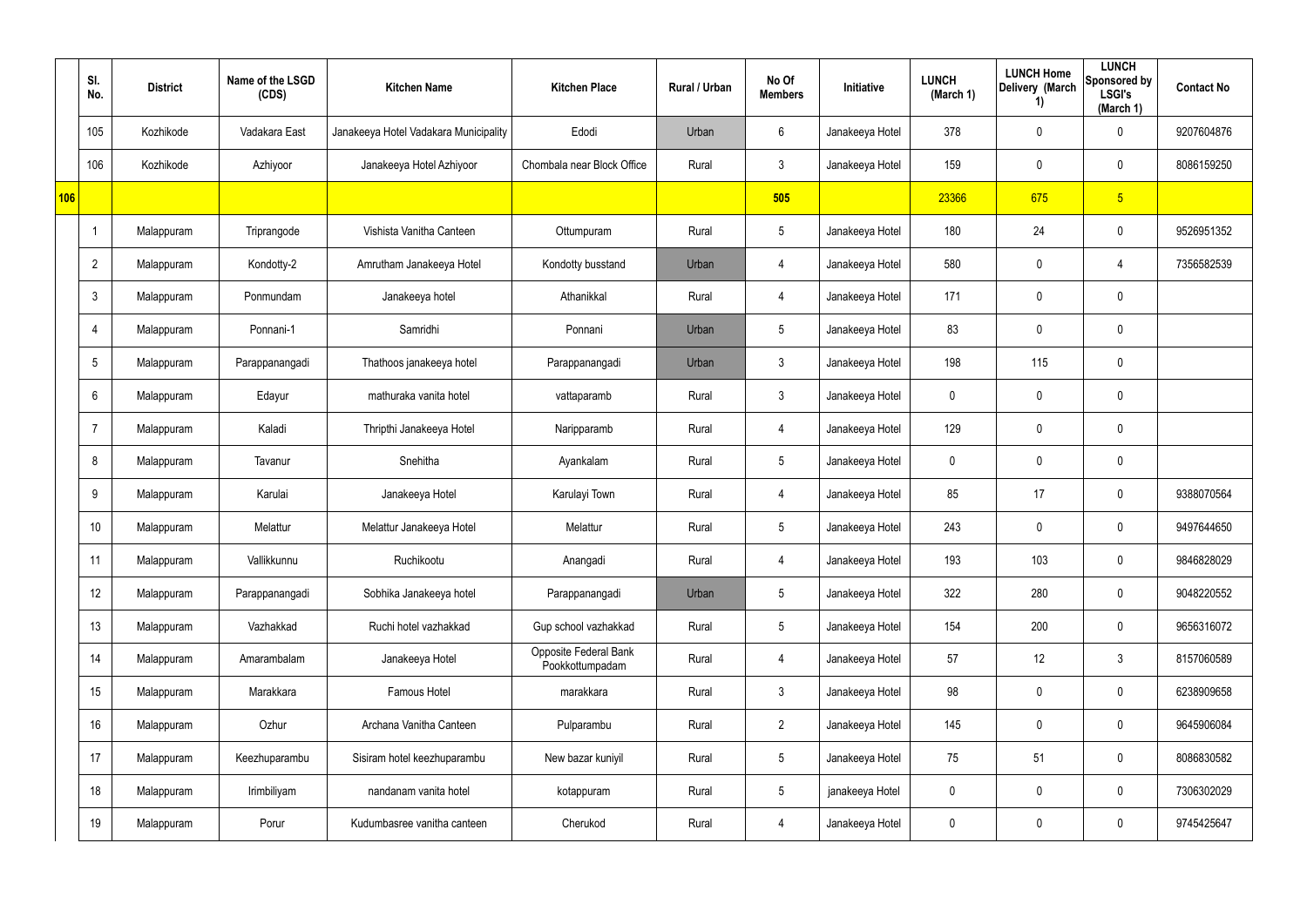| SI.<br>No. | <b>District</b> | Name of the LSGD<br>(CDS) | <b>Kitchen Name</b>        | <b>Kitchen Place</b> | Rural / Urban | No Of<br><b>Members</b> | Initiative      | <b>LUNCH</b><br>(March 1) | <b>LUNCH Home</b><br>Delivery (March<br>1) | <b>LUNCH</b><br>Sponsored by<br><b>LSGI's</b><br>(March 1) | <b>Contact No</b> |
|------------|-----------------|---------------------------|----------------------------|----------------------|---------------|-------------------------|-----------------|---------------------------|--------------------------------------------|------------------------------------------------------------|-------------------|
| 20         | Malappuram      | Tirunavaya                | Vibhava Cafesree           | Karathoor            | Rural         | 4                       | Janakeeya Hotel | 80                        | 12                                         | $\mathbf 0$                                                | 9645414837        |
| 21         | Malappuram      | Moothedam                 | Moothedam janakeeya hotel  | Karappuram           | Rural         | 3                       | Janakeeya Hotel | 220                       | 0                                          | $\mathbf 0$                                                | 9447630154        |
| 22         | Malappuram      | Vazhayur                  | Three Star Janakeeya Hotel | Karad                | Rural         | $\overline{4}$          | Janakeeya Hotel | 302                       | 73                                         | $\mathbf 0$                                                | 9744305921        |
| 23         | Malappuram      | urngattiri                | Oottupura                  | Therattummal         | Rural         | 5                       | Janakeeya Hotel | 115                       | 95                                         | $\mathbf 0$                                                | 9562851125        |
| 24         | Malappuram      | Maranchery                | Janakeeya Hotel maranchey  | Panambad             | Rural         | $5\overline{)}$         | Janakeeya Hotel | 130                       | 97                                         | $\mathbf 0$                                                | 9048081621        |
| 25         | Malappuram      | Athavanad                 | Janakeeya Bhakshanasala    | Vettichira           | Rural         | $5\overline{)}$         | Janakeeya Hotel | 0                         | 0                                          | $\mathbf 0$                                                | 9495291580        |
| 26         | Malappuram      | Pothukal                  | Vanitha Canteen            | Nettikulam           | Rural         | 6                       | Janakeeya Hotel | 80                        | 0                                          | $\mathbf 0$                                                | 9048501397        |
| 27         | Malappuram      | Mampad                    | <b>Bismi Cafe</b>          | Mampad               | Rural         | 3                       | Janakeeya Hotel | 114                       | 0                                          | $\mathbf 0$                                                | 9961170251        |
| 28         | Malappuram      | Marakkara                 | Ruchikoottu                | <b>AC Nirappu</b>    | Rural         | $5\phantom{.0}$         | Janakeeya Hotel | 56                        | 0                                          | $\mathbf 0$                                                | 9745625415        |
| 29         | Malappuram      | Alipparambu               | Oottupura                  | Alipparambu          | Rural         | 5                       | Janakeeya Hotel | 0                         | 0                                          | $\mathbf 0$                                                | 9847690941        |
| 30         | Malappuram      | Valanchery                | Janakkeeya Hotel           | Valanchery           | Urban         | 5                       | Janakeeya Hotel | 127                       | 0                                          | $\mathbf 0$                                                | 8593812408        |
| 31         | Malappuram      | Chaliyar                  | Chaliyar Janakeeya Hotel   | Akambaadam           | Rural         | $\mathbf{3}$            | Janakeeya Hotel | 142                       | 38                                         | $\mathbf 0$                                                | 9605274841        |
| 32         | Malappuram      | Kalikavu                  | Friends Janakeeya Hotel    | Kalikavu             | Rural         | 4                       | Janakeeya Hotel | 97                        | 13                                         | $\mathbf 0$                                                | 9745751684        |
| 33         | Malappuram      | Angadipuram               | Janakeeya Hotel            | Angadipuram          | Rural         | $\overline{4}$          | Janakeeya Hotel | 247                       | $\pmb{0}$                                  | $\pmb{0}$                                                  | 7902314724        |
| 34         | Malappuram      | Puzhakkattri              | Jasmin                     | Puzhakkattiri        | Rural         | $5\phantom{.0}$         | Janakeeya Hotel | 179                       | 97                                         | $\mathsf{0}$                                               | 9495497872        |
| 35         | Malappuram      | Nannamukku                | Tanima                     | Nannamukku           | Rural         | $5\phantom{.0}$         | Janakeeya Hotel | 167                       | 109                                        | $\mathsf{0}$                                               | 8943417885        |
| 36         | Malappuram      | Moorkkanad                | Oruma Janakeeya Hotel      | Moorkkanad           | Rural         | $5\phantom{.0}$         | Janakeeya Hotel | 114                       | 32                                         | $\mathsf{0}$                                               | 9605728248        |
| 37         | Malappuram      | Edavanna                  | Souhrtham Janakeeya Hotel  | Edavanna             | Rural         | $5\phantom{.0}$         | Janakeeya Hotel | 267                       | 89                                         | $\pmb{0}$                                                  | 9746986110        |
| 38         | Malappuram      | Tirur                     | Ruchi Janakeeya Hotel      | Tirur                | Urban         | 4                       | Janakeeya Hotel | 460                       | 70                                         | $\pmb{0}$                                                  | 9895409528        |
| 39         | Malappuram      | Tirur                     | Amrutham Janakeeya Hotel   | Tirur                | Urban         | $\overline{4}$          | Janakeeya Hotel | 285                       | $\mathbf 0$                                | $\pmb{0}$                                                  | 9745074259        |
| 40         | Malappuram      | Edappal                   | Daya Cafesree              | Edappal              | Rural         | $5\phantom{.0}$         | Janakeeya Hotel | 126                       | $\mathbf 0$                                | $\mathbf 0$                                                | 9895439056        |
| 41         | Malappuram      | Koottilangadi             | Janakeeya Hotel            | Koottilangadi        | Rural         | 4                       | Janakeeya Hotel | 0                         | $\mathbf 0$                                | $\pmb{0}$                                                  | 9539471939        |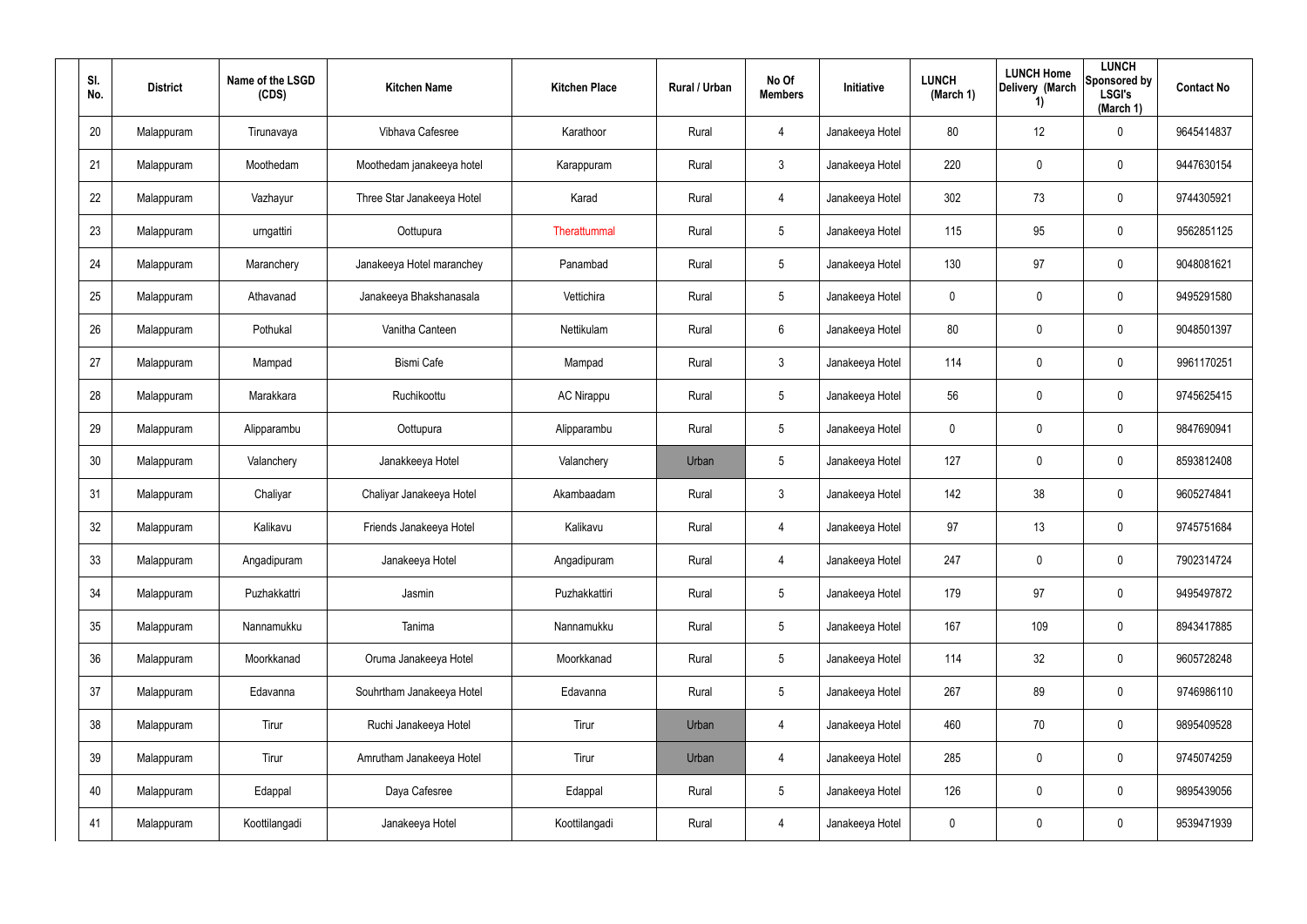| SI.<br>No. | <b>District</b> | Name of the LSGD<br>(CDS) | <b>Kitchen Name</b>                               | <b>Kitchen Place</b>   | Rural / Urban | No Of<br><b>Members</b> | <b>Initiative</b> | <b>LUNCH</b><br>(March 1) | <b>LUNCH Home</b><br>Delivery (March<br>1) | <b>LUNCH</b><br>Sponsored by<br><b>LSGI's</b><br>(March 1) | <b>Contact No</b> |
|------------|-----------------|---------------------------|---------------------------------------------------|------------------------|---------------|-------------------------|-------------------|---------------------------|--------------------------------------------|------------------------------------------------------------|-------------------|
| 42         | Malappuram      | Vattamkulam               | Vibhava Janakeeya Hotel                           | Edappal                | Rural         | 4                       | Janakeeya Hotel   | 134                       | 0                                          | $\mathbf 0$                                                | 9744844512        |
| 43         | Malappuram      | Nilambur                  | Annapporna Janakeeya Hotel                        | Nilambur               | Urban         | 8                       | Janakeeya Hotel   | 324                       | 120                                        | $\mathbf 0$                                                | 8547795364        |
| 44         | Malappuram      | Puzhakkattri              | PT Group                                          | Ramapuram              | Rural         | 4                       | Janakeeya Hotel   | 130                       | 48                                         | $\pmb{0}$                                                  | 9745108676        |
| 45         | Malappuram      | Vazhikkadavu              | Vanitha Janakeeya Hotel                           | Manimooli              | Rural         | 4                       | Janakeeya Hotel   | 152                       | 48                                         | $\pmb{0}$                                                  | 8943046755        |
| 46         | Malappuram      | Chungathara               | Chungathara Annapoorna Vanitha<br>Janakeeya Hotel | Chalikkulam            | Rural         | $\mathbf{3}$            | Janakeeya Hotel   | 18                        | 0                                          | $\pmb{0}$                                                  | 9745674102        |
| 47         | Malappuram      | Vallikunnu                | Punathil Janakeeya Hotel                          | Vallikunnu             | Rural         | 4                       | Janakeeya Hotel   | 53                        | 154                                        | $\mathbf 0$                                                | 9946051042        |
| 48         | Malappuram      | Tirurangadi               | Nirmalyam Janakeeya Hotel                         | Chanthappadi           | Urban         | $5\phantom{.0}$         | Janakeeya Hotel   | 300                       | 112                                        | $\pmb{0}$                                                  | 9895168511        |
| 49         | Malappuram      | Purathur                  | Purathur Janakeeya Hotel                          | Kavilakkad             | Rural         | $\mathbf{3}$            | Janakeeya Hotel   | 69                        | 56                                         | $\mathbf 0$                                                | 9645170119        |
| 50         | Malappuram      | Kuruva                    | Swad                                              | Ambalaparamb           | Rural         | 4                       | Janakeeya Hotel   | 45                        | 52                                         | $\pmb{0}$                                                  | 9495993543        |
| 51         | Malappuram      | Perumanna Klari           | Perumanna Klari Janakeeya Hotel                   | Near Panjayathu office | Rural         | $\mathbf{3}$            | Janakeeya Hotel   | 0                         | $\mathbf 0$                                | $\mathbf 0$                                                | 7306197556        |
| 52         | Malappuram      | Kuttippuram               | Janakeeya Hotel Kuttippurram                      | Kuttipuram             | Rural         | $5\phantom{.0}$         | Janakeeya Hotel   | 356                       | 0                                          | $\pmb{0}$                                                  | 8921459017        |
| 53         | Malappuram      | Niramaruthur              | Annapporna Janakeeya Hotel                        | Mangad                 | Rural         | $\mathbf{3}$            | Janakeeya Hotel   | 145                       | $\mathbf 0$                                | $\mathbf 0$                                                | 9746334349        |
| 54         | Malappuram      | Veliyancode               | Cafe Kudumbashree                                 | Eramangalam            | Rural         | $\mathbf{3}$            | Janakeeya Hotel   | 71                        | 92                                         | $\mathbf 0$                                                | 9567575145        |
| 55         | Malappuram      | Pulilkal                  | Ruchi Koottu Janakeeya Hotel                      | Pulikkal               | Rural         | 4                       | Janakeeya Hotel   | 170                       | 31                                         | $\pmb{0}$                                                  | 9947039208        |
| 56         | Malappuram      | Karuvarakund              | Janakeeya Hotel                                   | Karuvarakund           | Rural         | 4                       | Janakeeya Hotel   | 232                       | 18                                         | $\mathbf 0$                                                | 9562233316        |
| 57         | Malappuram      | Thuvvur                   | Janakeeya Hotel                                   | Thuvvur                | Rural         | $5\phantom{.0}$         | Janakeeya Hotel   | 84                        | 16                                         | $\mathbf 0$                                                | 8075365565        |
| 58         | Malappuram      | Kottakkal                 | Kottakkal Janakeeya Hotel                         | Kottakkal              | Urban         | $\mathbf{3}$            | Janakeeya Hotel   | 300                       | $\mathbf 0$                                | $\mathbf 0$                                                | 9946216609        |
| 59         | Malappuram      | Kuzhimanna                | Mythri Janakkeeya Hotel                           | Cheruparamb            | Rural         | 4                       | Janakeeya Hotel   | 160                       | 77                                         | $\mathbf 0$                                                | 9961738543        |
| 60         | Malappuram      | Talakkad                  | Talakkad Janakeeya Hotel                          | <b>BP</b> Angadi       | Rural         | 4                       | Janakeeya Hotel   | 0                         | 0                                          | $\mathbf 0$                                                | 9447824517        |
| 61         | Malappuram      | Areecode                  | Haritha sree Janakeeya Hotel                      | Pookottuchola          | Rural         | 4                       | Janakeeya Hotel   | 103                       | 24                                         | $\mathbf 0$                                                | 7025072558        |
| 62         | Malappuram      | Cherukkavu                | Kitchen Hut Janakeeya Hotel                       | Chevayoor              | Rural         | 4                       | Janakeeya Hoel    | 160                       | 45                                         | $\overline{2}$                                             | 9895195887        |
| 63         | Malappuram      | Thiruvali                 | Janakeeya hotel                                   | Thiruvali              | Rural         | $5\phantom{.0}$         | Janakeeya Hotel   | 216                       | 0                                          | $\mathbf 0$                                                | 9746385945        |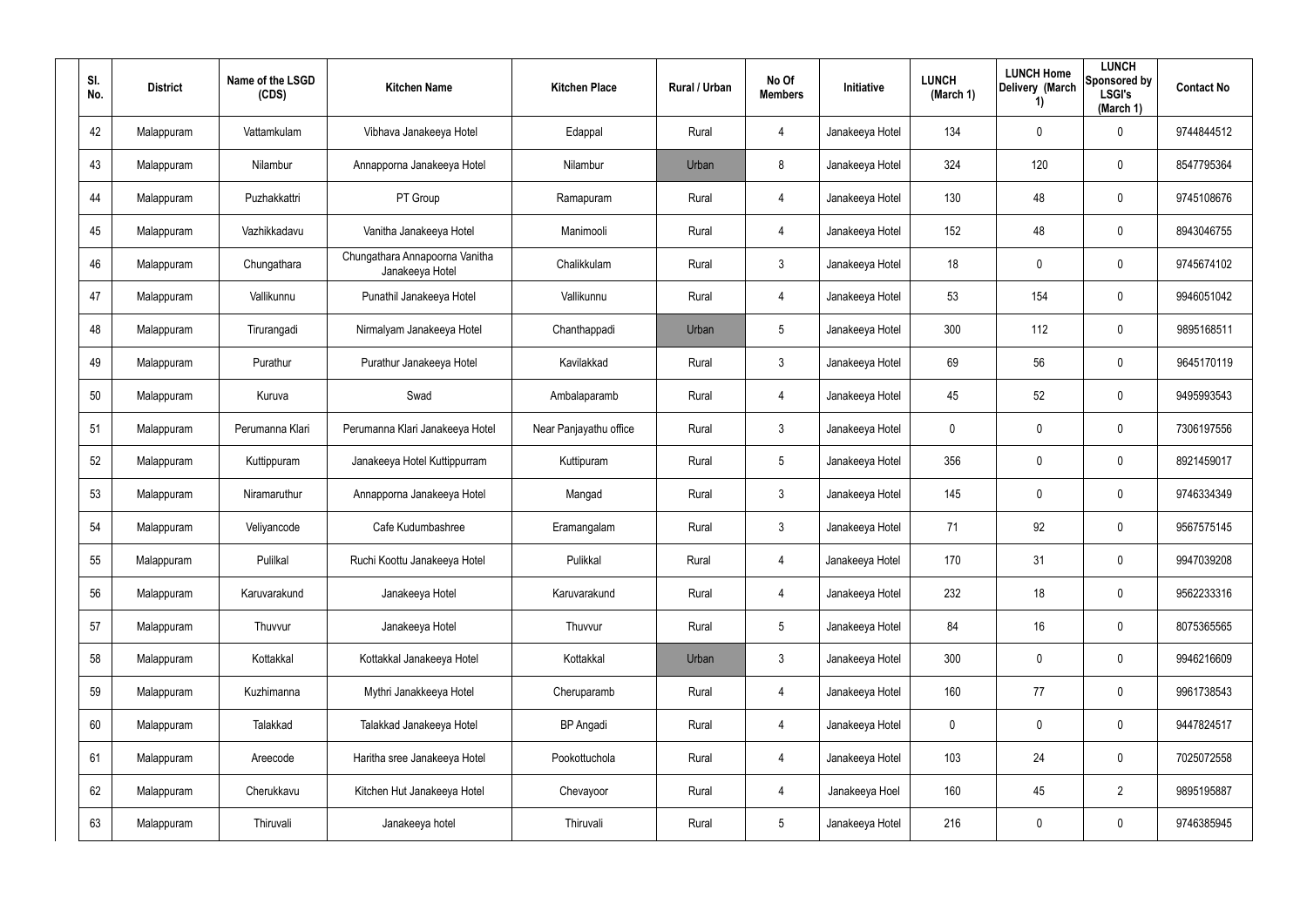|     | SI.<br>No. | <b>District</b> | Name of the LSGD<br>(CDS) | <b>Kitchen Name</b>        | <b>Kitchen Place</b> | Rural / Urban | No Of<br><b>Members</b> | Initiative      | <b>LUNCH</b><br>(March 1) | <b>LUNCH Home</b><br>Delivery (March<br>1) | <b>LUNCH</b><br>Sponsored by<br><b>LSGI's</b><br>(March 1) | <b>Contact No</b> |
|-----|------------|-----------------|---------------------------|----------------------------|----------------------|---------------|-------------------------|-----------------|---------------------------|--------------------------------------------|------------------------------------------------------------|-------------------|
| 128 | 64         | Malappuram      | Alamcode                  | Janakeeya hotel            | Alamcode             | Rural         | $5\overline{)}$         | Janakeeya Hotel | 161                       | 61                                         | 0                                                          | 8129368109        |
|     | 65         | Malappuram      | Manjeri 1                 | Cafe Janakeeya hotel       | Manjeri              | Urban         | 6                       | Janakeeya Hotel | 0                         | 0                                          | $\pmb{0}$                                                  | 7336671011        |
|     | 66         | Malappuram      | kalpakanchery             | Janakeeya HOTEL            | Kalpakanchery        | Rural         | 4                       | Janakeeya Hotel | 110                       | $\mathbf 0$                                | $\pmb{0}$                                                  | 9048929947        |
|     | 67         | Malappuram      | Kodur                     | Janakeeya hotel            | vadakkemanna         | Rural         | $\mathbf{3}$            | Janakeeya hotel | 119                       | $\mathbf 0$                                | $\pmb{0}$                                                  | 9605430938        |
|     | 68         | Malappuram      | Anakayam                  | janakeeya hotel            | Anakayam             | Rural         | $5\overline{)}$         | Janakeeya hotel | 0                         | $\mathbf 0$                                | $\pmb{0}$                                                  | 7025840671        |
|     | 69         | Malappuram      | Malappuram                | Janakeeya Hotel            | Malappuram           | Urban         | $\mathbf{3}$            | Janakeeya Hotel | 231                       | 0                                          | $\pmb{0}$                                                  | 8281125864        |
|     | 70         | Malappuram      | Tanur                     | Azhimukham Janakeeya hotel | tanur                | Urban         | $3\phantom{a}$          | Janakeeya Hotel | 0                         | 0                                          | $\pmb{0}$                                                  | 7594914843        |
|     | 71         | Malappuram      | Elamkulam                 | Janapriya                  | Kunnakav             | Rural         | 4                       | Janakeeya Hotel | 167                       | 0                                          | $\pmb{0}$                                                  | 9496725446        |
|     | 72         | Malappuram      | Wandoor                   | Janakeeya Hotel            | wandoor              | Rural         | 4                       | Janakeeya Hotel | 183                       | $\mathbf 0$                                | $\pmb{0}$                                                  | 8086064498        |
|     | 73         | Malappuram      | Perinthalmanna            | samrthi janakeeya hotei    | Perinthalmanna       | Urban         | $\sqrt{5}$              | Janakeeya hotel | 127                       | 0                                          | $\pmb{0}$                                                  | 7994259773        |
|     | 74         | Malappuram      | Munniyur                  | Oottupura                  | Munniyur             | Rural         | $5\phantom{.0}$         | Janakeeya Hotel | 180                       | 235                                        | $\overline{2}$                                             |                   |
|     | 75         | Malappuram      | AR Nagar                  | Aiswarya                   | AR Nagar             | Rural         | $3\phantom{a}$          | Janakeeya Hotel | 203                       | 0                                          | $\pmb{0}$                                                  |                   |
|     | 76         | Malappuram      | Thenjippalam              | Nanma                      | Thenjippalam         | Rural         | 4                       | Janakeeya Hotel | 0                         | $\mathbf 0$                                | $\pmb{0}$                                                  |                   |
|     | 77         | Malappuram      | Peruvallur                | Anugraha                   | Super bazar          | Rural         | $5\phantom{.0}$         | Jankeeya Hotel  | 120                       | 103                                        | $\overline{2}$                                             | 9747037665        |
|     | 78         | Malappuram      | Muthuvallur               | Nanma janakeeya hotel      | Muthuparambu         | Rural         | $3\phantom{a}$          | Janakeeya hotel | 464                       | $\mathbf 0$                                | $\mathsf{0}$                                               | 9744406501        |
|     | 79         | Malappuram      | mankada                   | janakeeya hatel            | Aryiranazhipadi      | Rural         | $3\phantom{a}$          | janakeeya hotel | 167                       | 142                                        | $\mathsf{0}$                                               | 9539855520        |
|     | 80         | Malappuram      | Vengara                   | Ponnoos hotel              | Vengara              | Rural         | 4                       | Janakeeya hotel | 208                       | $\mathbf 0$                                | $\mathbf 0$                                                | 9947424618        |
|     | 81         | Malappuram      | Pulpatta                  | Santhwanam Janakeeya hotel | Padikkal parambil    | Rural         | $5\phantom{.0}$         | Janakeeya hotel | 250                       | 163                                        | $\mathsf{0}$                                               | 9526367569        |
|     | 82         | Malappuram      | Keezhattur                | Keezhattur Janakeeya hotel | Keezhattur           | Rural         | 4                       | Janakeeya hotel | 0                         | $\mathbf 0$                                | $\mathsf{0}$                                               | 9539209640        |
|     | 83         | Malappuram      | Cheriyamundam             | Nanma janakeeya hotel      | Manchingapara        | Rural         | 4                       | Janakeeya hotel | 100                       | $\mathbf 0$                                | $\mathsf{0}$                                               | 9496048689        |
|     | 84         | Malappuram      | Chelambre                 | Soorya Janakeeya hotel     | Pulluparamb          | Rural         | $3\phantom{a}$          | Janakeeya hotel | 72                        | 69                                         | $\mathsf{0}$                                               | 7994179285        |
|     | 85         | Malappuram      | Ponmala                   | Janakeeya hotel            | Chappangadi          | Rural         | 4                       | Janakeeya hotel | 218                       | 0                                          | $\mathsf{0}$                                               | 9605811748        |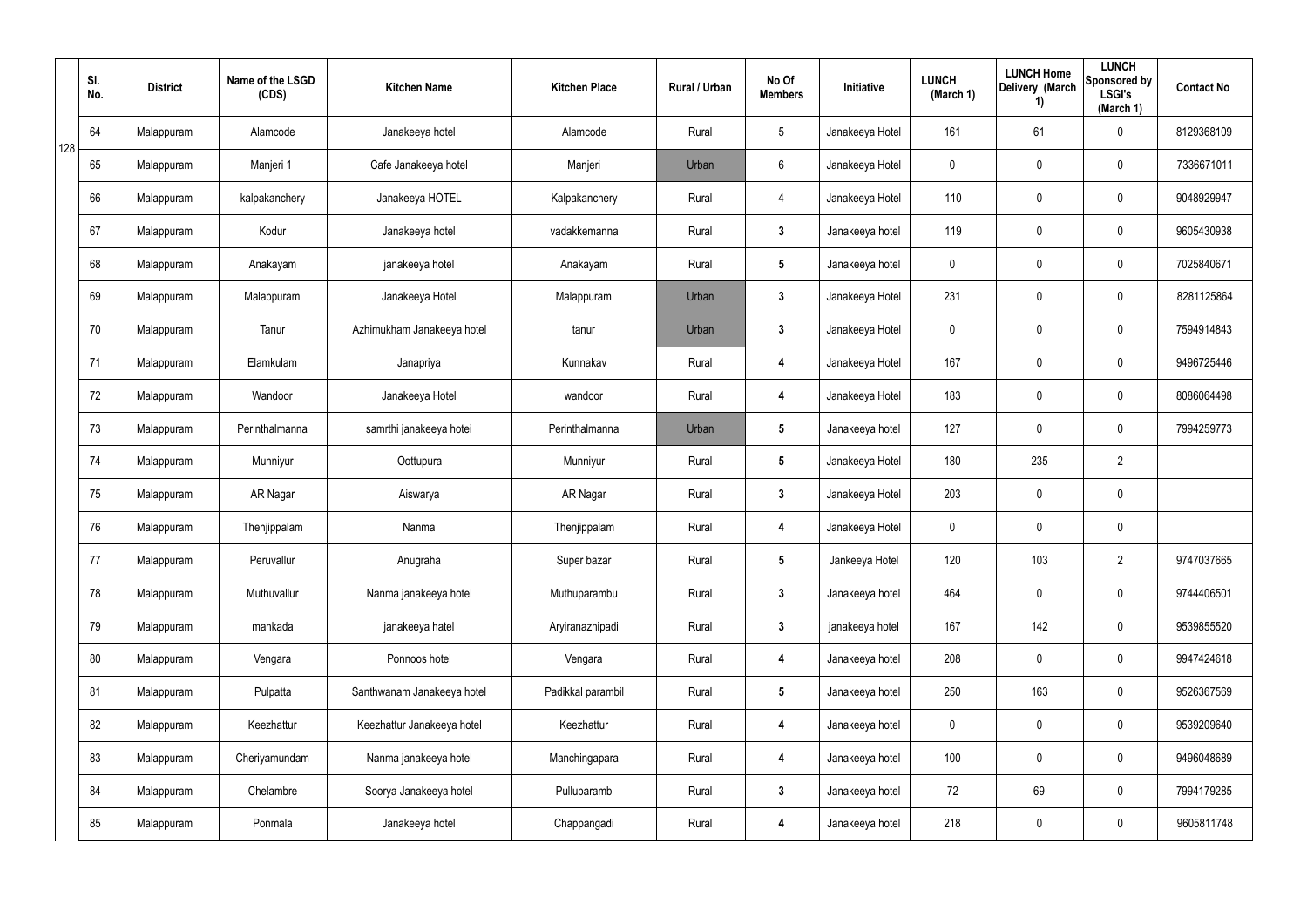| SI.<br>No. | <b>District</b> | Name of the LSGD<br>(CDS) | <b>Kitchen Name</b>      | <b>Kitchen Place</b> | Rural / Urban | No Of<br><b>Members</b> | <b>Initiative</b> | <b>LUNCH</b><br>(March 1) | <b>LUNCH Home</b><br>Delivery (March<br>1) | <b>LUNCH</b><br>Sponsored by<br><b>LSGI's</b><br>(March 1) | <b>Contact No</b> |
|------------|-----------------|---------------------------|--------------------------|----------------------|---------------|-------------------------|-------------------|---------------------------|--------------------------------------------|------------------------------------------------------------|-------------------|
| 86         | Malappuram      | Thennala                  | <b>Bismi Hotel</b>       | Pookkiparamb         | Rural         | 4                       | Jankeeya Hotel    | 180                       | 0                                          | $\mathbf 0$                                                | 9995757092        |
| 87         | Malappuram      | Tanalur                   | Janakeeya Hotel          | Tanalur              | Rural         | $\mathbf{3}$            | Jankeeya Hotel    | 210                       | 0                                          | $\pmb{0}$                                                  |                   |
| 88         | Malappuram      | Parappur                  | Janakeeya Hotel          | chullipparambu       | Rural         | $5\phantom{.0}$         | Janakeeya Hotel   | 0                         | 0                                          | $\boldsymbol{0}$                                           | 9961091317        |
| 89         | Malappuram      | Edarikkode                | Janakeeya Hotel          | Edarikkod            | Rural         | $\mathbf{3}$            | Janakeeya Hotel   | 0                         | 0                                          | $\boldsymbol{0}$                                           | 8089003770        |
| 90         | Malappuram      | Oorakam                   | Ammoos                   | Panchayath padi      | Rural         | $\mathbf{3}$            | Janakeeya Hotel   | 188                       | 0                                          | $\pmb{0}$                                                  | 9526449294        |
| 91         | Malappuram      | Nannambra                 | Veeturuchi               | Kundoor Athani       | Rural         | 4                       | Janakeeya Hotel   | 0                         | 0                                          | $\boldsymbol{0}$                                           | 9400618659        |
| 92         | Malappuram      | Pandikkad                 | Janakeeya Hotel          | Pandikkad            | Rural         | $\overline{\mathbf{4}}$ | Janakeeya Hotel   | 245                       | 0                                          | $\pmb{0}$                                                  | 9995504081        |
| 93         | Malappuram      | Chokkad                   | Natturuchi               | Chokkad              | Rural         | $5\phantom{.0}$         | Janakeeya Hotel   | 79                        | 20                                         | $\pmb{0}$                                                  |                   |
| 94         | Malappuram      | Cheekode                  | Cheekode Janakeeya Hotel | Cheekode             | Rural         | $\overline{\mathbf{4}}$ | Janakeeya Hotel   | 68                        | 72                                         | $\pmb{0}$                                                  |                   |
| 95         | Malappuram      | Makkarapparamb            | Subiksha                 | Makkarapparamb       | Rural         | $\mathbf{3}$            | Janakeeya Hotel   | 65                        | 25                                         | $\pmb{0}$                                                  | 8089003770        |
| 96         | Malappuram      | Ponnani-1                 | Devi Janakeeya Hotel     | Ponnani              | Urban         | $5\phantom{.0}$         | Janakeeya Hotel   | 0                         | 0                                          | $\mathbf 0$                                                | 9961919097        |
| 97         | malappuram      | mangalam                  | Soubagya                 | mangalam             | Rural         | $5\phantom{.0}$         | janakeeya hotel   | 119                       | 27                                         | $\pmb{0}$                                                  |                   |
| 98         | Malappuram      | Trikkalangode             | janakeeya hotel          | karakkunnu           | Rural         | 6                       | Janakeeya Hotel   | 272                       | 0                                          | $\pmb{0}$                                                  |                   |
| 99         | Malppuram       | Morayoor                  | Janakeeya hotel          | Valanchery           | Rural         | $\mathbf{3}$            | Janakeeya hotel   | 100                       | $\pmb{0}$                                  | $\pmb{0}$                                                  |                   |
| 100        | Malappuram      | Perumbadapp               | Janakeeya hotel          | Perumbadapp          | Rural         | $\overline{\mathbf{4}}$ | Janakeeya hotel   | 90                        | 100                                        | $\mathsf{0}$                                               |                   |
| 101        | Malappuram      | Tirur                     | Samruthi Janakeeya Hotel | Vettom               | <b>RURAL</b>  | $5\phantom{.0}$         | Janakeeya hotel   | 201                       | 198                                        | $\mathsf{0}$                                               |                   |
| 102        | Malappuram      | Kondotty                  | Janakeeya hotel          | vazhakad             | <b>RURAL</b>  | $\overline{\mathbf{4}}$ | janakeeya hotel   | 344                       | 251                                        | $\mathsf{0}$                                               |                   |
| 103        | Malappuram      | Pulamanthol               | Janakeeya hotel          | pulamanthole         | <b>RURAL</b>  | $\overline{\mathbf{4}}$ | Janakeeya hotel   | 211                       | $\mathbf 0$                                | $\pmb{0}$                                                  |                   |
| 104        | Malappuram      | Valavannur                | Jankeeya hotel           | Valavannur           | <b>RURAL</b>  | $5\phantom{.0}$         | Janakeeya hotel   | 200                       | $\mathbf 0$                                | $\mathbf 0$                                                |                   |
| 105        | Malappuram      | kottakkal                 | Janakeeya hotel          | kotakkal             | <b>URBAN</b>  | $\overline{\mathbf{4}}$ | Janakeeya hotel   | 267                       | $\mathbf 0$                                | $\pmb{0}$                                                  |                   |
| 106        | Malappuram      | Vettom                    | Thripthi Janakeeya Hotel | vettom               | <b>RURAL</b>  | $\overline{\mathbf{4}}$ | Janakeeya hotel   | 150                       | 27                                         | $\mathbf 0$                                                |                   |
| 107        | Malappuram      | Nilambur                  | Janakeeya hotel          | nilambur             | <b>URBAN</b>  | $5\phantom{.0}$         | Janakeeya hotel   | 240                       | 20                                         | $\pmb{0}$                                                  |                   |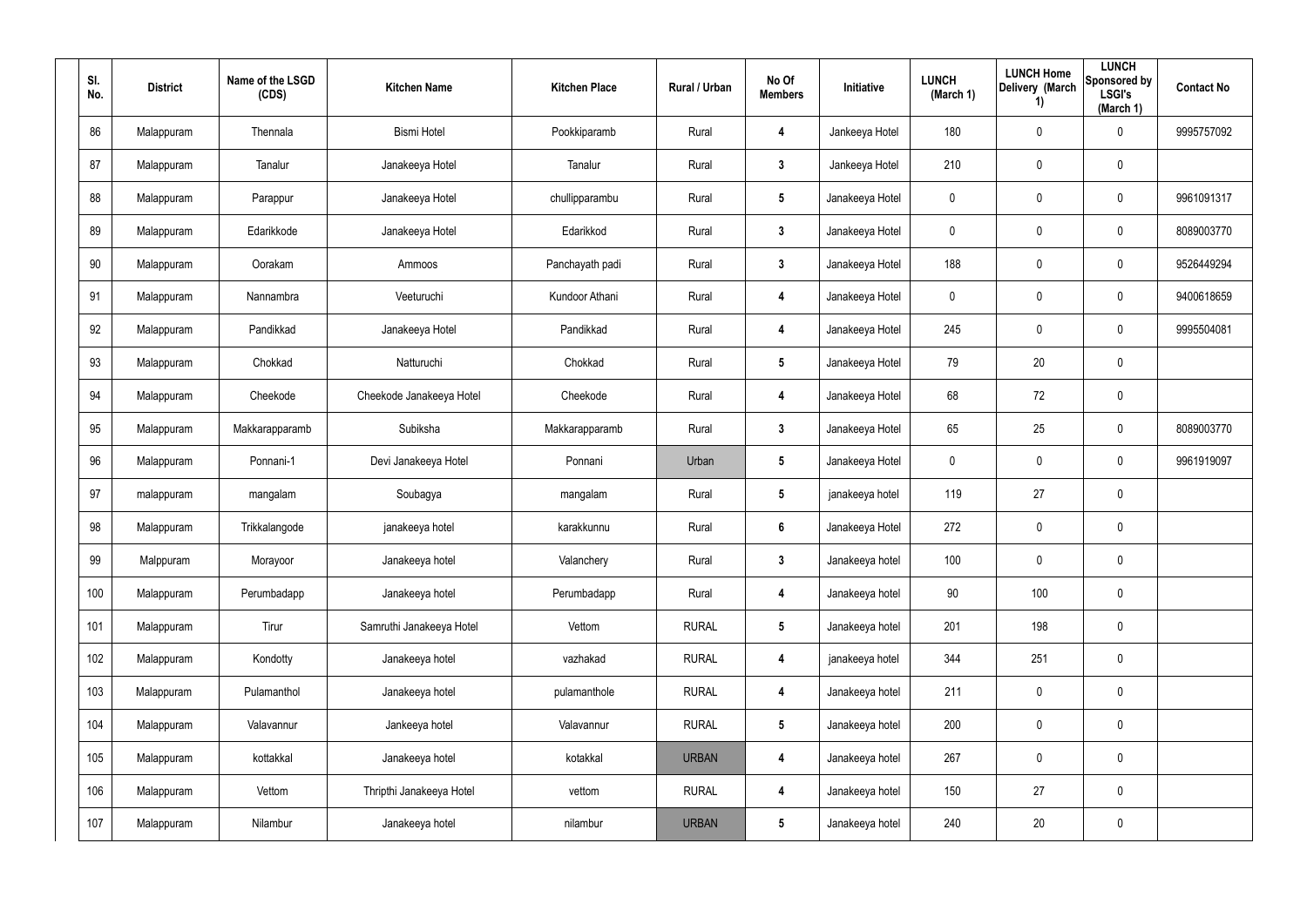|     | SI.<br>No. | <b>District</b> | Name of the LSGD<br>(CDS) | <b>Kitchen Name</b>        | <b>Kitchen Place</b> | Rural / Urban | No Of<br><b>Members</b> | Initiative      | <b>LUNCH</b><br>(March 1) | <b>LUNCH Home</b><br>Delivery (March<br>1) | <b>LUNCH</b><br>Sponsored by<br><b>LSGI's</b><br>(March 1) | <b>Contact No</b> |
|-----|------------|-----------------|---------------------------|----------------------------|----------------------|---------------|-------------------------|-----------------|---------------------------|--------------------------------------------|------------------------------------------------------------|-------------------|
|     | 108        | Malappuram      | Nilambur                  | Janakeeya hotel            | nilambur             | <b>URBAN</b>  | 4                       | Janakeeya hotel | 315                       | 170                                        | $\mathbf 0$                                                |                   |
|     | 109        | Malappuram      | Vallikkunn                | Rasakkut                   | Vallikunnu           | Rural         | 4                       | janakeeyahotel  | $\mathbf 0$               | $\mathbf 0$                                | $\mathbf 0$                                                |                   |
|     | 110        | Malappuram      | kuruva                    | Ruchi                      | Kurava               | Rural         | $5\phantom{.0}$         | Janakeeyahotel  | 103                       | 22                                         | $\mathbf 0$                                                | 9745414800        |
|     | 111        | Malappuram      | Kannamangalam             | Ruchikoott                 | Kannamangalam        | Rural         | $\mathbf{3}$            | Janakeeya Hotel | 218                       | $\mathbf 0$                                | $\mathbf 0$                                                |                   |
|     | 112        | Malappuram      | Othungal                  | janakeeya hotel            | Othukkungal          | Rural         | $5\phantom{.0}$         | Janakeeya Hotel | 347                       | $\mathbf 0$                                | $\mathbf 0$                                                | 9656716066        |
|     | 113        | Malappuram      | Pookkottur                | janakeeya hotel            | valluvambram         | Rural         | 4                       | Janakeeya Hotel | 168                       | $\mathbf 0$                                | $\mathbf 0$                                                | 9447334084        |
|     | 114        | Malappuram      | Edakkara                  | Edakkara janakeeya hotel   | Edakkara             | Rural         | 4                       | janakeeya hotel | 147                       | 0                                          | $\pmb{0}$                                                  |                   |
|     | 115        | Malappuram      | porur                     | Thanima Janakeeya Hotel    | Porur                | Rural         | $\mathbf{3}$            | janakeeya hotel | 113                       | $\mathbf 0$                                | $\mathbf 0$                                                | 9539928567        |
|     | 116        | Malappuram      | Pulikkal                  | Janakeeya Hotel            | pulikkal             | Rural         | 4                       | Janakeeya Hotel | 81                        | 43                                         | $\mathbf 0$                                                |                   |
|     | 117        | malappuram      | Tanur                     | amma janakeeyahottel       | Tanur                | <b>URBAN</b>  | $5\overline{)}$         | janakeeyahottel | 425                       | $\mathbf 0$                                | $\mathbf 0$                                                |                   |
|     | 118        | malappuram      | Pallikkal                 | padheyam janakeeyahottel   | Pallikkal            | Rural         | $5\phantom{.0}$         | janakeeyahotel  | 43                        | 75                                         | $\mathbf 0$                                                |                   |
|     | 119        | Malappuram      | Chelembra                 | janakeeyahotel2            | Chelembra            | Rural         | 4                       | janakeeyahotel  | 112                       | 102                                        | $\mathbf 0$                                                |                   |
|     | 120        | Malappuram      | Purathur                  | Safa Janakeeya Hotel       | Paravanna            | Rural         | $\overline{\mathbf{4}}$ | Janakeeya Hotel | $\mathbf 0$               | 0                                          | $\mathbf 0$                                                |                   |
|     | 121        | malappuram      | vazhayur                  | puthuma janakeeyahotel     | Vazhayur             | Rural         | 4                       | janakeeyahotel  | 172                       | 31                                         | $\pmb{0}$                                                  |                   |
|     | 122        | malappuram      | mangalam                  | Swathistam                 | Vadikkal             | Rural         | $\overline{\mathbf{4}}$ | janakeeyahotel  | $\mathbf 0$               | $\pmb{0}$                                  | $\mathbf 0$                                                |                   |
|     | 123        | malappuram      | kuttippuram               | nilayoram janakeeya hotel  | Kuttipuram           | Rural         | $\overline{\mathbf{4}}$ | janakeeyahotel  | 139                       | $\pmb{0}$                                  | $\mathbf 0$                                                |                   |
|     | 124        | malapluram      | thazhekode                | Thazhekode Janakeeya Hotel | Thazhekode           | Rural         | $\overline{\mathbf{4}}$ | Janakeeya Hotel | 522                       | $\pmb{0}$                                  | $\mathbf 0$                                                |                   |
|     | 125        | malappuram      | munniyur                  | my kitchen                 | Alinchuvad           | Rural         | 5 <sub>5</sub>          | janakeeya hotel | 144                       | 173                                        | $\mathbf 0$                                                | 8589809765        |
|     | 126        | Malappuram      | Mangalam                  | Ruchikkoottu               | Mangalam             | Rural         | $\overline{\mathbf{4}}$ | Janakeeya hotel | 121                       | 52                                         | $\mathbf 0$                                                |                   |
|     | 127        | Malappuram      | Ponnani                   | Thripthi                   | Ponnani              | Urban         | 5 <sub>5</sub>          | Janakeeya Hotel | $\mathbf 0$               | $\pmb{0}$                                  | $\mathbf 0$                                                |                   |
|     | 128        | Malappuram      | Tanur                     | Krishna                    | Tanur                | Urban         | $5\phantom{.0}$         | janakeeya hotel | 158                       | $\pmb{0}$                                  | $\mathbf 0$                                                |                   |
| 128 |            |                 |                           |                            |                      |               | 537                     |                 | 18880                     | 4601                                       | 13                                                         |                   |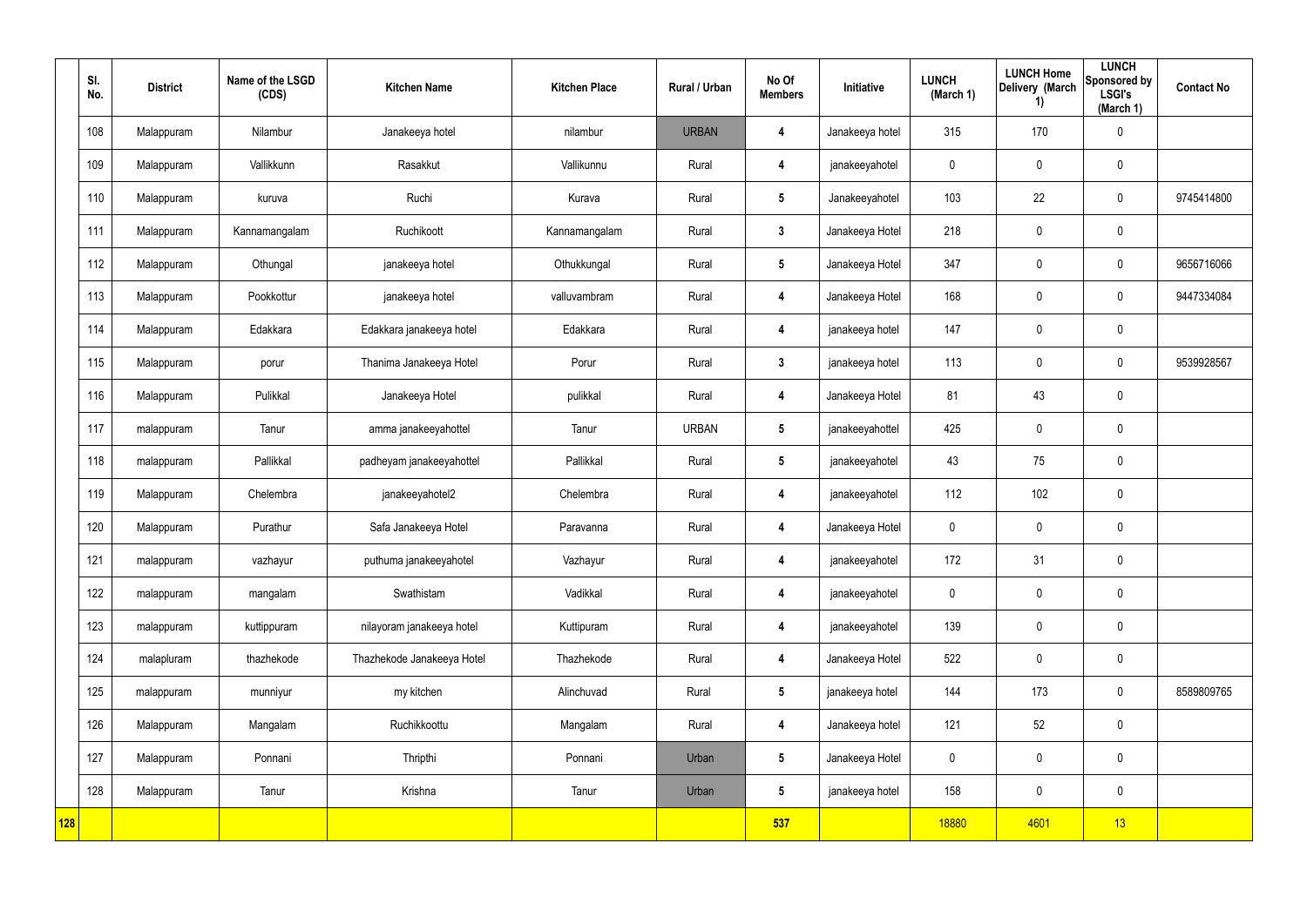| SI.<br>No.      | <b>District</b> | Name of the LSGD<br>(CDS) | <b>Kitchen Name</b>             | <b>Kitchen Place</b>                      | Rural / Urban | No Of<br><b>Members</b> | Initiative      | <b>LUNCH</b><br>(March 1) | <b>LUNCH Home</b><br>Delivery (March<br>1) | <b>LUNCH</b><br>Sponsored by<br><b>LSGI's</b><br>(March 1) | <b>Contact No</b> |
|-----------------|-----------------|---------------------------|---------------------------------|-------------------------------------------|---------------|-------------------------|-----------------|---------------------------|--------------------------------------------|------------------------------------------------------------|-------------------|
| $\overline{1}$  | Palakkad        | Elapully                  | Nakshathra Vanitha canteen      | Canteen                                   | Rural         | 4                       | Janakeeya Hotel | 0                         | 0                                          | $\mathbf 0$                                                | 18880             |
| $\overline{2}$  | Palakkad        | Nalleppilly               | Vanitha Canteen                 | Canteen                                   | Rural         | 4                       | Janakeeya Hotel | 0                         | $\mathbf{0}$                               | $\pmb{0}$                                                  | 9656232569        |
| 3               | Palakkad        | Chittur                   | Thanal vanitha Canteen          | Thathamangalam, Mettuvalavu               | Urban         | 3                       | Janakeeya Hotel | 354                       | 0                                          | $\mathbf 0$                                                | 9447105400        |
| $\overline{4}$  | Palakkad        | chittur                   | urapp janakeeya hotel           | Anicode junction                          | urban         | 5                       | Janakeeya hotel | 161                       | $\mathbf{0}$                               | $\pmb{0}$                                                  | 9349930549        |
| $5\phantom{.0}$ | Palakkad        | polpully                  | subiksha janakeeya hotel        | kallootiyal                               | Rural         | 5                       | Janakeeya hotel | 210                       | 0                                          | $\mathbf 0$                                                | 9495197498        |
| 6               | Palakkad        | Eruthenpathy              | Nila janakeeya hotel            | Mooniilmada muniyappan<br>kshethram near  | Rural         | 5                       | Janakeeya hotel | 0                         | 0                                          | $\mathbf 0$                                                | 9037290925        |
| $\overline{7}$  | Palakkad        | Perumatty                 | Nanam Janakeeya hotel           | kannimari                                 | Rural         | 3                       | Janakeeya hotel | 0                         | 0                                          | $\mathbf 0$                                                | 9605529657        |
| 8               | Palakkad        | Vadakarapathy             | soubhagya janakeeya hotel       | vadakarapathy panchayath                  | Rural         | 5                       | Janakeeya hotel | 117                       | 0                                          | $\mathbf 0$                                                | 9633578756        |
| 9               | Palakkad        | Kozhinjampara             | Sreesakthi Janakeeya hotel      | Kozhinjampara<br>gramapanchayth, near bus | Rural         | 5                       | Janakeeya hotel | 128                       | 0                                          | $\mathbf 0$                                                | 9847121105        |
| 10 <sup>°</sup> | Palakkad        | Vadakkenchery             | Oottupura Vanitha Canteen       | Panchayath building,<br>Vadakkenchery     | Rural         | 4                       | Janakeeya Hotel | 153                       | 0                                          | $\mathbf 0$                                                | 9656360141        |
| 11              | Palakkad        | PKD North                 | Cafesree                        | opp. ksrtc bus stand,<br>Manjakulam road  | Urban         | 5                       | Janakeeya Hotel | 0                         | 0                                          | $\mathbf 0$                                                | 9037332005        |
| 12 <sup>°</sup> | Palakkad        | Ongallur                  | Amma canteen                    | Ongallur vipanana kendram                 | Rural         | 4                       | Janakeeya Hotel | 88                        | 0                                          | $\mathbf 0$                                                | 7560924507        |
| 13              | Palakkad        | Muthuthala                | Sreelakshmi vanitha canteen     | Muthuthala panchayath                     | Rural         | 4                       | Janakeeya Hotel | 0                         | 0                                          | $\mathbf 0$                                                | 7558865485        |
| 14              | Palakkad        | Koppam                    | Natturuchi kudumbashree cafe    | Near koppam village                       | Rural         | 5                       | Janakeeya Hotel | 67                        | 0                                          | $\mathbf 0$                                                | 8075779172        |
| 15              | Palakkad        | Paruthur                  | Mamatty vanitha canteen         | Near panchayath                           | Rural         | $5\phantom{.0}$         | Janakeeya Hotel | 104                       | 0                                          | $\mathbf 0$                                                | 9544847874        |
| 16              | Palakkad        | Vilayur                   | Souhritha caffesree (Ruchipura) | Near Vilayur Panchayath                   | Rural         | $6\phantom{.}$          | Janakeeya Hotel | 102                       | 0                                          | $\pmb{0}$                                                  | 9747342046        |
| 17              | palakkad        | Kulukkallur               | Snehitha Janakeeya hotel        | Kulukkallur panchayath                    | Rural         | $5\phantom{.0}$         | Janakeeya hotel | 0                         | 0                                          | $\mathsf{0}$                                               | 9746701454        |
| 18              | Palakkad        | Pattambi                  | Janakeeya hotel                 | near Govt samskritha college,<br>Pattambi | Urban         | 4                       | Janakeeya hotel | 0                         | 0                                          | $\mathsf{0}$                                               | 9562043428        |
| 19              | Palakkad        | Erimayur                  | Thanima Vanitha Canteen         | Panchayath building, Erimayur             | Rural         | $5\phantom{.0}$         | Janakeeya Hotel | 0                         | 0                                          | $\mathsf{0}$                                               | 9746440633        |
| 20              | Palakkad        | Kizhekkencheri            | Vanitha Canteen                 | Panchayath Building,<br>Kizhakkenchery    | Rural         | 4                       | Janakeeya Hotel | 0                         | 0                                          | $\mathsf{0}$                                               | 9747923418        |
| 21              | Palakkad        | Peringottukkurrissi       | Aiswarya Vanitha canteen        | Panchayth building                        | Rural         | $\mathbf{3}$            | Janakeeya Hotel | 0                         | 0                                          | $\mathsf{0}$                                               | 9048665884        |
| 22              | Palakkad        | Mundoor                   | Bharath vanitha canteen         | Panchayath building                       | Rural         | $\mathfrak{Z}$          | Janakeeya Hotel | 0                         | 0                                          | $\pmb{0}$                                                  | 8592830607        |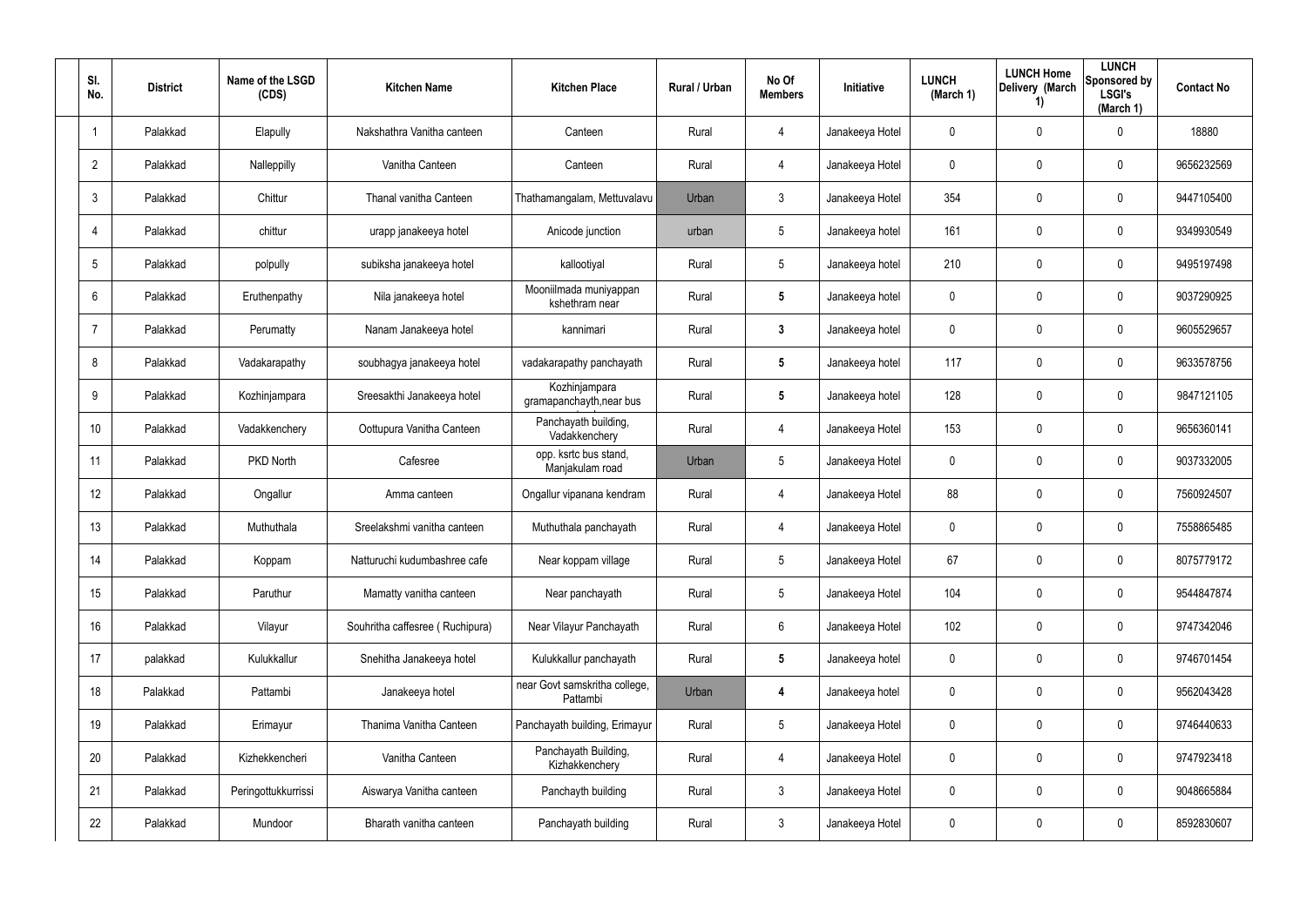| SI.<br>No. | <b>District</b> | Name of the LSGD<br>(CDS) | <b>Kitchen Name</b>                      | <b>Kitchen Place</b>                            | <b>Rural / Urban</b> | No Of<br><b>Members</b> | <b>Initiative</b> | <b>LUNCH</b><br>(March 1) | <b>LUNCH Home</b><br>Delivery (March<br>1) | <b>LUNCH</b><br>Sponsored by<br><b>LSGI's</b><br>(March 1) | <b>Contact No</b> |
|------------|-----------------|---------------------------|------------------------------------------|-------------------------------------------------|----------------------|-------------------------|-------------------|---------------------------|--------------------------------------------|------------------------------------------------------------|-------------------|
| 23         | Palakkad        | Kodumbu                   | kripa                                    | kodumb panchayath                               | Rural                | 4                       | Janakeeya HoteL   | 0                         | 0                                          | $\mathbf 0$                                                | 9048682860        |
| 24         | Palakkad        | Thirumittakode            | Thirumuttam Janakeeya Hotel              | Karukaputhur                                    | Rural                | 6                       | Janakeeya Hotel   | 140                       | 0                                          | $\mathbf 0$                                                | 9072841599        |
| 25         | Palakkad        | Akathethara               | Nanma canteen                            | kalyanamandapam                                 | Rural                | $\mathfrak{Z}$          | Janakeeya Hotel   | 65                        | 0                                          | $\mathbf 0$                                                | 7025563510        |
| 26         | Palakkad        | Marutharoad               | flavours cantteen                        | panchayath                                      | Rural                | 5                       | Janakeeya Hotela  | 0                         | 0                                          | $\mathbf 0$                                                | 9746227966        |
| 27         | Palakkad        | Trithala                  | Kairali Vanitha Hotel                    | Thirthala                                       | Rural                | $5\phantom{.0}$         | Janakeeya Hotel   | 96                        | 0                                          | $\mathbf 0$                                                | 9048710155        |
| 28         | Palakkad        | Kongad                    | Annapoorna vanitha canteen               | Near Kongad village office                      | Rural                | 5                       | Janakeeya Hotel   | 154                       | 0                                          | $\pmb{0}$                                                  | 9645425774        |
| 29         | Palakkad        | Sreekrishnapuram          | Subiksha canteen                         | Near panchayath office                          | Rural                | $\mathbf{3}$            | Janakeeya Hotel   | 77                        | 0                                          | $\pmb{0}$                                                  | 8086697226        |
| 30         | Palakkad        | Pallassana                | dhanalakshmi vanitha canteen             | pallassana panchayath<br>building               | Rural                | 5                       | Janakeeya Hotel   | 148                       | 0                                          | $\mathbf 0$                                                | 8943225892        |
| 31         | Palakkad        | Nenmmara                  | Nemmara Janakeeya hotel                  | Nemmara junction                                | Rural                | 4                       | Janakeeya hotel   | 185                       | 0                                          | $\mathbf 0$                                                | 8157850935        |
| 32         | Palakkad        | Ayilur                    | Janakeeya hotel                          | Thalavettanpara, Ayilur                         | Rural                | 3                       | Janakeeya hotel   | 0                         | 0                                          | $\mathbf 0$                                                | 9539517856        |
| 33         | Palakkad        | Melarkode                 | Janakeeya Hotel                          | near Melarkode panchayath                       | Rural                | 4                       | Janakeeya hotel   | 0                         | 0                                          | $\mathbf 0$                                                | 8606193918        |
| 34         | Palakkad        | Vandazhi                  | janakeeya hotel                          | Kaniyamangalam                                  | Rural                | $\mathfrak{Z}$          | Janakeeya hotel   | 46                        | 0                                          | $\mathbf 0$                                                | 9645919937        |
| 35         | Palakkad        | Nelliayampathy            | Janakeeya hotel                          | near Panchayat, kaikaty                         | Rural                | 4                       | Janakeeya hotel   | 0                         | 0                                          | $\mathbf 0$                                                | 9497123529        |
| 36         | Palakkad        | Elavanchery               | Snehatheeram                             | Near GUPS, Vattekkad                            | Rural                | $5\phantom{.0}$         | Janakeeya Hotel   | 246                       | 0                                          | $\pmb{0}$                                                  | 9744195274        |
| 37         | Palakkad        | Kollemkode                | Priya Vanitha Canteen                    | Block Panchayath Office,<br>Kollengode          | Rural                | 4                       | Janakeeya Hotel   | 138                       | 0                                          | $\mathsf{0}$                                               | 9745456764        |
| 38         | Palakkad        | Koduvayur                 | Samridhi Kudumbashree Vanitha<br>Canteen | Panchayath Building                             | Rural                | $5\phantom{.0}$         | Janakeeya Hotel   | $\mathbf 0$               | 0                                          | $\mathsf{0}$                                               | 8086263595        |
| 39         | Palakkad        | Pattanchery               | Sreelakshmi vanitha canteen              | Panchayath Building                             | Rural                | 4                       | Janakeeya Hotel   | 0                         | 0                                          | $\mathsf{0}$                                               | 8086916932        |
| 40         | Palakkad        | Pudunagaram               | Janakeeya Hotel                          | Near KSEB, Pudunagaram                          | Rural                | 4                       | Janakeeya hotel   | 159                       | 0                                          | $\mathbf 0$                                                | 9497241598        |
| 41         | Palakkad        | Vadavanoor                | Sree Muruka Janakeeya Hotel              | Vydhyasala, Vadavanoor                          | Rural                | $\overline{\mathbf{5}}$ | Janakeeya hotel   | 0                         | 0                                          | $\mathbf 0$                                                | 9567011729        |
| 42         | Palakkad        | Peruvemba                 | Samridi Janakeeya Hotel                  | Peruvemba Junction                              | Rural                | 4                       | Jankeeya hotel    | 168                       | 0                                          | $\mathbf 0$                                                | 918089611261      |
| 43         | Palakkad        | Muthalamada               | Janakeeya Hotel                          | Chulliyarmedu                                   | Rural                | 4                       | Jankeeya hotel    | 0                         | 0                                          | $\mathbf 0$                                                | 9633730067        |
| 44         | Palakkad        | Cherppalasseri            | Swad Janakiyahotel, CPY                  | Scheduled caste coperative<br>society hall, cpy | Urban                | $5\phantom{.0}$         | Janakeeya Hotel   | 216                       | 0                                          | $\mathsf{0}$                                               | 9447746082        |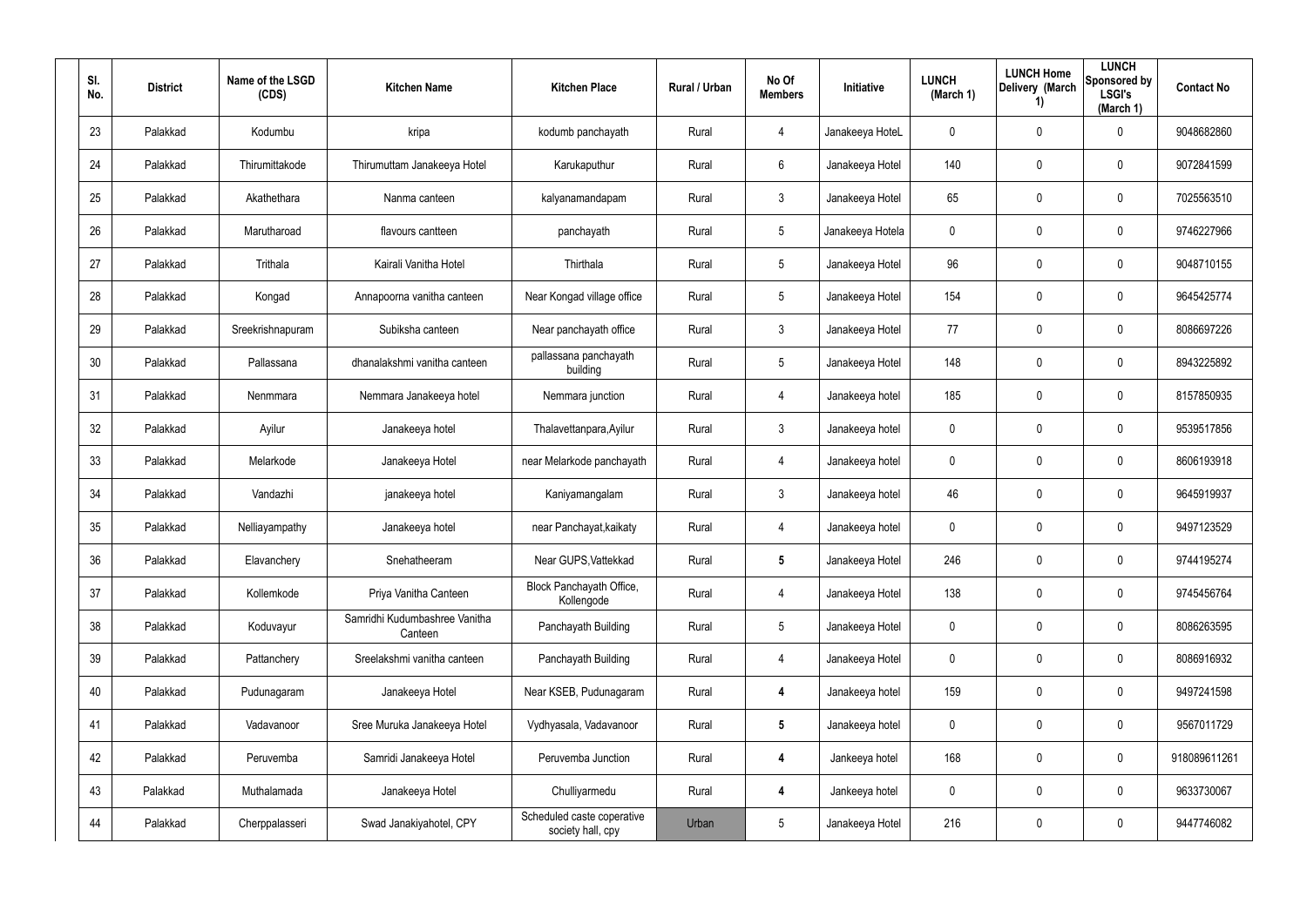|     | SI.<br>No. | <b>District</b> | Name of the LSGD<br>(CDS) | <b>Kitchen Name</b>                         | <b>Kitchen Place</b>                              | Rural / Urban | No Of<br><b>Members</b> | Initiative       | <b>LUNCH</b><br>(March 1) | <b>LUNCH Home</b><br>Delivery (March<br>1) | <b>LUNCH</b><br>Sponsored by<br><b>LSGI's</b><br>(March 1) | <b>Contact No</b> |
|-----|------------|-----------------|---------------------------|---------------------------------------------|---------------------------------------------------|---------------|-------------------------|------------------|---------------------------|--------------------------------------------|------------------------------------------------------------|-------------------|
|     | 45         | Palakkad        | Vellinezhi                | Aiswarya kudumbashree                       | Adakkaputhur                                      | Rural         | $\mathbf{3}$            | Janakeeya Hotel  | 84                        | $\mathbf 0$                                | $\mathbf 0$                                                | 9747730588        |
|     | 46         | Palakkad        | Keralasseri               | Bhagyasree janakeeya hotel                  | Near village office                               | Rural         | $\mathfrak{Z}$          | Janakeeya Hotel  | 0                         | 0                                          | $\pmb{0}$                                                  | 8606125128        |
|     | 47         | Palakkad        | Kottayi                   | Kudumbashree Vanitha canteen                | Near Kottayi Panchayath                           | Rural         | $\overline{4}$          | Jankeeya hotel   | 70                        | 0                                          | $\mathbf 0$                                                | 9605699847        |
|     | 48         | Palakkad        | anakkara                  | udayasurya vanitha canteen                  | kumbidi                                           | rural         | $5\phantom{.0}$         | Janakeeya Hotel  | 168                       | 0                                          | $\boldsymbol{0}$                                           | 9895947614        |
|     | 49         | Palakkad        | kappur                    | jeevanam hotel                              | kumaranellur                                      | rural         | $6\phantom{.}$          | Janakeeya Hotel  | 207                       | 0                                          | $\mathbf 0$                                                | 9605308385        |
| 102 | 50         | Palakkad        | Malampauzha               | Nandhanam canteen                           | near fantasy park                                 | Rural         | $5\phantom{.0}$         | Janakeeya HotelT | 185                       | 0                                          | $\mathbf 0$                                                | 807587062         |
|     | 51         | Palakkad        | Puduppariyaram            | Anaswara Canteen                            | Panchayath                                        | Rural         | $\overline{4}$          | Janakeeya Hotel  | 0                         | 0                                          | $\mathbf 0$                                                | 9526677781        |
|     | 52         | Palakkad        | kadambazhipuram           | Reshmi janakeeya hotel                      | 16 mail                                           | Rural         | $5\phantom{.0}$         | Janakeeya Hotel  | 110                       | 0                                          | $\mathbf 0$                                                | 9048375891        |
|     | 53         | Palakkad        | Kadambazhipuram           | Ardhram Janakeeya hotel                     | Pulapatta                                         | Rural         | $\mathbf{3}$            | Janakeeya Hotel  | 64                        | 0                                          | $\mathbf 0$                                                | 9495775246        |
|     | 54         | Palakkad        | Kannambra                 | Sree kurumba canteen                        | kannambra                                         | Rural         | $\overline{4}$          | Janakeeya Hotel  | 201                       | 0                                          | $\mathbf 0$                                                | 8157815819        |
|     | 55         | Palakkad        | karakkurissi              | Janakiya hotel                              | Near ammus auditorium,<br>Ayappankavu             | Rural         | $\mathbf{3}$            | Janakeeya Hotel  | 118                       | 0                                          | $\mathbf 0$                                                | 6238788932        |
|     | 56         | Palakkad        | Thenkara                  | Subiksham janakeeya hotel                   | Ayurveda hospital compound<br>Then kara           | Rural         | $5\phantom{.0}$         | Janakeeya Hotel  | 54                        | 0                                          | $\mathbf 0$                                                | 9747557333        |
|     | 57         | Palakkad        | Alanallur                 | Keerthi vanitha canteen and catering        | Near panchayath Alanallur                         | Rural         | $5\phantom{.0}$         | Janakeeya hotel  | 172                       | 0                                          | $\mathbf 0$                                                | 9495447569        |
|     | 58         | Palakkad        | Pudur                     | Asil canteen                                | Pudur panchayath                                  | Rural         | $\overline{4}$          | Janakeeya hotel  | 37                        | $\mathbf 0$                                | $\mathbf 0$                                                | 8086968050        |
|     | 59         | Palakkad        | Parali                    | Annasree Janakeeya hotel                    | Near parali panchayath                            | Rural         | 4                       | Janakeeya hotel  | 80                        | $\mathbf 0$                                | $\mathbf 0$                                                | 8281829238        |
|     | 60         | Palakkad        | Mannur                    | Kudumbasree janakeeya hotel                 | Mannur panchayath                                 | Rural         | $5\phantom{.0}$         | Janakeeya hotel  | 0                         | $\mathbf 0$                                | $\mathbf 0$                                                | 9495771095        |
|     | 61         | Palakkad        | Kuzhalmannam              | Janasree jankeeya hotel                     | Kuzhalmannam block<br>panchayth                   | Rural         | $\mathfrak{Z}$          | Jankeeya hotel   | 180                       | $\mathbf 0$                                | $\mathbf 0$                                                | 9847364980        |
|     | 62         | Palakkad        | Kavassery                 | samridhi Janakeeya Hotel                    | Alathur road, kavasheery                          | Rural         | $6\phantom{.}$          | Janakeeya hotel  | 140                       | 0                                          | $\mathbf 0$                                                | 9747570761        |
|     | 63         | palakkad        | chalissery                | Thanal janakeeya hotel                      | chalissery panchayath building                    | Rural         | $\mathfrak{Z}$          | Janakeeya hotel  | 40                        | 0                                          | $\pmb{0}$                                                  | 9562702284        |
|     | 64         | palakkad        | Kottopadam                | Iva canteen and catering janakeeya<br>hotel | <b>Block building, Near</b><br>aryambavu junction | Rural         | $\overline{4}$          | Janakeeya hotel  | 180                       | 0                                          | $\mathbf 0$                                                | 9074818126        |
|     | 65         | palakkad        | kumaramputhur             | Ruchi cafe janakeeya hotel                  | Panchayath kumaramputhur                          | Rural         | $\mathbf{3}$            | Janakeeya hotel  | 227                       | 0                                          | $\mathbf 0$                                                | 8589968705        |
|     | 66         | palakkad        | Malampuzha                | Amma janakeeya hotel                        | kadukkamkunnu, Malampuzha                         | Rural         | $\mathbf{3}$            | Janakeeya hotel  | 300                       | 0                                          | $\mathbf 0$                                                | 9446521664        |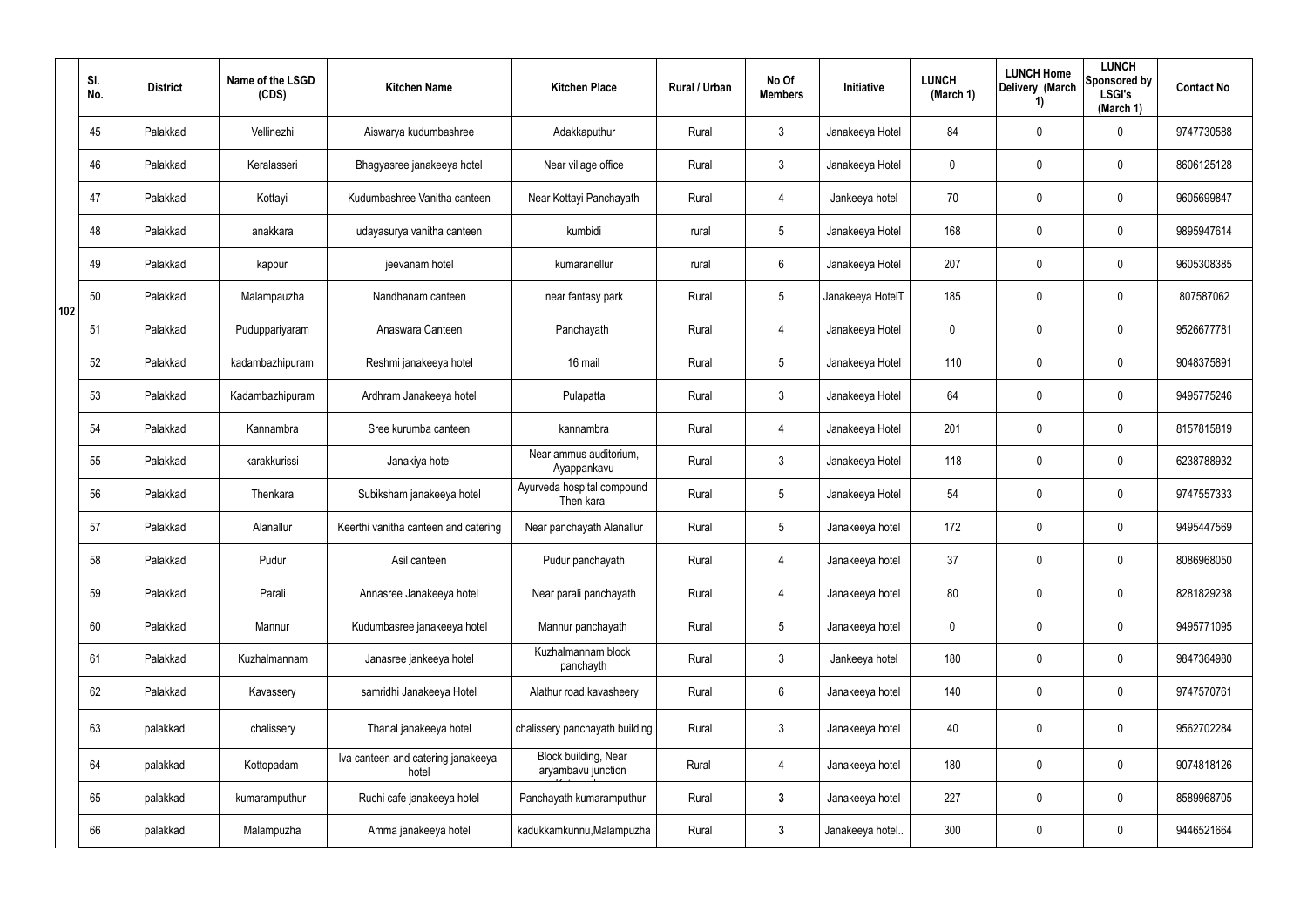| SI.<br>No. | <b>District</b> | Name of the LSGD<br>(CDS) | <b>Kitchen Name</b>         | <b>Kitchen Place</b>                | <b>Rural / Urban</b> | No Of<br><b>Members</b> | <b>Initiative</b> | <b>LUNCH</b><br>(March 1) | <b>LUNCH Home</b><br>Delivery (March<br>1) | <b>LUNCH</b><br>Sponsored by<br><b>LSGI's</b><br>(March 1) | <b>Contact No</b> |
|------------|-----------------|---------------------------|-----------------------------|-------------------------------------|----------------------|-------------------------|-------------------|---------------------------|--------------------------------------------|------------------------------------------------------------|-------------------|
| 67         | palakkad        | Alathur                   | Rich Janakeeya hotel        | Near bus stand, Alathur             | Rural                | 4                       | Janakeeya hotel   | 210                       | 0                                          | 4                                                          | 9947030779        |
| 68         | palakkad        | Karimpuzha                | Janakeeya hotel             | Karimpuzha panchayath               | Rural                | 3                       | Janakeeya hotel   | 78                        | 0                                          | $\mathbf 0$                                                | 9961502739        |
| 69         | Palakkad        | Thenkurissi               | Eyeshee janakeeya hotel     | Panchayth building,<br>Thenkurissi  | Rural                | 4                       | Jankeeya hotel    | 87                        | 0                                          | $\mathbf 0$                                                | 9995662723        |
| 70         | Palakkad        | Agali                     | Janakeeya Hotel             | Block Panchayath building,<br>Agali | Rural                | 5                       | Jankeeya hotel    | 0                         | 0                                          | $\mathbf 0$                                                | 9037878897        |
| 71         | Palakkad        | Sholayur                  | Powrnami janakeeya hotel    | anakkatty bus stand                 | Rural                | 4                       | Jankeeya hotel    | 124                       | 0                                          | $\mathbf 0$                                                | 9159556404        |
| 72         | Palakkad        | Puthushery                | Janakeeya hotel             | Puthushery panchayath               | Rural                | $5\overline{)}$         | Janakeeya hotel.  | 0                         | 0                                          | $\mathbf 0$                                                | 9562772723        |
| 73         | Palakkad        | Karimba                   | Janakeeya hotel             | Panchayath premise                  | Rural                | $\mathbf{3}$            | Janakeeya Hotel   | 119                       | 0                                          | $\pmb{0}$                                                  | 9562163979        |
| 74         | Palakkad        | Nagalasseri               | Janakeeya hotel             | near koottanad bus stand            | Rural                | 5                       | Janakeeya hotel   | 200                       | 0                                          | $\mathbf 0$                                                | 8921928291        |
| 75         | Palakkad        | Mathur                    | Nila janakeeya Hotel        | Near Panchayth, Mathur              | Rural                | 4                       | Jankeeya hotel    | 0                         | 0                                          | $\pmb{0}$                                                  | 9562356483        |
| 76         | Palakkad        | Chalavara                 | Janakeeya hotel             | Chalavara panchayath                | Rural                | 5                       | Janakeeya hotel   | 59                        | 0                                          | $\mathbf 0$                                                | 9544659942        |
| 77         | Palakkad        | Ananganadi                | vanitha cateen              | near Ananganadi panchayath          | Rural                | $\mathbf{3}$            | Janakeeya Hotel   | 51                        | 0                                          | $\mathbf 0$                                                | 8921410495        |
| 78         | Palakkad        | Lakkidiperur              | Janakeeya hotel             | Lekkidi perur panchayath            | Rural                | 5                       | Jankeeya hotel    | 0                         | 0                                          | $\mathbf 0$                                                | 6238921903        |
| 79         | Palakkad        | Nellaya                   | Janakeeya hotel             | Nellaya panchayath                  | Rural                | 4                       | Janakeeya hotel   | 0                         | 0                                          | $\mathbf 0$                                                | 9562432883        |
| 80         | Palakkad        | Shornur                   | Oottupura Janakeeya hotel   | near bus stand, Shoranur            | Urban                | $\overline{\mathbf{5}}$ | Janakeeya hotel   | 265                       | 0                                          | $\pmb{0}$                                                  | 9747102377        |
| 81         | Palakkad        | Shornur                   | Snehadeepam Janakeeya hotel | Shoranur municipality               | Urban                | 4                       | Janakeeya hotel   | 0                         | 0                                          | $\mathsf{0}$                                               | 6238755729        |
| 82         | Palakkad        | Thrikkadiri               | Janakeeya hotel             | Samskarika nilayam                  | Rural                | 4                       | Janakeeya hotel   | 0                         | 0                                          | $\mathsf{0}$                                               | 9544806032        |
| 83         | palakkad        | Vaniyamkulam              | Janakeeya hotel             | near PK DAS hospital                | Rural                | $\mathbf{3}$            | Janakeeya hotel   | 245                       | 0                                          | $\mathbf{3}$                                               | 9947408415        |
| 84         | Palakkad        | Ambalappara               | Janakiya hotel              | ambalappara<br>kalyanamandapam      | Rural                | $5\phantom{.0}$         | Janakeeya Hotel   | 100                       | 0                                          | $\mathsf{0}$                                               | 8129562289        |
| 85         | Palakkad        | Vallappuzha               | Janakeeya hotel             | Hayath Complex, Vallappuzha         | Rural                | $5\phantom{.0}$         | Janakeeya Hotel   | $\mathbf 0$               | 0                                          | $\mathbf 0$                                                | 8086406897        |
| 86         | Palakkad        | Shoranur                  | Ela janakeeya hotel         | Vpc market, kulappully              | Urban                | $\mathbf{3}$            | Janakeeya hotel   | 162                       | 0                                          | $\mathsf{0}$                                               | 8129769113        |
| 87         | Palakkad        | Mankara                   | Subiksha Janakeeya hotel    | Near Mankara Panchayath             | Rural                | $5\phantom{.0}$         | Janakeeya hotel   | 90                        | 0                                          | $\mathbf 0$                                                | 8549045637        |
| 88         | Palakkad        | Kanjirapuzha              | Surya Janakeeya hotel       | Kanjirapuzha, panchayath            | Rural                | $\sqrt{5}$              | Janakeeya hotel   | 150                       | 0                                          | $\mathsf{0}$                                               | 9048698194        |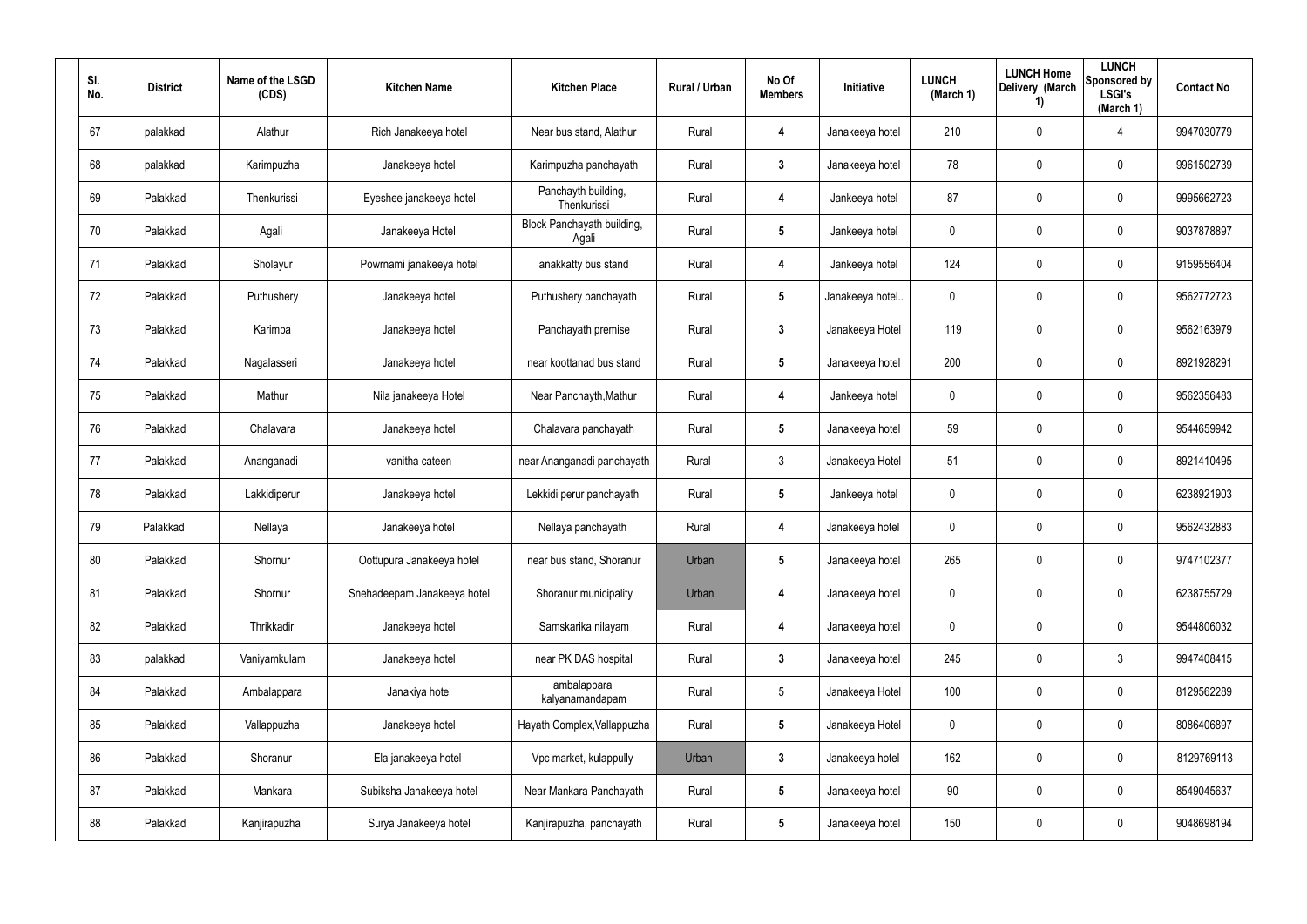|    | SI.<br>No.     | <b>District</b> | Name of the LSGD<br>(CDS) | <b>Kitchen Name</b>             | <b>Kitchen Place</b>                       | Rural / Urban | No Of<br><b>Members</b> | Initiative      | <b>LUNCH</b><br>(March 1) | <b>LUNCH Home</b><br>Delivery (March<br>1) | <b>LUNCH</b><br>Sponsored by<br><b>LSGI's</b><br>(March 1) | <b>Contact No</b> |
|----|----------------|-----------------|---------------------------|---------------------------------|--------------------------------------------|---------------|-------------------------|-----------------|---------------------------|--------------------------------------------|------------------------------------------------------------|-------------------|
|    | 89             | Palakkad        | Thachanattukara           | Haritham janakeeya hotel        | 53 mile, Thachanattukara                   | Rural         | $\mathbf{3}$            | Janakeeya hotel | $\mathbf 0$               | 0                                          | 0                                                          | 9605097810        |
|    | 90             | Palakkad        | Puthukode                 | Puthuma jankeeya hotel          | Thachanadi junction                        | Rural         | $6\phantom{1}$          | Janakeeya hotel | 0                         | 0                                          | $\pmb{0}$                                                  | 9744459080        |
|    | 91             | Palakkad        | Tarur                     | Jankeeya Hotel                  | Infront of vilage office, Tarurk           | Rural         | 4                       | Janakeeya hotel | 73                        | 0                                          | $\pmb{0}$                                                  | 8606780959        |
|    | 92             | Palakkad        | Pirayiri                  | Janakeeya hotel                 | Near Panchayath office                     | Rural         | $5\phantom{.0}$         | Janakeeya hotel | 0                         | 0                                          | $\pmb{0}$                                                  | 9037495586        |
|    | 93             | Palakkad        | Palakkad ulb              | Ruchi                           | Near Balaji hospital, Fort<br>Maidan       | Urban         | 4                       | Janakeeya hotel | 214                       | 0                                          | $\pmb{0}$                                                  | 7994185687        |
|    | 94             | Palakkad        | Pookkottukavu             | Punya                           | Pookkottukavu Centre                       | Rural         | 4                       | Janakeeya Hotel | 65                        | 0                                          | $\pmb{0}$                                                  | 9745511432        |
|    | 95             | Palakkad        | Kuthanoor                 | Suryodayam jankeeya hotel       | Kalapara, kuthanoor                        | Rural         | $5\overline{)}$         | Jankeeya hotel  | 60                        | 0                                          | $\mathbf 0$                                                | 9995159738        |
|    | 96             | Palakkad        | Thiruvegappura            | Janakeeya Hotel                 | Kaippuram                                  | Rural         | $5\phantom{.0}$         | Jankeeya hotel  | 149                       | 0                                          | $\boldsymbol{0}$                                           | 8921882903        |
|    | 97             | Palakkad        | Thachampara               | Vanitha canteen Janakeeya Hotel | Thachampara town                           | Rural         | 4                       | Jankeeya hotel  | 160                       | 0                                          | $\mathbf 0$                                                | 9497826216        |
|    | 98             | Palakkad        | Kannadi                   | Sweet jankeeya hotel            | Yakkara junction                           | Rural         | $3\phantom{a}$          | Jankeeya hotel  | 180                       | 0                                          | $\boldsymbol{0}$                                           | 9846918028        |
|    | 99             | Palakkad        | Pattithara                | Bavana janakeeya hotel          | kottappadam                                | Rural         | $5\phantom{.0}$         | Janakeeya hotel | $\mathbf 0$               | 0                                          | $\mathbf 0$                                                | 9074163402        |
|    | 100            | Palakkad        | Mannarkkad                | Janakeeya Hotel                 | muncipal building, busstand,<br>mannarkkad | Urban         | 4                       | Janakeeya hotel | 124                       | 0                                          | $\pmb{0}$                                                  |                   |
|    | 101            | Palakkad        | Pirayiri                  | Kudumbashree janakeeya hotel    | Kallekkad Block Panchayath                 | Rural         | 5                       | janakeeya hotel | 65                        | 0                                          | 0                                                          | 8137940343        |
|    | 102            | Palakkad        | Marutharoad               | Sreelakshmi janakeeya hotel     | Pirivusala                                 | Rural         | 4                       | janakeeya hotel | 0                         | 0                                          | $\mathbf 0$                                                | 9048636162        |
| 99 |                |                 |                           |                                 |                                            |               | 434                     |                 | 8969                      | $\overline{0}$                             | $\overline{7}$                                             |                   |
|    | -1             | Pathanamthitta  | Anicadu                   | Janatha janakeeya hotel         | Nooromave                                  | Rural         | $\mathbf{3}$            | Janakeeya Hotel | 118                       | 0                                          | $\pmb{0}$                                                  | 6282875679        |
|    | $\overline{2}$ | Pathanamthitta  | Kaviyoor                  | Janakeeya Hotel                 | Manakkachira                               | Rural         | 4                       | Janakeeya Hotel | 106                       | 0                                          | $\mathbf 0$                                                | 9747886172        |
|    | $\mathfrak{Z}$ | Pathanamthitta  | Kottanadu                 | Janakeeya Hotel                 | Kottanadu                                  | Rural         | $\overline{4}$          | Janakeeya Hotel | 75                        | 0                                          | $\pmb{0}$                                                  | 6282382608        |
|    | $\overline{4}$ | Pathanamthitta  | Kalloopara                | Janakeeya Hotel                 | Kalloopara                                 | Rural         | $5\phantom{.0}$         | Janakeeya Hotel | 0                         | 0                                          | $\pmb{0}$                                                  | 9947471024        |
|    | $\sqrt{5}$     | Pathanamthitta  | Kunnamthanam              | Thripthi Hotel                  | Kunnamthanam                               | Rural         | $\mathfrak{Z}$          | Janakeeya Hotel | 64                        | 0                                          | $\pmb{0}$                                                  | 6235908328        |
|    | 6              | pathanamthitta  | mallappally               | janakeeya hotel                 | mallappally                                | Rural         | $\mathfrak{Z}$          | janakeeya hotel | 0                         | 0                                          | $\pmb{0}$                                                  | 9744194830        |
|    | -7             | Pathanamthitta  | kottangal                 | janakeeya hotel                 | kottangal                                  | Rural         | $\mathbf{3}$            | Janakeeya Hotel | 0                         | 0                                          | $\boldsymbol{0}$                                           | 9526690541        |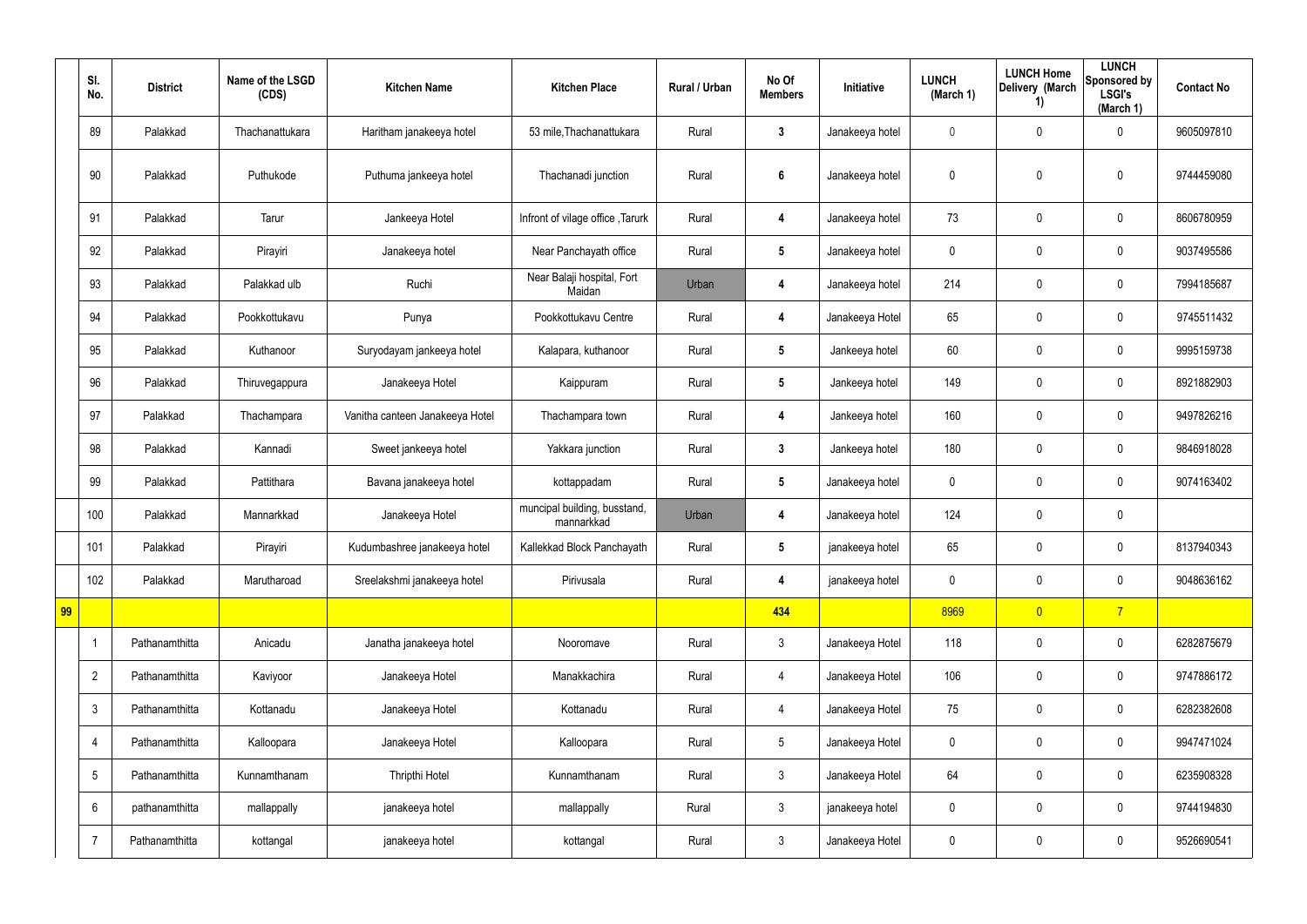| SI.<br>No. | <b>District</b> | Name of the LSGD<br>(CDS) | <b>Kitchen Name</b>             | <b>Kitchen Place</b>        | Rural / Urban | No Of<br><b>Members</b> | <b>Initiative</b> | <b>LUNCH</b><br>(March 1) | <b>LUNCH Home</b><br>Delivery (March<br>1) | <b>LUNCH</b><br>Sponsored by<br><b>LSGI's</b><br>(March 1) | <b>Contact No</b> |
|------------|-----------------|---------------------------|---------------------------------|-----------------------------|---------------|-------------------------|-------------------|---------------------------|--------------------------------------------|------------------------------------------------------------|-------------------|
| 8          | Pathanamthitta  | Nedumpuram                | Nedumpram Janakeeya Hotel       | Podiyadi                    | Rural         | $5\phantom{.0}$         | Janakeeya Hotel   | 0                         | 0                                          | $\mathbf 0$                                                | 919188291409      |
| 9          | Pathanamthitta  | Niranam                   | Sakhi cafe                      | Niranam                     | Rural         | $\mathbf{3}$            | Janakeeya Hotel   | 23                        | 0                                          | $\mathbf 0$                                                | 919526423710      |
| 10         | Pathanamthitta  | Peringara                 | Haritha samrudhi Catering       | <b>PMVHS Pringara</b>       | Rural         | 4                       | Janakeeya Hotel   | 0                         | 0                                          | $\pmb{0}$                                                  | 919961219550      |
| 11         | Pathanamthitta  | Peringara                 | Pulari janakeeya Hotel          | swamipalam                  | Rural         | $\overline{4}$          | Janakeeya hotel   | 58                        | 0                                          | $\pmb{0}$                                                  | 919656132036      |
| 12         | Pathanamthitta  | Kuttor                    | Nanma Catering                  | <b>GHS Kuttoor</b>          | Rural         | $\mathfrak{Z}$          | Janakeeya Hotel   | 86                        | 0                                          | $\pmb{0}$                                                  | 919526323212      |
| 13         | Pathanamthitta  | Kadapra                   | Niradeepam janakeeya hotel      | Kadapra                     | Rural         | 4                       | Janakeeya Hotel   | 0                         | 0                                          | $\mathbf 0$                                                | 9656512066        |
| 14         | Pathanamthitta  | Eraviperoor               | Avi cafe                        | Avi cafe                    | Rural         | $\mathbf{3}$            | Janakeeya Hotel   | 0                         | 0                                          | $\mathbf 0$                                                | 6238013293        |
| 15         | Pathanamthitta  | Koipuram                  | Ammas kudumbashree cafe         | Muttamon                    | Rural         | $5\overline{)}$         | Janakeeya Hotel   | 95                        | 0                                          | $\mathbf 0$                                                | 9961485931        |
| 16         | Pathanamthitta  | Thottappuzhassery         | Thottapuzhassery Jankeeya Hotel | Thottapuzhassery            | Rural         | 4                       | Janakeeya Hotel   | 0                         | 0                                          | $\mathbf 0$                                                | 9656403054        |
| 17         | Pathanamthitta  | Puramattom                | Top N Taste                     | Puramattom                  | Rural         | $\mathbf{3}$            | Janakeeya Hotel   | 0                         | 0                                          | $\mathbf 0$                                                | 9526728230        |
| 18         | Pathanamthitta  | Ayroor                    | Janakeeya Hotel                 | Ayroor                      | Rural         | 6                       | Janakeeya Hotel   | 30 <sub>o</sub>           | 0                                          | $\mathbf 0$                                                | 8086653951        |
| 19         | Pathanamthitta  | Ezhumattor                | Swad Hotel                      | Thadiyoor                   | Rural         | $\mathbf{3}$            | Janakeeya Hotel   | 0                         | 0                                          | $\mathbf 0$                                                | 9526857335        |
| 20         | Pathanamthitta  | Kozhencherry              | Ruchi Janakeeya hotel           | Community hall, kozhenchery | Rural         | 4                       | Janakeeya Hotel   | 0                         | 0                                          | $\boldsymbol{0}$                                           | 9947387912        |
| 21         | Pathanamthitta  | Mallappuzhassery          | Snehadeepam                     | Paramootil                  | Rural         | 6                       | Janakeeya Hotel   | 0                         | 0                                          | $\pmb{0}$                                                  | 9847170052        |
| 22         | Pathanamthitta  | Chennerkara               | Thanal Kudumbasree Cafe         | Nallanikunnu                | Rural         | $5\phantom{.0}$         | Janakeeya Hotel   | $\pmb{0}$                 | 0                                          | $\pmb{0}$                                                  | 9747469562        |
| 23         | Pathanamthitta  | Cherukole                 | Janakeeya Hotel                 | Cherukole                   | Rural         | $\mathfrak{Z}$          | Janakeeya Hotel   | $\pmb{0}$                 | 0                                          | $\pmb{0}$                                                  | 7907811728        |
| 24         | Pathanamthitta  | Elanthoor                 | Janakeeya Hotel                 | Vary                        | Rural         | 4                       | Janakeeya Hotel   | 25                        | 0                                          | $\mathbf 0$                                                | 9946047385        |
| 25         | Pathanamthitta  | naranganam                | janakeeya hotel                 | kadammanitta                | Rural         | $\mathbf{3}$            | janakeeya hotel   | 39                        | 0                                          | $\mathbf 0$                                                | 9744478962        |
| 26         | Pathanamthitta  | Omalloor                  | Janakeeya Hotel                 | Omalloor                    | Rural         |                         | Janakeeya Hotel   | 97                        | 0                                          | $\pmb{0}$                                                  |                   |
| 27         | Pathanamthitta  | Chittar                   | Chittar janakiya hotel          | Koothattukulam              | Rural         | $\mathbf{3}$            | Janakeeya Hotel   | $\mathbf 0$               | 0                                          | $\pmb{0}$                                                  | 9072374618        |
| 28         | Pathanamthitta  | Naranammoozhi             | Thanima                         | Arakkamon                   | Rural         | $\mathbf{3}$            | Janakeeya Hotel   | $\mathbf 0$               | 0                                          | $\mathbf 0$                                                | 9605021278        |
| 29         | Pathanamthitta  | Perunadu                  | Perunadu Janakeeya Hotel        | Perunadu                    | Rural         | $5\phantom{.0}$         | Janakeeya Hotel   | $\mathbf 0$               | 0                                          | $\pmb{0}$                                                  |                   |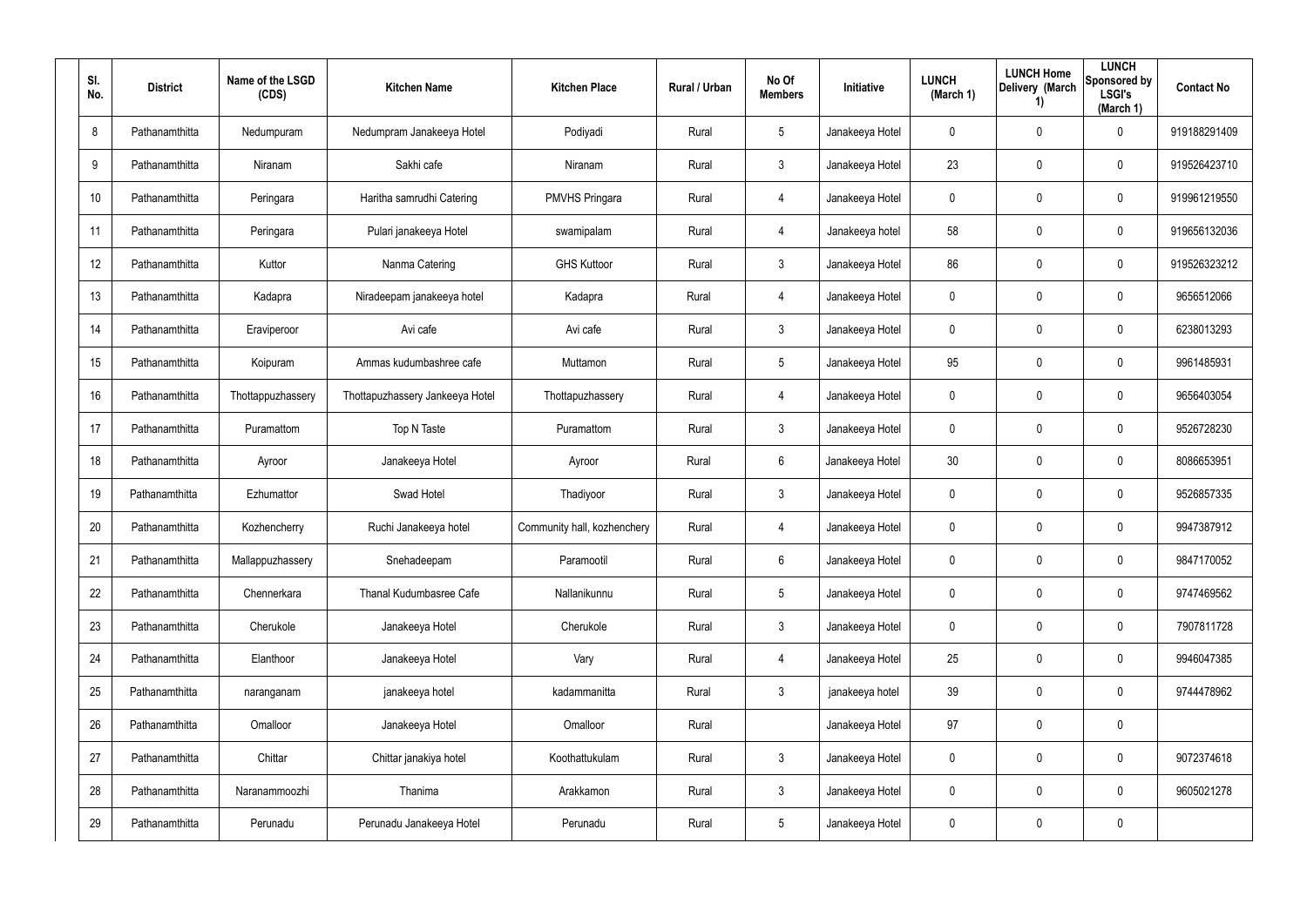|    | SI.<br>No. | <b>District</b> | Name of the LSGD<br>(CDS) | <b>Kitchen Name</b>        | <b>Kitchen Place</b>   | <b>Rural / Urban</b> | No Of<br><b>Members</b> | <b>Initiative</b> | <b>LUNCH</b><br>(March 1) | <b>LUNCH Home</b><br>Delivery (March<br>1) | <b>LUNCH</b><br>Sponsored by<br><b>LSGI's</b><br>(March 1) | <b>Contact No</b> |
|----|------------|-----------------|---------------------------|----------------------------|------------------------|----------------------|-------------------------|-------------------|---------------------------|--------------------------------------------|------------------------------------------------------------|-------------------|
| 58 | 30         | Pathanamthitta  | Ranni-Angadi              | Angadi Janakeeya Hotel     | Thoodathil church hall | Rural                | $5\phantom{.0}$         | Janakeeya Hotel   | 0                         | 0                                          | $\mathbf 0$                                                | 9961190622        |
|    | 31         | Pathanamthitta  | Ranni-Pazhavangadi        | Navami Hotel               | Makkappuzha            | Rural                | 4                       | Janakeeya Hotel   | $\mathbf 0$               | 0                                          | $\mathbf 0$                                                | 9562135824        |
|    | 32         | Pathanamthitta  | Seethathodu               | Thanima catering unit      | Seethathodu            | Rural                | $5\phantom{.0}$         | Janakeeya Hotel   | 63                        | 0                                          | $\mathbf 0$                                                | 9747622310        |
|    | 33         | Pathanamthitta  | Ranni                     | Janakeeya Hotel            | Ranni                  | Rural                | 4                       | Janakeeya Hotel   | 0                         | 0                                          | $\mathbf 0$                                                | 99462338752       |
|    | 34         | Pathanamthitta  | Vechhoochira              | Annapoorneswary hotel      | Venkurinji             | Rural                | 4                       | Janakeeya Hotel   | $\mathbf 0$               | 0                                          | $\mathbf 0$                                                | 8547264134        |
|    | 35         | Pathanamthitta  | Vadasserikara             | Thannal Janakeeya Hotel    | Vadasserikara          | Rural                | $5\overline{)}$         | Janakeeya Hotel   | 0                         | 0                                          | $\mathbf 0$                                                | 8590107684        |
|    | 36         | Pathanamthitta  | Vallickodu                | Janakeeya Hotel            | Vallicodu              | Rural                | $5\phantom{.0}$         | Janakeeya Hotel   | 0                         | 0                                          | $\pmb{0}$                                                  | 8547121591        |
|    | 37         | Pathanamthitta  | Pramadom                  | Aishwarya Janakeeya Hotel  | Pramadom               | Rural                | $\mathbf{3}$            | Janakeeya Hotel   | 65                        | 0                                          | $\mathbf 0$                                                | 9495312020        |
|    | 38         | Pathanamthitta  | Aruvappulam               | Janakeeya Hotel            | Kallely                | Rural                | $\mathbf{3}$            | Janakeeya Hotel   | 0                         | 0                                          | $\pmb{0}$                                                  | 9656700499        |
|    | 39         | Pathanamthitta  | mylapra                   | Manna janakeeya hotel      | mylapra                | Rural                | $\mathbf{3}$            | janakeeya hotel   | 0                         | 0                                          | $\boldsymbol{0}$                                           | 9961750470        |
|    | 40         | Pathanamthitta  | Thannithodu               | Flowers janakeeya hotel    | Thannithodu            | Rural                | $\mathbf{3}$            | Janakeeya hotel   | 0                         | 0                                          | $\boldsymbol{0}$                                           | 9061295035        |
|    | 40         | Pathanamthitta  | Malayappuzha              | Janakeeya Hotel            | Malayappuzha           | Rural                | $\mathbf{3}$            | Janakeeya Hotel   | 0                         | 0                                          | $\pmb{0}$                                                  |                   |
|    | 41         | Pathanamthitta  | Konni                     | Janakeeya Hotel            | Konni                  | Rural                | $\mathbf{3}$            | Janakeeya Hotel   | 0                         | 0                                          | $\pmb{0}$                                                  |                   |
|    | 43         | Pathanamthitta  | Kalanjoor                 | Kalanjoor janakeeya Hotel  | Kalanjoor              | Rural                | 4                       | Janakeeya Hotel   | 0                         | 0                                          | $\pmb{0}$                                                  | 6238045066        |
|    | 44         | Pathanamthitta  | Ezhamkulam                | Swad Catering Unit         | Enathu                 | Rural                | $5\phantom{.0}$         | Janakeeya Hotel   | $\pmb{0}$                 | 0                                          | $\mathsf{0}$                                               | 9747243317        |
|    | 45         | Pathanamthitta  | Kodumon                   | Ruchiyidam Janakeeya Hotel | Kodumon                | Rural                | $\overline{7}$          | Janakeeya Hotel   | $\pmb{0}$                 | 0                                          | $\mathsf{0}$                                               | 75611017112       |
|    | 46         | Pathanamthitta  | Erathu                    | Janakeeya Hotel            | Erathu                 | Rural                | 4                       | Janakeeya Hotel   | $\pmb{0}$                 | 0                                          | $\mathsf{0}$                                               | 9645102262        |
|    | 47         | Pathanamthitta  | Enadimangalam             | Janakeeya Hotel            | Elamannoor             | Rural                | 4                       | Janakeeya Hotel   | $\pmb{0}$                 | 0                                          | $\mathbf 0$                                                |                   |
|    | 48         | Pathanamthitta  | Kadampanadu               | Janakeeya Hotel            | Mannady                | Rural                | $\mathbf{3}$            | Janakeeya Hotel   | $\pmb{0}$                 | 0                                          | $\mathbf 0$                                                |                   |
|    | 49         | Pathanamthitta  | Pallickal                 |                            |                        | Rural                |                         | Janakeeya Hotel   | $\pmb{0}$                 | 0                                          | $\mathbf 0$                                                |                   |
|    | 50         | Pathanamthitta  | Thumpamon                 | Ruchi Cafe                 | Mampilali              | Rural                | $5\phantom{.0}$         | Janakeeya Hotel   | $\mathbf 0$               | 0                                          | $\mathbf 0$                                                | 9188300026        |
|    | 51         | Pathanamthitta  | Kulanada                  | Bhagyalekshmi cafe unit    | Kaipuzha               | Rural                | $\mathfrak{Z}$          | Janakeeya Hotel   | 85                        | 0                                          | $\pmb{0}$                                                  |                   |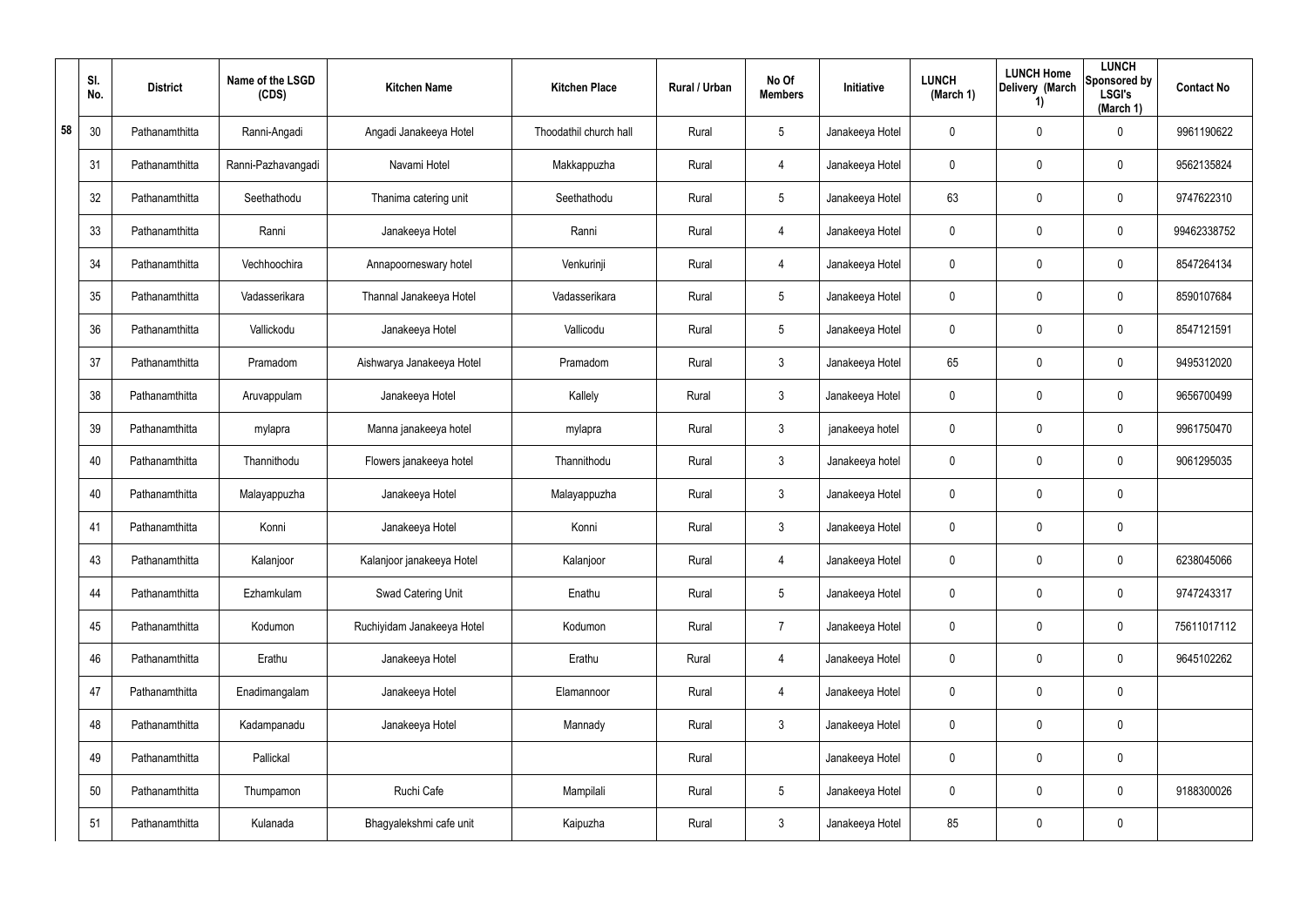|    | SI.<br>No.     | <b>District</b>    | Name of the LSGD<br>(CDS) | <b>Kitchen Name</b>                       | <b>Kitchen Place</b>                 | Rural / Urban | No Of<br><b>Members</b> | Initiative      | <b>LUNCH</b><br>(March 1) | <b>LUNCH Home</b><br>Delivery (March<br>1) | <b>LUNCH</b><br>Sponsored by<br><b>LSGI's</b><br>(March 1) | <b>Contact No</b> |
|----|----------------|--------------------|---------------------------|-------------------------------------------|--------------------------------------|---------------|-------------------------|-----------------|---------------------------|--------------------------------------------|------------------------------------------------------------|-------------------|
|    | 52             | Pathanamthitta     | Pandalam Thekkekara       | Pandalam Thekkekara                       | Thatta                               | Rural         | $\mathbf{3}$            | Janakeeya Hotel | 102                       | 0                                          | 0                                                          | 9526224922        |
|    | 53             | Pathanamthitta     | Aranmula                  | Janakeeya Hotel                           | Aranmula                             | Rural         | $5\phantom{.0}$         | Janakeeya Hotel | 0                         | 0                                          | 0                                                          | 9656296503        |
|    | 54             | Pathanamthitta     | Mezhuveli                 | Thripthi Janakeeya Hotel                  | Mezhuveli                            | Rural         | $\mathbf{3}$            | Janakeeya Hotel | 0                         | 0                                          | $\boldsymbol{0}$                                           | 9495265971        |
|    | 55             | Pathanamthitta     | Adoor                     | Amma Catering Unit                        | Adoor                                | Urban         | $5\phantom{.0}$         | Janakeeya Hotel | 0                         | 0                                          | 0                                                          | 8606887490        |
|    | 56             | Pathanamthitta     | Pandalam                  | Ruchi catering                            | Sivarenjini Auditorium               | Urban         | $5\phantom{.0}$         | Janakeeya Hotel | 0                         | 0                                          | $\boldsymbol{0}$                                           | 9846212739        |
|    | 57             | Pathanamthitta     | <b>Thiruvalla East</b>    | janakeeya hotel                           | near private bus stand<br>thiruvalla | Urban         | $5\phantom{.0}$         | Janakeeya Hotel | 0                         | 0                                          | 0                                                          | 919847729416      |
|    | 58             | Pathanamthitta     | <b>Thiruvalla West</b>    | janakeeya hotel                           | kizhakkan muthoor                    | Urban         | $5\phantom{.0}$         | Janakeeya Hotel | 0                         | 0                                          | $\boldsymbol{0}$                                           | 919656132036      |
|    | 59             | Pathanamthitta     | Pathanamthitta            | Janakeeya Hotel                           | Near Municipality Office             | Urban         | $5\phantom{.0}$         | Janakeeya Hotel | 0                         | 0                                          | $\mathbf 0$                                                |                   |
| 58 |                |                    |                           |                                           |                                      |               | 229                     |                 | 1131                      | $\overline{0}$                             | $\overline{0}$                                             |                   |
|    |                | Thiruvananthapuram | Parassala                 | Bhagyalekshmi janakeeya hotel             | Mundaplavila                         | Rural         | $5\phantom{.0}$         | Janakeeya Hotel | 288                       | 0                                          | $\mathbf 0$                                                | 9895463718        |
|    | $\overline{2}$ | Thiruvananthapuram | Karode                    | Karode janakeeya hotel                    | Paavaara,<br>pazhaya uchakkada       | Rural         | $5\phantom{.0}$         | Janakeeya Hotel | 395                       | 0                                          | $\mathbf 0$                                                | 9605122139        |
|    | 3              | Thiruvananthapuram | Thirupuram                | Thirupuram janakeeya hotel                | Pazhayakada                          | Rural         | $5\phantom{.0}$         | Janakeeya Hotel | 141                       | 0                                          | $\mathbf 0$                                                | 7034723987        |
|    | 4              | Thiruvananthapuram | Chenkal                   | Karuna janakeeya hotel                    | Udiyankulangara                      | Rural         | $5\overline{)}$         | Janakeeya Hotel | $\mathbf 0$               | 0                                          | $\mathbf 0$                                                | 9746726109        |
|    | 5              | Thiruvananthapuram | Kulathoor                 | Nakshatra janakeeya hotel                 | Attapuram                            | Rural         | $5\phantom{.0}$         | Janakeeya Hotel | 298                       | 0                                          | $\mathbf 0$                                                | 8301924221        |
|    | 6              | Thiruvananthapuram | Neyyattinkara 1           | Oottupura                                 | Neyyattinkara                        | Urban         | $5\phantom{.0}$         | Janakeeya Hotel | 368                       | 0                                          | $\mathbf 0$                                                | 8129192485        |
|    | $\overline{7}$ | Thiruvananthapuram | Neyyattinkara 1           | Cafesree Janakeeya Hotel                  | Vazhimukku                           | Urban         | $5\phantom{.0}$         | Janakeeya Hotel | 450                       | 0                                          | $\mathbf 0$                                                | 9995604997        |
|    | 8              | Thiruvananthapuram | Neyyattinkara 1           | Thripthi janakeeya Hotel                  | perumpazhuthoor                      | urban         | 4                       | janakeeya Hotel | 160                       | 0                                          | $\mathbf 0$                                                | 6282944199        |
|    | 9              | Thiruvananthapuram | Neyyattinkara 2           | Harsha catering unit                      | Neyyattinkara                        | Urban         | $5\phantom{.0}$         | Janakeeya Hotel | 240                       | 0                                          | $\mathbf 0$                                                | 9048822770        |
|    | 10             | Thiruvananthapuram | Neyyattinkara 2           | Devarose Janakeeya Hotel                  | Amaravila                            | Urban         | $\sqrt{5}$              | Janakeeya Hotel | 128                       | 0                                          | $\mathbf 0$                                                | 9995028659        |
|    | 11             | Thiruvananthapuram | Kollayil                  | ems janakeeya hotel                       | Dhanuvachapuram                      | Rural         | $\sqrt{5}$              | Janakeeya Hotel | 0                         | 0                                          | $\mathbf 0$                                                | 8157880624        |
|    | 12             | Thiruvananthapuram | Kunnathukal               | Aiswarya Janakeeya Hotel -<br>Kunnathukal | Kuruwad, paliyodu                    | Rural         | $\mathbf{3}$            | Janakeeya Hotel | 68                        | 0                                          | $\mathbf 0$                                                | 9539549507        |
|    | 13             | Thiruvananthapuram | Vellarada                 | Eden Janakeeya Hotel                      | Panachamoodu, Vellarada              | Rural         | $\sqrt{5}$              | Janakeeya Hotel | 670                       | 0                                          | $\pmb{0}$                                                  | 8547973305        |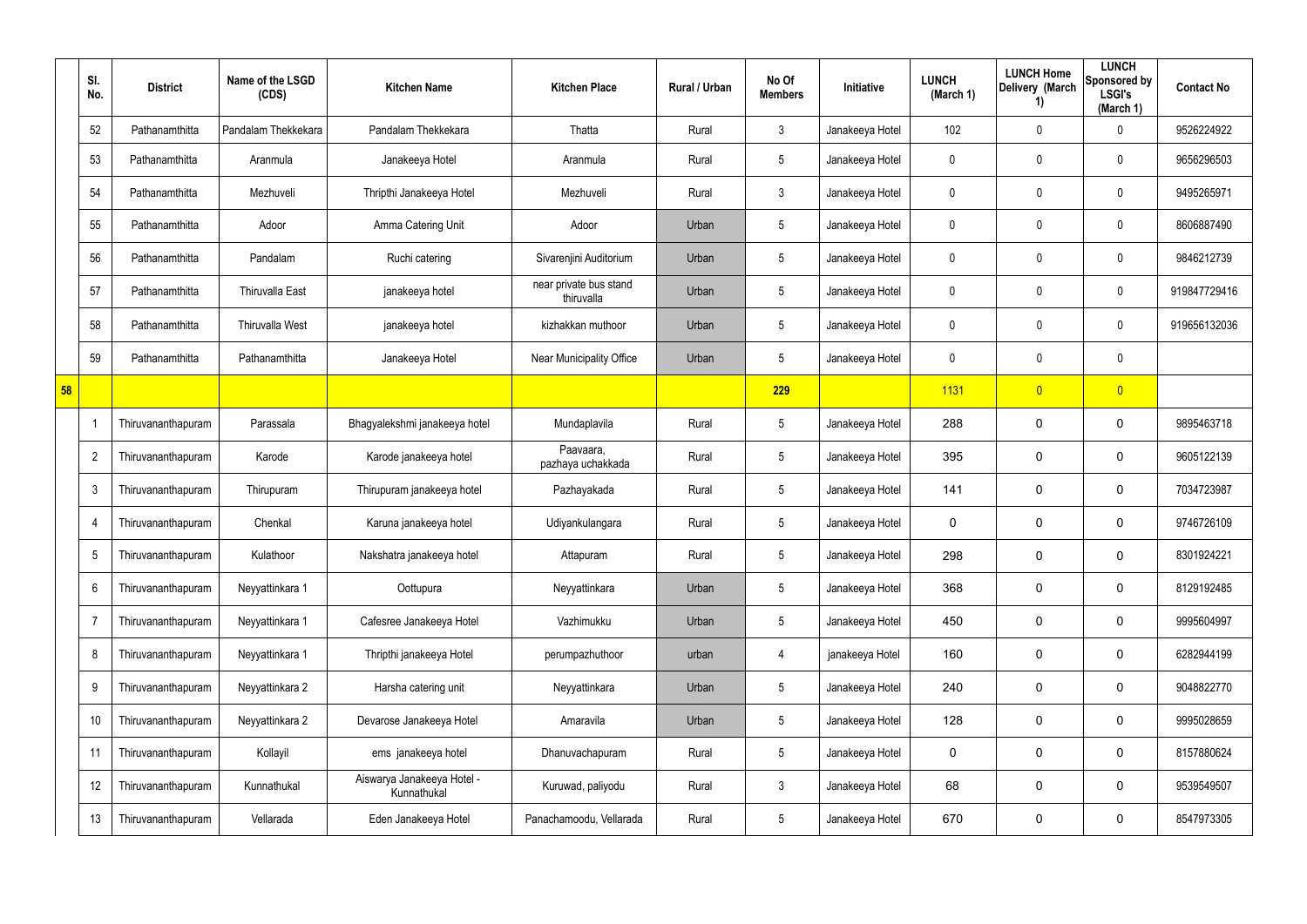| SI.<br>No. | <b>District</b>    | Name of the LSGD<br>(CDS) | <b>Kitchen Name</b>                   | <b>Kitchen Place</b>                       | <b>Rural / Urban</b> | No Of<br><b>Members</b> | <b>Initiative</b> | <b>LUNCH</b><br>(March 1) | <b>LUNCH Home</b><br>Delivery (March<br>1) | <b>LUNCH</b><br>Sponsored by<br><b>LSGI's</b><br>(March 1) | <b>Contact No</b> |
|------------|--------------------|---------------------------|---------------------------------------|--------------------------------------------|----------------------|-------------------------|-------------------|---------------------------|--------------------------------------------|------------------------------------------------------------|-------------------|
| 14         | Thiruvananthapuram | Vellarada                 | Chandrika Janakeeya Hotel - Vellarada | Vellarada                                  | Rural                | 6                       | Janakeeya Hotel   | 113                       | $\mathbf 0$                                | $\mathbf 0$                                                | 9539366295        |
| 15         | Thiruvananthapuram | Aryankode                 | Aryan Janakeeya Hotel - Aryankode     | Aryankode                                  | Rural                | 5                       | Janakeeya Hotel   | $\mathbf 0$               | $\mathbf 0$                                | $\mathbf 0$                                                | 9746905408        |
| 16         | Thiruvananthapuram | Aryankode                 | stree souhritha jh                    | chemboor                                   | Rural                | $5\phantom{.0}$         | Janakeeya Hotel   | 139                       | $\mathbf 0$                                | $\pmb{0}$                                                  |                   |
| 17         | Thiruvananthapuram | Ottashekharamangala<br>m  | Minnaram Janakeeya Hotel              | Kuravara, Near<br>Ottashekharamangalam UPS | Rural                | 4                       | Janakeeya Hotel   | 255                       | $\mathbf 0$                                | 0                                                          | 9567553161        |
| 18         | Thiruvananthapuram | Kollayil                  | Janakeeya Hotel                       | Mylakkara                                  | Rural                | $5\phantom{.0}$         | Janakeeya Hotel   | 149                       | $\mathbf 0$                                | 0                                                          | 9605076268        |
| 19         | Thiruvananthapuram | perunkadavila             | shankholi janakeeya hotel             | perunkadavila                              | rural                | 3                       | Janakeeya Hotel   | 162                       | $\mathbf 0$                                | $\mathbf 0$                                                |                   |
| 20         | Thiruvananthapuram | Amboori                   | Janakeeya Hotel                       | Amboori                                    | Rural                | $5\phantom{.0}$         | Janakeeya Hotel   | 107                       | $\mathbf 0$                                | $\mathbf 0$                                                | 9747169098        |
| 21         | Thiruvananthapuram | Athiyanoor                | Kudumbashree janakeeya hotel          | Venpakal                                   | Rural                | 4                       | Janakeeya Hotel   | 125                       | $\mathbf 0$                                | $\mathbf 0$                                                | 919562752580      |
| 22         | Thiruvananthapuram | Kottukal                  | Vismaya janakeeya hotel               | Uchakkada                                  | Rural                | $5\phantom{.0}$         | Janakeeya Hotel   | 355                       | $\mathbf 0$                                | $\mathbf 0$                                                | 6282447041        |
| 23         | Thiruvananthapuram | Kottukal                  | Udaya janakeeya Hotel                 | Punnakkulam                                | Rural                | 4                       | Janakeeya Hotel   | 125                       | $\mathbf 0$                                | $\mathbf 0$                                                |                   |
| 24         | Thiruvananthapuram | Karumkulam                | Alil Janakeeya Hotel                  | Pallam                                     | Rural                | $5\phantom{.0}$         | Janakeeya Hotel   | 104                       | $\mathbf 0$                                | $\mathbf 0$                                                | 917736513673      |
| 25         | Thiruvananthapuram | Venganoor                 | Venganoor Ruchi janakeeya hotel       | Peringamala                                | Rural                | 10                      | Janakeeya Hotel   | 112                       | $\mathbf 0$                                | $\mathbf 0$                                                | 9656309710        |
| 26         | Thiruvananthapuram | Vilavoorkkal              | Priyam Janakeeya Hotel                | Chanthamukku, Peyadu Jn                    | Rural                | $5\phantom{.0}$         | Janakeeya Hotel   | 292                       | $\mathbf 0$                                | $\mathbf 0$                                                | 7902504494        |
| 27         | Thiruvananthapuram | Vilavoorkal               | Vilavoorkal janakeeya hotel           | Pottayil                                   | Rural                | 5                       | Janakeeya Hotel   | $\mathbf 0$               | $\pmb{0}$                                  | $\pmb{0}$                                                  | 9497883130        |
| 28         | Thiruvananthapuram | Kalliyoor                 | Stree Shakthi Janakeeya Hotel         | Kalliyoor                                  | Rural                | $5\phantom{.0}$         | Janakeeya Hotel   | $\mathbf 0$               | 0                                          | 0                                                          | 9074998782        |
| 29         | Thiruvananthapuram | Maranalloor               | Mayooram Janakeeya Hotel              | Mannadikkonam                              | Rural                | 4                       | Janakeeya Hotel   | 127                       | $\pmb{0}$                                  | $\mathbf 0$                                                | 9847371025        |
| 30         | Thiruvananthapuram | Pallichal                 | Vandhanam Janakeeya hotel             | Naruvamoodu                                | Rural                | 4                       | Janakeeya Hotel   | $\mathbf 0$               | $\mathbf 0$                                | $\mathbf 0$                                                | 9562636222        |
| 31         | Thiruvananthapuram | Vilappil                  | Sreebhadra janakeey a hotel           | peyad                                      | Rural                | $5\phantom{.0}$         | Janakeeya Hotel   | 227                       | $\mathbf 0$                                | $\mathbf 0$                                                | 919496194745      |
| 32         | Thiruvananthapuram | Malayinkeezhu             | Thapasya janakeeya hotel              | Aruvacode                                  | Rural                | $5\phantom{.0}$         | Janakeeya Hotel   | $\mathbf 0$               | $\mathbf 0$                                | $\mathbf 0$                                                | 9074329707        |
| 3,3        | Thiruvananthapuram | balaramapuram             | Karunya                               | balaramapuram                              | rural                | $5\phantom{.0}$         | Janakeeya Hotel   | $\mathbf 0$               | $\mathbf 0$                                | $\mathbf 0$                                                |                   |
| 34         | Thiruvananthapuram | Andoorkonam               | Thiruvathira janakeeya hotel          | Kaniyapuram                                | Rural                | $\mathbf{3}$            | Janakeeya Hotel   | 125                       | 0                                          | $\mathbf 0$                                                | 8921698989        |
| 35         | Thiruvananthapuram | Kadinamkulam              | Sabarmathi janakeeya hotel            | Chitattumukku                              | Rural                | 4                       | Janakeeya Hotel   | 146                       | 0                                          | $\pmb{0}$                                                  |                   |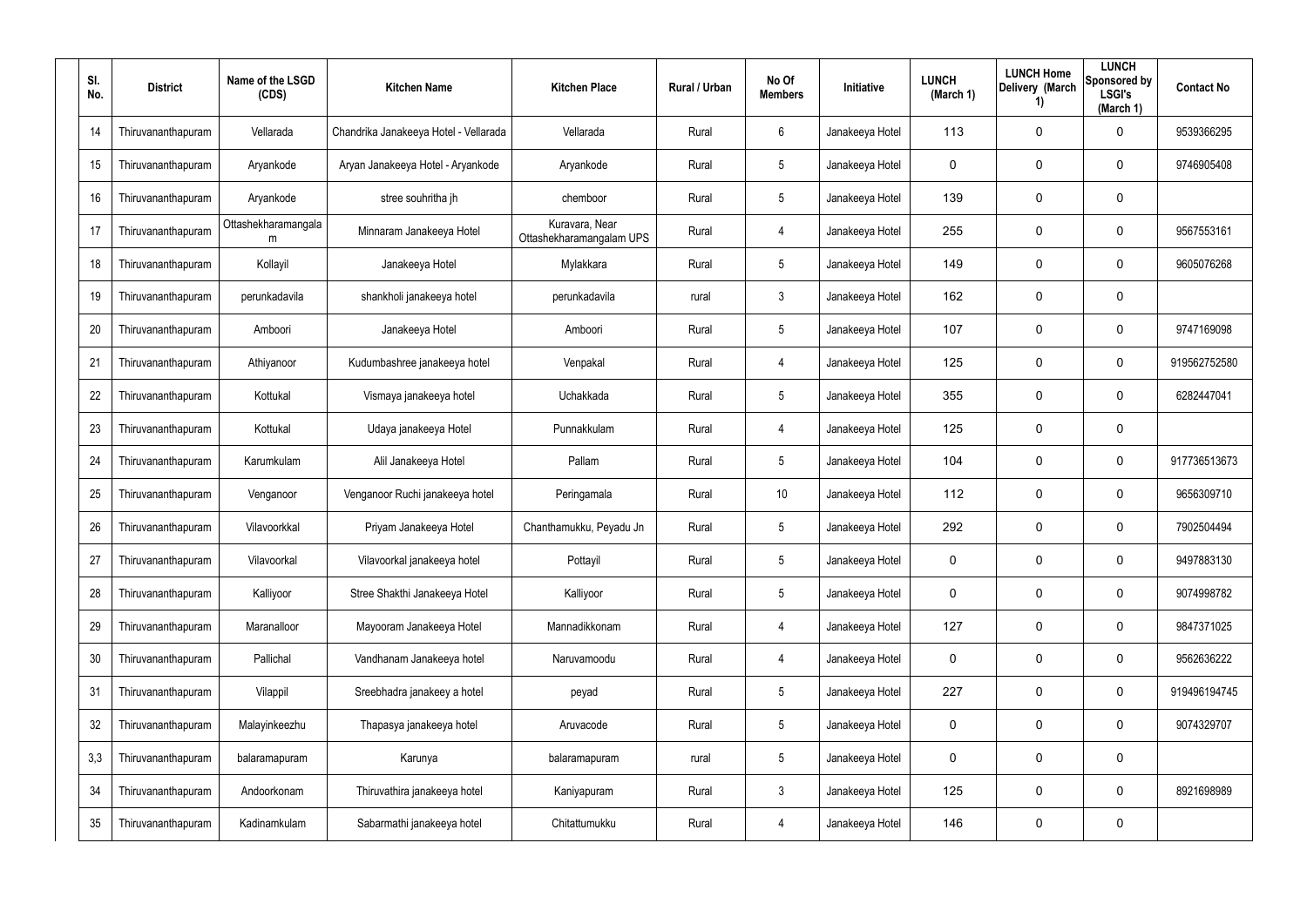|     | SI.<br>No. | <b>District</b>    | Name of the LSGD<br>(CDS)  | <b>Kitchen Name</b>                           | <b>Kitchen Place</b>                              | Rural / Urban | No Of<br><b>Members</b> | Initiative      | <b>LUNCH</b><br>(March 1) | <b>LUNCH Home</b><br>Delivery (March<br>1) | <b>LUNCH</b><br>Sponsored by<br><b>LSGI's</b><br>(March 1) | <b>Contact No</b> |
|-----|------------|--------------------|----------------------------|-----------------------------------------------|---------------------------------------------------|---------------|-------------------------|-----------------|---------------------------|--------------------------------------------|------------------------------------------------------------|-------------------|
|     | 36         | Thiruvananthapuram | Azhoor                     | Kudumbadsree janakeeya hotel                  | Azhoor                                            | Rural         | 4                       | Janakeeya Hotel | 133                       | 0                                          | $\mathbf 0$                                                | 8129060294        |
|     | 37         | Thiruvanathapuram  | Pothencode                 | Pothencode Kudumbashree Janakeeya<br>hotel    | Pothencode ayiroorppara<br>Farmers centre         | Rural         | $5\phantom{.0}$         | Janakeeya Hotel | 147                       | 0                                          | 0                                                          | 9037832338        |
|     | 38         | Thiruvananthapuram | Mangalapuram               | Mangalapuram Kudumbashree<br>Janakeeya Hotel  | Managalapuram Junction,<br>Near Panchayath Office | Rural         | $5\phantom{.0}$         | Janakeeya Hotel | 178                       | 0                                          | $\mathbf 0$                                                | 9995459534        |
|     | 39         | Thiruvananthapuram | Mangalapuram               | Swad Kudumbashree Janakeeya hotel             | Murukkumpuzha                                     | Rural         | 3                       | Janakeeya Hotel | 125                       | 0                                          | $\mathbf 0$                                                | 8281624670        |
|     | 40         | Thiruvananthapuram | Mangalapuram               | Ruchisagaram Kudumbashree<br>Janakeeya Hotel  | Chembakamangalam                                  | Rural         | $5\phantom{.0}$         | Janakeeya Hotel | 132                       | 0                                          | $\mathbf 0$                                                | 8139079929        |
|     | 41         | Thiruvanathapuram  | <b>TVM Corporation CDS</b> | Krishnakripa Janakeeya hotel                  | Anayara                                           | Urban         | $5\phantom{.0}$         | Janakeeya Hotel | 114                       | 0                                          | $\mathbf 0$                                                | 9745823832        |
|     | 42         | Thiruvanathapuram  | <b>TVM Corporation CDS</b> | Vanitha Janakeeya Hotel                       | Manvila                                           | Urban         | $\overline{4}$          | Janakeeya Hotel | 156                       | 0                                          | $\mathbf 0$                                                | 8129412369        |
|     | 43         | Thiruvanathapuram  | <b>TVM Corporation CDS</b> | Bhagyalekshmi Kudumbashree<br>Janakeeya Hotel | EK Nayanar Trust, Medical<br>College              | Urban         | 6                       | Janakeeya Hotel | 144                       | 0                                          | $\mathbf 0$                                                |                   |
|     | 44         | Thiruvanathapuram  | <b>TVM Corporation CDS</b> | Tripthi Janakeeya Hotel                       | Pallithura                                        | Urban         | $\mathbf{3}$            | Janakeeya Hotel | 158                       | 0                                          | $\mathbf 0$                                                | 9387738568        |
|     | 45         | Thiruvanathapuram  | <b>TVM Corporation CDS</b> | soubhagya janakeeya Hotel                     | kazhakoottam                                      | Urban         | $\mathbf{3}$            | janakeeya Hotel | 132                       | 0                                          | $\mathbf 0$                                                | 8921555192        |
|     | 46         | Thiruvanathapuram  | <b>TVM Corporation CDS</b> | Uthradam Janakeeya Hotel                      | Pattom                                            | Urban         | $\mathbf{3}$            | janakeeya Hotel | 144                       | 0                                          | $\mathbf 0$                                                | 8281062575        |
|     | 47         | Thiruvananthapuram | <b>TVM Corporation CDS</b> | Janakeeya hotel                               | Mannarakonam                                      | Urban         | 3                       | Janakeeya Hotel | 156                       | 0                                          | $\mathbf 0$                                                | 8281088923        |
|     | 48         | Thiruvananthapuram | <b>TVM Corporation CDS</b> | Kismath Janakeeya Hotel                       | Pottakuzhi                                        | Urban         | $\mathbf{3}$            | Janakeeya Hotel | 420                       | 0                                          | $\mathbf 0$                                                | 8129179622        |
|     | 49         | Thiruvananthapuram | <b>TVM Corporation CDS</b> | Salt and Pepper                               | Poomalliyoorkkonam                                | Urban         | 3                       | Janakeeya Hotel | 364                       | 0                                          | $\mathbf 0$                                                | 8593986935        |
|     | 50         | Thiruvananthapuram | <b>TVM Corporation CDS</b> | Sreebhadra Janakeeya Hotel                    | Pettah                                            | Urban         | $\overline{4}$          | Janakeeya Hotel | 325                       | 0                                          | $\mathbf 0$                                                | 9847227647        |
|     | 51         | Thiruvananthapuram | <b>TVM Corporation CDS</b> | kalavara Janakeeya Hotel                      | vattiyoorkavu                                     | Urban         | $\mathbf{3}$            | Janakeeya Hotel | 352                       | 0                                          | 0                                                          | 9847655426        |
|     | 52         | Thiruvananthapuram | <b>TVM Corporation CDS</b> | punartham kudumbashree                        | kudappanakunnu                                    | Urban         | $\mathbf{3}$            | Janakeeya Hotel | 152                       | 0                                          | $\mathbf 0$                                                | 9747115789        |
|     | 53         | Thiruvananthapuram | <b>TVM Corporation CDS</b> | peroor JH                                     | Palayam                                           | Urban         | $\mathbf{3}$            | Janakeeya Hotel | 312                       | 0                                          | $\mathbf 0$                                                | 8086119633        |
|     | 54         | Thiruvananthapuram | Aryanadu                   | Aryanad Janakeeya Hotel                       | Aryanad                                           | Rural         | 6                       | Janakeeya Hotel | 261                       | 0                                          | $\mathbf 0$                                                | 9207447839        |
| 109 | 55         | Thiruvananthapuram | Kuttichal                  | Kutichal Janakeeya Hotel                      | Kuttichal                                         | Rural         | $5\phantom{.0}$         | Janakeeya Hotel | 0                         | 0                                          | $\mathbf 0$                                                | 9446331479        |
|     | 56         | Thiruvananthapuram | Poovachal                  | Poovachal Janakeeya Hotel                     | Poovachal Panchayath                              | Rural         | $\sqrt{5}$              | Janakeeya Hotel | 0                         | 0                                          | $\mathbf 0$                                                | 9495225046        |
|     | 57         | Thiruvananthapuram | Vithura                    | Navodaya Janakeeya hotel                      | Koppam, Vithura                                   | Rural         | 4                       | Janakeeya Hotel | 0                         | 0                                          | $\mathbf 0$                                                | 9946837014        |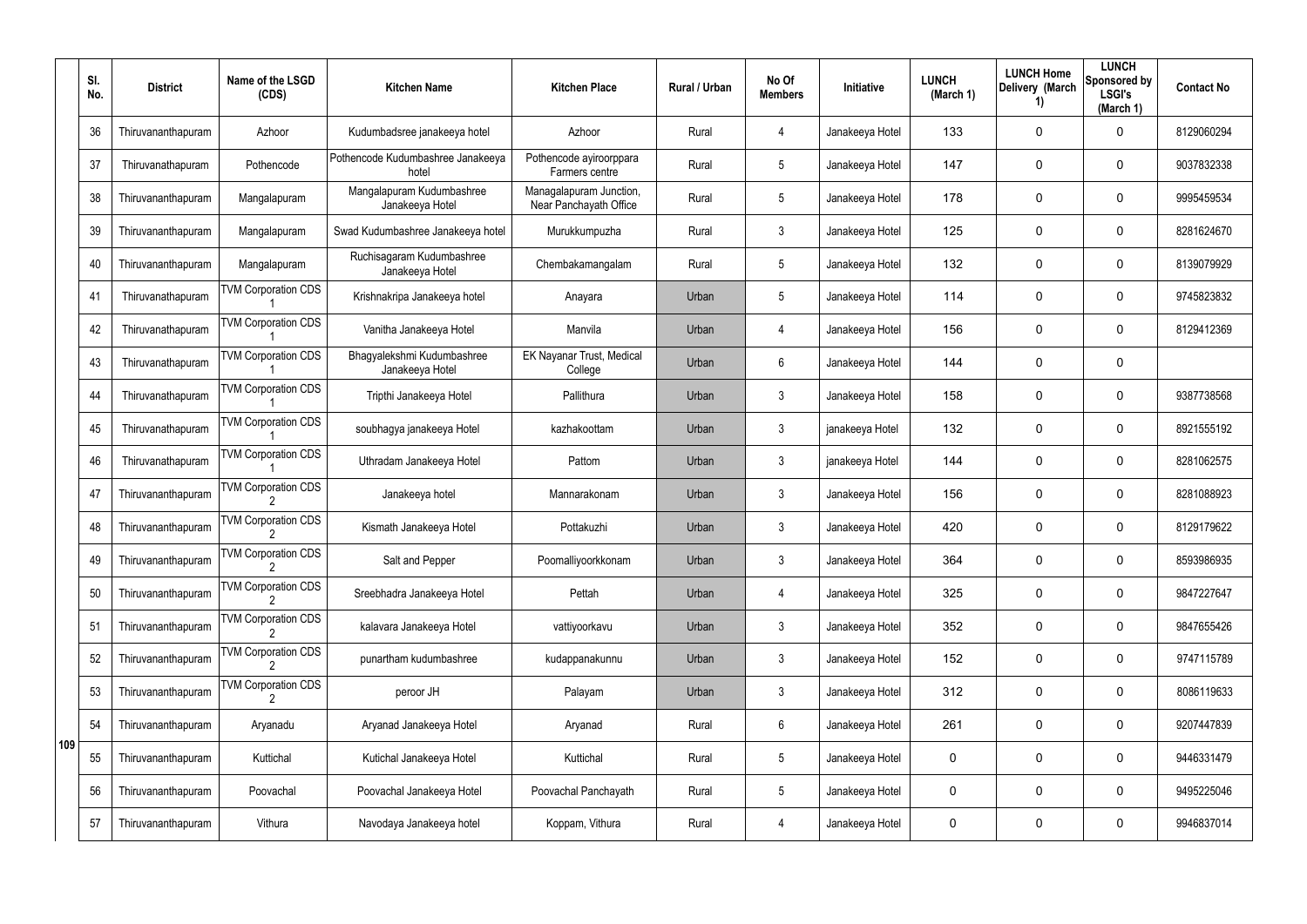| SI.<br>No. | <b>District</b>    | Name of the LSGD<br>(CDS) | <b>Kitchen Name</b>                  | <b>Kitchen Place</b>                              | Rural / Urban | No Of<br><b>Members</b> | <b>Initiative</b> | <b>LUNCH</b><br>(March 1) | <b>LUNCH Home</b><br>Delivery (March<br>1) | <b>LUNCH</b><br>Sponsored by<br><b>LSGI's</b><br>(March 1) | <b>Contact No</b> |
|------------|--------------------|---------------------------|--------------------------------------|---------------------------------------------------|---------------|-------------------------|-------------------|---------------------------|--------------------------------------------|------------------------------------------------------------|-------------------|
| 58         | Thiruvananthapuram | Tholicode                 | Tholicode Janakeeya Hotel            | Pulimoodu, Near Bharath<br>Petrol Pump, Tholicode | Rural         | 4                       | Janakeeya Hotel   | 173                       | $\mathbf 0$                                | $\mathbf 0$                                                | 9539995862        |
| 59         | Thiruvananthapuram | uzhamalackal              | mazhavil jh                          | Puthukulangara                                    | Rural         | $5\phantom{.0}$         | Janakeeya Hotel   | $\mathbf 0$               | $\mathbf 0$                                | $\mathbf 0$                                                | 96457 54988       |
| 60         | Thiruvananthapuram | <b>TVPM Corpn CDS 4</b>   | Maithri Janakeeya Hotel              | Poozhyakkunnu, Nemom, TVM                         | Urban         | $5\phantom{.0}$         | Janakeeya Hotel   | $\mathbf 0$               | $\mathbf 0$                                | $\mathbf 0$                                                | 9846905594        |
| 61         | Thiruvananthapuram | TVPM. Corpn. CDS III      | Janatha hotel                        | Over bridge                                       | Urban         | 9                       | Janakeeya Hotel   | $\mathbf 0$               | $\mathbf 0$                                | $\mathbf 0$                                                | 919746149160      |
| 62         | Thiruvananthapuram | TVPM. Corpn. CDS III      | Asraya Janakeeya Hotel               | <b>DPI</b>                                        | Urban         | 4                       | Janakeeya Hotel   | $\mathbf 0$               | $\mathbf 0$                                | $\mathbf 0$                                                | 918113008306      |
| 63         | Thiruvananthapuram | TVPM. Corpn. CDS III      | Ruchikkoott                          | Mudavanmukal                                      | Urban         | 4                       | Janakeeya Hotel   | $\mathbf 0$               | $\mathbf 0$                                | $\mathbf 0$                                                | 917907579424      |
| 64         | Thiruvananthapuram | TVPM. Corpn. CDS IV       | Janakeeya hotel tvm corporation cds4 | Vallakkadavu                                      | Urban         | $5\phantom{.0}$         | Janakeeya Hotel   | 263                       | $\mathbf 0$                                | $\mathbf 0$                                                | 8129795072        |
| 65         | Thiruvananthapuram | TVPM. Corpn. CDS IV       | Karuna Janakeeya Hotel               | Avaduthura                                        | Urban         | $5\phantom{.0}$         | Janakeeya Hotel   | 278                       | $\mathbf 0$                                | 3                                                          | 9567523799        |
| 66         | Thiruvananthapuram | Anadu                     | Nanma anad                           | Govt LPS Anad                                     | Rural         | 4                       | Janakeeya Hotel   | 125                       | $\mathbf 0$                                | $\boldsymbol{0}$                                           | 9645709754        |
| 67         | Thiruvananthapuram | Vembayam                  | Liya canteen                         | Perumboor near panchayath<br>office               | Rural         | $5\phantom{.0}$         | Janakeeya Hotel   | 236                       | $\mathbf 0$                                | $\mathbf 0$                                                | 9544337362        |
| 68         | Thiruvananthapuram | Vembayam                  | Four's Janakeeya Hotel               | Naduveli Konchira                                 | Rural         | 4                       | Janakeeya Hotel   | 248                       | $\mathbf 0$                                | $\boldsymbol{0}$                                           | 9526253578        |
| 69         | Thiruvananthapuram | Nedumangad 1              | Subhiksham                           | Irinjayam                                         | Urban         | 4                       | Janakeeya Hotel   | 235                       | $\mathbf 0$                                | $\mathbf 0$                                                | 9745606588        |
| 70         | Thiruvananthapuram | Nedumangad 1              | Ootupura                             | Pazhakutty                                        | Urban         | 6                       | Janakeeya Hotel   | 412                       | $\mathbf 0$                                | $\boldsymbol{0}$                                           | 7510910614        |
| 71         | Thiruvananthapuram | Nedumangad 2              | Niravu                               | Near ksrtc bus stand                              | Urban         | 4                       | Janakeeya Hotel   | 437                       | 0                                          | $\pmb{0}$                                                  | 9645958207        |
| 72         | Thiruvananthapuram | Nedumangad 2              | Ruchiyidam                           | <b>Near Municipality</b>                          | Urban         | $\mathbf 0$             | Janakeeya Hotel   | 422                       | 0                                          | $\pmb{0}$                                                  | 9846371353        |
| 73         | Thiruvananthapuram | Karakulam                 | Karakulam Vanitha hotel              | Karakulam Junction                                | Rural         | 4                       | Janakeeya Hotel   | $\mathbf 0$               | 0                                          | $\pmb{0}$                                                  | 9747176668        |
| 74         | Thiruvananthapuram | Panavoor                  | Kudumbashree vanitha hotel           | HI auditorium near panavoor<br>panchayath         | Rural         | 6                       | Janakeeya Hotel   | 246                       | 0                                          | $3\phantom{.0}$                                            | 9526740817        |
| 75         | Thiruvananthapuram | Aruvikara                 | Nanma                                | Aruvikara junction                                | Rural         | $\mathbf{3}$            | Janakeeya hotel   | 0                         | 0                                          | $\pmb{0}$                                                  | 8606524464        |
| 76         | Thiruvananthapuram | Pullampara                | Janakeeya Hotel                      | Kalumkinmukham                                    | Rural         | $5\phantom{.0}$         | Janakeeya Hotel   | 0                         | 0                                          | $\pmb{0}$                                                  |                   |
| 77         | Thiruvananthapuram | Pangode                   | Bhagyalekshmi janakeeya hotel        | Pangodu Panchayath Hall                           | Rural         | $5\phantom{.0}$         | Janakeeya Hotel   | 0                         | 0                                          | $\pmb{0}$                                                  |                   |
| 78         | Thiruvananthapuram | Manickal                  | Janakeeya hotel                      | Pirappancode                                      | Rural         | 6                       | Janakeeya Hotel   | 0                         | 0                                          | $\pmb{0}$                                                  | 9745874522        |
| 79         | Thiruvananthapuram | Vamanapuram               | Pournami Kalamachal                  | Kalamachal                                        | Rural         | $5\phantom{.0}$         | Janakeeya Hotel   | 0                         | 0                                          | $\pmb{0}$                                                  | 9846825964        |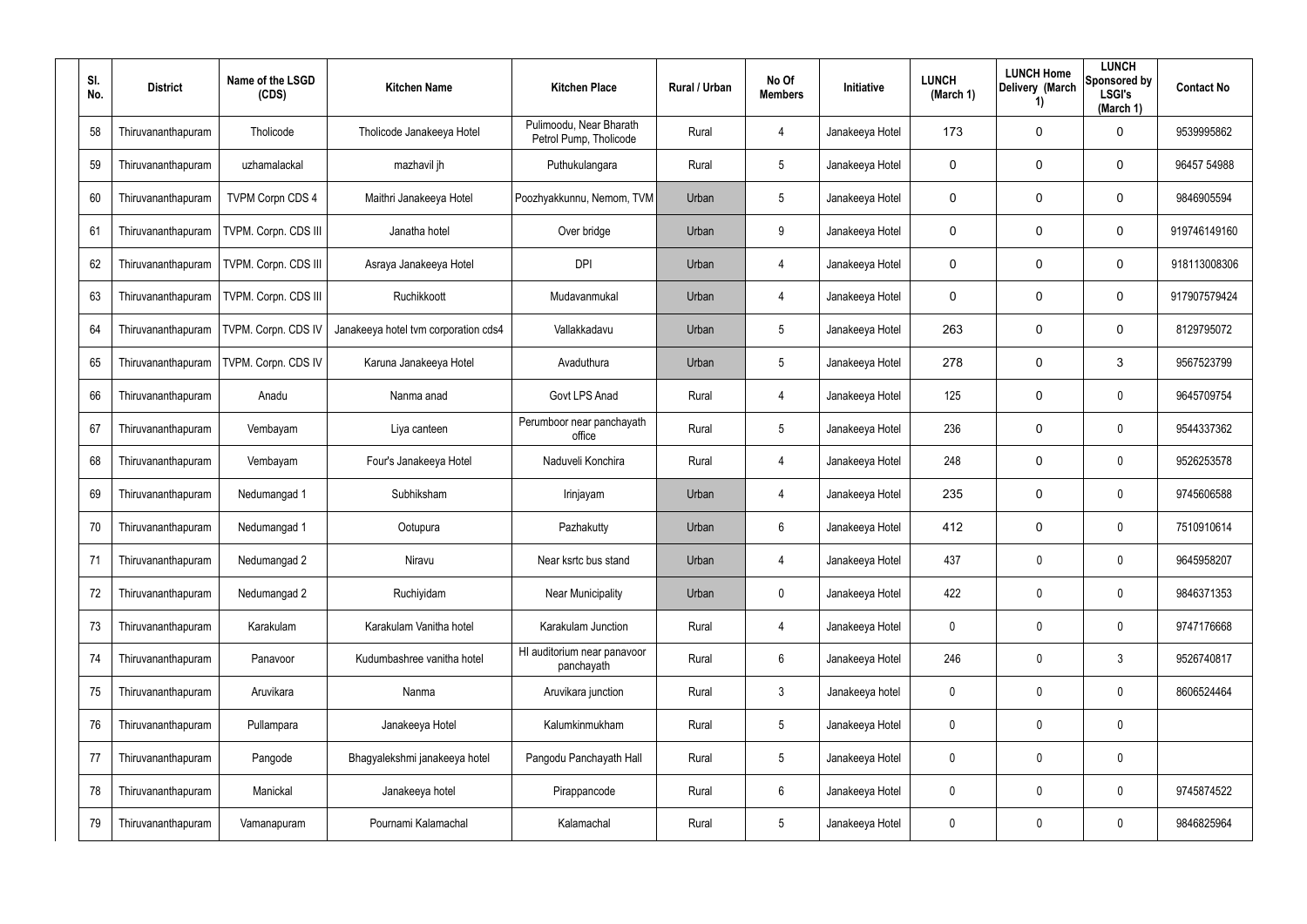| SI.<br>No. | <b>District</b>    | Name of the LSGD<br>(CDS) | <b>Kitchen Name</b>                 | <b>Kitchen Place</b>     | <b>Rural / Urban</b> | No Of<br><b>Members</b> | Initiative      | <b>LUNCH</b><br>(March 1) | <b>LUNCH Home</b><br>Delivery (March<br>1) | <b>LUNCH</b><br>Sponsored by<br><b>LSGI's</b><br>(March 1) | <b>Contact No</b> |
|------------|--------------------|---------------------------|-------------------------------------|--------------------------|----------------------|-------------------------|-----------------|---------------------------|--------------------------------------------|------------------------------------------------------------|-------------------|
| 80         | Thiruvananthapuram | kallara                   | Amma janakeeya hotel                | kallara                  | rural                | 4                       | Janakeeya Hotel | 0                         | $\mathbf 0$                                | $\mathbf 0$                                                | 8111891405        |
| 81         | Thiruvananthapuram | nellanad                  | Nellanad janakeeya hotel            | keezhayikkonam           | rural                | 6                       | Janakeeya Hotel | 0                         | 0                                          | $\mathbf 0$                                                | 9946994811        |
| 82         | Thiruvananthapuram | Pazhayakunnummel          | Chaitanya janakeeya hotel           | Pazhayakunnumel          | Rural                | 5                       | Janakeeya Hotel | 0                         | $\mathbf 0$                                | $\mathbf 0$                                                | 9496997201        |
| 83         | Thiruvananthapuram | Karavaram                 | Takkolam, Karavaram janakeeya hotel | Pullurmukk, kallambalam  | Rural                | 5                       | Janakeeya Hotel | 160                       | 0                                          | $\mathbf 0$                                                | 9539723288        |
| 84         | Thiruvananthapuram | Kilimanoor                | Tanima vanitha canteen              | Kilimanoor               | Rural                | 4                       | Janakeeya Hotel | 243                       | $\mathbf 0$                                | $\mathbf 0$                                                | 9846657166        |
| 85         | Thiruvananthapuram | Pulimath                  | Iswarya catering unit               | Pulimath, Karet          | Rural                | 4                       | Janakeeya Hotel | 0                         | 0                                          | $\mathbf 0$                                                | 9645514593        |
| 86         | Thiruvananthapuram | Navaikkulam               | Kudumbashree janakeeya hotel        | Kadambaattukonam         | Rural                | $5\overline{)}$         | Janakeeya Hotel | 108                       | $\mathbf 0$                                | $\mathbf 0$                                                | 9400619476        |
| 87         | Thiruvananthapuram | Nagaroor                  | Janakeeya Hotel                     | Altharamoodu             | Rural                | $5\overline{)}$         | Janakeeya Hotel | 164                       | $\mathbf 0$                                | $\mathbf 0$                                                | 7034964806        |
| 88         | Thiruvananthapuram | Pallikal                  | pallikkal janakeeya hotel           | pakalkkuri               | rural                | 4                       | Janakeeya Hotel | 110                       | $\mathbf 0$                                | $\mathbf 0$                                                | 9447886364        |
| 89         | Thiruvananthapuram | Madavoor                  | Madavoor janakeeya hotel            | madavoor                 | rural                | $5\overline{)}$         | Janakeeya Hotel | 137                       | $\mathbf 0$                                | $\mathbf 0$                                                | 9526206002        |
| 90         | Thiruvananthapuram | Chirayinkeezh             | Sevenstar Janakeeya Hotel           | Sarkkara                 | Rural                | 5                       | Janakeeya Hotel | 125                       | $\mathbf 0$                                | $\mathbf 0$                                                | 8921556636        |
| 91         | Thiruvananthapuram | Kadaykkavoor              | Karmalamatha Janakeeya Hotel        | Kadakkavoor              | Rural                | $5\overline{)}$         | Janakeeya Hotel | 145                       | $\mathbf 0$                                | $\mathbf 0$                                                | 9645405591        |
| 92         | Thiruvananthapuram | Mudakkal                  | Sarovaram Janakeeya Hotel           | Valakkadu                | Rural                | $\mathbf{3}$            | Janakeeya Hotel | 123                       | $\mathbf 0$                                | $\mathbf 0$                                                | 8086240900        |
| 93         | Thiruvananthapuram | Vakkom                    | Jananai Janakeeya Hotel             | SN Junction, Jeeva Dhara | Rural                | 5                       | Janakeeya Hotel | 156                       | 0                                          | 0                                                          | 8137014724        |
| 94         | Thiruvananthapuram | Vakkom                    | Diya Janakeeya Hotel                | Panayile Kadavu          | Rural                | $5\overline{)}$         | Janakeeya Hotel | 144                       | 0                                          | 0                                                          | 8590439391        |
| 95         | Thiruvananthapuram | Kizhuvilam                | Kudumbashree vanitha canteen        | Kizhuvillam              | Rural                | 4                       | Janakeeya Hotel | 178                       | 0                                          | 0                                                          | 9747361312        |
| 96         | Thiruvananthapuram | Anchuthengu               | Swad Janakeeya Hotel                | Anchuthengu              | Rural                | $5\overline{)}$         | Janakeeya Hotel | 156                       | 0                                          | 0                                                          |                   |
| 97         | Thiruvananthapuram | Attingal                  | Bhagyashree janakeeya hotel         | Attingal                 | Urban                | 5                       | Janakeeya Hotel | 112                       | $\mathbf 0$                                | $\mathbf 0$                                                | 9539968503        |
| 98         | Thiruvananthapuram | Cherunniyoor              | Lekshmi janakeeya hotel             | Dhalavapuram             | Rural                | $\mathbf{3}$            | Janakeeya Hotel | 88                        | 0                                          | $\overline{2}$                                             | 9995391999        |
| 99         | Thiruvananthapuram | Chemmaruthi               | Dreams janakeeya hotel              | Mavinmoodu, muthana      | Rural                | 5                       | Janakeeya Hotel | 135                       | $\mathbf 0$                                | $\mathbf 0$                                                | 8129240185        |
| 100        | Thiruvananthapuram | Chemmaruthi               | Natturuchi janakeeya hotel          | Panayara&sivapuram       | Rural                | 5                       | Janakeeya Hotel | 92                        | 0                                          | $\mathbf 0$                                                | 8129240185        |
| 101        | Thiruvananthapuram | Chemmaruthi               | Bhanusree                           | Chavadimukku             | Rural                | 4                       | Janakeeya Hotel | 158                       | 0                                          | $\pmb{0}$                                                  | 8129240185        |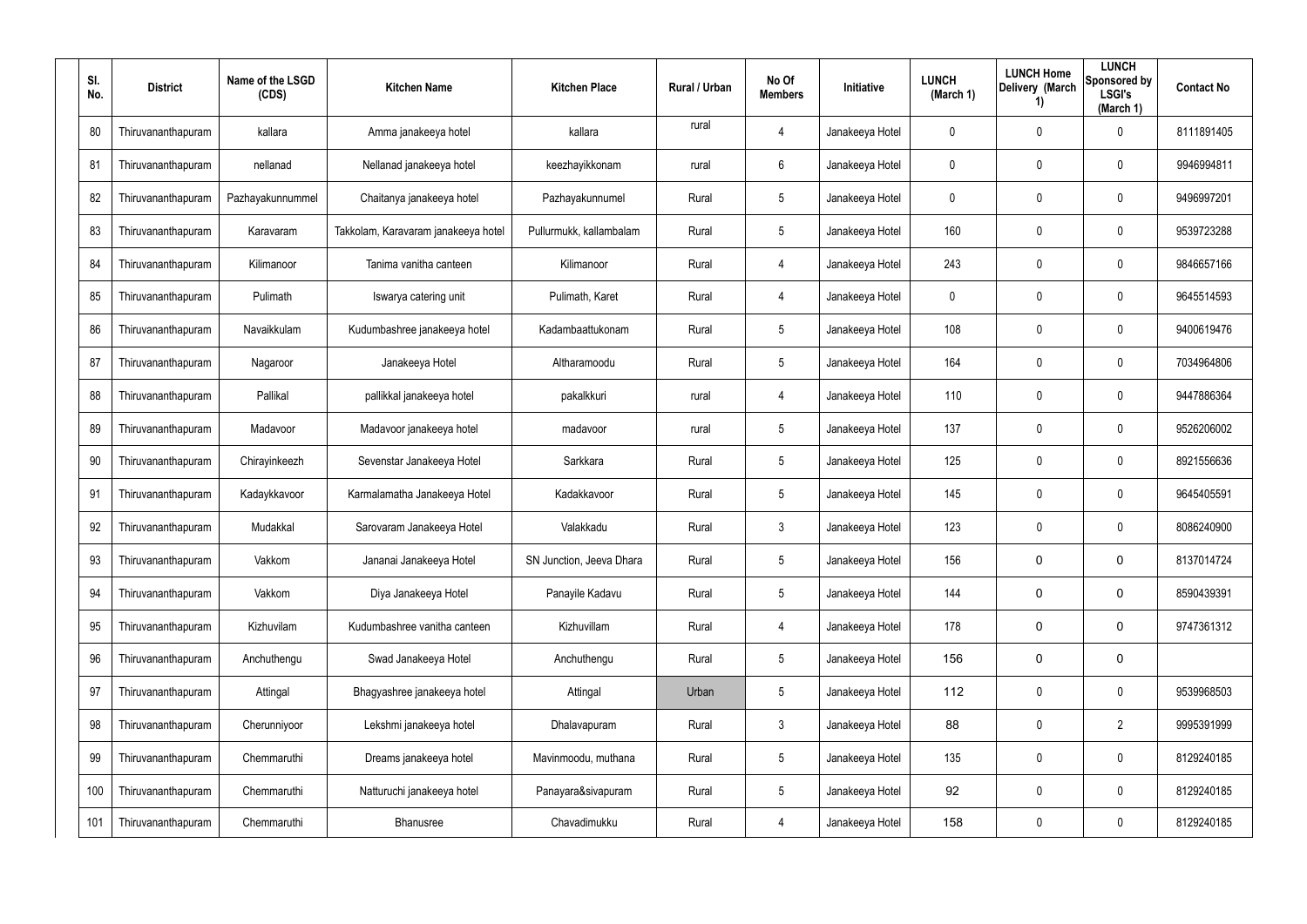|     | SI.<br>No.     | <b>District</b>    | Name of the LSGD<br>(CDS) | <b>Kitchen Name</b>                        | <b>Kitchen Place</b>                             | Rural / Urban | No Of<br><b>Members</b> | Initiative      | <b>LUNCH</b><br>(March 1) | <b>LUNCH Home</b><br>Delivery (March<br>1) | <b>LUNCH</b><br>Sponsored by<br><b>LSGI's</b><br>(March 1) | <b>Contact No</b> |
|-----|----------------|--------------------|---------------------------|--------------------------------------------|--------------------------------------------------|---------------|-------------------------|-----------------|---------------------------|--------------------------------------------|------------------------------------------------------------|-------------------|
|     | 102            | Thiruvananthapuram | Chemmaruthi               | saphalyam janakeeya Hotel                  | chemmaruthi                                      | Rural         | $5\phantom{.0}$         | Janakeeya hotel | 112                       | 0                                          | 0                                                          | 9539925641        |
|     | 103            | Thiruvananthapuram | Manamboor                 | Manamboor janakeeya hotel                  | Kavalayoor                                       | Rural         | 4                       | Janakeeya Hotel | 102                       | 0                                          | 2\$                                                        | 9074388684        |
|     | 104            | Thiruvananthapuram | Edava                     | Sreenandha janakeeyahotel                  | Kaappil                                          | Rural         | $5\phantom{.0}$         | Janakeeya Hotel | 143                       | 0                                          | $\mathbf 0$                                                | 9895337334        |
|     | 105            | Thiruvananthapuram | Elakamon                  | Sreenarayana janakeeya hotel               | Elakamon                                         | Rural         | $\overline{7}$          | Janakeeya Hotel | 73                        | 0                                          | 0                                                          | 8086637798        |
|     | 106            | Thiruvananthapuram | Elakamon                  | kudumbashree janakeeya hotel               | Elakamon                                         | Rural         | $5\overline{)}$         | janakeeya hotel | 41                        | 0                                          | $\mathbf 0$                                                | 8590725126        |
|     | 107            | Thiruvananthapuram | Vettoor                   | Kashi janakeeya hotel                      | Vettoor                                          | Rural         | 4                       | Janakeeya Hotel | 35                        | 0                                          | $\mathbf 0$                                                | 9061547396        |
|     | 108            | Thiruvananthapuram | Ottoor                    | Kudumbashree Janakeeya hotel               | ottoor                                           | rural         | $\mathbf{3}$            | Janakeeya Hotel | 25                        | 0                                          | $\mathbf 0$                                                | 8590570561        |
|     | 109            | Thiruvanathapuram  | Varkala                   | Janakeeya hotel                            | Varkala municipality                             | Urban         | $5\overline{)}$         | Janakeeya Hotel | 33                        | 0                                          | $\overline{2}$                                             | 8943261611        |
| 109 |                |                    |                           |                                            |                                                  |               | 497                     |                 | 15947                     | $\overline{0}$                             | 12                                                         |                   |
|     |                | Thrissur           | Kadangodu                 | Janakeeya Hotel Kadangod                   | Kadangod                                         | Rural         | 4                       | Janakeeya Hotel | 65                        | 35                                         | $\overline{7}$                                             |                   |
|     | $\overline{2}$ | Thrissur           | Chalakudy                 | Thripthy Janakeeya Hotel Chalakudy         | North Busstand Chalakudy                         | Urban         | 4                       | Janakeeya Hotel | 228                       | 140                                        | $\mathbf 0$                                                | 9544048190        |
|     | 3              | Thrissur           | Pananchery                | Pananchery Janakeeya Hotel                 | Pattikkad                                        | Rural         | $5\phantom{.0}$         | Janakeeya Hotel | 103                       | 0                                          | $\mathbf 0$                                                | 9746354118        |
|     | -4             | Thrissur           | Kadavallur                | Janakeeya Hotel Kadavalloor                | Panjayath Compound                               | Rural         | 4                       | Janakeeya Hotel | $\mathbf 0$               | 0                                          | $\mathbf 0$                                                | 8943983995        |
|     | 5              | Thrissur           | Kattoor                   | Janakeeya Hotel Kattoor                    | Kudumbashree Vipanana<br>Kendram, Katoor Bazzar, | Rural         | $5\phantom{.0}$         | Janakeeya Hotel | $\mathbf 0$               | 0                                          | $\mathbf 0$                                                |                   |
|     | 6              | Thrissur           | Elavally                  | Janakeeya Hotel Elavally                   | Elavally Panchayath<br>Compound                  | Rural         | $\overline{4}$          | Janakeeya Hotel | 178                       | 0                                          | $\mathbf 0$                                                | 9744738247        |
|     | $\overline{7}$ | Thrissur           | Paralam                   | Paralam Janakeeya Hotel                    | Nanma Kudumbashree<br>canteen                    | Rural         | $\mathbf{3}$            | Janakeeya Hotel | $\mathbf 0$               | 0                                          | $\mathbf 0$                                                | 9744441594        |
|     | 8              | Thrissur           | Kadukutty                 | Uppum Mulakum Janakeeya Hotel<br>Kadukutty | Kottamuri Junction                               | Rural         | $5\phantom{.0}$         | Janakeeya Hotel | 47                        | 38                                         | $\mathbf 0$                                                | 9846634710        |
|     | 9              | Thrissur           | Thrissur 2                | Kuttanellur Janakeeya Hotel                | Kuttanellur                                      | Urban         | $5\,$                   | Janakeeya Hotel | $\mathbf 0$               | 0                                          | $\mathbf 0$                                                | 8330800498        |
|     | 10             | Thrissur           | Pazhayannur               | Janakeeya Hotel, Pazhayanoor               | Pazhayannur Panchayath                           | Rural         | $\overline{4}$          | Janakeeya Hotel | 239                       | 0                                          | $\mathbf 0$                                                | 9400257329        |
|     | 11             | Thrissur           | Aloor                     | Aloor Janakeeya Hotel                      | Aloor                                            | Rural         | $5\phantom{.0}$         | Janakeeya Hotel | $\pmb{0}$                 | 0                                          | $\mathbf 0$                                                | 9946922936        |
|     | 12             | Thrissur           | Muriyad                   | Jankeeya Hotel, Muriyad                    | Karuna Canteen, Muriyad                          | Rural         | $5\phantom{.0}$         | Janakeeya Hotel | 56                        | 0                                          | $\mathbf 0$                                                | 9961920358        |
|     | 13             | Thrissur           | Valapad                   | Janakeeya Hotel Valapad                    | Valapad Chanthapadi                              | Rural         | $6\phantom{.}6$         | Janakeeya Hotel | 140                       | 0                                          | 12                                                         |                   |
|     | 14             | Thrissur           | Kaipamangalam             | Kaipamngalam Janakeeya Hotel               | Kaipamangalam Panchayath                         | Rural         | $\mathbf{3}$            | Janakeeya Hotel | 199                       | 0                                          | $\overline{2}$                                             |                   |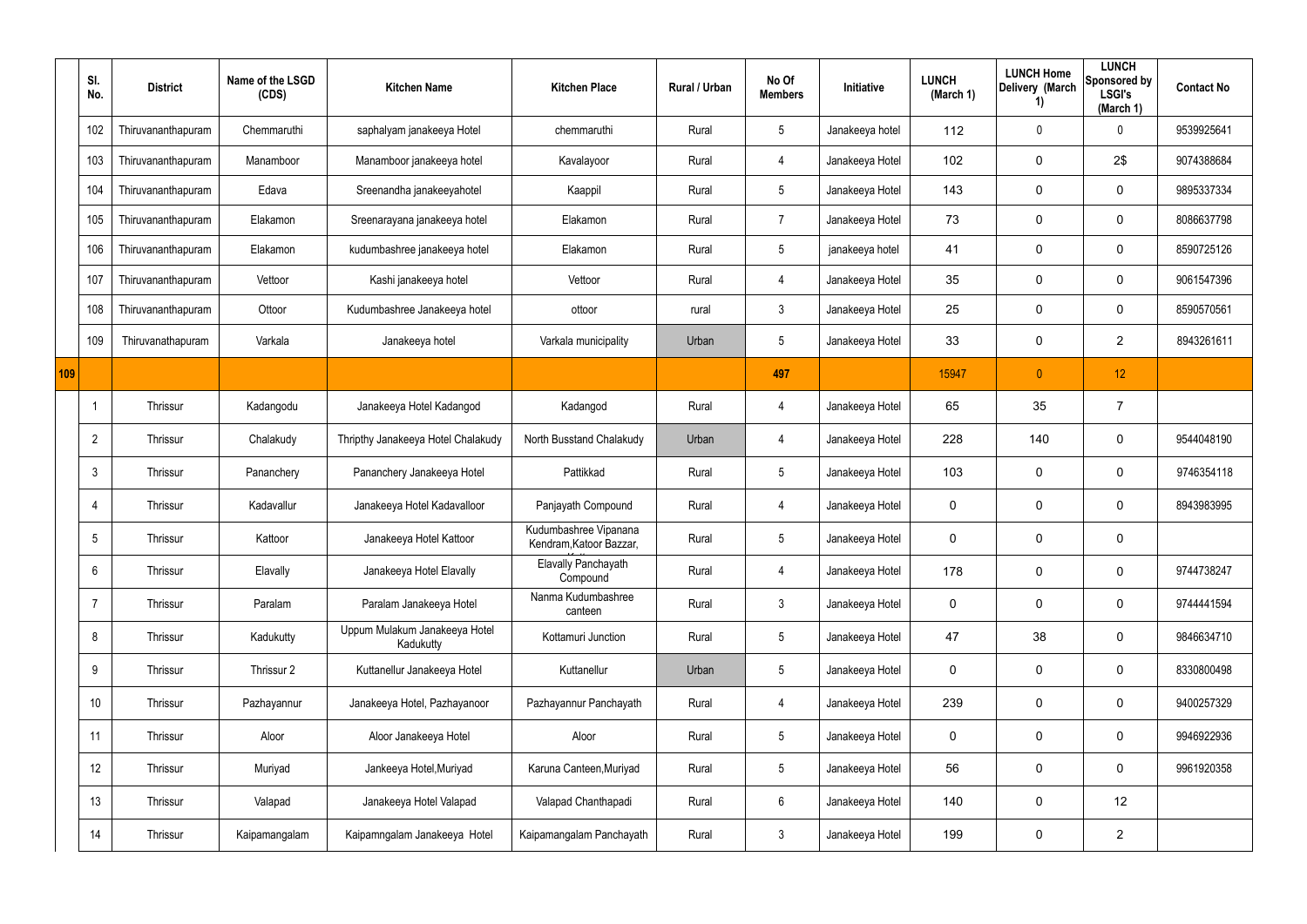| SI.<br>No. | <b>District</b> | Name of the LSGD<br>(CDS) | <b>Kitchen Name</b>                             | <b>Kitchen Place</b>                         | <b>Rural / Urban</b> | No Of<br><b>Members</b> | <b>Initiative</b> | <b>LUNCH</b><br>(March 1) | <b>LUNCH Home</b><br>Delivery (March<br>1) | <b>LUNCH</b><br>Sponsored by<br><b>LSGI's</b><br>(March 1) | <b>Contact No</b> |
|------------|-----------------|---------------------------|-------------------------------------------------|----------------------------------------------|----------------------|-------------------------|-------------------|---------------------------|--------------------------------------------|------------------------------------------------------------|-------------------|
| 15         | Thrissur        | Annamanada                | Snehitha Catering                               | Annamanada                                   | Rural                | 5                       | Janakeeya Hotel   | $\mathbf 0$               | 34                                         | 0                                                          | 9747712615        |
| 16         | Thrissur        | Vellangallur              | Janakeeya Hotel Vellangallur                    | Panchayath Community Hall                    | Rural                | 6                       | Janakeeya Hotel   | $\mathbf 0$               | 0                                          | 0                                                          | 9947462258        |
| 17         | Thrissur        | Pavaratty                 | Janakeeya Hotel Pavaratty                       | Akashaya Vanitha Canteen                     | Rural                | $\mathfrak{Z}$          | Janakeeya Hotel   | $\mathbf 0$               | 0                                          | 0                                                          |                   |
| 18         | Thrissur        | Edathiruthy               | Janakeeya Hotel Edathuruthi (Nalinam<br>Stores) | Opposite of GLPS,<br>Chenthrappinni Centre   | Rural                | 4                       | Janakeeya Hotel   | 149                       | 0                                          | 0                                                          |                   |
| 19         | Thrissur        | Adatt                     | Janakeeya Hotel Adat                            | Muthuvara                                    | Rural                | $\overline{7}$          | Janakeeya Hotel   | $\mathbf 0$               | 0                                          | $\mathbf 0$                                                | 6235203703        |
| 20         | Thrissur        | Irinjalakuda 1            | Janakeeya Hotel Irinjalakuda Cds1               | Irinjalakuda Muncipality                     | Urban                | 4                       | Janakeeya Hotel   | 84                        | 0                                          | $\mathbf 0$                                                | 9526912506        |
| 21         | Thrissur        | Parapookkara              | Janakeeya Hotel, Parapookkara                   | Panchayath Canteen                           | Rural                | $5\phantom{.0}$         | Janakeeya Hotel   | $\mathbf 0$               | 0                                          | $\mathbf 0$                                                | 9605428611        |
| 22         | Thrissur        | Puthanchira               | Annapoorna Janakeeya Hotel<br>Puthenchira       | Panchayath Community Hall                    | Rural                | $5\overline{)}$         | Janakeeya Hotel   | 18                        | 20                                         | $\mathbf 0$                                                | 9383421350        |
| 23         | Thrissur        | SreeNarayanapuram         | Sree Narayana Puram Janakeeya<br>Hotel          | Sreenarayanapuram<br>Panchayath              | Rural                | $5\phantom{.0}$         | Janakeeya Hotel   | 187                       | 0                                          | 1\$                                                        |                   |
| 24         | Thrissur        | Nadathara                 | Nadathara Janakeeya Hotel                       | Moorkanikkara                                | Rural                | $5\overline{)}$         | Janakeeya Hotel   | $\mathbf 0$               | 0                                          | 0\$                                                        | 9744611176        |
| 25         | Thrissur        | Vallachira                | Vallachira Janakeeya Hotel                      | Vallachira Gramapanchayath                   | Rural                | 4                       | Janakeeya Hotel   | $\mathbf 0$               | 31                                         | $\mathbf 0$                                                | 9744804256        |
| 26         | Thrissur        | Poyya                     | Janakeeya Hotel, Poyya                          | Poyya Junction                               | Rural                | $5\phantom{.0}$         | Janakeeya Hotel   | 11                        | 8                                          | $\mathbf 0$                                                | 7902318250        |
| 27         | Thrissur        | Wadakanchery 1            | Vrindavan Janakeeya Hotel                       | Ottupara                                     | Urban                | $5\phantom{.0}$         | Janakeeya Hotel   | $\mathbf 0$               | 0                                          | 0                                                          |                   |
| 28         | Thrissur        | Varandarappilly           | Janakeeya Hotel                                 | Varandarappilly Panchayath                   | Rural                | $5\phantom{.0}$         | Janakeeya Hotel   | 70                        | 33                                         | 0                                                          | 9048283463        |
| 29         | Thrissur        | Nenmanikkara              | Vanitha Janakeeya Hotel                         | Paliyekkara, Nenmanikkara<br>Gramapanchayath | Rural                | $5\phantom{.0}$         | Janakeeya Hotel   | $\mathbf 0$               | 0                                          | 0                                                          | 9747494386        |
| 30         | Thrissur        | Kodakara                  | Nanma Janakeeya Hotel                           | Kodakara Bus Stand                           | Rural                | $5\phantom{.0}$         | Janakeeya Hotel   | 229                       | 238                                        | 0                                                          | 9946283762        |
| 31         | Thrissur        | Thekkumkkara              | Janakeeya Hotel Thekkumkara                     | Vanitha Canteen, Thekkumkara                 | Rural                | 4                       | Janakeeya Hotel   | $\mathbf 0$               | 0                                          | $\mathbf 0$                                                |                   |
| 32         | Thrissur        | Alagappa Ngar             | Janakeeya Hotel                                 | Amballur                                     | Rural                | $5\phantom{.0}$         | Janakeeya Hotel   | 150                       | 60                                         | 0                                                          | 8606553521        |
| 33         | Thrissur        | Kolazhy                   | Janakeeya Hotel Kolazhy                         | <b>ZMLP School</b>                           | Rural                | 4                       | Janakeeya Hotel   | $\mathbf 0$               | 74                                         | 0                                                          | 9645535725        |
| 34         | Thrissur        | Manalur                   | Janakeeya Hotel Manalur                         | Govt High School, Manaloor                   | Rural                | $6\phantom{.}$          | Janakeeya Hotel   | 65                        | 10                                         | 0                                                          | 9446619441        |
| 35         | Thrissur        | Arimpur                   | Janakeeya Hotel Arimbur                         | Kudumbashree Vanitha<br>Canteen, Arimbur     | Rural                | $5\phantom{.0}$         | Janakeeya Hotel   | 120                       | 60                                         | 0                                                          | 9946789338        |
| 36         | Thrissur        | Thanniyam                 | Thannyam Janakeeya Hotel                        | Peringottukara                               | Rural                | 4                       | Janakeeya Hotel   | 42                        | 27                                         | $\pmb{0}$                                                  | 9048570194        |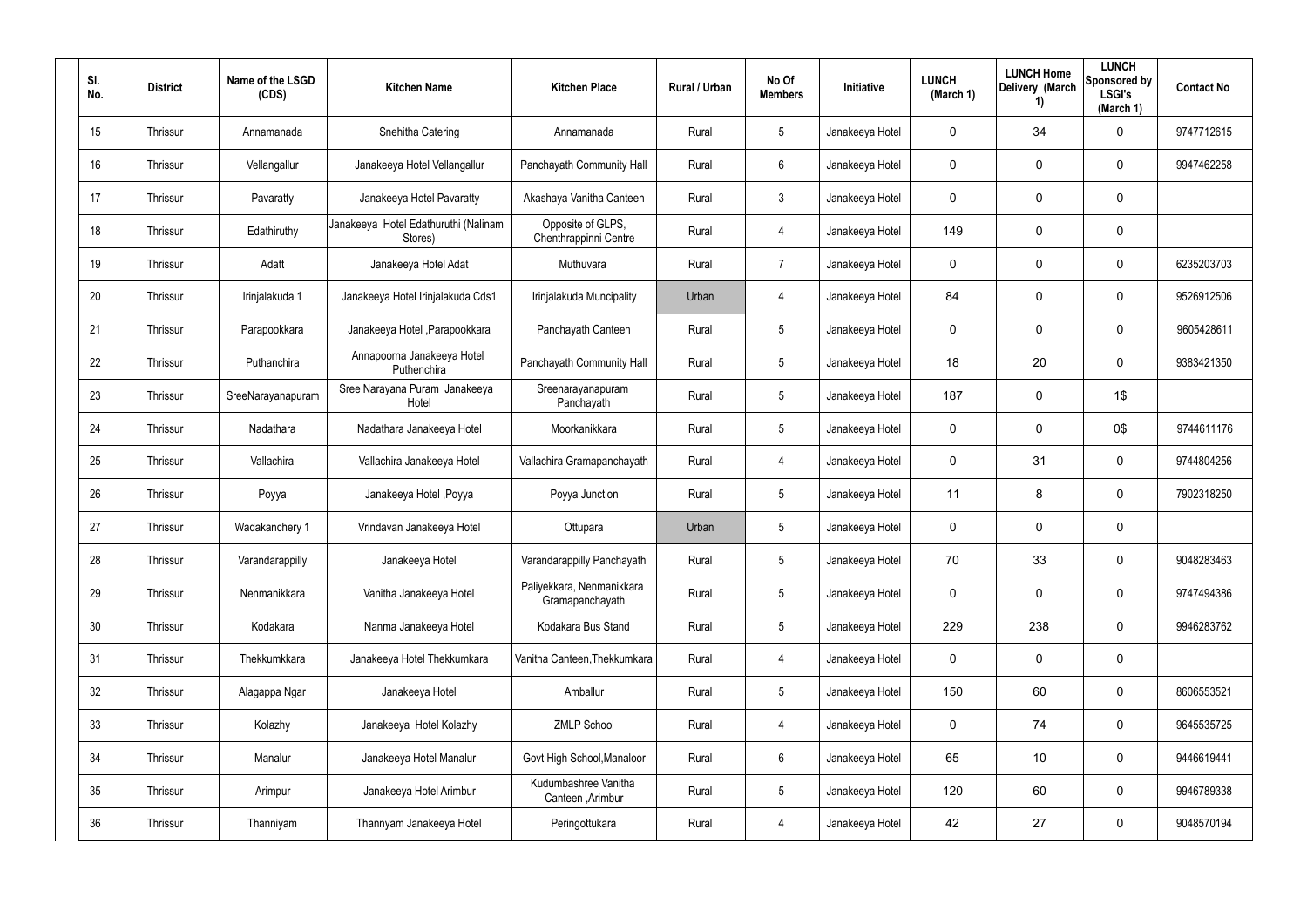|    | SI.<br>No. | <b>District</b> | Name of the LSGD<br>(CDS) | <b>Kitchen Name</b>                        | <b>Kitchen Place</b>               | Rural / Urban | No Of<br><b>Members</b> | Initiative      | <b>LUNCH</b><br>(March 1) | <b>LUNCH Home</b><br>Delivery (March<br>1) | <b>LUNCH</b><br>Sponsored by<br><b>LSGI's</b><br>(March 1) | <b>Contact No</b> |
|----|------------|-----------------|---------------------------|--------------------------------------------|------------------------------------|---------------|-------------------------|-----------------|---------------------------|--------------------------------------------|------------------------------------------------------------|-------------------|
|    | 37         | Thrissur        | Madakkathara              | Madakkathara Annapoorna Janakeeya<br>Hotel | Madakkathara                       | Rural         | 6                       | Janakeeya Hotel | 76                        | 32                                         | $\overline{2}$                                             | 9388431507        |
|    | 38         | Thrissur        | Athirappilly              | Panchayath Kudumbashree Canteen            | Athirappilly                       | Rural         | 3                       | Janakeeya Hotel | 0                         | 0                                          | 0                                                          | 9496151187        |
|    | 39         | Thrissur        | Kodassery                 | Five Star Janakeeya Hotel                  | Kodassery                          | Rural         | 4                       | Janakeeya Hotel | 153                       | 59                                         | $\mathbf 0$                                                | 9846464927        |
|    | 40         | Thrissur        | Mattathur                 | Karunya<br>kudumbShree                     | Vellikkulangara                    | Rural         | 4                       | Janakeeya Hotel | 177                       | 109                                        | 0                                                          | 9539102486        |
|    | 41         | Thrissur        | Koratty                   | Ruchi Janakeeya Hotel                      | Koratty                            | Rural         | 4                       | Janakeeya Hotel | 55                        | 41                                         | 0.00\$                                                     | 9496527583        |
|    | 42         | Thrissur        | Thrikkoor                 | Susthira Janakeeya Hotel                   | Alengaad                           | Rural         | 3                       | Janakeeya Hotel | 146                       | 38                                         | 4.00\$                                                     | 8111847055        |
|    | 43         | Thrissur        | Venkitangu                | Ottupura<br>Janakeeya Hotel Vengidangu     | Vengidangu Panchayath              | Rural         | $\mathbf{3}$            | Janakeeya Hotel | 169                       | 57                                         | 0                                                          | 8156981840        |
|    | 44         | Thrissur        | Padiyoor                  | Padiyoor<br>Janakeya Hotel                 | HDC School, Kakkathuruthy          | Rural         | 5                       | Janakeeya Hotel | 0                         | 0                                          | 0                                                          | 9048817359        |
|    | 45         | Thrissur        | Pariyaram                 | Samridhi Janakeeya Hotel                   | Pariyaram                          | Rural         | $\sqrt{5}$              | Janakeeya Hotel | 102                       | 147                                        | 0                                                          | 7025950795        |
|    | 46         | Thrissur        | Wadakanchery cds2         | Janakeeya Hotel, Wadakanchery cds2         | Minaloor                           | Urban         | 3                       | Janakeeya Hotel | 0                         | 0                                          | $\mathbf 0$                                                |                   |
|    | 47         | Thrissur        | Kodungaloor cds2          | Jathikka Janakeeya Hotel                   | Arakkulam                          | Urban         | 4                       | Janakeeya Hotel | 0                         | 0                                          | $\pmb{0}$                                                  | 9745397171        |
|    | 48         | Thrissur        | Punnayur                  | Kaipunnyam Janakeeya Hotel                 | Edakazhiyur                        | Rural         | 5                       | Janakeeya Hotel | 85                        | 55                                         | $\mathbf 0$                                                | 9744680885        |
| 97 | 49         | Thrissur        | Velookkara                | Velookkara Janakeeya Hotel                 | Panchayath shopping complex        | Rural         | $\mathfrak{Z}$          | Janakeeya Hotel | 40                        | 0                                          | 0                                                          | 9048756685        |
|    | 50         | Thrissur        | Meloor                    | Thanima Janakeeya Hotel Meloor             | Meloor centre                      | Rural         | 4                       | Janakeeya Hotel | 72                        | 48                                         | $\pmb{0}$                                                  | 7902354039        |
|    | 51         | Thrissur        | Vallathol Nagar           | Janakeeya Hotel, Vallathol Nagar           | near youth welfare center          | rural         | $5\phantom{.0}$         | Janakeeya Hotel | 188                       | $\mathbf 0$                                | $\mathbf 0$                                                | 9961296574        |
|    | 52         | Thrissur        | Eriyad                    | janakeeya Hotel, eriyad                    | community hall                     | Rural         | $\overline{4}$          | Janakeeya Hotel | 0                         | $\mathbf 0$                                | $\mathbf 0$                                                |                   |
|    | 53         | Thrissur        | Edavilangu                | Janakeeya Hotel, Edavilangu                | <b>Edavilangu Center</b>           | Rural         | $\overline{4}$          | Janakeeya Hotel | 291                       | $\mathbf 0$                                | $\mathbf 0$                                                |                   |
|    | 54         | Thrissur        | Avanoor                   | Janakeeya Hotel, Avanoor                   | near panchayath office,<br>Avanoor | Rural         | $5\phantom{.0}$         | Janakeeya Hotel | 0                         | $\mathbf 0$                                | 0                                                          | 9447343516        |
|    | 55         | Thrissur        | Mala                      | Janakeeya hotel Mala                       | Near panchayath office, Mala       | Rural         | $\overline{4}$          | Janakeeya Hotel | 77                        | 30                                         | 0                                                          | 9946442260        |
|    | 56         | Thrissur        | Guruvayur1                | Guruvayur Janakeeya Hotel                  | Guruvayur                          | Urban         | $\mathbf{3}$            | Janakeeya Hotel | 359                       | 285                                        | 0                                                          | 9961227858        |
|    | 57         | Thrissur        | Vadakkekad                | Kudumbasree janakeeya hotel                | Nalam kallu                        | Rural         | $\overline{4}$          | Janakeeya Hotel | 75                        | 32                                         | 0                                                          | 9645190166        |
|    | 58         | Thrissur        | Kadappuram                | Kadappuram janakeeya hotel                 | Kadappuram panchayath<br>building  | Rural         | 4                       | Janakeeya Hotel | 0                         | 0                                          | 0                                                          | 8156984319        |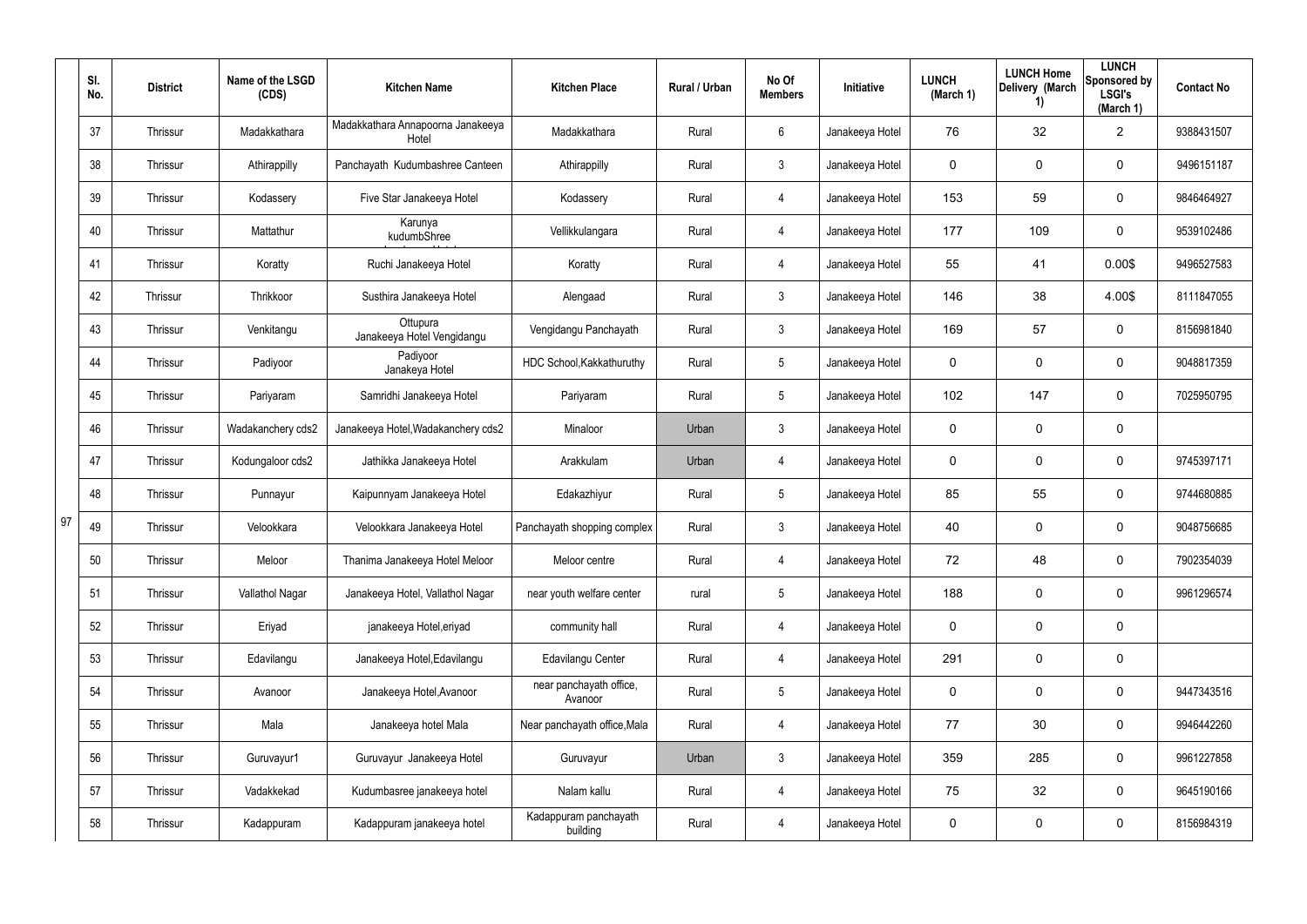| SI.<br>No. | <b>District</b> | Name of the LSGD<br>(CDS) | <b>Kitchen Name</b>               | <b>Kitchen Place</b>       | Rural / Urban | No Of<br><b>Members</b> | Initiative      | <b>LUNCH</b><br>(March 1) | <b>LUNCH Home</b><br>Delivery (March<br>1) | <b>LUNCH</b><br>Sponsored by<br><b>LSGI's</b><br>(March 1) | <b>Contact No</b> |
|------------|-----------------|---------------------------|-----------------------------------|----------------------------|---------------|-------------------------|-----------------|---------------------------|--------------------------------------------|------------------------------------------------------------|-------------------|
| 59         | Thrissur        | Chavakkad                 | Chavakkad Janakeeya hotel         | Chavakkad, near bus stand  | Urban         | $5\phantom{.0}$         | Janakeeya Hotel | 152                       | 83                                         | $\mathbf 0$                                                | 7560874804        |
| 60         | Thrissur        | Engadiyoor                | pavithra janikeeya hotel          | Pokulangara                | Rural         | $5\phantom{.0}$         | Janakeeya Hotel | 0                         | 0                                          | $\mathbf 0$                                                | 9562239618        |
| 61         | Thrissur        | Varavoor                  | Friends janakeeya hotel, Varavoor | Thichur                    | Rural         | $\mathfrak{Z}$          | Janakeeya Hotel | 0                         | 0                                          | $\mathbf 0$                                                |                   |
| 62         | Thrisssur       | Punnayurkulam             | Punnayurkkulam janakeeya hotel    | Althara centre             | Rural         | $5\phantom{.0}$         | Janakeeya Hotel | 111                       | 32                                         | $\mathbf 0$                                                | 8086093454        |
| 63         | Thrissur        | Thiruwilamala             | Villuadry Janakeeya hotel         | Thiruwilamala              | Rural         | $5\phantom{.0}$         | Janakeeya Hotel | 199                       | 0                                          | $\mathbf 0$                                                | 9846174729        |
| 64         | Thrissur        | Kattakampal               | Janakeeya Hotel Kattakampal       | Chirakkal                  | Rural         | 4                       | Janakeeya Hotel | 28                        | 33                                         | 4                                                          |                   |
| 65         | Thrissur        | Kandanassery              | kandanassery janakeeya hotel      | kandanassery               | Rural         | $5\phantom{.0}$         | Janakeeya Hotel | 48                        | 38                                         | $\mathbf 0$                                                |                   |
| 66         | Thrissur        | Kaiparambu                | Janakeeya Hotel Kaiparambu        | Near mundoor health center | Rural         | $5\phantom{.0}$         | janakeeya hotel | 70                        | 25                                         | $\mathbf 0$                                                | 9645828069        |
| 67         | Thrissur        | Thrissur 2(new)           | kitchen girls janakeeya hotel     | Olari                      | urban         | 4                       | janakeeya hotel | 116                       | 86                                         | $\mathbf 0$                                                | 9388828112        |
| 68         | Thrissur        | Kuzhur                    |                                   | kuzhur                     | Rural         | 4                       | janakeeya hotel | 0                         | 0                                          | $\mathbf 0$                                                | 9526566073        |
| 69         | Thrissur        | Chazhur                   | Chazur Janakeeya Hotel            | Pazhuvil Center            | Rural         | 4                       | janakeeya hotel | 0                         | 0                                          | $\mathbf 0$                                                | 9061946216        |
| 70         | Thrissur        | Nattika                   | uttupura                          | Thriprayar                 | Rural         | $5\phantom{.0}$         | janakeeya hotel | 145                       | 0                                          | $\mathbf 0$                                                | 9544055637        |
| 71         | Thrissur        | Thalikulam                | Nidhi janakeeya hotel             | Puthenthodu                | Rural         | $5\phantom{.0}$         |                 | 215                       | $\mathbf 0$                                | $\mathbf 0$                                                | 8606213960        |
| 72         | Thrissur        | Vadanapilly               | vadanappilly janakeeya hotel      | vadanapilly                | Rural         | $5\phantom{.0}$         | janakeeya hotel | 250                       | 0                                          | $\mathbf 0$                                                | 9947728948        |
| 73         | Thrissur        | orumanayur                | orumanayur janakeeya hotel        | orumanayur                 | rural         | $5\phantom{.0}$         | janakeeya hotel | 91                        | 43                                         | $\mathbf 0$                                                | 9995588758        |
| 74         | Thrissur        | Panjal                    | Five-star Janakeeya hotel         | Panjal                     | Rural         | $5\overline{)}$         | janakeeya hotel | 174                       | 0                                          | $\mathbf 0$                                                | 9746847353        |
| 75         | Thrissur        | veloor                    | Veloor Janakeeya hotel            | veloor                     | Rural         | $5\phantom{.0}$         | janakeeya hotel | 51                        | 44                                         | $\mathbf 0$                                                | 9447724685        |
| 76         | Thrissur        | Chowanoor                 | Chowanoor Janakeeya hotel         | Chowanoor                  | Rural         | $\mathfrak{Z}$          | janakeeya hotel | 0                         | 0                                          | $\mathbf 0$                                                | 9,526,340,307     |
| 77         | Thrissur        | Puthur                    | Puthur janakeeyahotel             | puthur                     | Rural         | $5\phantom{.0}$         | janakeeya hotel | 55                        | 46                                         | $\mathbf 0$                                                | 6238101595        |
| 78         | Thrissur        | Erumapetty                | subhiksha janakeeya hotel         | Erumapetty                 | Rural         | $5\phantom{.0}$         | janakeeya hotel | 71                        | 105                                        | $\mathbf 0$                                                | 9207201880        |
| 79         | Thrissur        | Kondazhy                  | Santhwanam Janakeeya Hotel        | Kondazhy                   | Rural         | 4                       | janakeeya hotel | $\mathbf 0$               | 0                                          | $\mathbf 0$                                                | 9526401759        |
| 80         | Thrissur        | Mullurkkara               | Kaniv Janakeeya Hotel             | Atoor                      | Rural         | 4                       | janakeeya hotel | 0                         | 0                                          | $\mathbf 0$                                                |                   |
| 81         | Thrissur        | Porkkulam                 | Porkulam janakeeya hotel          | Parempadam                 | Rural         | $\overline{5}$          | Janakeeya hotel | 0                         | 48                                         | $\overline{2}$                                             | 8129017841        |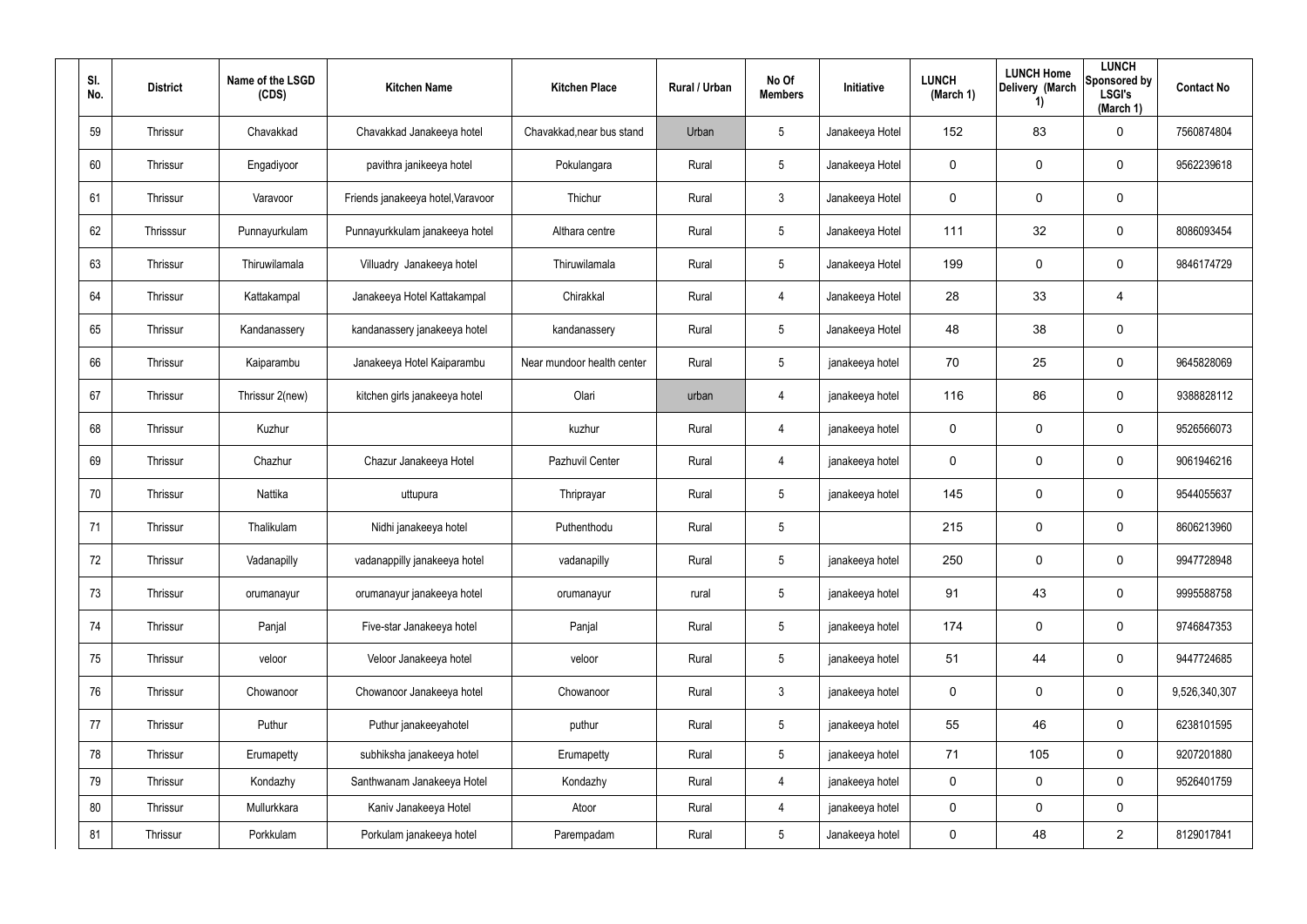| SI.<br>No.      | <b>District</b> | Name of the LSGD<br>(CDS) | <b>Kitchen Name</b>         | <b>Kitchen Place</b>                   | Rural / Urban | No Of<br><b>Members</b> | Initiative      | <b>LUNCH</b><br>(March 1) | <b>LUNCH Home</b><br>Delivery (March<br>1) | <b>LUNCH</b><br>Sponsored by<br><b>LSGI's</b><br>(March 1) | <b>Contact No</b> |
|-----------------|-----------------|---------------------------|-----------------------------|----------------------------------------|---------------|-------------------------|-----------------|---------------------------|--------------------------------------------|------------------------------------------------------------|-------------------|
| 82              | Thrissur        | Puthukkad                 | Puthukkad Janakeeya Hotel   | Puthukkad                              | Rural         | $5\phantom{.0}$         | Janakeeya hotel | $\pmb{0}$                 | 0                                          | $\mathbf 0$                                                | 7356668644        |
| 83              | Thrissur        | Choondal                  | Choondal Janakeeya Hotel    | <b>Kechery Centre</b>                  | Rural         | 8                       | Janakeeya Hotel | $\mathbf 0$               | 0                                          | $\mathbf 0$                                                |                   |
| 84              | Thrissur        | Cherpu                    | Cherpu Janakeeya Hotel      | Cherpu                                 | Rural         | $\mathbf{3}$            | Janakeeya Hotel | $\mathbf 0$               | 70                                         | $\mathbf 0$                                                | 9605375648        |
| 85              | Thrissur        | Mathilakam                | Mathilakam Janakeeya hotel  | Mathilakam gramapanchayath<br>compound | Rural         | $\mathbf{3}$            | Janakeeya hotel | $\pmb{0}$                 | 0                                          | $\mathbf 0$                                                | 9995986808        |
| 86              | Thrissur        | Anthikad                  | Anthikad Janakeeya hotel    | Anthikad                               | Rural         | 4                       | Janakeeya hotel | $\mathbf 0$               | 0                                          | $\mathbf 0$                                                |                   |
| 87              | Thrissur        | Mullassery                | Mullassery Janakeeya Hotel  | Mullassery centre                      | Rural         | $5\overline{)}$         | Janakeeya hotel | 136                       | 58                                         | $\mathbf 0$                                                |                   |
| 88              | Thrissur        | Karalam                   | Karalam Janakeeya Hotel     |                                        | Rural         | 4                       | Janakeeya hotel | 78                        | 0                                          | $\mathbf 0$                                                | 6282924636        |
| 89              | Thrissur        | Poomangalam               | Poomangalam Janakeeya Hotel | Edakkulam                              | Rural         | $\mathbf{3}$            | Janakeeya hotel | 60                        | 14                                         | $\mathbf 0$                                                |                   |
| 90              | Thrissur        | <b>MG Kavu</b>            | Annapoorna Janakeeya Hotel  | <b>MG Kavu</b>                         | Rural         | 4                       | Janakeeya hotel | 152                       | 66                                         | $\mathbf 0$                                                | 7558080131        |
| 91              | Thrissur        | chelakkara                | Nila janakeeya hotel        | chelakkara                             | rural         | $5\phantom{.0}$         | janakeeya hotel | $\mathbf 0$               | 0                                          | $\mathbf 0$                                                |                   |
| 92              | Thrissur        | Avinissery                | Avinissery Janakeeya Hotel  | Palakkal                               | Rural         | 4                       | janakeeya hotel | $\mathbf 0$               | 143                                        | $\mathbf 0$                                                | 9446800192        |
| 93              | Thrissur        | Nadathara 2               | Grandmaas Janakeeya hotel   | Nadathara                              | Rural         | $5\phantom{.0}$         | Janakeeya Hotel | $\mathbf 0$               | 0                                          | $\mathbf 0$                                                |                   |
| 94              | Thrissur        | Chavakkad                 | Janakeeya hotel             | Chavakkad                              | Urban         | $5\overline{)}$         | Janakeeya hotel | $\mathbf 0$               | 0                                          | $\mathbf 0$                                                | 7034752180        |
| 95              | Thrissur        | Mala 2                    | Janakeeya hotel             |                                        | Rural         | $5\phantom{.0}$         | janakeeya hotel | 71                        | 33                                         | $\mathbf 0$                                                |                   |
| 96              | Thrissur        | Thrissur1                 | Janakeeya hotel             | Mannuthy                               | Urban         | $5\phantom{.0}$         | janakeeya hotel | $\pmb{0}$                 | 0                                          | $\mathbf 0$                                                | 919746287281      |
| 97              | Thrissur        | Vadanappilly2             | Janakeeya hotel             | Vadanappilly                           | Rural         | $\mathbf{3}$            | janakeeya hotel | 220                       | 0                                          | $\mathbf 0$                                                |                   |
|                 |                 |                           |                             |                                        |               | 433                     |                 | 6938                      | 2708                                       | 34                                                         |                   |
|                 | Wayanad         | Vellamunda                | Thanima mess                | 8/4 vellamuda                          | Rural         | 4                       | janakeeya Hotel | 162                       | 0                                          | $\mathbf 0$                                                | 7025659685        |
| $\overline{2}$  | Wayanad         | Thavinjal                 | Sobhagya Vanitha mess       | Thalappuzha<br>chungam                 | Rural         | $\overline{4}$          | janakeeya Hotel | $\pmb{0}$                 | $\pmb{0}$                                  | $\mathbf 0$                                                | 9497247541        |
| $\mathbf{3}$    | Wayanad         | Vythiri                   | Dharshana catering          | Vythiri                                | Rural         | 4                       | janakeeya Hotel | 180                       | 0                                          | $\mathbf 0$                                                | 9074598184        |
| 4               | Wayanad         | Mullankolly               | Kairali catering group      | Mullankolli                            | Rural         | $\mathbf{3}$            | janakeeya Hotel | 155                       | $\pmb{0}$                                  | $\mathbf 0$                                                | 9526706627        |
| $5\overline{)}$ | Wayanad         | Poothadi                  | Mary matha mess             | Kenichira                              | Rural         | $5\phantom{.0}$         | janakeeya Hotel | 113                       | 0                                          | $\mathbf 0$                                                | 9526376970        |
| 6               | Wayanad         | Meppadi                   | Cafe Kudumbashree           | Meppadi                                | Rural         | $5\phantom{.0}$         | janakeeya Hotel | 198                       | $\pmb{0}$                                  | $\boldsymbol{0}$                                           | 9207935764        |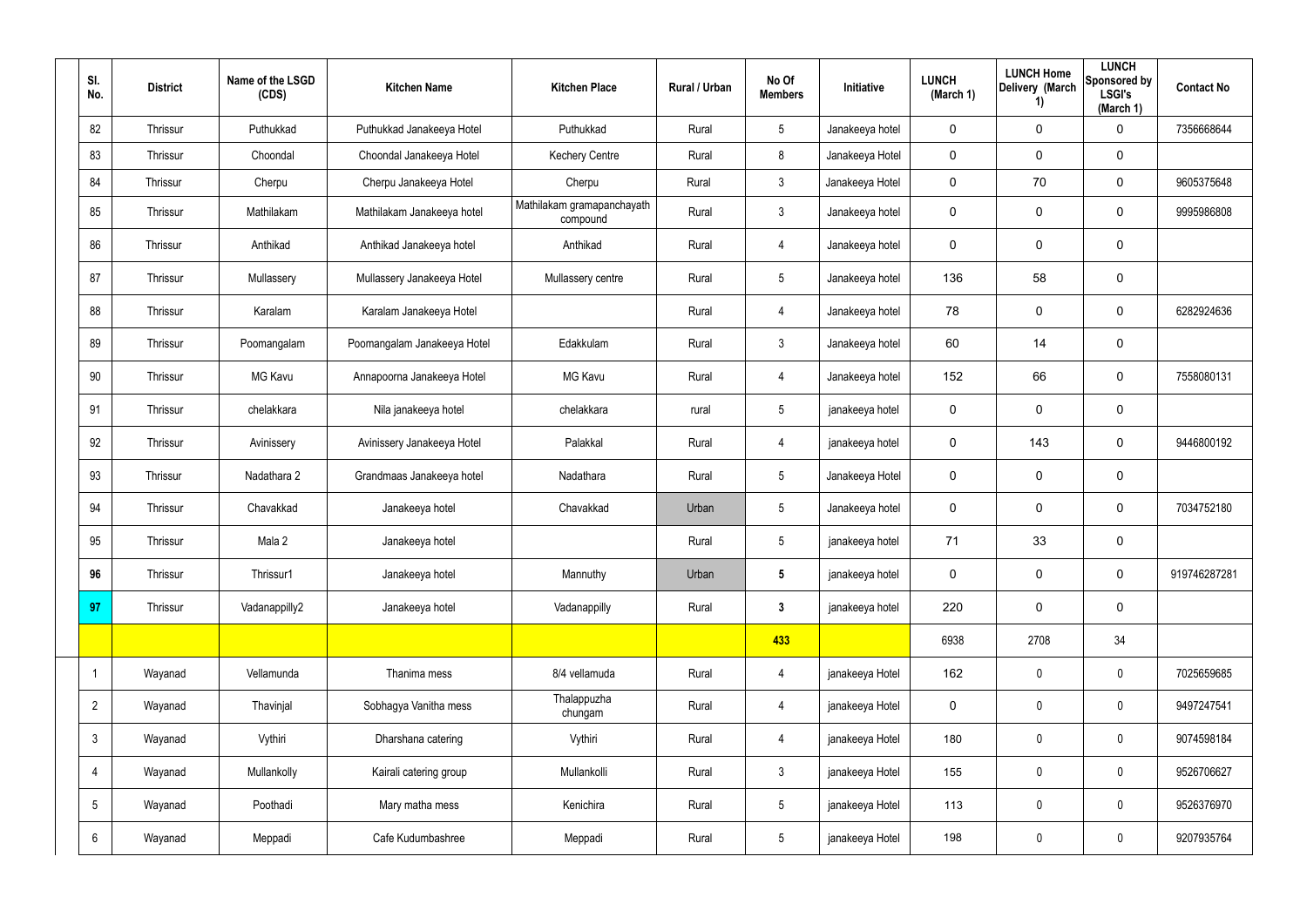|    | SI.<br>No. | <b>District</b> | Name of the LSGD<br>(CDS) | <b>Kitchen Name</b>              | <b>Kitchen Place</b>                   | Rural / Urban | No Of<br><b>Members</b> | Initiative      | <b>LUNCH</b><br>(March 1) | <b>LUNCH Home</b><br>Delivery (March<br>1) | <b>LUNCH</b><br>Sponsored by<br><b>LSGI's</b><br>(March 1) | <b>Contact No</b> |
|----|------------|-----------------|---------------------------|----------------------------------|----------------------------------------|---------------|-------------------------|-----------------|---------------------------|--------------------------------------------|------------------------------------------------------------|-------------------|
|    |            | Wayanad         | Pozhuthana                | Dhanya mess                      | Pozhuthana                             | Rural         | $\mathbf{3}$            | janakeeya Hotel | 175                       | 0                                          | $\mathbf 0$                                                | 8111838165        |
|    | 8          | Wayanad         | Thondernad                | Thanima canteen                  | Korom                                  | Rural         | $\mathbf{3}$            | janakeeya Hotel | 0                         | 0                                          | $\pmb{0}$                                                  | 8943476943        |
|    | 9          | Wayanad         | Meenangady                | Haritham Janakeeya Hotel         | Opposite police station,<br>Meenangadi | Rural         | $6\,$                   | janakeeya Hotel | 179                       | 0                                          | $\pmb{0}$                                                  | 9526895975        |
|    | 10         | Wayanad         | Nenmeni                   | Minnaram Mess and Chappathi Unit | Cheeral                                | Rural         | $\sqrt{5}$              | janakeeya Hotel | 134                       | 0                                          | $\pmb{0}$                                                  | 8086835886        |
|    | 11         | Wayanad         | Thirunelli                | Adigamanai Mess and Catering     | Kartikulam                             | Rural         | $5\phantom{.0}$         | janakeeya Hotel | 121                       | 0                                          | $\pmb{0}$                                                  | 9207406211        |
|    | 12         | Wayanad         | Mananthavady              | Dhanasree canteen                | Mananthavadi                           | Urban         | $5\phantom{.0}$         | janakeeya Hotel | 225                       | 0                                          | $\mathbf 0$                                                | 9496997382        |
|    | 13         | Wayanad         | Ambalavayal               | <b>Ruchi Catering</b>            | kalathuvayal                           | Rural         | $5\phantom{.0}$         | janakeeya Hotel | 285                       | 0                                          | $\mathbf 0$                                                | 9495084437        |
| 28 | 14         | Wayanad         | Kaniyambetta              | sree Vinayaka                    | millumukk                              | rural         | $5\overline{)}$         | janakeeya Hotel | 159                       | 0                                          | $\pmb{0}$                                                  | 9061486938        |
|    | 15         | Wayanad         | Pulpally                  | Vinayaka catering                | Pulpally                               | Rural         | $5\overline{)}$         | janakeeya Hotel | 186                       | 0                                          | $\mathbf 0$                                                | 9947319307        |
|    | 16         | Wayanad         | Noolpuzha                 | Friends catering                 | Naikketty                              | Rural         | $5\phantom{.0}$         | janakeeya Hotel | 167                       | $\mathbf 0$                                | $\pmb{0}$                                                  | 7558019388        |
|    | 17         | Wayanad         | Panamaram                 | Testy mess                       | Panamaram                              | Rural         | 4                       | janakeeya Hotel | 170                       | 0                                          | $\mathbf 0$                                                | 9605814620        |
|    | 18         | wayanad         | Moopainad                 | vanitha mess                     | vaduvanchal                            | Rural         | $5\phantom{.0}$         | janakeeya Hotel | 134                       | 0                                          | $\mathbf 0$                                                | 974596708         |
|    | 19         | wayanad         | Edavaka                   | <b>Teasty Mess</b>               | Irumbupalam                            | Rural         | 4                       | janakeeya Hotel | 0                         | 0                                          | $\boldsymbol{0}$                                           | 9847842390        |
|    | 20         | wayanad         | kalpetta                  | shiya catering                   | pallithazhe, kalpetta town             | urban         | $\mathbf{3}$            | janakeeya Hotel | 0                         | 0                                          | $\boldsymbol{0}$                                           | 6282822890        |
|    | 21         | wayanad         | sulthan bathery           | preethis                         | near telephone exchange                | urban         | $5\phantom{.0}$         | janakeeya Hotel | 343                       | 0                                          | $\pmb{0}$                                                  | 9961088393        |
|    | 22         | wayanad         | Muttil                    | swad cattering                   | Muttil bus stand                       | Rural         | $5\overline{)}$         | janakeeya Hotel | $\mathbf 0$               | 0                                          | $\mathbf 0$                                                | 9074461322        |
|    | 23         | wayanad         | padinjarathara            | oruma                            | padinjarathara town                    | Rural         | $5\overline{)}$         | janakeeya Hotel | 234                       | 0                                          | $\mathbf 0$                                                | 9495814542        |
|    | 24         | wayanad         | kalpetta                  | Anjuse cattering                 | kalpetta town                          | Urban         | $5\phantom{.0}$         | janakeeya Hotel | 305                       | $\pmb{0}$                                  | $\pmb{0}$                                                  | 9745883809        |
|    | 25         | wayanad         | Thariyode                 | Haritham                         | kavumadham town                        | Rural         | $3\phantom{.0}$         | janakeeya Hotel | $\mathbf 0$               | 0                                          | $\mathbf 0$                                                | 9074095457        |
|    | 26         | wayanad         | Mananthavady              | chothis mess                     | Kozhikode road,<br>Mananthavady        | Urban         | $\mathbf{3}$            | janakeeya Hotel | 170                       | 0                                          | $\mathbf 0$                                                | 9947376596        |
|    | 27         | wayanad         | vengapalli                | Annapoorna                       | vengapalli town                        | Rural         | $5\phantom{.0}$         | janakeeya Hotel | 274                       | 0                                          | $\mathbf 0$                                                | 7592831851        |
|    | 28         | Wayanad         | Kottathara                | Jyothi vanitha mess              | Venniyod                               | Rural         | $\mathfrak{Z}$          | janakeeya Hotel | 98                        | 0                                          | $\mathbf 0$                                                | 9961844026        |
|    | 29         | Wayanad         | Sulthan Bathery           | Elite                            | Mysore road, Bathery                   | Urban         | $\mathbf{3}$            | janakeeya Hotel | 337                       | $\mathbf{0}$                               | $\mathbf 0$                                                | 9778180571        |
|    | <b>29</b>  |                 |                           | 670                              |                                        | <b>TOTAL</b>  | 122<br>4638             |                 | 4342                      | $\mathbf{0}$<br>9028                       | $\pmb{0}$<br>114                                           |                   |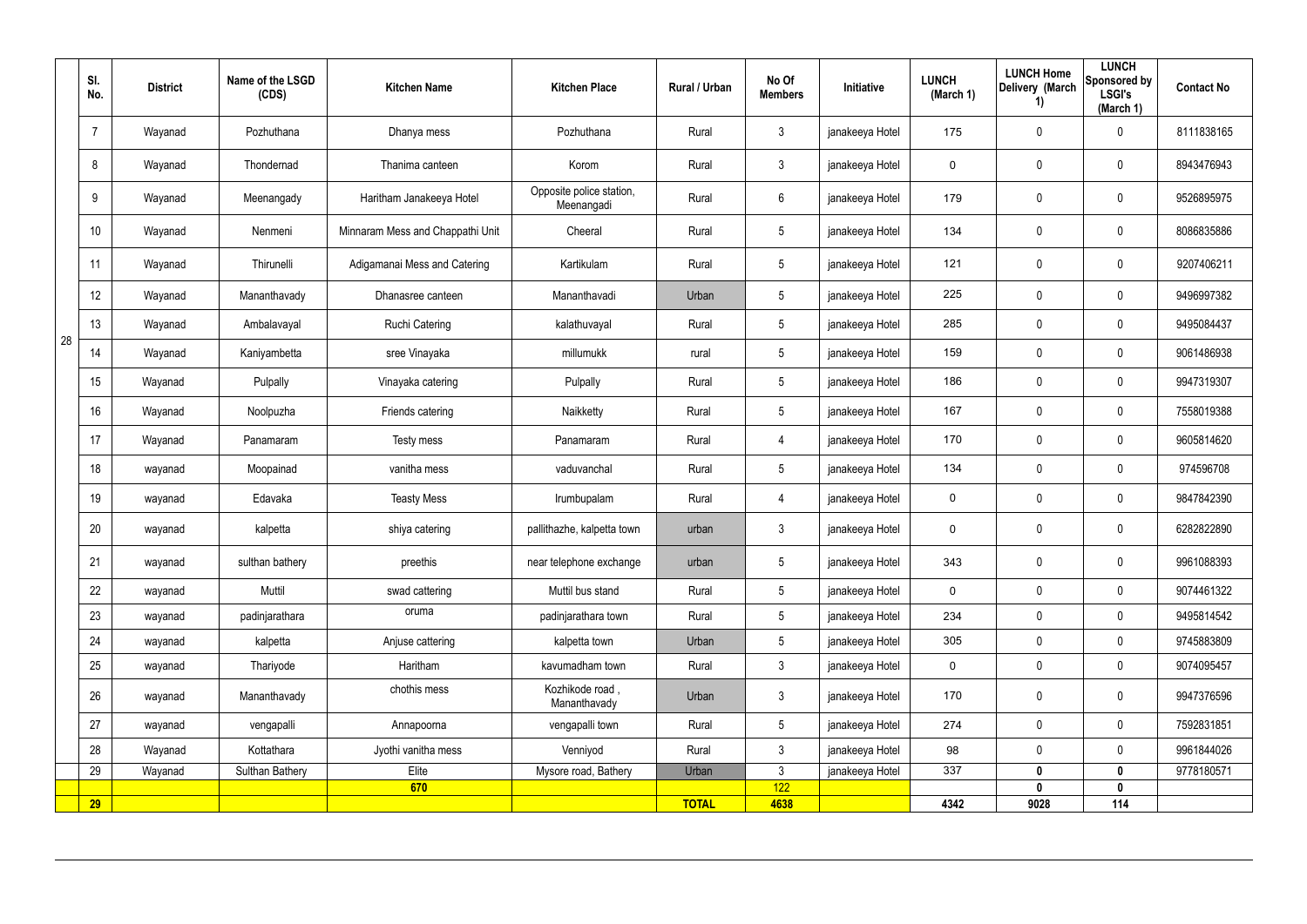| SI.<br>No. | <b>District</b> | Name of the LSGD<br>(CDS)                                                                        | <b>Kitchen Name</b>                                | <b>Kitchen Place</b>  | Rural / Urban                   | No Of<br><b>Members</b> | Initiative                                                           | <b>LUNCH</b><br>(March 1) | <b>LUNCH Home</b><br>Delivery (March<br>1) | <b>LUNCH</b><br>Sponsored by<br><b>LSGI's</b><br>(March 1) | <b>Contact No</b> |
|------------|-----------------|--------------------------------------------------------------------------------------------------|----------------------------------------------------|-----------------------|---------------------------------|-------------------------|----------------------------------------------------------------------|---------------------------|--------------------------------------------|------------------------------------------------------------|-------------------|
|            |                 |                                                                                                  | STATUS OF JANAKEEYA HOTELS FUNCTIONING IN DISTRICT |                       |                                 |                         | STATUS OF FOOD DISTRIBUTED THROUGH JANAKEEYA HOTELS AS ON 01.03.2022 |                           |                                            |                                                            |                   |
|            | <b>District</b> | <b>Total</b><br>Janakeeya Hotels                                                                 | <b>Rural Units</b>                                 | Urban<br>units        | <b>STATUS OF</b><br><b>FOOD</b> | Home<br><b>Delivery</b> | <b>Food Sponsored</b><br>by LSGIs                                    |                           | <b>TOTAL Meals</b><br><b>Distributed</b>   |                                                            |                   |
|            | <b>TVM</b>      | 109                                                                                              | 79                                                 | 30                    | 15,947                          | $\overline{0}$          | 12 <sup>°</sup>                                                      |                           | 15,959                                     |                                                            |                   |
|            | <b>KLM</b>      | 82                                                                                               | 72                                                 | 10 <sup>°</sup>       | 9503                            | $\boldsymbol{8}$        | 5 <sub>5</sub>                                                       |                           | 9,516                                      |                                                            |                   |
|            | <b>PTA</b>      | 59                                                                                               | 54                                                 | 5 <sub>1</sub>        | 1131                            | $\overline{0}$          | $\overline{0}$                                                       |                           | 1,131                                      |                                                            |                   |
|            | <b>ALP</b>      | 89                                                                                               | 79                                                 | 10 <sup>°</sup>       | 6344                            | 2677                    | 48                                                                   |                           | 9,069                                      |                                                            |                   |
|            | <b>KTM</b>      | 82                                                                                               | 74                                                 | 8 <sup>°</sup>        | 6568                            | 79                      | $\pmb{0}$                                                            |                           | 6,647                                      |                                                            |                   |
|            | <b>IDK</b>      | 50                                                                                               | 49                                                 |                       | 4962                            | $\overline{0}$          | $6\phantom{.}$                                                       |                           | 4,968                                      |                                                            |                   |
|            | <b>EKM</b>      | 114                                                                                              | 81                                                 | 33                    | 15032                           | 988                     | 5 <sub>5</sub>                                                       |                           | 16,025                                     |                                                            |                   |
|            | <b>TSR</b>      | 97                                                                                               | 86                                                 | 11                    | 6,938                           | 2,708                   | 34                                                                   |                           | 9,680                                      |                                                            |                   |
|            | PGT             | 102 <sub>1</sub>                                                                                 | 92 <sub>1</sub>                                    | 10 <sup>°</sup>       | 8,969                           | $\overline{0}$          | $\overline{7}$                                                       |                           | 8,976                                      |                                                            |                   |
|            | <b>MLP</b>      | 128                                                                                              | 107                                                | 21                    | 18,880                          | 4601                    | 13                                                                   |                           | 23,494                                     |                                                            |                   |
|            | <b>WYD</b>      | 29                                                                                               | 24                                                 | 5 <sub>1</sub>        | 4504                            | $\overline{0}$          | $\overline{0}$                                                       |                           | 4,504                                      |                                                            |                   |
|            | <b>KKD</b>      | 106                                                                                              | 76                                                 | 30                    | 23,366                          | 675                     | $\overline{5}$                                                       |                           | 24,046                                     |                                                            |                   |
|            | <b>KNR</b>      | 90                                                                                               | 76                                                 | 14 <sup>°</sup>       | 13,910                          | $\overline{0}$          | 13                                                                   |                           | 13,923                                     |                                                            |                   |
|            | KSG             | 43                                                                                               | 37 <sub>z</sub>                                    | 6 <sup>1</sup>        | 4289                            | $\overline{0}$          | $\pmb{0}$                                                            |                           | 4,289                                      |                                                            |                   |
|            | <b>Total</b>    | 1180                                                                                             | 986                                                | 194                   | 140,343                         | 11,736                  | 148                                                                  |                           | 152,227                                    |                                                            |                   |
|            |                 |                                                                                                  | 2251                                               |                       |                                 | 152,227                 |                                                                      |                           |                                            |                                                            |                   |
|            | <b>Date</b>     | <b>Grand Total of meals</b><br><b>Distributed through</b><br>Janakeeya hotel as<br>on 01.03.2022 | Urban<br>units                                     | <b>Total</b><br>units | Rs. 20 /Lunch<br>Parcel         | Home<br><b>Delivery</b> | <b>LUNCH</b><br>sponsored by<br><b>LSGIs</b>                         |                           | <b>Total Meals</b>                         |                                                            |                   |
|            | 01.03.2022      | 986                                                                                              | 194                                                | 1180                  | 140,343                         | 11,736                  | 148                                                                  |                           | 152,227                                    |                                                            |                   |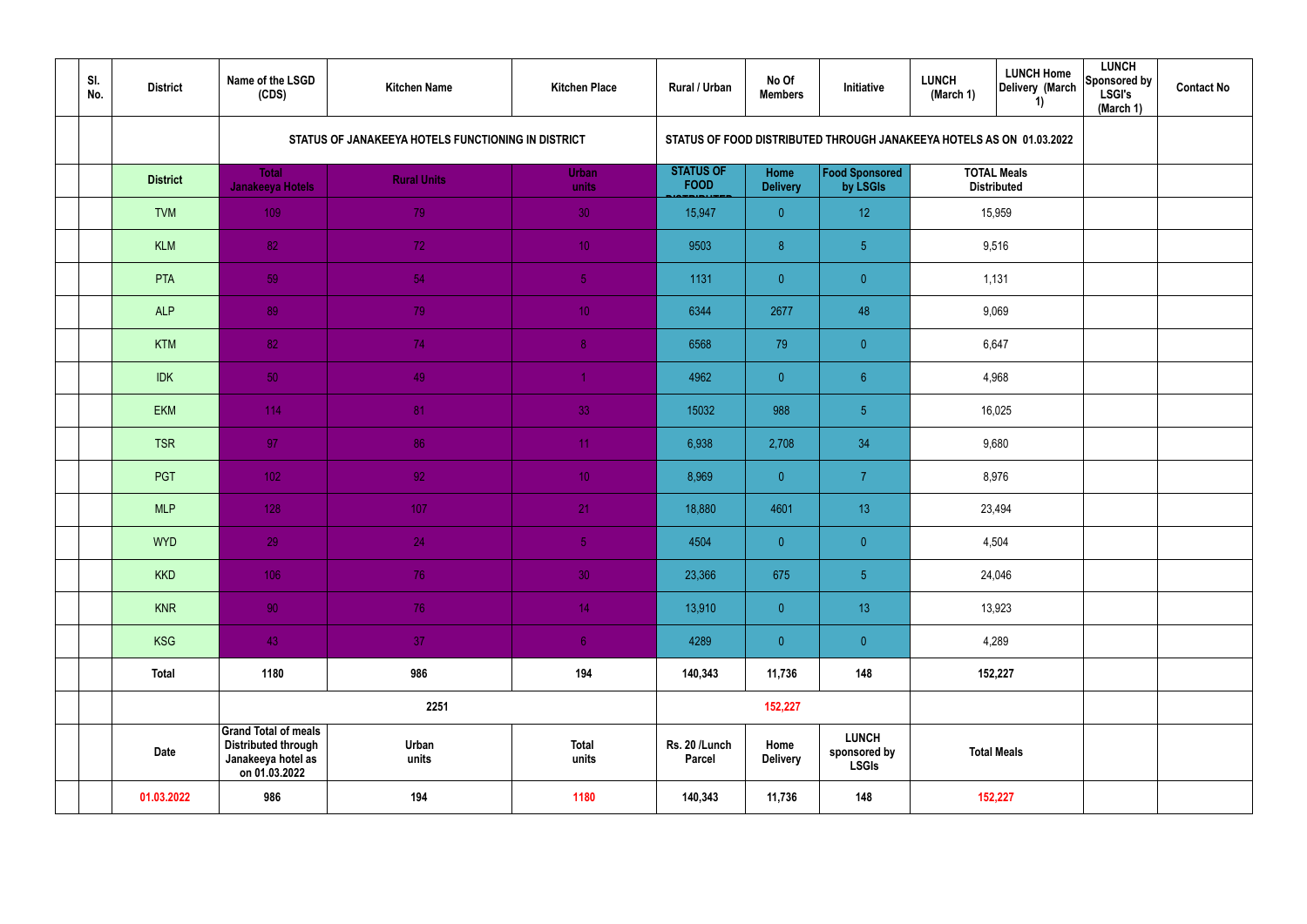| $\mathbf c$<br>vı.<br>No. | Name of the LSGD<br><b>District</b><br>(CDS) | <b>Kitchen Name</b> | <sup>k</sup> itchen Place | <b>Rural / Urbar</b> | No Of<br><b>Members</b> | Initiative | <b>LUNCH</b><br>(March 1) | <b>LUNCH Home</b><br>(March<br>Delivery | <b>LUNCH</b><br><b>Sponsored by</b><br><b>LSGI's</b><br>(March 1)<br>$\cdots$ | <b>Contact No</b> |
|---------------------------|----------------------------------------------|---------------------|---------------------------|----------------------|-------------------------|------------|---------------------------|-----------------------------------------|-------------------------------------------------------------------------------|-------------------|
|---------------------------|----------------------------------------------|---------------------|---------------------------|----------------------|-------------------------|------------|---------------------------|-----------------------------------------|-------------------------------------------------------------------------------|-------------------|

| Districts with same number of hotels<br>(Each district use seperate cell for filling the | tvm                                                                                                                                                                                                                                                                                                                                                                                                                                                                                                                                                                                                                                          | Wayanad                                                                                                                                                                                                                                                                                                                                                          | Thrissur     | Kollam   |                                |                |              |  |  |  |  |  |  |
|------------------------------------------------------------------------------------------|----------------------------------------------------------------------------------------------------------------------------------------------------------------------------------------------------------------------------------------------------------------------------------------------------------------------------------------------------------------------------------------------------------------------------------------------------------------------------------------------------------------------------------------------------------------------------------------------------------------------------------------------|------------------------------------------------------------------------------------------------------------------------------------------------------------------------------------------------------------------------------------------------------------------------------------------------------------------------------------------------------------------|--------------|----------|--------------------------------|----------------|--------------|--|--|--|--|--|--|
| details)                                                                                 | Kannur                                                                                                                                                                                                                                                                                                                                                                                                                                                                                                                                                                                                                                       | Kasaragod                                                                                                                                                                                                                                                                                                                                                        | Kottayam     | Palakkad | Pathanamthitta                 | Ernakulam      | Kasaragod    |  |  |  |  |  |  |
| Districts with number of hotels increased                                                |                                                                                                                                                                                                                                                                                                                                                                                                                                                                                                                                                                                                                                              |                                                                                                                                                                                                                                                                                                                                                                  |              |          |                                |                |              |  |  |  |  |  |  |
| (Each district use seperate cell for filling the<br>details)                             |                                                                                                                                                                                                                                                                                                                                                                                                                                                                                                                                                                                                                                              |                                                                                                                                                                                                                                                                                                                                                                  |              |          |                                |                |              |  |  |  |  |  |  |
| Districts with number of hotels with zero entry of<br>meals                              | Thrissur(35)                                                                                                                                                                                                                                                                                                                                                                                                                                                                                                                                                                                                                                 | Kasargod (17)                                                                                                                                                                                                                                                                                                                                                    | Kottayam(17) |          | Alappuzha (47)   MALAPPURAM(5) | Kozhikode (19) | Kannur- (18) |  |  |  |  |  |  |
| (Each district use seperate cell for filling the<br>details)                             | Trivandrum (26)<br>ERNAKULAM (40)   Palakkad(39)<br>Idukki(15)<br>pathanamthitta(42)<br>Wayanad -(6)<br>Kollam (24)                                                                                                                                                                                                                                                                                                                                                                                                                                                                                                                          |                                                                                                                                                                                                                                                                                                                                                                  |              |          |                                |                |              |  |  |  |  |  |  |
| New hotels started (numbers)                                                             |                                                                                                                                                                                                                                                                                                                                                                                                                                                                                                                                                                                                                                              |                                                                                                                                                                                                                                                                                                                                                                  |              |          |                                |                |              |  |  |  |  |  |  |
| New hotels started at (location)                                                         |                                                                                                                                                                                                                                                                                                                                                                                                                                                                                                                                                                                                                                              |                                                                                                                                                                                                                                                                                                                                                                  |              |          |                                |                |              |  |  |  |  |  |  |
|                                                                                          | kalliyoorKollayil, Aryankode Aryanpazhakunnumel                                                                                                                                                                                                                                                                                                                                                                                                                                                                                                                                                                                              | TVM - pazhayakunnummelpallichal malayinkeezhu vilavoorkal balaramapuramjanatha ruchikkoott asrayapoovachal, kuttichal, vithura ,uzhamalackal, tvm cds4llAnad, Aruvikkara, Karakulam<br>Kottayam-Ayarkkunnam,Aymanam,Chembu,Madappally,Pampady,melukav,Tv puram,Vazhoor,Kaduthuruthy,Kidangoor,Kooroppada,Kottayam north(2),Nedunkunnam,Puthuppally,Udayanapuram, |              |          |                                |                |              |  |  |  |  |  |  |
|                                                                                          | Vijayapuram                                                                                                                                                                                                                                                                                                                                                                                                                                                                                                                                                                                                                                  |                                                                                                                                                                                                                                                                                                                                                                  |              |          |                                |                |              |  |  |  |  |  |  |
|                                                                                          | Alappuzha -Alappuzha North Alappuzha South Ambalappuzha North Ambalappuzha North Arattupuzha Arattupuzha Aroor Bharanikavu Budhanoor Chambakulam Chennam Pallippuram Cherthala<br>Municipality Cherthala Municipality Cherthala South Chunakkara Devikulangara Edathua Ezhupunna Harippad Kadakkarappally Kainakary Kandalloor Kanjikuzhy Karthikappally Karuvatta Kodamthurath<br>Krishnapuram Kumarapuram Kuthiyathode Mannar Mavelikara Municipality Mavelikkara Thamarakulam Nedumudy Nooranad Palamel Pallippad Pandanad Pattanakkad Perumbalam Purakad Purakad<br>Thakazhy Thannermukkom Thiruvanvandoor Thuravoor Vallikunnam Vayalar |                                                                                                                                                                                                                                                                                                                                                                  |              |          |                                |                |              |  |  |  |  |  |  |
|                                                                                          | \$Ernakulam -asamanoor,avoly,chendamangalam,cheranallor, edaykattuvayall,kadungalloor,kochi east,kochi south,kothamangalam, kuttambuzha,maradu,marady,piravom,pootrika, thrikkakara east, valakom                                                                                                                                                                                                                                                                                                                                                                                                                                            |                                                                                                                                                                                                                                                                                                                                                                  |              |          |                                |                |              |  |  |  |  |  |  |
|                                                                                          | Wayanad -Thavinjal, Thondernad, Edavaka, Kalpetta-1, Muttil, Thariyod                                                                                                                                                                                                                                                                                                                                                                                                                                                                                                                                                                        |                                                                                                                                                                                                                                                                                                                                                                  |              |          |                                |                |              |  |  |  |  |  |  |
|                                                                                          | Kuruvattur, Thikkodi, Keezhariyur (Today off)                                                                                                                                                                                                                                                                                                                                                                                                                                                                                                                                                                                                | Kozhikode- Kadalundi, Nanminda, Madavoor, Omassery, Thamarassery, Kkd central-1, Koyilandi South-2, Kkd north-1, Kkd south-1, Atholi Chengottukavu, Moodadi, Chemancheri, Perumanna, Kodiyathur,                                                                                                                                                                 |              |          |                                |                |              |  |  |  |  |  |  |
|                                                                                          |                                                                                                                                                                                                                                                                                                                                                                                                                                                                                                                                                                                                                                              | Idukki - Adimaly, Bysonvalley,Edavetty,Kanthalloor,Karunapuram,Konnathady,Manakkadu,Mankulam,Nedumkandam,Peermedu,Senapathy,Upputhara,Vandanmedu,Vattavada,Vellathooval (Today off)                                                                                                                                                                              |              |          |                                |                |              |  |  |  |  |  |  |
|                                                                                          | Thrissur:Kadavallur,Kattoor,Paralam,Thrissur1,Aloor,Vellangallur,Pavaratty,Adat,Parapookara,Nadathara,Wadakkanchery1,Nenmanikara,Thekkumkara,Athirappilly,Padiyur,Wdakkanchery2,Eriyad,Avanoor,<br>Kadappuram,Engandiyur,Varavoor,Kuzhur,Chazhur,Chowannur,Kondazhy,Mullurkkara,Anthikkad,Chelakkara,Nadathara2,Chavakkad2,Thrissur2,Kodungallur,Puthukkad,Choondel,Mathilakam                                                                                                                                                                                                                                                               |                                                                                                                                                                                                                                                                                                                                                                  |              |          |                                |                |              |  |  |  |  |  |  |
|                                                                                          |                                                                                                                                                                                                                                                                                                                                                                                                                                                                                                                                                                                                                                              |                                                                                                                                                                                                                                                                                                                                                                  |              |          |                                |                |              |  |  |  |  |  |  |

| Kollam                                                                                                                                            |  |  |  |  |  |  |  |  |  |  |
|---------------------------------------------------------------------------------------------------------------------------------------------------|--|--|--|--|--|--|--|--|--|--|
| Kasaragod                                                                                                                                         |  |  |  |  |  |  |  |  |  |  |
|                                                                                                                                                   |  |  |  |  |  |  |  |  |  |  |
|                                                                                                                                                   |  |  |  |  |  |  |  |  |  |  |
| Kannur- (18)                                                                                                                                      |  |  |  |  |  |  |  |  |  |  |
| Kollam (24)                                                                                                                                       |  |  |  |  |  |  |  |  |  |  |
|                                                                                                                                                   |  |  |  |  |  |  |  |  |  |  |
|                                                                                                                                                   |  |  |  |  |  |  |  |  |  |  |
| , tvm cds4IIAnad, Aruvikkara, Karakulam                                                                                                           |  |  |  |  |  |  |  |  |  |  |
| (2), Nedunkunnam, Puthuppally, Udayanapuram,                                                                                                      |  |  |  |  |  |  |  |  |  |  |
| Chambakulam Chennam Pallippuram Cherthala<br>or Kanjikuzhy Karthikappally Karuvatta Kodamthurath<br>ndanad Pattanakkad Perumbalam Purakad Purakad |  |  |  |  |  |  |  |  |  |  |
| aradu,marady,piravom,pootrika, thrikkakara east, valakom                                                                                          |  |  |  |  |  |  |  |  |  |  |
|                                                                                                                                                   |  |  |  |  |  |  |  |  |  |  |
| ukavu, Moodadi, Chemancheri, Perumanna, Kodiyathur,                                                                                               |  |  |  |  |  |  |  |  |  |  |
| ra,Vandanmedu,Vattavada,Vellathooval (Today off)                                                                                                  |  |  |  |  |  |  |  |  |  |  |
| ara,Athirappilly,Padiyur,Wdakkanchery2,Eriyad,Avanoor,<br>dungallur,Puthukkad,Choondel,Mathilakam                                                 |  |  |  |  |  |  |  |  |  |  |